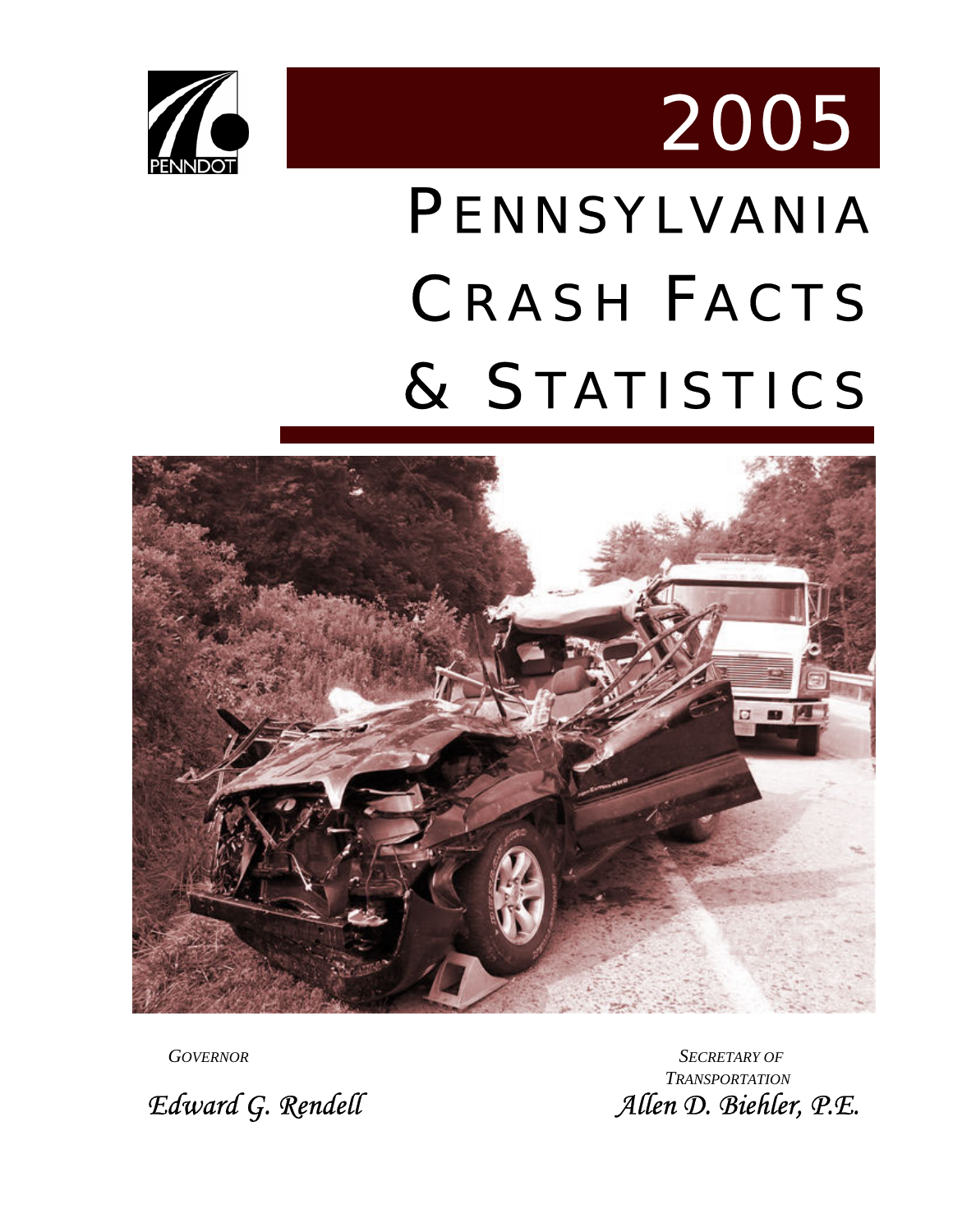#### *Introduction*

<span id="page-1-0"></span>The *2005 Pennsylvania Crash Facts and Statistics* booklet is a report published by the Bureau of Highway Safety and Traffic Engineering, Pennsylvania Department of Transportation. Permission is given to freely copy and distribute this booklet and the information within it. This booklet can now be found on the web at **http://www.dot.state.pa.us**. Click on the following set of links to get to the booklet: *PennDOT Organizations, Bureaus & Offices, Bureau of Highway Safety and Traffic Engineering, Crash Information Systems and Analysis, Crash Facts and Statistics Books*, and finally click on the year in which you are interested.

This publication is a statistical review of reportable motor vehicle crashes in the Commonwealth of Pennsylvania for calendar year 2005. The figures are compiled from the traffic crash reports that are submitted to the Pennsylvania Department of Transportation by state, county, municipal, and other law enforcement agencies, as specified in the Pennsylvania Vehicle Code (75 Pa. C.S., Chapter 37, Subchapter C).

In 2001, Pennsylvania began using a new crash form and reporting system and additional changes were made in 2003. Some data fields have been changed, or combined, and others eliminated.

**Due to the implementation of the new form and system, a large backlog of crash cases to process was created. A decision was made at the time to temporarily skip the 2002 crash year. This book reflects that decision as the data for 2002 is missing. PennDOT is currently in the process of recovering the 2002 data which will be published in the future upon completion.** 

Specific questions regarding data presented in this report should be addressed to:

Pennsylvania Department of Transportation Bureau of Highway Safety and Traffic Engineering P.O. Box 2047 Harrisburg, PA 17105-2047 Phone: (717) 787-2855 Fax: (717) 783-8012

#### *Special Thanks*

 Our analysts have worked very hard at making this transition as smooth as possible and we appreciate their hard work along with the many police officers who provide us with accurate crash information. Without these quality people, a book like this would not be possible.

#### *How to Use This Booklet*

This booklet is divided into sections by topic. In most cases, the topics are presented at a general level and become more specific. This year's booklet is similar to last year's format with only a few minor changes related to the data. Please read the narrative and notes associated with the tables/graphs to make sure the data presented are understood.

Look over the *Table of Contents* on the next page to see the list of topics and sections. If you are trying to find a particular piece of information, you might be able to locate it more quickly by looking at the *Index* on page 70.

Skim through the Definitions beginning on page 4. Some terms can be misleading or confusing, even to experienced readers. For example, an "alcohol-related" crash does not necessarily mean the driver of the vehicle causing the crash was drunk. The driver of the vehicle not at fault might have been drinking, or even a pedestrian involved with the crash might have been drinking.

Black squares containing the section title are located near the outer margins to make it easier for you to thumb through this booklet to find the section you are looking for.

**After you have used this booklet, please complete and return the feedback survey form on the last page. We read every survey returned and consider every response important.** 

#### *About the Cover*

The picture on the front cover shows the result of a single unit crash where the SUV ran off the road and hit a fixed object. While overall single unit hit fixed object crashes have decreased for all vehicles, the occurrence of the situation continues to rise for the Light Truck/Van/SUV category of vehicles.

In 2005, 12,452 crashes occurred where a light truck, van, or SUV went off the roadway and struck a fixed object. This accounted for 30% of all single unit run-off-the-road crashes. For more information on SUV crashes and single unit hit fixed object crashes, see the section starting on page 50.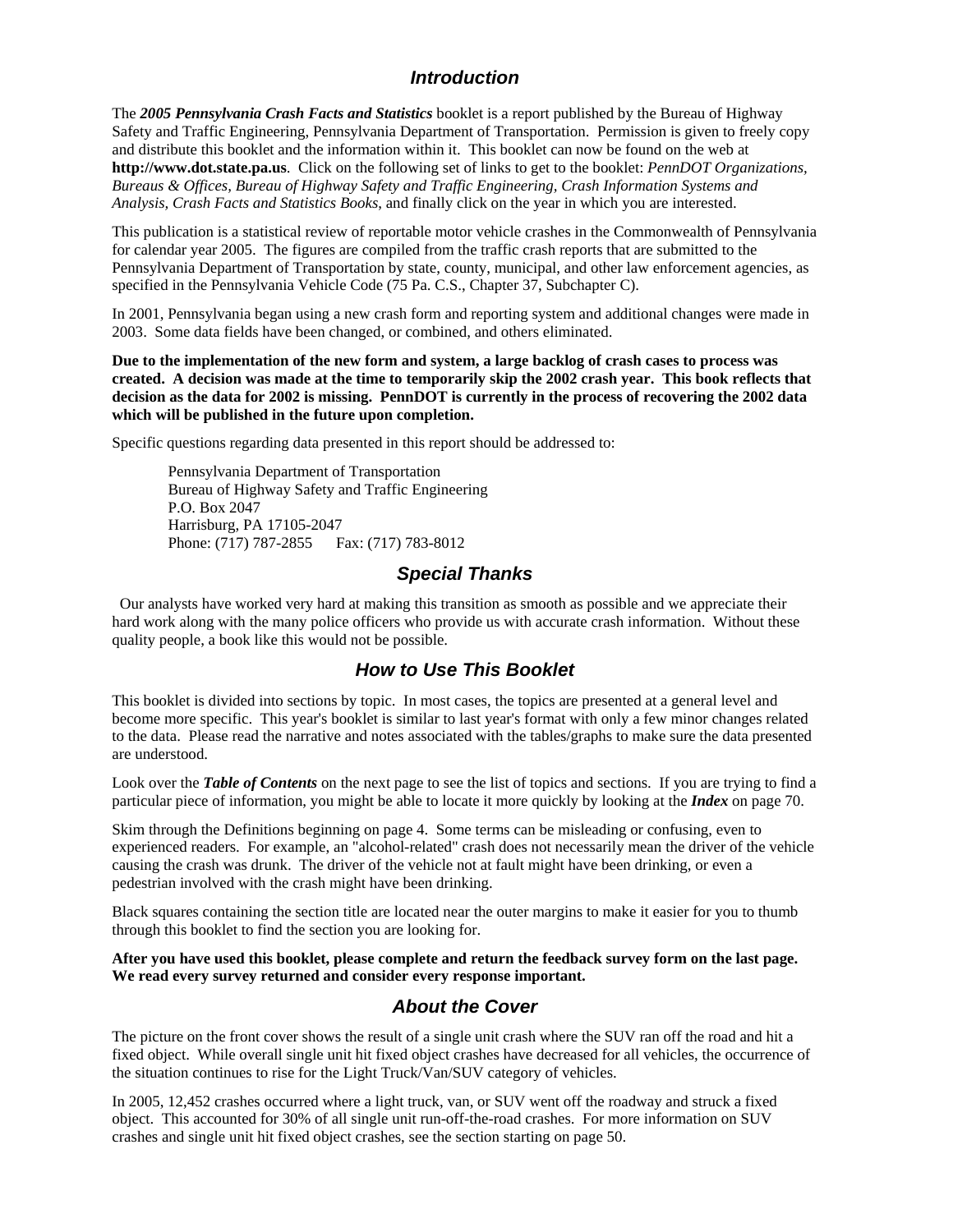# **Table of Contents**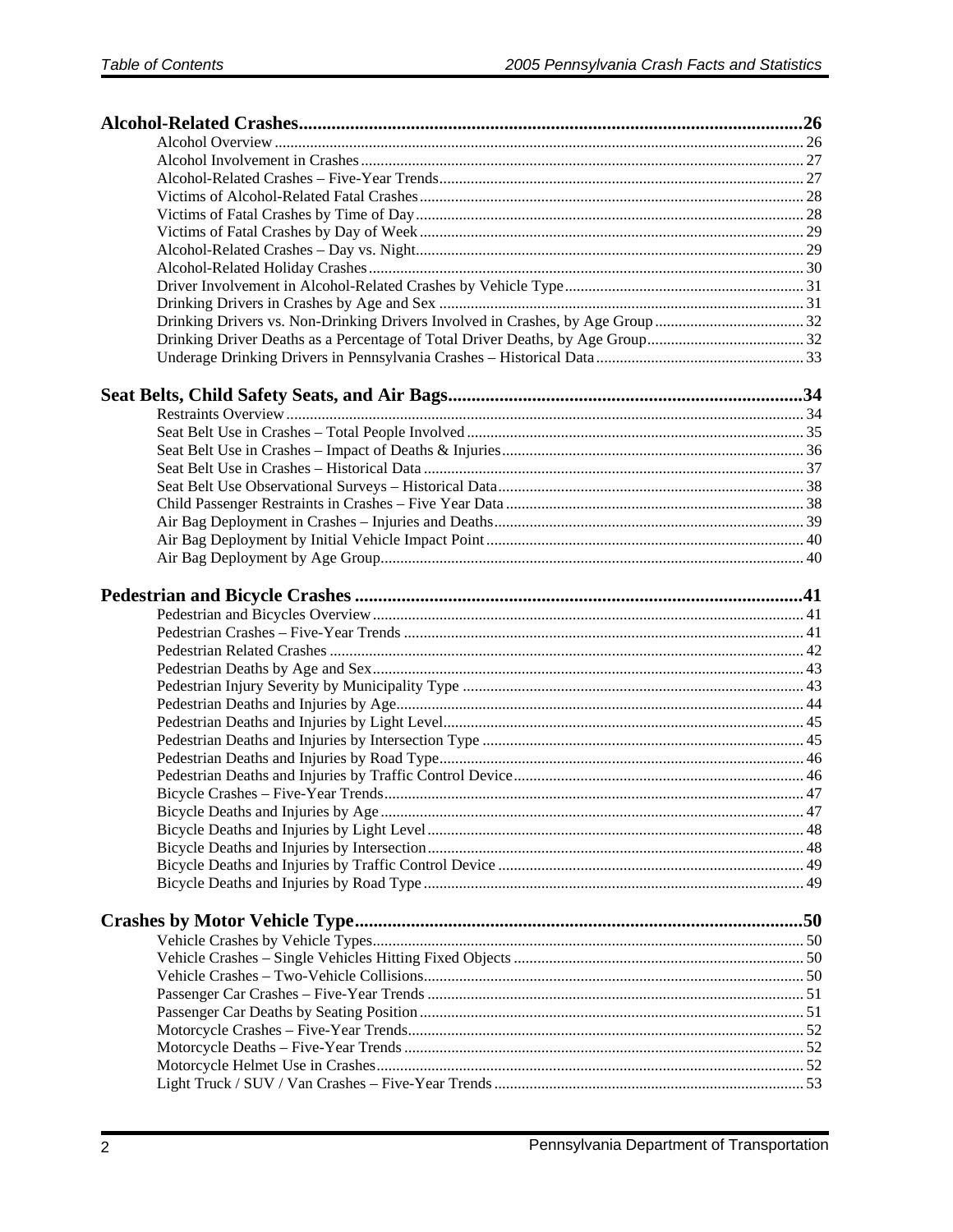| 2005 Pennsylvania Crash Facts & Statistics Feedback Survey last page |  |
|----------------------------------------------------------------------|--|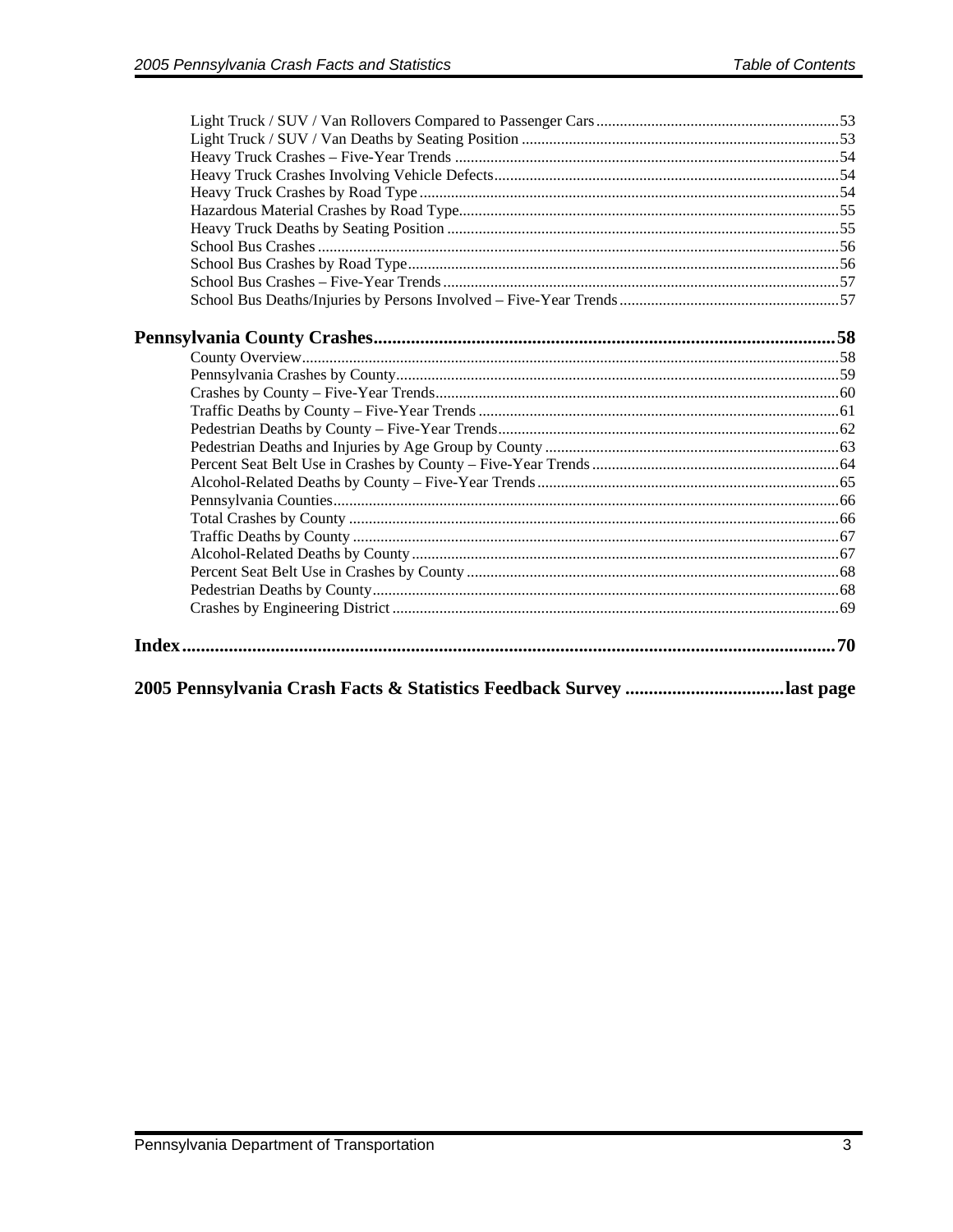# *Definitions*

<span id="page-5-0"></span>*Crash:* A reportable crash is one in which an injury or a fatality occurs or at least one of the vehicles involved requires towing from the scene.

#### *General Terms*

**Alcohol-Related Crash:** Any reportable crash in which one or more of the drivers was reported to have been drinking, or a drinking pedestrian was involved.

**DUI:** Driving Under the Influence – specifically a driver was drinking.

**Child Passenger Restraint System:** A combination of an approved child safety seat and existing vehicle safety belt restraints. Mandatory in Pennsylvania for all passengers under age four.

**Harmful Event:** An action which occurs within a crash (e.g., hitting a tree, hitting a deer, hitting a pedestrian, hitting another vehicle, etc.) and often results in personal injury or property damage. **Holidays:** The holiday weekend begins at 6:00 PM of the last working day before the holiday and ends at midnight on the last day of the holiday. Pre-holiday weekends and post holiday weekends are time periods equivalent to that of the weekend before or the weekend after the holiday, respectively. The same applies to holidays during the middle of the workweek where no weekend is involved. It is significant to look at pre- and post-holiday statistics because, in many instances, the number of crashes and/or deaths/injuries are equal to, or greater than, those occurring on the actual holiday weekend.

**Passive Restraint:** A safety restraint, i.e., air bag, automatic lap/shoulder harness, that is not actively engaged by a vehicle occupant.

**Reportable Crash:** A crash resulting in a death within 30 days of the crash; or injury in any degree, to any person involved; or crashes resulting in damage to any vehicle serious enough to require towing. **Speed-Related Crash:** Any reportable crash in which speed was listed as a contributing factor, whether or not the driver was noted as going over the posted speed limit.

**TCD:** Traffic Control Device. Includes traffic signals, stop signs, yield signs, and railroad crossing controls.

**Vehicle Defect:** A fault in the vehicle, due to improper maintenance or other reasons, that can cause the driver to lose control, possibly resulting in a crash.

**Vehicle-Miles of Travel:** A measure that indicates the number of miles traveled by vehicles on PA roadways.

**Work Zone:** An area, usually marked by signs, barricades, or other devices indicating that highway construction or maintenance activities are going on.

#### *Crash Types*

 A description which characterizes the first harmful event of the crash and is described as one of the following:

- **Non-Collision:** A harmful event that does not involve a collision with a fixed object or a non fixed object. These events include explosion, fire, overturn, immersion and vehicle struck by flying object.
- **Angle:** A crash in which two vehicles on opposite roadways collide at a point of junction, such as a road intersection, driveway, or entrance ramp.
- **Rear-End:** A crash in which vehicles traveling in the same direction, on the same road, collide (vehicle front into vehicle rear).
- Head-On: A crash in which vehicles traveling in opposite directions, on the same road, collide (vehicle front into vehicle front).

**Sideswipe:** A crash between two vehicles (traveling in same direction or opposite direction) in which the sides of both vehicles engage.



- Hit Fixed Object: A collision in which a vehicle collides with stationary object(s) along and adjacent to the roadway, (i.e. bridge piers, trees, utility poles, embankment, guiderail, etc.).
- **Hit Pedestrian:** A collision between a motor vehicle and any person(s) not in or upon the vehicle.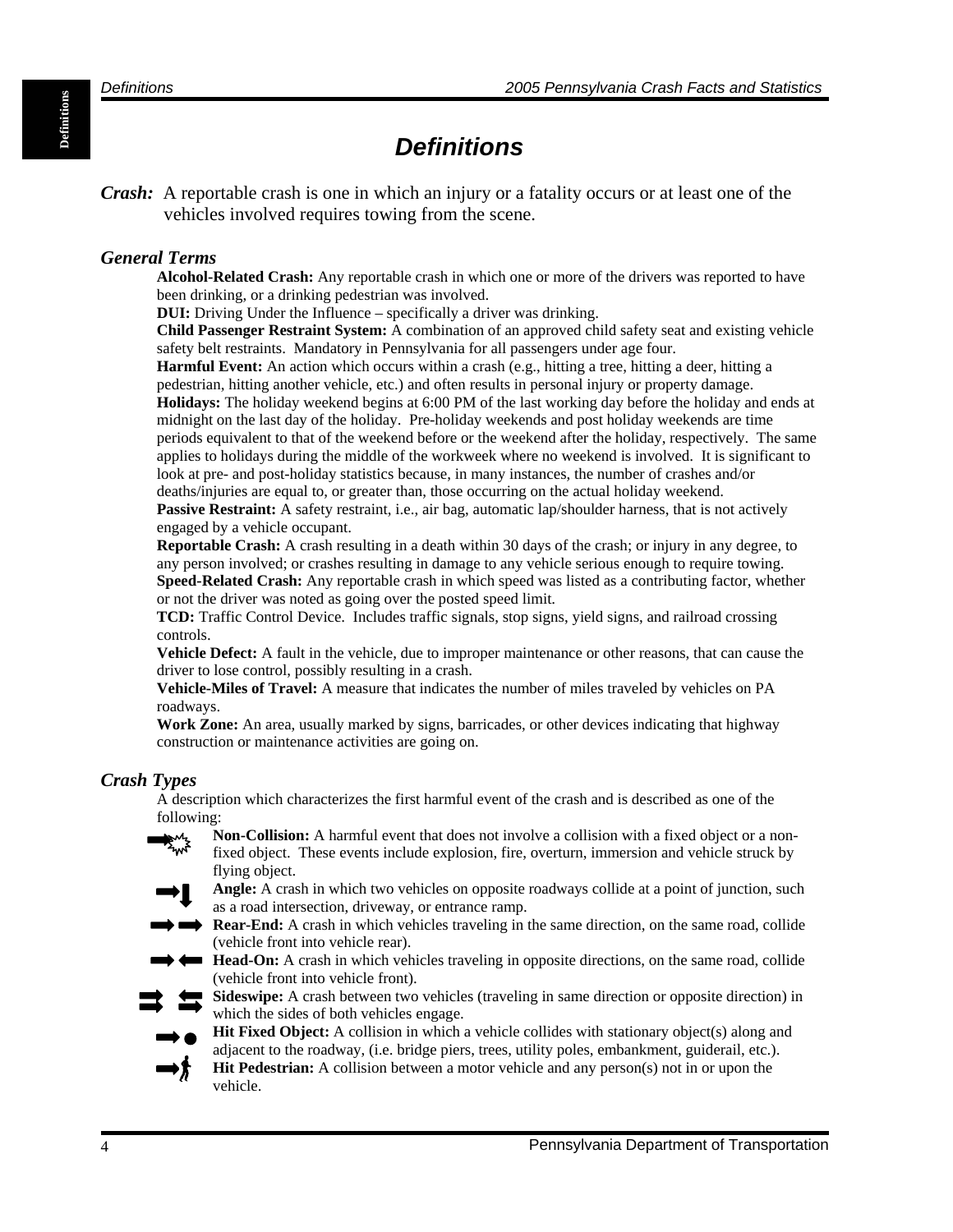**Definitions** Definitions

#### *Crash Severity*

**Fatal Crash:** A crash in which one or more of the involved persons died within 30 days of the crash and the death(s) are attributable to the crash.

**Injury Crash:** A crash in which none of the involved persons were killed, but at least one was injured. **Property Damage Only (PDO):** A reportable crash where no one was killed or injured, but damage occurred to a vehicle requiring towing.

#### *Injury Severity*

**Death:** As used in this booklet, any injury which causes death within 30 days of a crash and that death is attributable to the crash.

**Major Injury:** Any injury, other than fatal, which by its severity requires immediate emergency transport, such as an ambulance, to a hospital or clinic for medical treatment and /or hospitalization. Major injuries would include amputation of limb(s), severe burns, etc.

**Moderate Injury:** Any injury which may require some form of medical treatment, but is not lifethreatening or incapacitating. These injuries should be visible. Moderate injuries would include a cut which requires several stitches, or a broken finger or toe.

**Minor Injury:** Any injury which can be treated by first aid application, whether at the scene of the crash or in a medical facility. Complaints of injuries which are not visible, and do not appear to be of any major or moderate nature, should be considered as minor injuries.

#### *Person Type*

**Driver:** The occupant of a vehicle who is in actual physical control of a vehicle in transport or, for an out-of-control vehicle, the occupant who was in control before control was lost.

**Occupant:** Any person who is in or upon a vehicle, including the driver, passenger, and person riding on the outside of the vehicle.

**Passenger:** Any occupant of a vehicle who is not the driver.

**Pedestrian:** Any person not in or upon a vehicle.

#### *Road Types*

**Local Roads:** Any roadway that is maintained by an entity other than the state. Includes county, township, town, borough, and private.

**State Highway (Interstate):** Any state-maintained roadway that carries the interstate designation and is marked with red, white, and blue shield-shaped sign.

**State Highway (Other):** Any state-maintained roadway that is not designated as an interstate. Many (but not all) such roads are marked with a black and white keystone-shaped sign.

**Turnpike:** The Pennsylvania Turnpike system, which includes the main Turnpike and other toll facilities maintained by the Pennsylvania Turnpike Commission.

#### *Vehicle Types*

**Passenger Car:** Vehicle designed to transport eight people or less. Includes: convertible, hardtop, sedan, station wagon, limousine, etc.

**Light Truck / SUV / Van:** Single vehicle designed for carrying a load of property on or in the vehicle. Includes: pickup truck, sport utility vehicle, van, jeep, tow truck, etc.

**Heavy Truck:** Single vehicle or tractor-trailer combination designed for carrying a heavy load of property on or in the vehicle. Includes: single unit trucks (e.g., coal truck), tractor-trailers, motor homes, etc.

**Bus:** Vehicle designed to transport more than fifteen people. Includes school bus, cross-country bus, urban transit, trackless trolley.

**Motorcycle:** Includes: motorcycle, mo-ped, mini-bike, motor scooter, trike (motorized tricycle), go-cart, vendor cycle.

**Bicycle:** As used in this booklet, any non-motorized vehicle propelled by pedaling. Includes: unicycle, bicycle, tricycle, "Big Wheel".

**Track/Non-Motorized Vehicle:** Includes: train, trolley, horse and buggy, horse and rider.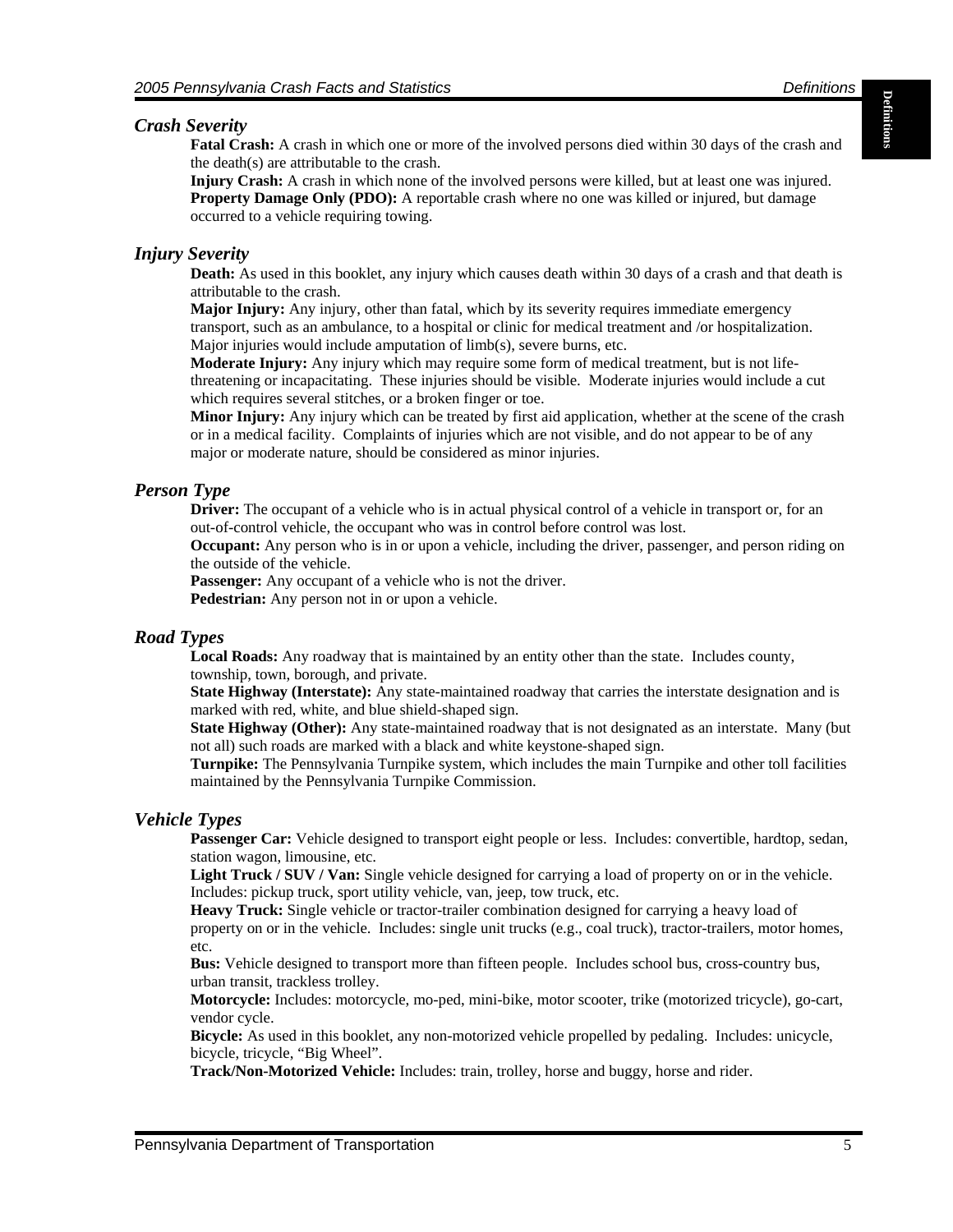# *Overview*

<span id="page-7-0"></span>The Commonwealth of Pennsylvania is comprised of 67 counties. Each county is made up of local municipalities, a combination of cities, boroughs, first class townships, and/or second class townships. In total, there are approximately 2,500 municipalities throughout the 67 counties. One of these municipalities, the Town of Bloomsburg in Columbia County, is the only official "town" in Pennsylvania.

Pennsylvania has over 120,000 miles\* of roads and highways; 33% (39,890 miles\*) are state highways maintained by the Pennsylvania Department of Transportation (PennDOT), and the remaining 67% (80,733 miles\*) are maintained by local municipalities and other entities.

Motor-vehicle traffic crashes which occur on Pennsylvania roads and highways are investigated and reported on by both the Pennsylvania State Police and the approximately 1,300 local municipal police departments. The valuable information originating from these police crash reports is the basis for the statistics that are presented throughout this booklet.

In 2005, there were 132,829 reportable traffic crashes in Pennsylvania. These crashes claimed the lives of 1,616 people and injured another 100,381 people. To add some perspective, the 2005 total reportable traffic crashes is the second lowest in the last five years.

Last year, there were approximately 107.2 billion vehicle-miles\* of travel on Pennsylvania's roads and highways. The 2005 fatality rate of 1.51 deaths per hundred million vehicle-miles of travel\* was a big increase from the 2004 fatality rate of 1.40 and just slightly higher than the 1.50 rate from 2003.

#### **2005 Briefs**

#### *On Average in Pennsylvania:*

- Each day 364 reportable traffic crashes occurred (about 15 crashes every hour).
- Each day 4 persons were killed in reportable traffic crashes (one death every 5 hours).
- Each day 275 persons were injured in reportable crashes (about 11 injuries every hour).

#### *Based on Pennsylvania's 2005 population (12,429,616 people):*

- 1 out of every 39 people was involved in a reportable traffic crash.
- 1 out of every 7,692 people was killed in a reportable traffic crash.
- 1 out of every 124 people was injured in a reportable traffic crash.

\* For consistency purposes, the prior year's data is used at the time of publication because of timing issues. For this Crash Facts & Statistics book, 2004 information was used.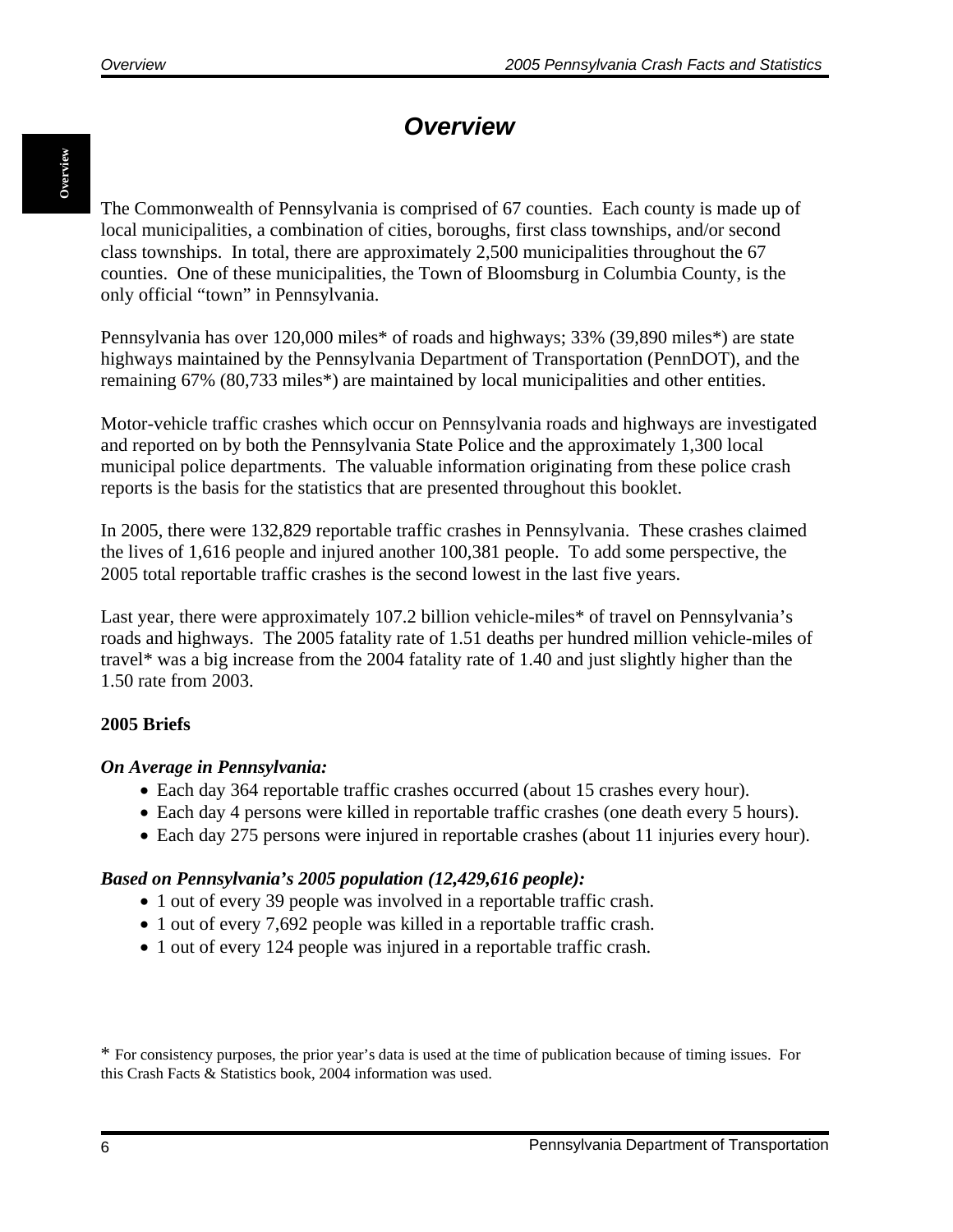**All Crashes All Crashes** 

# *All Crashes and Deaths —WHO WAS INVOLVED*—

<span id="page-8-0"></span>

#### **Total Crashes**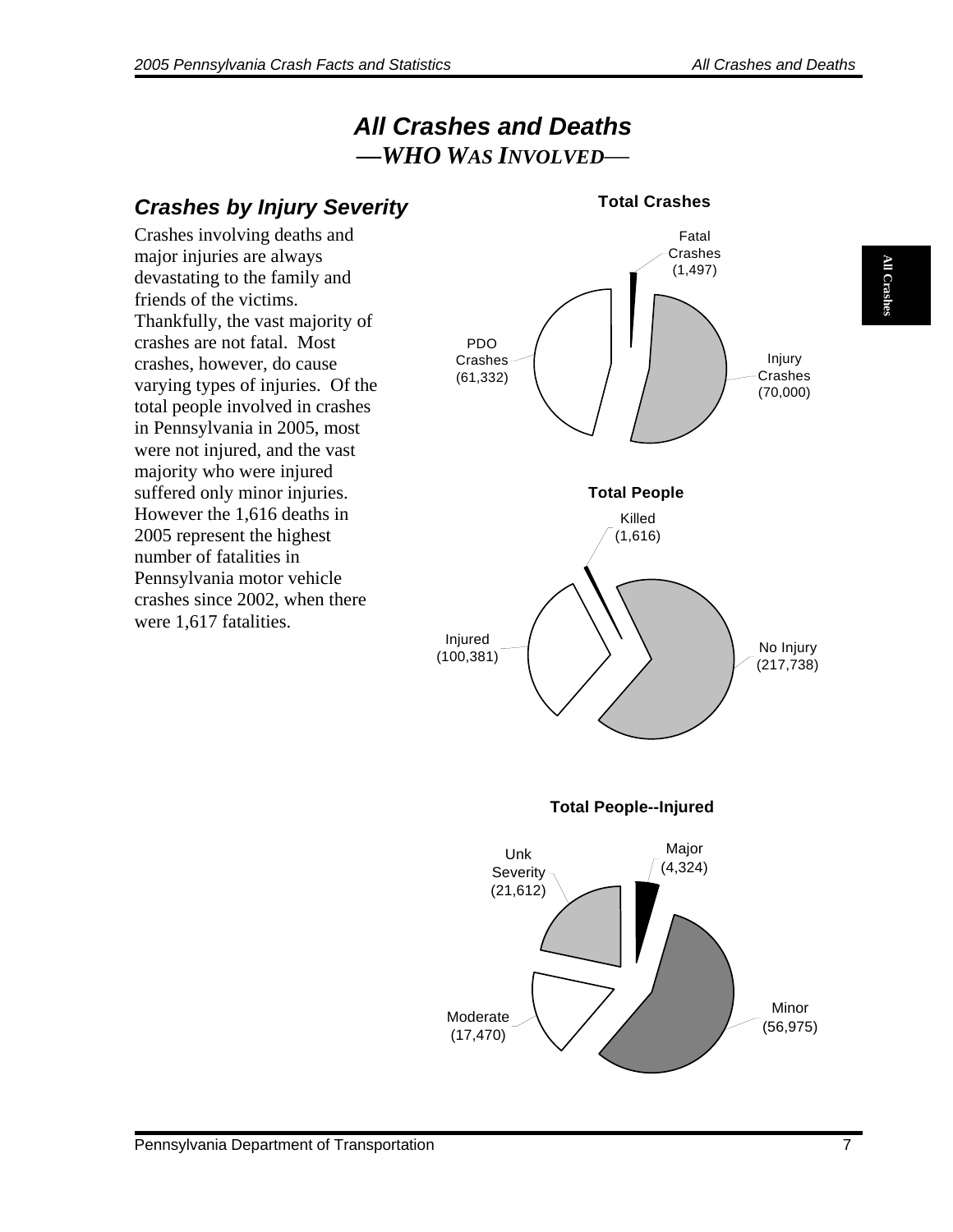# <span id="page-9-0"></span>*Deaths and Injuries—Five-Year Trends*

Total reported crashes in 2005 decreased 3.3% compared to 2004; deaths increased by 8.5% while total injuries decreased by 4.6%.\*\*

|                                       | 2000    | 2001    | 2003    | 2004    | 2005    |
|---------------------------------------|---------|---------|---------|---------|---------|
| <b>Reported Crashes</b>               | 147,253 | 131,292 | 140,207 | 137,410 | 132,829 |
| Total Deaths                          | 1,520   | 1,532   | 1,577   | 1,490   | 1,616   |
| <b>Total Injuries</b>                 | 131,471 | 117,860 | 106,372 | 105,222 | 100,381 |
| Major Injury                          | 5,136   | 5,039   | 4,645   | 4,365   | 4,324   |
| Moderate Injury                       | 24,785  | 23,292  | 22,331  | 19,580  | 17,470  |
| Minor Injury                          | 82,968  | 76,796  | 73,920  | 63,888  | 56,975  |
| <b>Unknown Injury Severity</b>        | 18,582  | 12,733  | 5,476   | 17,389  | 21,612  |
| <b>Pedestrian Deaths</b>              | 172     | 195     | 175     | 151     | 162     |
| Pedestrian Injuries                   | 5,531   | 5,190   | 4,842   | 4,830   | 4,663   |
| <b>Motorcyclist Deaths</b>            | 150     | 127     | 156     | 158     | 205     |
| Motorcyclist Injuries                 | 2,763   | 2,896   | 2,931   | 3,523   | 3,953   |
| <b>Bicyclist Deaths</b>               | 15      | 13      | 20      | 14      | 18      |
| <b>Bicyclist Injuries</b>             | 2,342   | 1,799   | 1,512   | 1,542   | 1,313   |
| Heavy-Truck-Related Deaths            | 182     | 179     | 214     | 184     | 186     |
| <b>Alcohol-Related Deaths</b>         | 510     | 529     | 558     | 541     | 580     |
| <b>Speed-Related Deaths</b>           | 194     | 256     | 452     | 439     | 505     |
| Billions of Vehicle-Miles*            | 102.5   | 103.5   | 104.8   | 106.1   | 107.2   |
| Deaths per 100 Million Vehicle-Miles* | 1.48    | 1.48    | 1.50    | 1.40    | 1.51    |

*Note:* Speed-Related Deaths only count those crashes where speed was considered the prime contributing factor in the crash.

\* Beginning in 1999, vehicle mileage uses the prior years' vehicle mileage information (because at the time of publication, the current years' vehicle mileage is not available).

\*\* Beginning in 2003, due to changes on the report form, recording the difference between unknown injury severity and unknown if injured resulted in more accurate injury counts.

### *Economic Loss Due to Reportable Traffic Crashes*

|                                |               |                     | <b>Estimated Total</b> |
|--------------------------------|---------------|---------------------|------------------------|
| <b>Severity</b>                | <b>Number</b> | <b>Average Cost</b> | <b>Costs</b>           |
| Deaths (persons)               | 1,616         | \$3,278,600         | \$5,298,217,600        |
| Major Injuries (persons)       | 4.324         | \$1,195,471         | \$5,169,216,604        |
| Moderate Injuries (persons)    | 17,470        | \$79,856            | \$1,395,084,320        |
| Minor Injuries (persons)       | 56,975        | \$6,305             | \$359,227,375          |
| Property Damage Only (crashes) | 60,190        | \$2,522             | \$151,799,180          |
| Unknown Injuries (persons)     | 21,612        | \$6,305             | \$136,263,660          |
|                                |               | TOTAL               | \$12,509,808,739       |

**In 2005, the economic loss due to traffic crashes was \$1,006 to every man, woman, and child in Pennsylvania.** 

Figures are based on the latest PennDOT estimates (in 2005 dollars). The economic loss per Pennsylvania citizen is based on the ratio of estimated total cost to the estimated total population of Pennsylvania.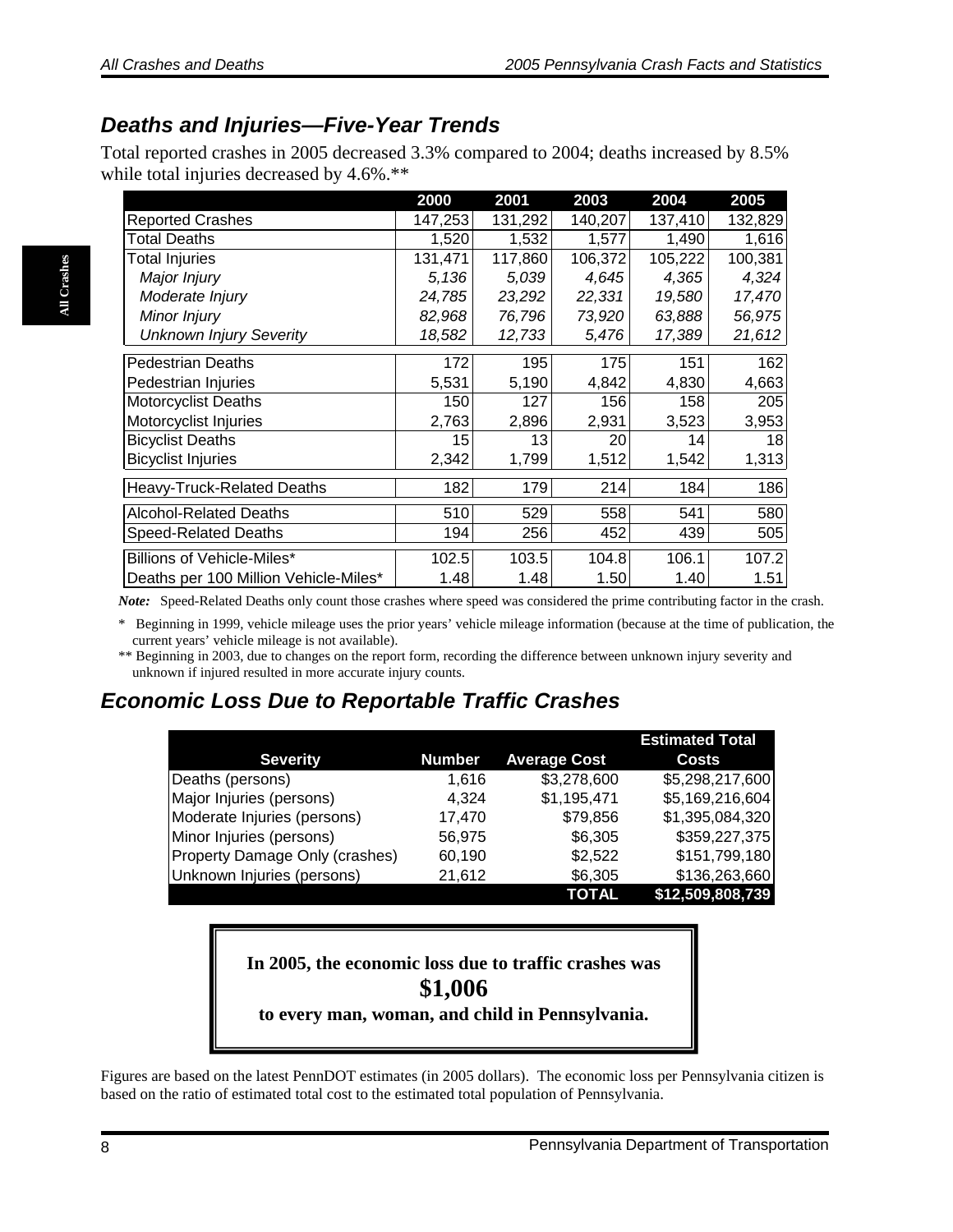**All Crashes** 

**All Crashe** 

# <span id="page-10-0"></span>*Crashes by Crash Type*

Many different types of crashes occur on Pennsylvania roads, but certain types of crashes are more prevalent. More crashes involved a single vehicle hitting a fixed object (tree, guide rail, etc.) than any other type. Headon collisions, though they occur much less frequently, cause the third highest number of deaths.

| <b>Crash Type</b>       | <b>Crashes</b> | <b>Deaths</b> |
|-------------------------|----------------|---------------|
| Angle                   | 35,241         | 379           |
| <b>Backing Up</b>       | 222            |               |
| <b>Head On</b>          | 5,839          | 175           |
| <b>Hit Fixed Object</b> | 42,976         | 6571          |
| <b>Hit Pedestrian</b>   | 4,291          | 151           |
| Non-Collision           | 5,667          | 90            |
| Rear End                | 27,206         | 88            |
| Sideswipe               | 7,883          | 65            |
| Other                   | 3,504          | 11            |
| <b>TOTAL</b>            | 132.829        |               |



\*Note that, by definition, a Hit Pedestrian Crash only involves those crashes where the pedestrian being struck was the first harmful event. Therefore the pedestrian crashes and deaths shown in this section are slightly different than those shown elsewhere in this book, which include all pedestrian harmful events.

# *Vehicles Involved in Crashes*

Passenger cars were involved in more crashes than all other vehicle types combined. Coupled with light trucks, vans, and SUVs they accounted for the vast majority of crashes and occupant deaths. Compared with previous years, light truck, van, and SUV vehicles in 2005 were involved in more crashes and have had more occupant deaths which are consistent with recent vehicle buying trends.

| Passenger Car  |      |                  |           | 64.5%<br>55.4% |     |                                 |
|----------------|------|------------------|-----------|----------------|-----|---------------------------------|
| Lt Trk/Van/SUV |      | 28.0%            |           |                |     | Passenger Car<br>Lt Trk/Van/SUV |
|                |      | 25.2%            |           |                |     | <b>Heavy Truck</b>              |
|                | 7.4% |                  |           |                |     | Motorcycle                      |
| All Others     |      | 19.4%            |           |                |     | Bicycle                         |
|                |      |                  |           |                |     | <b>Commercial Bus</b>           |
|                | 0%   | 20%              | 40%       | 60%            | 80% | <b>School Bus</b>               |
|                |      | $\square$ Deaths | ∎Vehicles |                |     | Other                           |
|                |      |                  |           |                |     |                                 |

|                       |          | <b>Occupant</b> |
|-----------------------|----------|-----------------|
|                       | Vehicles | <b>Deaths</b>   |
| Passenger Car         | 141,506  | 805             |
| Lt Trk/Van/SUV        | 61,425   | 367             |
| <b>Heavy Truck</b>    | 7,910    | 31              |
| Motorcycle            | 4,140    | 205             |
| Bicycle               | 1,369    | 18              |
| <b>Commercial Bus</b> | 674      |                 |
| <b>School Bus</b>     | 493      |                 |
| <b>ther</b>           | 1,733    | 27              |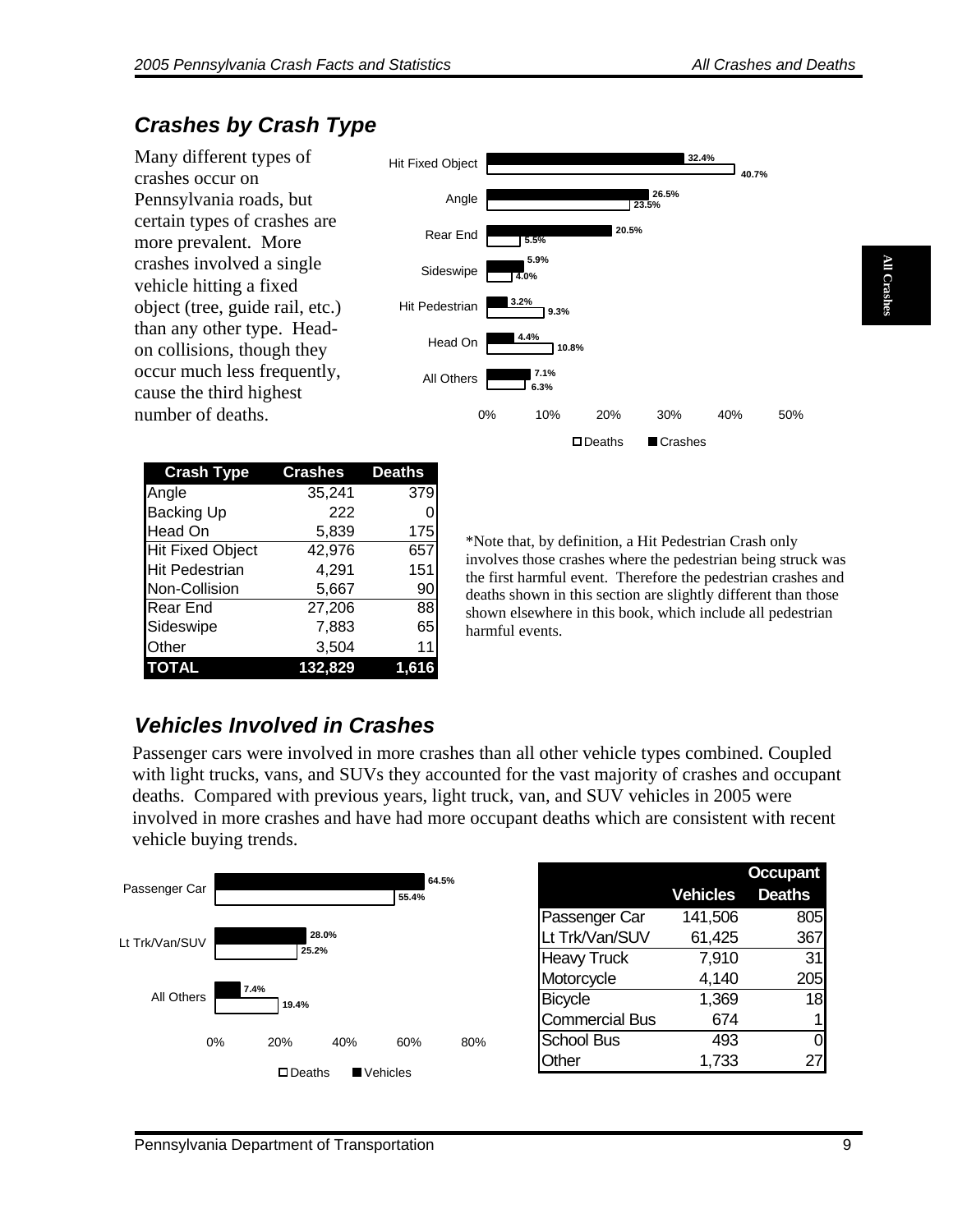### <span id="page-11-0"></span>*Driver Involvement in Crashes by Age and Sex*

In every age group, male drivers are involved in more crashes than female drivers. Male drivers ages 16-20 are involved in more crashes than drivers in any other age group (male or female).

|                |                  |                 | Total          |
|----------------|------------------|-----------------|----------------|
| <b>Driver</b>  | <b>Male</b>      | Female          | <b>Drivers</b> |
| Under 16       | 286 (0.2%)       | 94 (0.1%)       | 380            |
| 16-20          | 20,468 (15.9%)   | 13,773 (16.4%)  | 34,241         |
| $21 - 25$      | 18,243 (14.2%)   | 12,155 (14.5%)  | 30,398         |
| 26-30          | 12,083 (9.4%)    | 8,117 (9.7%)    | 20,200         |
| $31 - 35$      | 11,429 (8.9%)    | 7,641 (9.1%)    | 19,070         |
| 36-40          | 11,647 (9.1%)    | 7,704 (9.2%)    | 19,351         |
| 41-45          | 11,893 (9.2%)    | 7,805 (9.3%)    | 19,698         |
| 46-50          | 10,808 (8.4%)    | 7,053 (8.4%)    | 17,861         |
| 51-55          | 8,547 (6.6%)     | 5,483 (6.5%)    | 14,030         |
| 56-60          | 6,867 (5.3%)     | 4,203 (5.0%)    | 11,070         |
| 61-65          | 4,591 (3.6%)     | 2,705 (3.2%)    | 7,296          |
| 66-70          | $3,124(2.4\%)$   | 1,961 (2.3%)    | 5,085          |
| 71-75          | 2,609 (2.0%)     | 1,708 (2.0%)    | 4,317          |
| Over 75        | 4,482 (3.5%)     | 3,053 (3.6%)    | 7,535          |
| Unknown        | 1,630 (1.3%)     | 486 (0.6%)      | 2,116          |
| <b>DRIVERS</b> | 128,707 (100.0%) | 83,941 (100.0%) | 212,648        |
|                |                  |                 |                |

*Note:* Does not include 3,750 drivers of unknown sex or drivers of non-motorized vehicles.

Male **O**Female

0 10,000 20,000 30,000

### *Highway Crash Historical Data*

Fatality rates have fallen dramatically over the past 60 years as vehicles, roadways, and other factors have improved. Pennsylvania's fatality rate has also been lower than the US average for most years since 1937. Please note that the 2005 US average fatality rate was not finalized by the time of this publication. The chart below shows the periodic fatality rates since 1965. **Fatality Rates**



■ PA Fatality Rate □ US Fatality Rate

\* Beginning in 1999, vehicle mileage uses the prior years' vehicle mileage information (because at the time of publication, the current years' vehicle mileage is not available).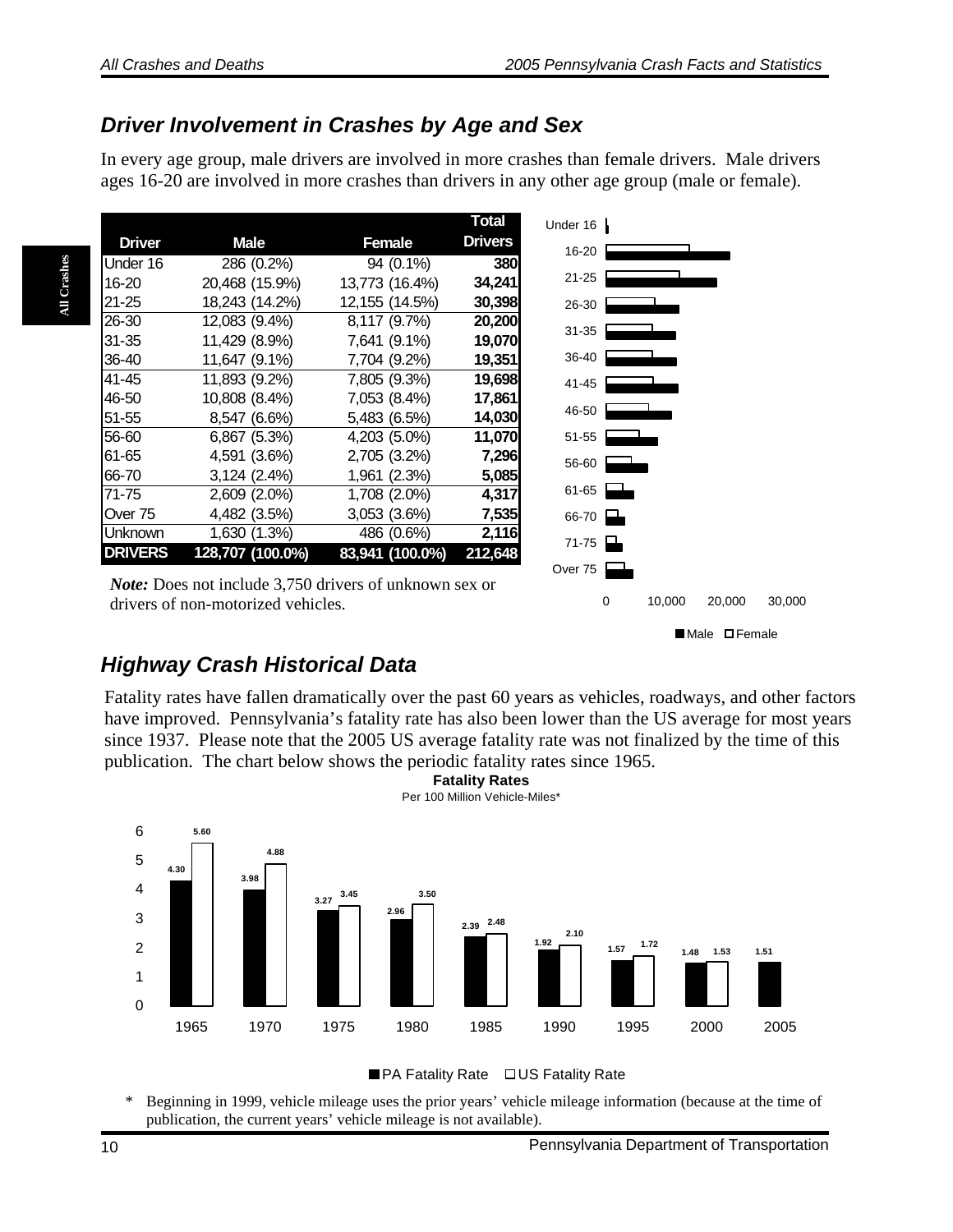| Year        | <b>Total Crashes</b>                                                                                                                            | <b>Total Killed</b> | <b>Total Injured</b> | Registered<br><b>Vehicles</b> | <b>Motor Vehicle</b><br>Mileage*                                                                                                   | <b>PA Fatality</b><br>Rate** | <b>US Fatality</b><br>Rate** |  |
|-------------|-------------------------------------------------------------------------------------------------------------------------------------------------|---------------------|----------------------|-------------------------------|------------------------------------------------------------------------------------------------------------------------------------|------------------------------|------------------------------|--|
| 1936        | 55,727                                                                                                                                          | 2,426               | 50,854               | 1,989,507                     | 12.6                                                                                                                               | 19.20                        | 15.10                        |  |
| 1937        | 73,534                                                                                                                                          | 2,564               | 61,445               | 2,124,525                     | 17.6                                                                                                                               | 14.60                        | 14.70                        |  |
| 1938        | 93,153                                                                                                                                          | 1,892               | 50,598               | 2,101,299                     | 16.3                                                                                                                               | 11.60                        | 12.00                        |  |
| 1939        | 69,950                                                                                                                                          | 1,871               | 55,821               | 2.237.960                     | 18.5                                                                                                                               | 10.10                        | 11.30                        |  |
| 1940        | 78,625                                                                                                                                          | 2,074               | 58,664               | 2,307,723                     | 19.8                                                                                                                               | 10.50                        | 11.40                        |  |
| 1941        | 83,507                                                                                                                                          | 2,298               | 60,499               | 2,432,319                     | 21.3                                                                                                                               | 10.80                        | 12.00                        |  |
| 1942        | 59,280                                                                                                                                          | 1,745               | 41,122               | 2,267,301                     | 17.6                                                                                                                               | 9.90                         | 10.60                        |  |
| 1943        | 37,419                                                                                                                                          | 1,374               | 27,312               | 2,084,332                     | 13.9                                                                                                                               | 9.90                         | 11.50                        |  |
| 1944        | 42,699                                                                                                                                          | 1,328               | 29,928               | 2,010,163                     | 14.4                                                                                                                               | 9.20                         | 11.50                        |  |
| 1945        | 53,304                                                                                                                                          | 1,453               | 35,686               | 2,145,452                     | 16.0                                                                                                                               | 9.10                         | 11.30                        |  |
| 1946        | 70,065                                                                                                                                          | 1,794               | 45,889               | 2,387,542                     | 22.1                                                                                                                               | 8.10                         | 9.80                         |  |
| 1947        | 89,190                                                                                                                                          | 1,678               | 49,938               | 2,604,741                     | 22.4                                                                                                                               | 7.50                         | 8.80                         |  |
| 1948        | 103,478                                                                                                                                         | 1,671               | 52,709               | 2,804,056                     | 23.9                                                                                                                               | 7.00                         | 8.10                         |  |
| 1949        | 102,098                                                                                                                                         | 1,624               | 54,290               | 2,993,903                     | 25.8                                                                                                                               | 6.30                         | 7.50                         |  |
| 1950        | 113,748                                                                                                                                         | 1,624               | 62,103               | 3,262,243                     | 27.1                                                                                                                               | 6.00                         | 7.60                         |  |
| 1951        | 123,088                                                                                                                                         | 1,642               | 65,643               | 3,413,836                     | 28.8                                                                                                                               | 5.70                         | 7.10                         |  |
| 1952        | 126,820                                                                                                                                         | 1,680               | 67,143               | 3,510,064                     | 30.5                                                                                                                               | 5.50                         | 7.10                         |  |
| 1953        | 129,791                                                                                                                                         | 1,643               | 70,531               | 3,684,468                     | 31.6                                                                                                                               | 5.20                         | 6.70                         |  |
| 1954        | 130,326                                                                                                                                         | 1,538               | 68,571               | 3,903,917                     | 32.0                                                                                                                               | 4.80                         | 6.10                         |  |
|             |                                                                                                                                                 |                     |                      |                               |                                                                                                                                    |                              |                              |  |
| 1955        | 147,837                                                                                                                                         | 1,737               | 76,836               | 4,045,995                     | 34.5                                                                                                                               | 5.00                         | 6.10                         |  |
| 1956        | 160,371                                                                                                                                         | 1,790               | 84,813               | 4,175,217                     | 36.5                                                                                                                               | 4.90                         | 6.10                         |  |
| 1957        | 161,080                                                                                                                                         | 1,698               | 84,755               | 4,250,576                     | 37.7                                                                                                                               | 4.50                         | 5.80                         |  |
| 1958        | 156,825                                                                                                                                         | 1,654               | 86,733               | 4,355,813                     | 38.5                                                                                                                               | 4.30                         | 5.40                         |  |
| 1959        | 157,191                                                                                                                                         | 1,685               | 90,807               | 4,507,262                     | 39.2                                                                                                                               | 4.30                         | 5.40                         |  |
| 1960        | 159,051                                                                                                                                         | 1,609               | 92,792               | 4,707,055                     | 40.2                                                                                                                               | 4.00                         | 5.30                         |  |
| 1961        | 156,559                                                                                                                                         | 1,486               | 73,997               | 4,842,400                     | 40.2                                                                                                                               | 3.70                         | 5.20                         |  |
| 1962        | 161,557                                                                                                                                         | 1,625               | 81,936               | 4,849,400                     | 41.7                                                                                                                               | 3.90                         | 5.30                         |  |
| 1963        | 174,527                                                                                                                                         | 1,830               | 86,892               | 5,117,229                     | 44.6                                                                                                                               | 4.10                         | 5.50                         |  |
| 1964        | 183,910                                                                                                                                         | 1,889               | 93,564               | 5,351,350                     | 46.1                                                                                                                               | 4.10                         | 5.70                         |  |
| 1965        | 213,769                                                                                                                                         | 2,079               | 111,123              | 5,436,349                     | 48.3                                                                                                                               | 4.30                         | 5.60                         |  |
| 1966        | 254,450                                                                                                                                         | 2,180               | 116,537              | 5,497,000                     | 55.1                                                                                                                               | 4.27                         | 5.70                         |  |
| 1967        | 243,798                                                                                                                                         | 2,331               | 126,417              | 5,673,000                     | 53.4                                                                                                                               | 4.37                         | 5.50                         |  |
| 1968        | 279,663                                                                                                                                         | 2,410               | 138,389              | 5,791,000                     | 56.1                                                                                                                               | 4.29                         | 5.40                         |  |
| 1969        | 292,192                                                                                                                                         | 2,401               | 141,728              | 5,879,000                     | 58.6                                                                                                                               | 4.10                         | 5.21                         |  |
| 1970        | 311,981                                                                                                                                         | 2,255               | 136,518              | 5,947,000                     | 56.7                                                                                                                               | 3.98                         | 4.88                         |  |
| 1971        | 301,374                                                                                                                                         | 2,299               | 127,318              | 6,079,000                     | 60.9                                                                                                                               | 3.78                         | 4.57                         |  |
| 1972†       | 277,556                                                                                                                                         | 2,352               | 135,938              | 6,244,000                     | 67.0                                                                                                                               | 3.51                         | 4.43                         |  |
| 1973        | 307,648                                                                                                                                         | 2,444               | 145,452              | 7,007,192                     | 66.5                                                                                                                               | 3.67                         | 4.24                         |  |
| 1974        | 277,271                                                                                                                                         | 2,155               | 132,689              | 8,354,063                     | 63.9                                                                                                                               | 3.37                         | 3.59                         |  |
| 1975        | 288,245                                                                                                                                         | 2,082               | 134,969              | 8,654,333                     | 63.7                                                                                                                               | 3.27                         | 3.45                         |  |
| 1976        | 303,771                                                                                                                                         | 2,025               | 135,308              | 9,124,915                     | 69.4                                                                                                                               | 2.92                         | 3.33                         |  |
| 1977        | 234,702                                                                                                                                         | 2,071               | 148,725              | 8,833,745                     | 72.3                                                                                                                               | 2.87                         | 3.35                         |  |
| 1978‡       | 158,361                                                                                                                                         | 2,137               | 146,403              | 7,254,893                     | 72.7                                                                                                                               | 2.94                         | 3.39                         |  |
| 1979        | 156,622                                                                                                                                         | 2,204               | 144,300              | 7,451,021                     | 70.3                                                                                                                               | 3.14                         | 3.50                         |  |
| 1980        | 142.489                                                                                                                                         | 2,114               | 133,716              | 7,307,974                     | 71.3                                                                                                                               | 2.96                         | 3.50                         |  |
| 1981        | 138.764                                                                                                                                         | 2,049               | 131,301              | 7.252.836                     | 71.5                                                                                                                               | 2.87                         | 3.30                         |  |
| 1982        | 131,579                                                                                                                                         | 1,848               | 126,026              | 7,417,311                     | 71.3                                                                                                                               | 2.59                         | 2.88                         |  |
| 1983        | 131,081                                                                                                                                         | 1,752               | 126,707              | 7,562,726                     | 72.3                                                                                                                               | 2.42                         | 2.69                         |  |
| 1984        | 139,914                                                                                                                                         | 1,752               | 134,714              | 7,724,686                     | 74.1                                                                                                                               | 2.36                         | 2.68                         |  |
| 1985        | 143,244                                                                                                                                         | 1,809               | 140,067              | 7,860,497                     | 75.6                                                                                                                               | 2.39                         | 2.48                         |  |
| 1986        | 150,683                                                                                                                                         | 1,928               | 148,044              | 7,793,921                     | 77.2                                                                                                                               | 2.50                         | 2.48                         |  |
| 1987        | 152,631                                                                                                                                         | 2,006               | 151,457              | 8,313,799                     | 78.9                                                                                                                               | 2.54                         | 2.40                         |  |
| 1988        | 152,906                                                                                                                                         | 1,932               | 154,018              | 8,452,365                     | 81.3                                                                                                                               | 2.38                         | 2.32                         |  |
| 1989        | 151,461                                                                                                                                         | 1,878               | 152,589              | 8,605,747                     | 84.5                                                                                                                               | 2.22                         | 2.20                         |  |
| 1990        | 141,340                                                                                                                                         | 1,646               | 142,945              | 8,675,835                     | 85.7                                                                                                                               | 1.92                         | 2.10                         |  |
| 1991        | 130,404                                                                                                                                         | 1,661               | 130,446              | 8,757,129                     | 87.3                                                                                                                               | 1.90                         | 1.90                         |  |
| 1992        | 133,913                                                                                                                                         | 1,545               | 133,113              | 8,915,621                     | 89.0                                                                                                                               | 1.74                         | 1.80                         |  |
| 1993        | 134,315                                                                                                                                         | 1,530               | 131,503              | 9,044,901                     | 90.8                                                                                                                               | 1.68                         | 1.80                         |  |
| 1994        | 134,171                                                                                                                                         | 1,440               | 130,678              | 9,255,714                     | 92.3                                                                                                                               | 1.56                         | 1.83                         |  |
| 1995        | 136,804                                                                                                                                         | 1,480               | 133,177              | 9,271,517                     | 94.5                                                                                                                               | 1.57                         | 1.72                         |  |
| 1996        | 142,867                                                                                                                                         | 1,470               | 136,949              | 9,411,261                     | 96.4                                                                                                                               | 1.53                         | 1.69                         |  |
| 1997        | 143,981                                                                                                                                         | 1,562               | 138,820              | 9,692,499                     | 98.3                                                                                                                               | 1.59                         | 1.64                         |  |
| 1998        | 140,972                                                                                                                                         | 1,486               | 134,092              | 9,842,427                     | 100.4                                                                                                                              | 1.48                         | 1.58                         |  |
| 1999+       | 144,171                                                                                                                                         | 1,549               | 133,783              | 9,901,148                     | 100.4                                                                                                                              | 1.54                         | 1.55                         |  |
| 2000        | 147,253                                                                                                                                         | 1,520               | 131,471              | 10,085,392                    | 102.5                                                                                                                              | 1.48                         | 1.53                         |  |
| 2001        | 131,358                                                                                                                                         | 1,532               | 117,860              | 10,629,896                    | 103.5                                                                                                                              | 1.48                         | 1.51                         |  |
| 2003        | 140,197                                                                                                                                         | 1,577               | 106,372              | 10,768,222                    | 104.8                                                                                                                              | 1.50                         | 1.48                         |  |
| 2004        | 137,410                                                                                                                                         | 1,490               | 105,222              | 10,921,683                    | 106.1                                                                                                                              | 1.40                         | 1.46                         |  |
| 2005        | 132,840                                                                                                                                         | 1,616               | 100,381              | 11,058,567                    | 107.2                                                                                                                              | 1.51                         | Ξ.                           |  |
| In billions | ** Per 100 million vehicle-miles<br>From 1972 to 1978, reportable crashes defined as over \$200 in damage                                       |                     |                      |                               |                                                                                                                                    |                              |                              |  |
|             | + Beginning in 1999, motor vehicle mileage and PA Fatality Rate uses the prior years' motor vehicle mileage information (because at the time of |                     |                      |                               | From 1978 to present, reportable crashes defined as involving any type of injury and/or vehicle(s) requiring towing from the scene |                              |                              |  |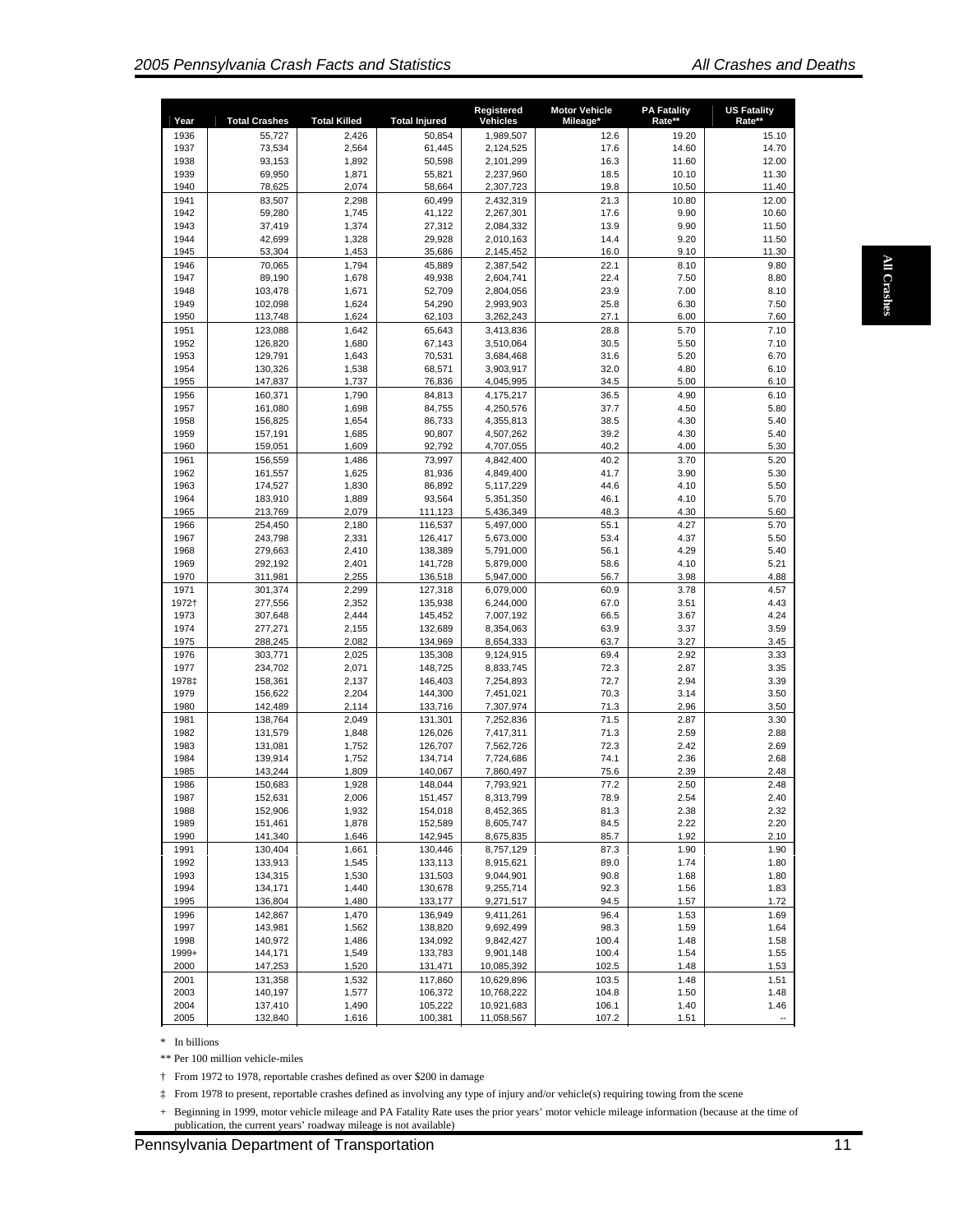# —*WHAT CONDITIONS WERE—*

### <span id="page-13-0"></span>*Crashes by Weather and Road Surface Conditions*

Adverse weather and road surface conditions negatively affect vehicle handling and driver sight. Interestingly, the vast majority of crashes occur under no adverse conditions. This can be attributable to: 1) weather and roads being clear and dry most of the time and 2) drivers failing to use caution under optimal road conditions. The figures shown in both tables are for all highway types.

| <b>Weather Condition</b> | <b>Crashes</b>   | <b>Deaths</b>  |
|--------------------------|------------------|----------------|
| No Adverse Conditions    | 102,440 (77.1%)  | 1,341 (83.0%)  |
| Rain/Rain & Fog          | 15,991 (12.0%)   | 162 (10.0%)    |
| Snow/Sleet/Freezing Rain | 12,430 (9.4%)    | 75 (4.6%)      |
| Fog/Smoke, Etc.          | 587 (0.4%)       | $17(1.1\%)$    |
| <b>Other</b>             | 1,381 (1.0%)     | 21 (1.3%)      |
| <b>TOTAL</b>             | 132,829 (100.0%) | 1,616 (100.0%) |

| <b>Road Surface Condition</b> | <b>Crashes</b>   | <b>Deaths</b>  |
|-------------------------------|------------------|----------------|
| Dry                           | 92,388 (69.6%)   | 1,266 (78.3%)  |
| Wet                           | 23,109 (17.4%)   | 237 (14.7%)    |
| Snow/Slush                    | 10,667 (8.0%)    | 70 (4.3%)      |
| Ice/Ice Patches               | 5,715 (4.3%)     | 28 (1.7%)      |
| <b>Other</b>                  | 950 (0.7%)       | 15 (0.9%)      |
| <b>TOTAL</b>                  | 132,829 (100.0%) | 1,616 (100.0%) |

# *Crashes Involving Vehicle Defects*

Improperly-maintained vehicles can lead to crashes. In 2005, tire/wheel, brake-related, and steering system failures contributed to the majority of vehicle defect related crashes. The percentages in the graph below refer to the number of crashes involving vehicle defects.



**Note:** The above list only counts crashes where a vehicle defect was the primary contributing factor in the crash.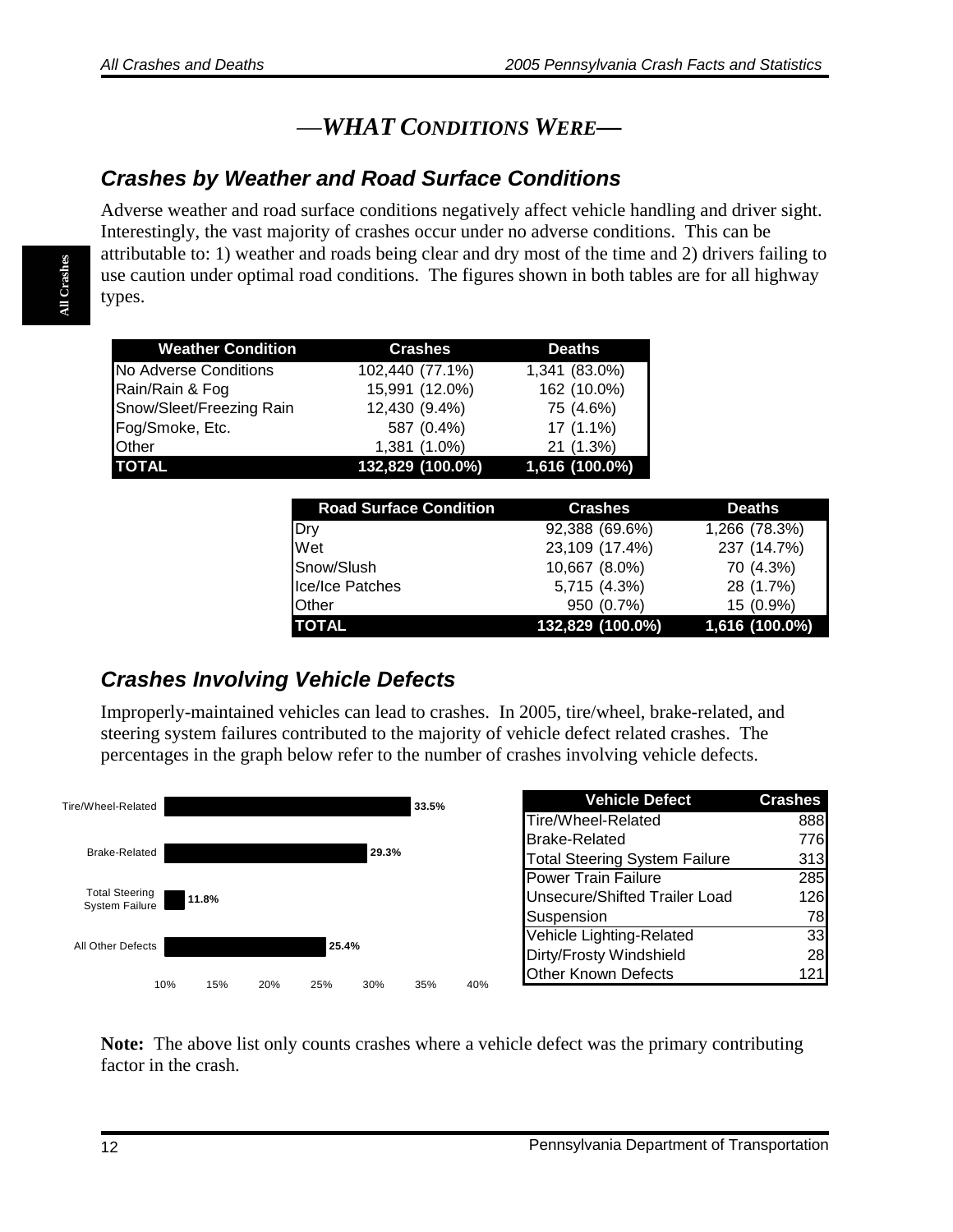# <span id="page-14-0"></span>*Work Zone Crashes*

Work zones are potentially dangerous areas because conditions are constantly changing, and drivers do not always anticipate these changes and exercise the appropriate level of caution. Fifty-four percent of work zone crashes in 2005 contained fatalities or injuries.



Total Crashes: **1,885** 

Total Killed: **30** (Workers Killed: **3**)

Total Injured: **1,458**

# *Work Zone Crashes—Vehicles Involved*

| <b>Vehicle Type</b> | <b>State Hwy (Interstate)</b> | <b>State Hwy (Other)</b> | <b>Turnpike</b> | Local Road   |
|---------------------|-------------------------------|--------------------------|-----------------|--------------|
| Passenger Car       | 486 (48.2%)                   | 1,224 (58.8%)            | 102 (48.8%)     | 185 (65.4%)  |
| Light Truck/SUV     | 242 (24.0%)                   | 646 (31.0%)              | 44 (21.1%)      | 75 (26.5%)   |
| Heavy Truck/Bus     | 261 (25.9%)                   | 155 (7.5%)               | 58 (27.8%)      | 13 (4.6%)    |
| Motorcycle          | $10(1.0\%)$                   | $30(1.4\%)$              | $2(1.0\%)$      | 4 (1.4%)     |
| <b>Other</b>        | $10(1.0\%)$                   | 26 (1.3%)                | $3(1.4\%)$      | $6(2.1\%)$   |
| <b>TOTAL</b>        | 1,009 (100.0%)                | 2,081 (100.0%)           | 209 (100.0%)    | 283 (100.0%) |

*Note:* State highway (other) includes state-maintained roads that are not designated as interstates. Legally parked vehicles are not included in the above table.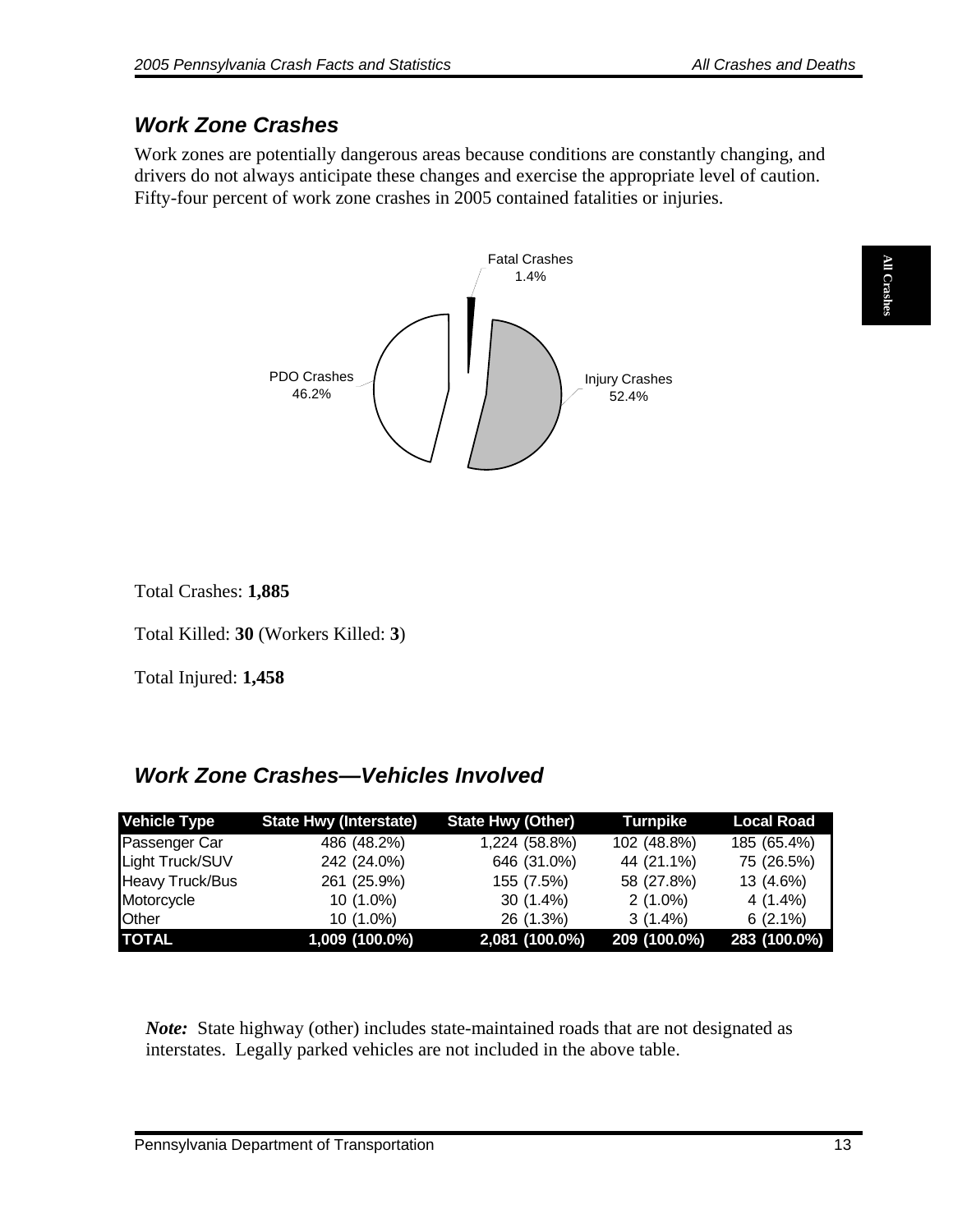# <span id="page-15-0"></span>*Work Zone Crashes by Road Type—Five-Year Trends*

|      |                        | <b>Crashes</b>   |         | <b>Deaths</b>   |         |
|------|------------------------|------------------|---------|-----------------|---------|
| Year | <b>Road Type</b>       | <b>Number</b>    | % Total | <b>Number</b>   | % Total |
|      | State Hwy (Interstate) | 215              | 10.8%   | 3               | 13.0%   |
|      | State Hwy (Other)      | 1,282            | 64.5%   | 19              | 82.6%   |
| 2000 | Turnpike               | 179              | 9.0%    | 0               | 0.0%    |
|      | <b>Local Road</b>      | 220              | 11.1%   | 1               | 4.4%    |
|      | Ramp                   | 92               | 4.6%    | $\overline{0}$  | 0.0%    |
|      | <b>TOTAL</b>           | 1,988            | 100.0%  | 23              | 100.0%  |
|      | State Hwy (Interstate) | 350              | 17.6%   | 3               | 15.0%   |
|      | State Hwy (Other)      | 1,172            | 59.1%   | $\overline{16}$ | 80.0%   |
| 2001 | Turnpike               | $\overline{143}$ | 7.2%    | $\overline{0}$  | 0.0%    |
|      | <b>Local Road</b>      | 206              | 10.4%   | 1               | 5.0%    |
|      | Ramp                   | $\overline{113}$ | 5.7%    | $\overline{0}$  | 0.0%    |
|      | <b>TOTAL</b>           | 1,984            | 100.0%  | $\overline{2}0$ | 100.0%  |
|      | State Hwy (Interstate) | 503              | 23.7%   | 6               | 17.7%   |
|      | State Hwy (Other)      | 1,224            | 57.6%   | $\overline{21}$ | 61.8%   |
| 2003 | Turnpike               | 167              | 7.9%    | 5               | 14.7%   |
|      | <b>Local Road</b>      | 229              | 10.8%   | $\overline{2}$  | 5.9%    |
|      | Other/Unknown Road     | $\overline{2}$   | 0.1%    | $\Omega$        | 0.0%    |
|      | <b>TOTAL</b>           | 2,125            | 100.0%  | 34              | 100.0%  |
|      | State Hwy (Interstate) | 419              | 23.8%   | 5               | 31.3%   |
|      | State Hwy (Other)      | 1,030            | 58.5%   | 8               | 50.0%   |
| 2004 | Turnpike               | 140              | 8.0%    | $\overline{2}$  | 12.5%   |
|      | <b>Local Road</b>      | 172              | 9.8%    | 1               | 6.3%    |
|      | Other/Unknown Road     | 1                | 0.1%    | $\overline{0}$  | 0.0%    |
|      | <b>TOTAL</b>           | 1,762            | 100.0%  | 16              | 100.0%  |
|      | State Hwy (Interstate) | 512              | 27.2%   | 8               | 26.7%   |
|      | State Hwy (Other)      | 1,077            | 57.1%   | $\overline{17}$ | 56.7%   |
| 2005 | Turnpike               | 121              | 6.4%    | 3               | 10.0%   |
|      | <b>Local Road</b>      | 175              | 9.3%    | $\overline{2}$  | 6.7%    |
|      | Other/Unknown Road     | $\Omega$         | 0.0%    | $\overline{0}$  | 0.0%    |
|      | <b>TOTAL</b>           | 1,885            | 100.0%  | 30              | 100.0%  |

*Note:* State highway (other) includes state-maintained roads that are not designated as interstates. Also note that beginning in 2003 ramps are included as part of the road to which it is connected.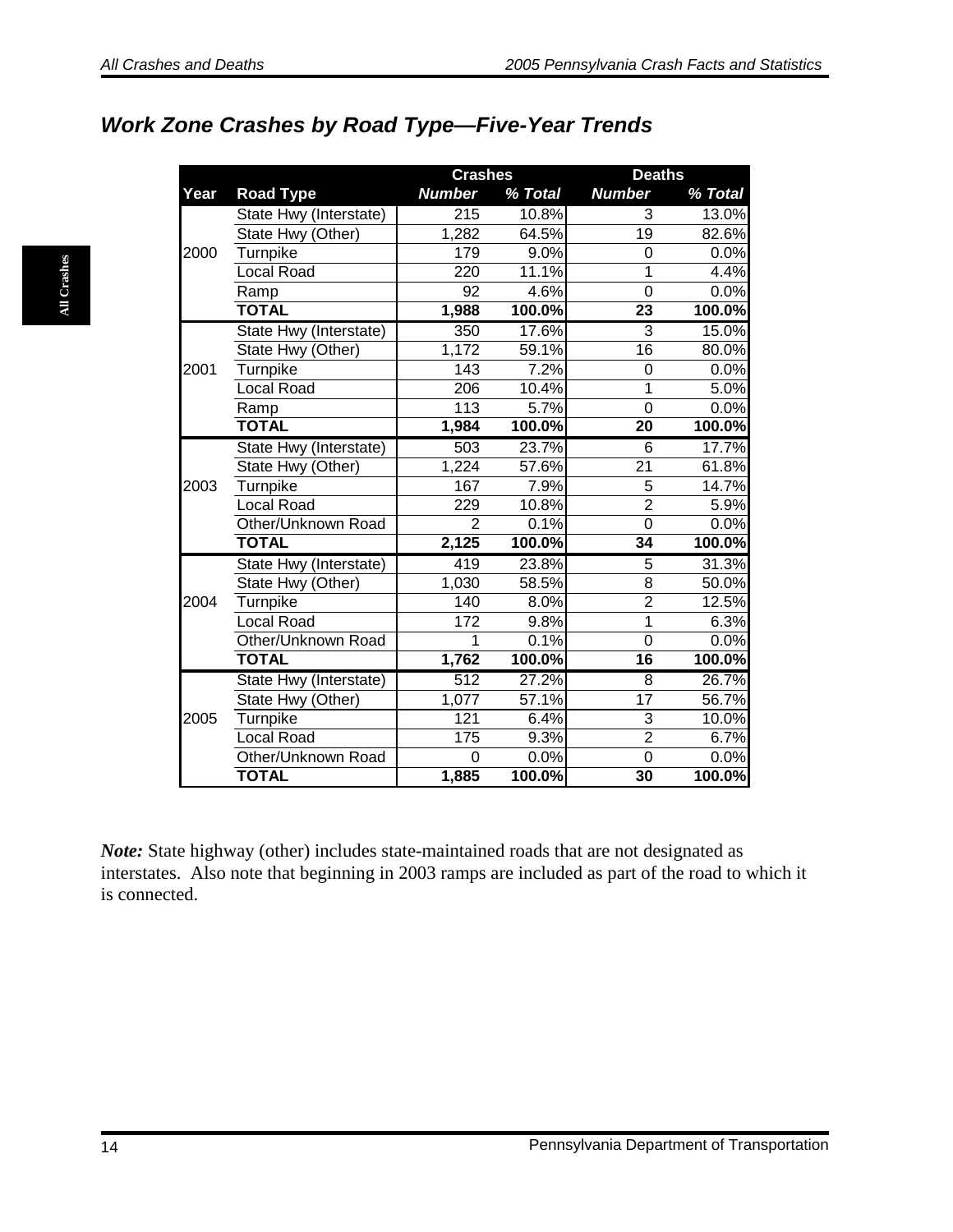# <span id="page-16-0"></span>*Crashes with Roadside Objects and Animals*

Unfortunately, roadside objects are hit often in Pennsylvania crashes. While there are many different roadside objects, a few are more predominant in crashes than others. The table below lists crashes with various types of roadside objects whether or not they were the first object struck.

| <b>Hit Bridge</b><br>23<br><b>Hit Building</b><br>1,431<br>1.1%<br>1.4%<br>976<br>0.7%<br><b>Hit Culvert</b><br>27<br>1.7%<br>3.4%<br>5.2%<br>Hit Curb<br>4,488<br>84<br>82<br>3,767<br>2.8%<br>5.1%<br>6.9%<br>9,216<br>219<br>13.6%<br>3,163<br>2.4%<br>57<br>3.5%<br>410<br>0.3%<br>10<br>0.6%<br>5.7%<br>7,626<br>187<br>11.6%<br>145<br>0.1%<br>0.0%<br>0<br>1.1%<br>1,443<br>38<br>2.4%<br>4,551<br>3.4%<br>54<br>3.3%<br>3,905<br>2.9%<br>63<br>3.9%<br>6,513<br>4.9%<br>50<br>3.1%<br>663<br>0.5%<br>0.2%<br>3<br>1.9%<br>61<br>2,551<br>3.8%<br>0.4%<br>488<br>0.3%<br>5<br>0.1%<br>69<br>0.1%<br>0.2%<br>266<br>0.4%<br>6<br>8.3%<br>20.2%<br>10,993<br>326<br>7.5%<br>9,985<br>169<br>10.5%<br>1.8%<br>0.6%<br>2,339<br>9<br>208<br>0.2%<br>0.0%<br>0 | in this table. Also note that a single crash can involve a collision with multiple objects. | <b>Note:</b> "% Total" lists the percentage compared to all crashes or deaths, not only the ones listed | <b>Roadside Object</b> | <b>Crashes</b> | % Total | <b>Deaths</b> | % Total |
|------------------------------------------------------------------------------------------------------------------------------------------------------------------------------------------------------------------------------------------------------------------------------------------------------------------------------------------------------------------------------------------------------------------------------------------------------------------------------------------------------------------------------------------------------------------------------------------------------------------------------------------------------------------------------------------------------------------------------------------------------------------|---------------------------------------------------------------------------------------------|---------------------------------------------------------------------------------------------------------|------------------------|----------------|---------|---------------|---------|
|                                                                                                                                                                                                                                                                                                                                                                                                                                                                                                                                                                                                                                                                                                                                                                  |                                                                                             |                                                                                                         |                        | 873            | 0.7%    | 22            | 1.4%    |
|                                                                                                                                                                                                                                                                                                                                                                                                                                                                                                                                                                                                                                                                                                                                                                  |                                                                                             |                                                                                                         |                        |                |         |               |         |
| <b>Hit Ditch</b><br>Hit Embankment                                                                                                                                                                                                                                                                                                                                                                                                                                                                                                                                                                                                                                                                                                                               |                                                                                             |                                                                                                         |                        |                |         |               |         |
|                                                                                                                                                                                                                                                                                                                                                                                                                                                                                                                                                                                                                                                                                                                                                                  |                                                                                             |                                                                                                         |                        |                |         |               |         |
| Hit Fence or Wall<br>Hit Fire Hydrant                                                                                                                                                                                                                                                                                                                                                                                                                                                                                                                                                                                                                                                                                                                            |                                                                                             |                                                                                                         |                        |                |         |               |         |
|                                                                                                                                                                                                                                                                                                                                                                                                                                                                                                                                                                                                                                                                                                                                                                  |                                                                                             |                                                                                                         |                        |                |         |               |         |
| <b>Hit Guiderail</b><br><b>Hit Impact Attenuator</b><br>Hit Mailbox(es)<br><b>Hit Median Barrier</b><br><b>Hit Other Fixed Object</b><br><b>Hit Parked Vehicle</b><br>Hit Rock(s) or Obstacle on Roadway<br>Hit Signal/Sign Support<br><b>Hit Snow Bank</b><br><b>Hit Temporary Construction Barrier</b><br>Hit Traffic Island or Channelization<br>Hit Tree(s) or Shrubs/Hedges<br>Hit Utility Pole(s)<br><b>Hit Deer</b><br><b>Hit Other Animal</b>                                                                                                                                                                                                                                                                                                            |                                                                                             |                                                                                                         |                        |                |         |               |         |
|                                                                                                                                                                                                                                                                                                                                                                                                                                                                                                                                                                                                                                                                                                                                                                  |                                                                                             |                                                                                                         |                        |                |         |               |         |
|                                                                                                                                                                                                                                                                                                                                                                                                                                                                                                                                                                                                                                                                                                                                                                  |                                                                                             |                                                                                                         |                        |                |         |               |         |
|                                                                                                                                                                                                                                                                                                                                                                                                                                                                                                                                                                                                                                                                                                                                                                  |                                                                                             |                                                                                                         |                        |                |         |               |         |
|                                                                                                                                                                                                                                                                                                                                                                                                                                                                                                                                                                                                                                                                                                                                                                  |                                                                                             |                                                                                                         |                        |                |         |               |         |
|                                                                                                                                                                                                                                                                                                                                                                                                                                                                                                                                                                                                                                                                                                                                                                  |                                                                                             |                                                                                                         |                        |                |         |               |         |
|                                                                                                                                                                                                                                                                                                                                                                                                                                                                                                                                                                                                                                                                                                                                                                  |                                                                                             |                                                                                                         |                        |                |         |               |         |
|                                                                                                                                                                                                                                                                                                                                                                                                                                                                                                                                                                                                                                                                                                                                                                  |                                                                                             |                                                                                                         |                        |                |         |               |         |
|                                                                                                                                                                                                                                                                                                                                                                                                                                                                                                                                                                                                                                                                                                                                                                  |                                                                                             |                                                                                                         |                        |                |         |               |         |
|                                                                                                                                                                                                                                                                                                                                                                                                                                                                                                                                                                                                                                                                                                                                                                  |                                                                                             |                                                                                                         |                        |                |         |               |         |
|                                                                                                                                                                                                                                                                                                                                                                                                                                                                                                                                                                                                                                                                                                                                                                  |                                                                                             |                                                                                                         |                        |                |         |               |         |
|                                                                                                                                                                                                                                                                                                                                                                                                                                                                                                                                                                                                                                                                                                                                                                  |                                                                                             |                                                                                                         |                        |                |         |               |         |
|                                                                                                                                                                                                                                                                                                                                                                                                                                                                                                                                                                                                                                                                                                                                                                  |                                                                                             |                                                                                                         |                        |                |         |               |         |
|                                                                                                                                                                                                                                                                                                                                                                                                                                                                                                                                                                                                                                                                                                                                                                  |                                                                                             |                                                                                                         |                        |                |         |               |         |
|                                                                                                                                                                                                                                                                                                                                                                                                                                                                                                                                                                                                                                                                                                                                                                  |                                                                                             |                                                                                                         |                        |                |         |               |         |
|                                                                                                                                                                                                                                                                                                                                                                                                                                                                                                                                                                                                                                                                                                                                                                  |                                                                                             |                                                                                                         |                        |                |         |               |         |
|                                                                                                                                                                                                                                                                                                                                                                                                                                                                                                                                                                                                                                                                                                                                                                  |                                                                                             |                                                                                                         |                        |                |         |               |         |
|                                                                                                                                                                                                                                                                                                                                                                                                                                                                                                                                                                                                                                                                                                                                                                  |                                                                                             |                                                                                                         |                        |                |         |               |         |
|                                                                                                                                                                                                                                                                                                                                                                                                                                                                                                                                                                                                                                                                                                                                                                  |                                                                                             |                                                                                                         |                        |                |         |               |         |
|                                                                                                                                                                                                                                                                                                                                                                                                                                                                                                                                                                                                                                                                                                                                                                  |                                                                                             |                                                                                                         |                        |                |         |               |         |
|                                                                                                                                                                                                                                                                                                                                                                                                                                                                                                                                                                                                                                                                                                                                                                  |                                                                                             |                                                                                                         |                        |                |         |               |         |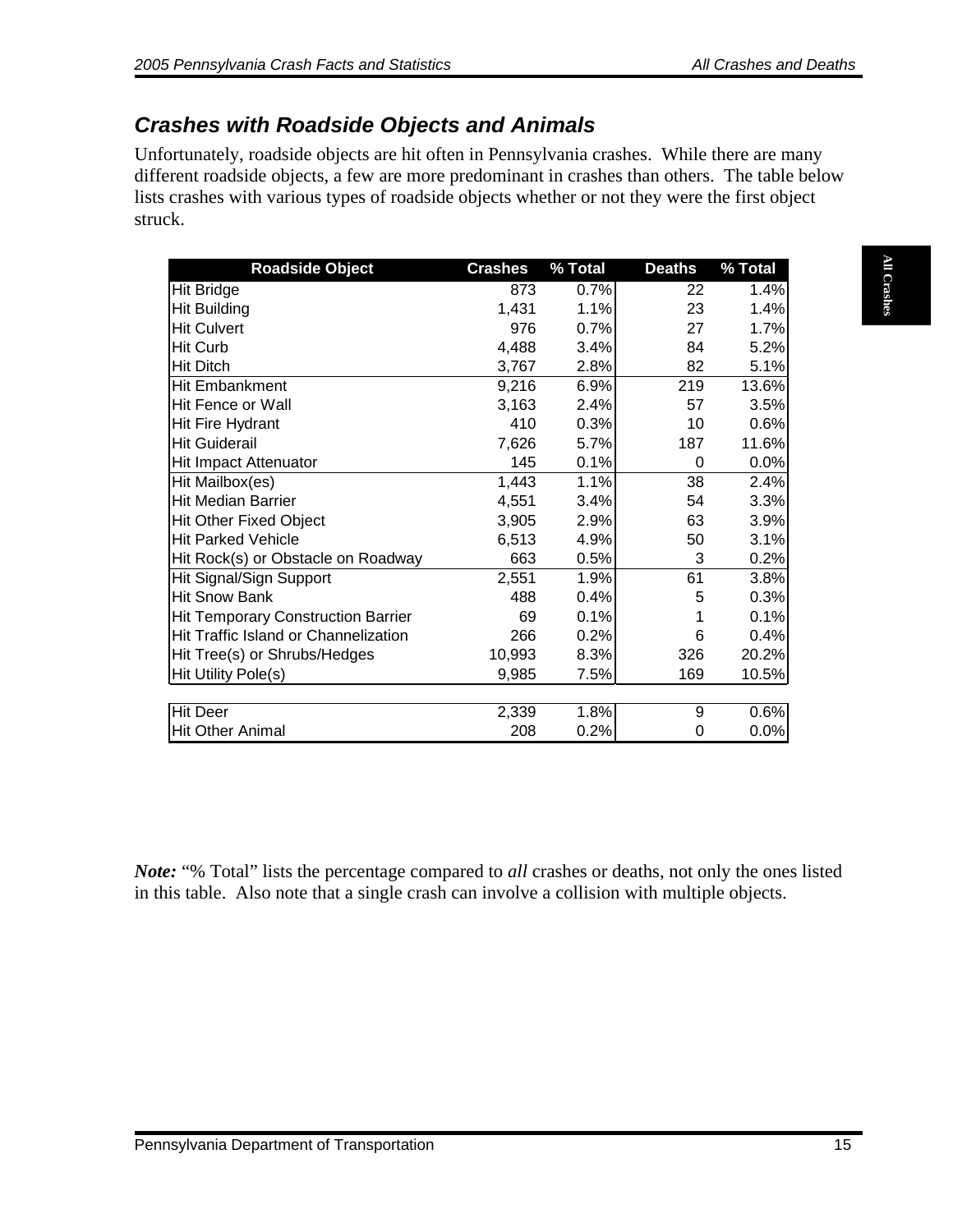# *—WHERE THEY HAPPENED—*

### <span id="page-17-0"></span>*Crashes by Road Type*

|                               | <b>State Hwy</b> | <b>State Hwy</b> |          |                   |              |
|-------------------------------|------------------|------------------|----------|-------------------|--------------|
|                               | (Interstate)     | (Other)          | Turnpike | <b>Local Road</b> | Other        |
| <b>Crashes</b>                | 9,314            | 82,712           | 2,742    | 37,931            | 129          |
| <b>Person Killed</b>          | 101              | 1.249            | 28       | 237               | $\mathbf{1}$ |
| Persons Injured               | 6,354            | 65,855           | 1,610    | 28,319            | 73I          |
| Miles of Maintained Road      | 1,285            | 39,482           | 529      | 80,194            | ---I         |
| 100 MVM <sup>*</sup> Traveled | 191.0            | 631.3            | 65.4     | 184.6             | ---1         |
| Crashes/MVM*                  | 0.49             | 1.31             | 0.42     | 2.05              | --- I        |
| Persons Killed/100 MVM*       | 0.53             | 1.98             | 0.43     | 1.28              | ---1         |
| Persons Injured/MVM*          | 0.33             | 1.04             | 0.25     | 1.53              | --- I        |

 $*$  MVM = million vehicle-miles

*Note:* State highway (other) includes state-maintained roads that are not designated as interstates. The road mileage and MVM data are from the 2004 Highway Performance Monitoring System (HPMS) package and reflects 2004 length and travel activity data. Ramps are included as part of the roadway to which it is connected.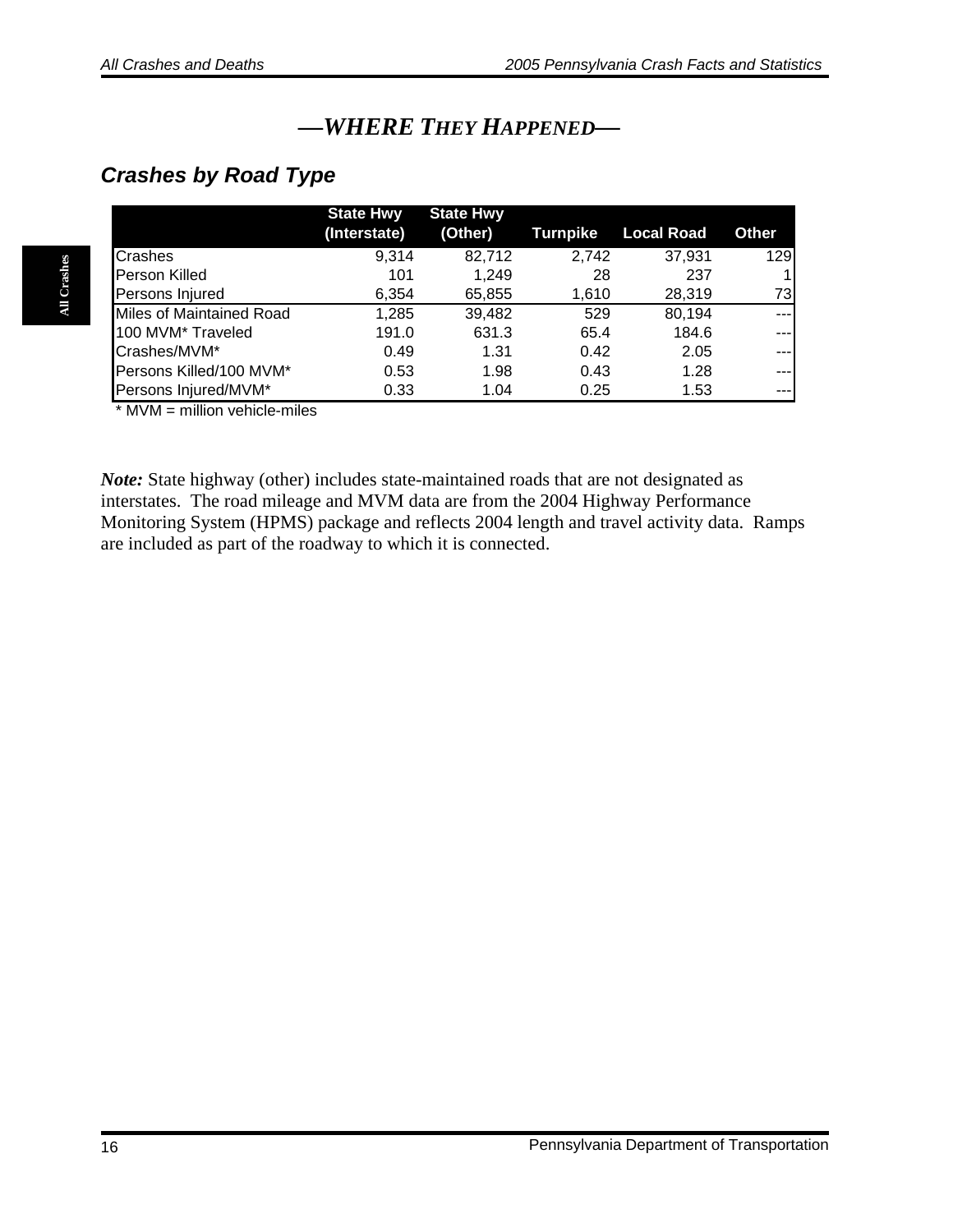#### <span id="page-18-0"></span>*Crashes Between Trains and Other Vehicles—Five-Year Trends*

Motor vehicle/train crashes make up a very small percentage of total crashes. In the last five years, only 10 deaths have occurred in this type of crash. In 2005, 4 deaths occurred after two years of no fatalities in this type of crash.



| Year | <b>Crashes</b> Deaths |   |
|------|-----------------------|---|
| 2000 | 39                    |   |
| 2001 | 30                    | 5 |
| 2003 | 41                    | 0 |
| 2004 | 44                    | 0 |
| 2005 | 36                    |   |

# *Train/Vehicle Crashes by Vehicle Type*

Passenger cars, light trucks, SUVs, and vans were the predominant vehicles type involved in crashes with trains in 2005. In 2005, all 4 train crash deaths involved a passenger car.

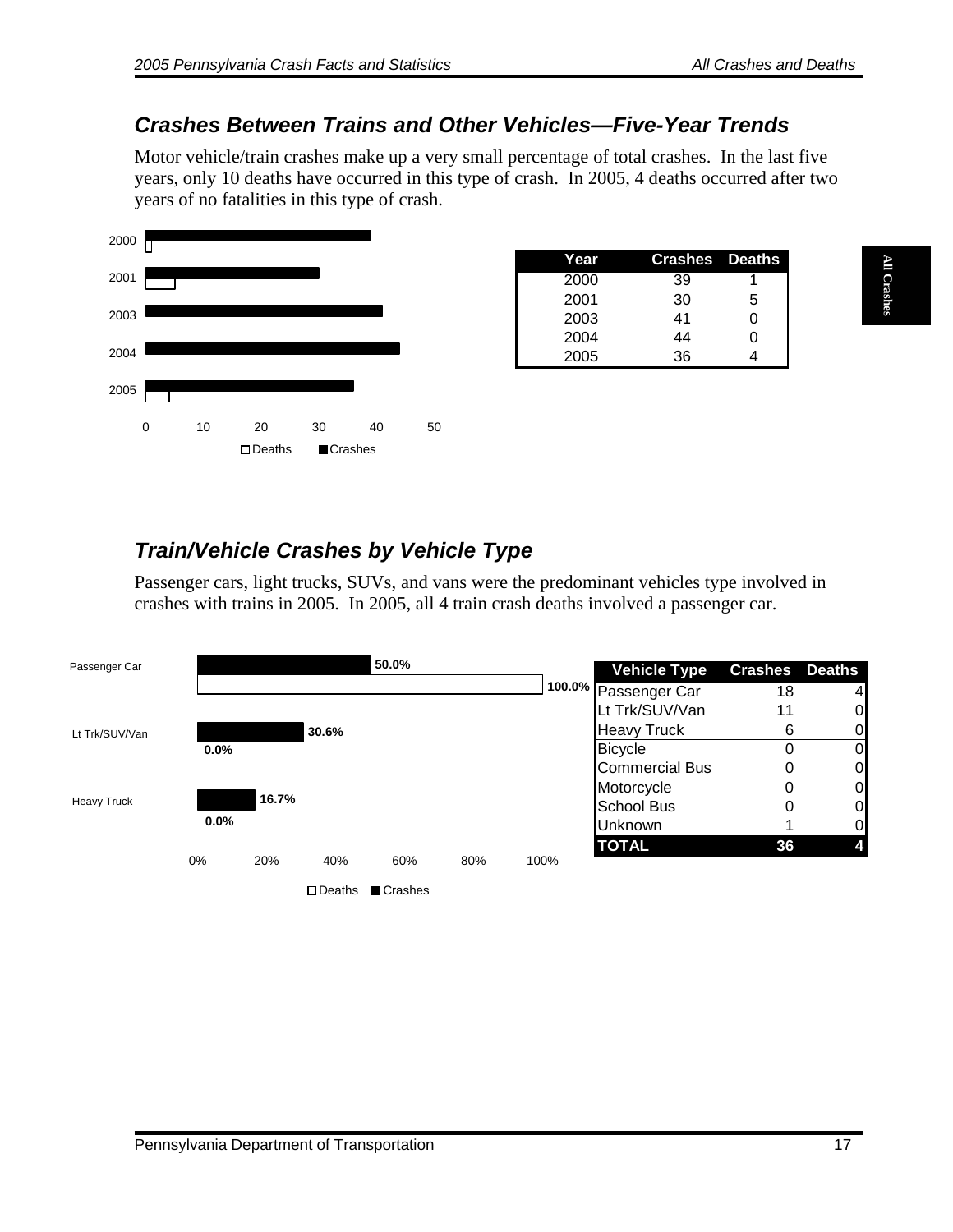# <span id="page-19-0"></span>*Train/Vehicle Crashes by Road Type*

| <b>Road Type</b>  | <b>Crashes</b> Deaths |   |
|-------------------|-----------------------|---|
| Local Road        | 22                    |   |
| State Hwy (Other) | 14                    | ર |
| <b>ITOTAL</b>     | 36                    |   |

# *Train/Vehicle Crashes by Light Level*



| <b>Light Level</b>      | <b>Crashes</b> Deaths |                |
|-------------------------|-----------------------|----------------|
| <b>Daylight</b>         | 21                    |                |
| Dark (No/Unk St Lights) | 10                    |                |
| Dark (Street Lights)    | 5                     | $\overline{c}$ |
| Dawn                    |                       | $\overline{0}$ |
| <b>Dusk</b>             |                       |                |
| <b>TOTAL</b>            | 36                    |                |

## *Train/Vehicle Crashes by County*

| <b>County</b> | <b>Crashes</b> | <b>Deaths</b> | <b>County</b>  | <b>Crashes</b> | <b>Deaths</b> |
|---------------|----------------|---------------|----------------|----------------|---------------|
| Allegheny     |                |               | Luzerne        |                |               |
| <b>Bucks</b>  |                |               | Montour        |                |               |
| Crawford      |                |               | Northampton    |                |               |
| Cumberland    | 2              |               | Northumberland |                | 0             |
| Dauphin       |                |               | Perry          |                | 0             |
| Elk           | 2              |               | Philadelphia   |                | 0             |
| Erie          | $\overline{2}$ |               | Union          |                | 0             |
| Fayette       |                |               | Washington     |                | 0             |
| Franklin      |                |               | Westmoreland   |                | 0             |
| Lackawanna    | 2              |               | York           |                | 2             |
| Lancaster     |                |               | <b>TOTAL</b>   | 36             | 4             |
| Lebanon       |                |               |                |                |               |

| <b>County</b>  | <b>Crashes</b> Deaths |                |
|----------------|-----------------------|----------------|
| Luzerne        |                       |                |
| Montour        |                       |                |
| Northampton    |                       |                |
| Northumberland |                       |                |
| Perry          |                       |                |
| Philadelphia   |                       |                |
| Union          |                       |                |
| Washington     | 3                     |                |
| Westmoreland   |                       |                |
| York           | 2                     | $\overline{2}$ |
| <b>TOTAL</b>   | 36                    |                |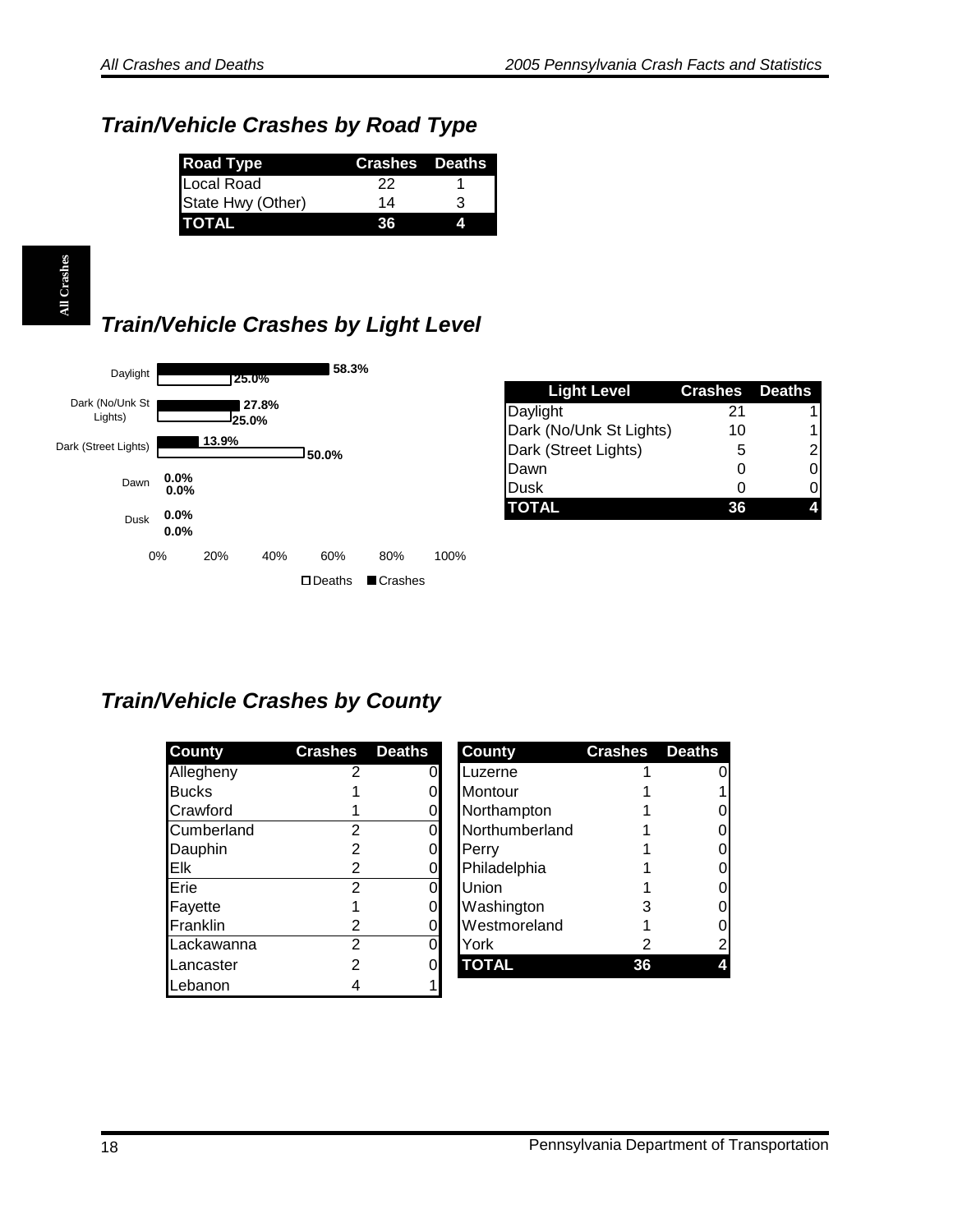# *—WHEN THEY HAPPENED—*

### <span id="page-20-0"></span>*Crashes by Month*



| <b>Month</b> | <b>Crashes</b>   | <b>Deaths</b>           |
|--------------|------------------|-------------------------|
| January      | 12,498 (9.4%)    | $\overline{116}$ (7.2%) |
| February     | 11,017 (8.3%)    | 124 (7.7%)              |
| March        | 10,558 (8.0%)    | 107 (6.6%)              |
| April        | 10,168 (7.7%)    | 142 (8.8%)              |
| May          | 10,774 (8.1%)    | 132 (8.2%)              |
| June         | 10,929 (8.2%)    | 148 (9.2%)              |
| July         | 10,550 (7.9%)    | 136 (8.4%)              |
| August       | 10,629 (8.0%)    | 140 (8.7%)              |
| September    | 9,977 (7.5%)     | 163 (10.1%)             |
| October      | 11,973 (9.0%)    | 173 (10.7%)             |
| November     | 11,094 (8.4%)    | 121 (7.5%)              |
| December     | 12,662 (9.5%)    | 114 (7.1%)              |
| TOTAL        | 132,829 (100.0%) | 1,616 (100.0%)          |

## *Crashes by Day of Week*

More crashes and deaths tend to occur on Friday and Saturdays. The number of deaths on weekends (Saturday and Sunday) is proportionally greater than the number of crashes, which could be attributed to alcohol use. (See *Victims of Fatal Crashes by Day of Week*, page 29).



| <b>Day</b>   | <b>Crashes</b>   | <b>Deaths</b>    |
|--------------|------------------|------------------|
| Monday       | 17,970 (13.5%)   | 183 (11.3%)      |
| Tuesday      | 18,099 (13.6%)   | 202 (12.5%)      |
| Wednesday    | 18,818 (14.2%)   | 188 (11.6%)      |
| Thursday     | 19,495 (14.7%)   | 215 (13.3%)      |
| Friday       | 22,265 (16.8%)   | 264 (16.3%)      |
| Saturday     | 19,794 (14.9%)   | 301 (18.6%)      |
| Sunday       | 16,386 (12.3%)   | 263 (16.3%)      |
| <b>TOTAL</b> | 132,829 (100.0%) | $1,616$ (100.0%) |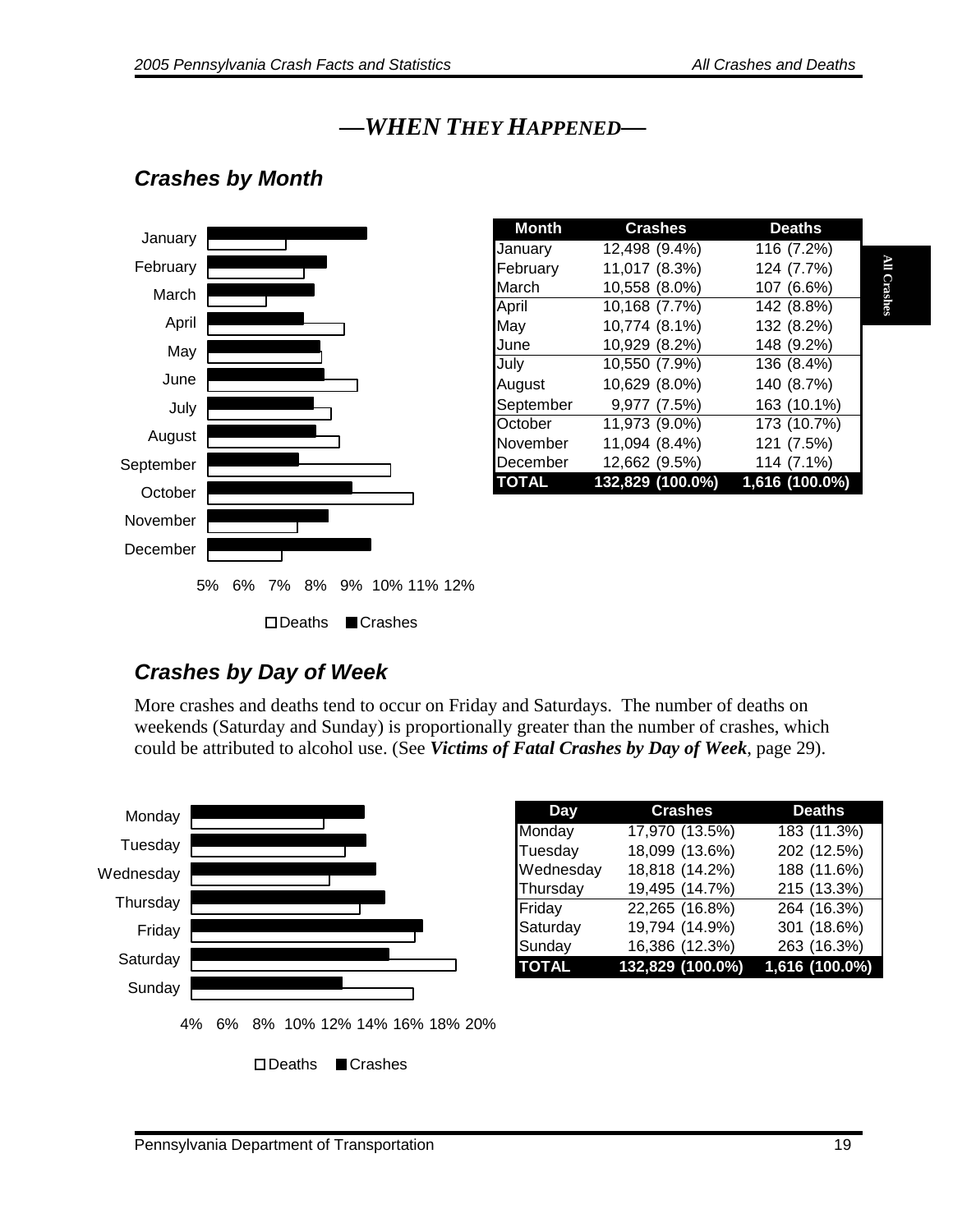### <span id="page-21-0"></span>*Crashes by Hour of Day*

Some hours of the day are more dangerous than others with regard to crashes and deaths. Not surprisingly, crashes and deaths were higher during peak traffic times. Some hours of the day experience a low percentage of crashes, but they are much more deadly. For example, only 2.9% of all crashes in 2005 occurred in the 2:00 AM hour, but 6.1% of all deaths—the highest percentage—occurred then. The higher volume of traffic itself is a factor during peak traffic hours, particularly the rush-hours.



| <b>Hour</b> | <b>Crashes</b> | <b>Deaths</b>   |
|-------------|----------------|-----------------|
| 12:00AM     | 3.343          | 63              |
| 01:00AM     | 3,032          | 55              |
| 02:00AM     | 3,804          | 98              |
| 03:00AM     | 2,262          | $\overline{57}$ |
| 04:00AM     | 1,696          | 32              |
| 05:00AM     | 2,212          | 29              |
| 06:00AM     | 3,563          | 50              |
| 07:00AM     | 6,462          | 48              |
| 08:00AM     | 5,936          | 45              |
| 09:00AM     | 4,982          | 51              |
| 10:00AM     | 5,098          | 51              |
| 11:00AM     | 6,011          | 64              |
| 12:00PM     | 6.871          | 66              |
| 01:00PM     | 6,921          | 62              |
| 02:00PM     | 8,214          | 73              |
| 03:00PM     | 9,931          | 94              |
| 04:00PM     | 9,883          | 86              |
| 05:00PM     | 9,505          | 94              |
| 06:00PM     | 7,276          | 77              |
| 07:00PM     | 5,707          | 94              |
| 08:00PM     | 4,818          | 82              |
| 09:00PM     | 4,782          | 74              |
| 10:00PM     | 4,553          | 92              |
| 11:00PM     | 3,843          | 69              |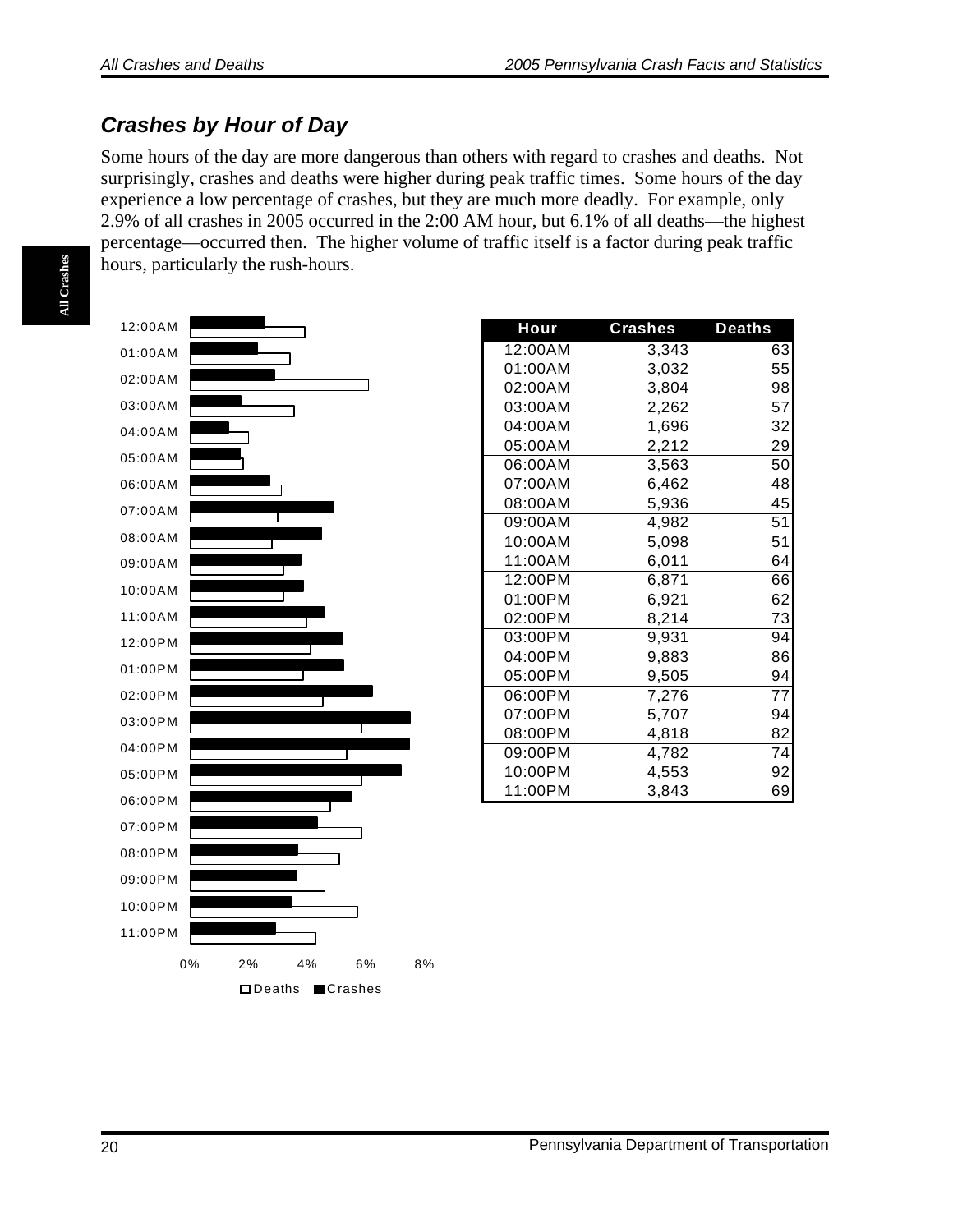# <span id="page-22-0"></span>*Crashes by Light Level*

In 2005, more crashes occurred in daylight than all other light levels combined. This is not surprising, since more vehicles are on the road during daylight. However, deaths in 2005 occurred slightly more often during non-daylight hours (dark and dusk/dawn conditions). If 2005 deaths per 1000 crashes are compared (Daylight—9.2 deaths per 1000 crashes versus Non-Daylight—17.4 deaths per 1000 crashes), it is apparent that nondaylight crashes resulted in deaths more often than daylight crashes.



| <b>Light Level</b>          | <b>Crashes</b> | <b>Deaths</b> |
|-----------------------------|----------------|---------------|
| Daylight                    | 84,888         | 780           |
| Dark (No/Unk Street Lights) | 23,105         | 514           |
| Dark (Street Lights)        | 20,627         | 250           |
| Dusk                        | 2,404          | 44            |
| <b>IDawn</b>                | 1,577          | 24            |
| Other/Unknown               | 228            |               |
| <b>TOTAL</b>                | <u>132,829</u> | 1,616         |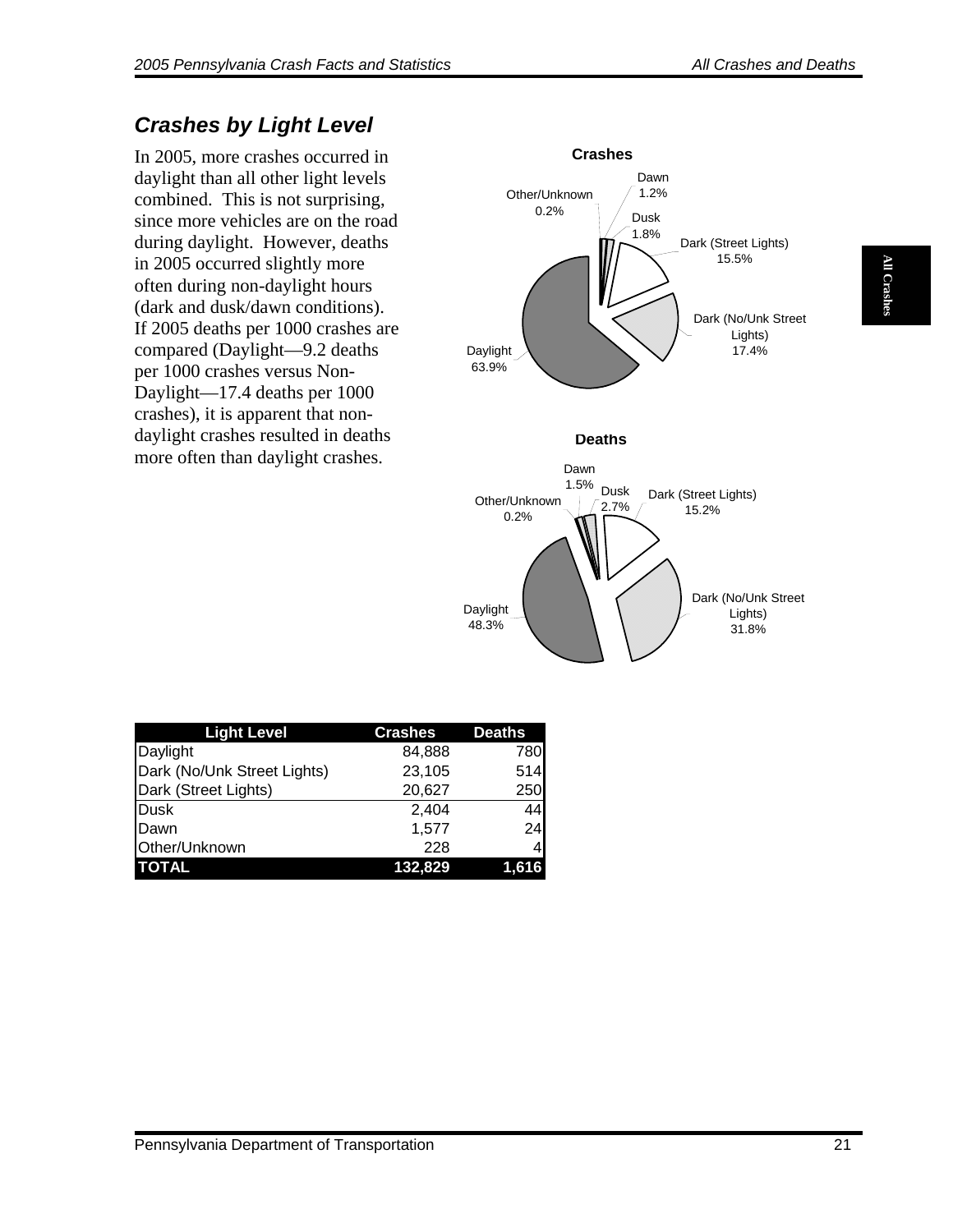### <span id="page-23-0"></span>*Crashes by Holiday*

With few exceptions, most crashes occurred in the weekends directly before or after a holiday. Most deaths, however, were the same or slightly higher during the holiday weekend itself, with Memorial Day being the exception. The graphs below illustrate the ranking in descending order, of total crashes and deaths, respectively, for each holiday period. The table shows a breakdown of crashes and deaths for each holiday period in 2005.







| Period*               | Crashes | <b>Deaths</b> |
|-----------------------|---------|---------------|
| <b>New Years</b>      | 520     | 9             |
| <b>Post New Years</b> | 953     | 8             |
| Pre-Memorial Day      | 1,148   | 19            |
| <b>Memorial Day</b>   | 1,094   | 18            |
| Post Memorial Day     | 1,209   | 23            |
| Pre-Independence Day  | 1,216   | 16            |
| Independence Day      | 995     | 23            |
| Post-Independence Day | 1,040   | 21            |
| Pre-Labor Day         | 1,223   | 10            |
| Labor Day             | 933     | 20            |
| Post-Labor Day        | 1,066   | 17            |
| Pre-Thanksgiving      | 1,446   | 10            |
| Thanksgiving          | 1,855   | 18            |
| Post-Thanksgiving     | 2,077   | 18            |
| Pre-Christmas         | 1,273   | 12            |
| Christmas             | 987     | 11            |
| TOTAL                 | 19,035  | 253           |

\* See *Holidays* under **Definitions** for explanation of pre- and post-holiday weekends.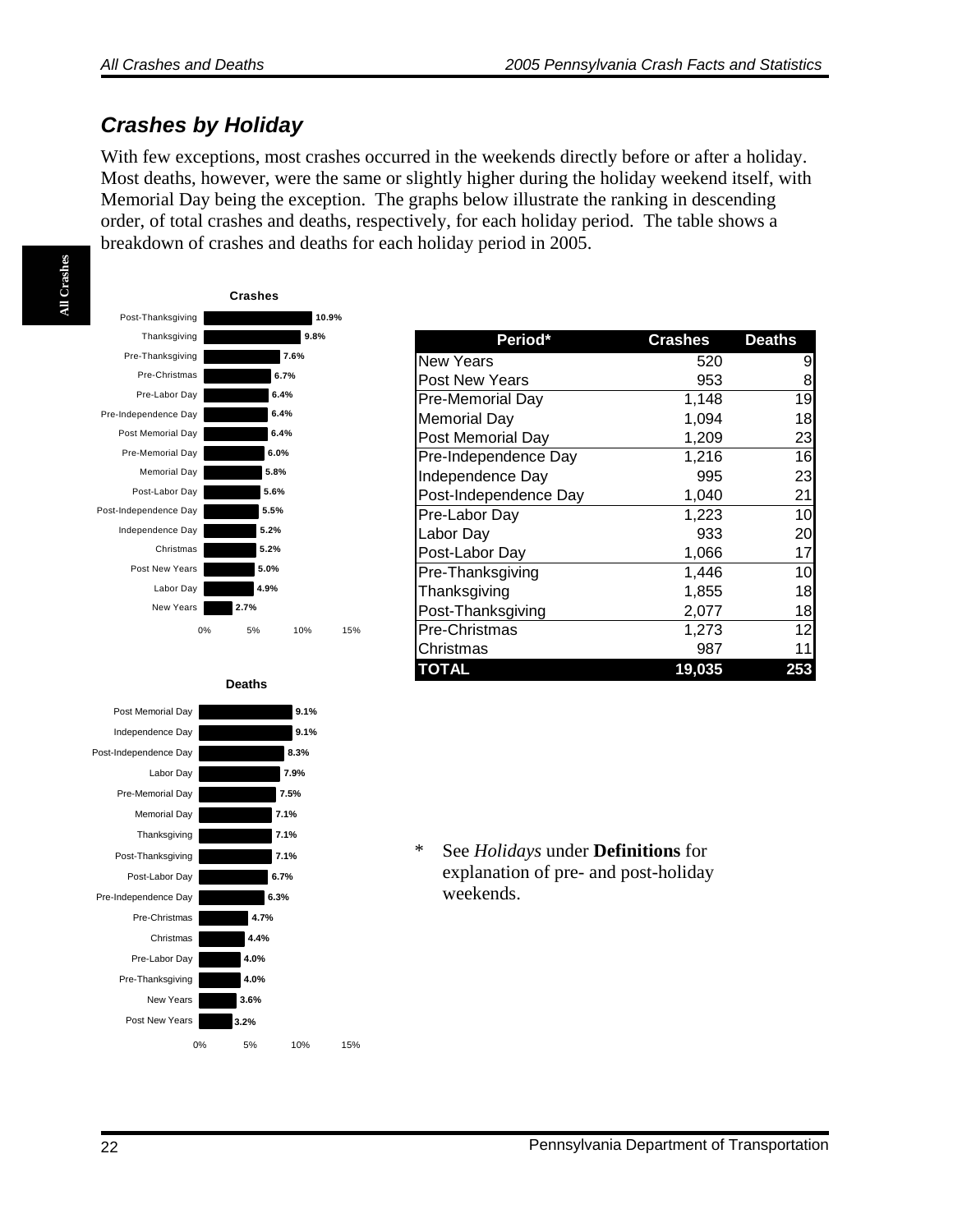# *Drivers*

### <span id="page-24-0"></span>*Drivers Overview*

Every traffic crash involves 3 elements: the driver, roadway, and vehicle. It has been stated nationally that 85-90% of all traffic crashes involve some sort of driver error that contributes to the crash. Therefore, as drivers, we can greatly impact traffic safety by driving smart and driving defensively.

Of all drivers represented in crashes, the young driver and the mature driver are two groups that stand out. Young drivers (ages 16-21) are the least experienced drivers and they are also prone to over zealous driving performance, perhaps due to their youth and peer pressure. Mature drivers (ages 65 & over) on the other hand experience driving difficulties related to deteriorating physical abilities (eyesight, hearing, head movement, etc.).

## *Crashes Involving Driver Error*

Some form of poor/degraded driver performance is present in the majority of crashes. Alcohol use and speeding continue as big contributors to fatal crashes.

|                             |                | Fatal          |
|-----------------------------|----------------|----------------|
| <b>Contributing Factor</b>  | <b>Crashes</b> | <b>Crashes</b> |
| Speed-Related               | 37,898         | 682            |
| <b>Drinking Driver</b>      | 12,590         | 313            |
| Improper Turning-Related    | 12,915         | 84             |
| Careless/Illegal Passing    | 4.431          | 76             |
| <b>Distracted Driver</b>    | 11,945         | 74             |
| Proceeded Without Clearance | 8,769          | 67             |
| Tailgating                  | 5,634          | 41             |
| <b>Drowsy Drivers</b>       | 2,250          | 24             |

*Note:* Beginning in 2003, drinking driver and drowsy driver factors determined from the driver's condition field, rather than the crash factor field.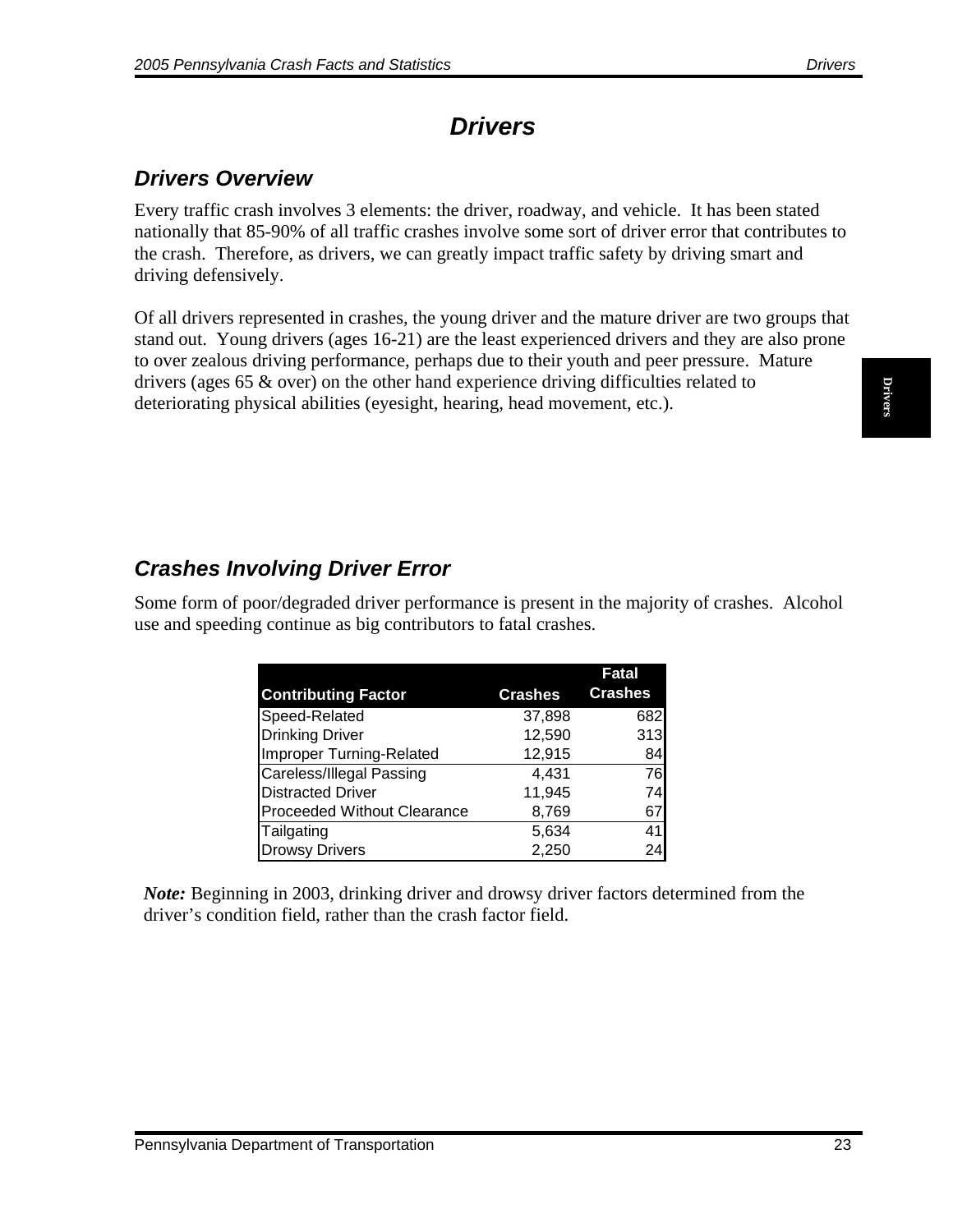### <span id="page-25-0"></span>*Single and Multiple Vehicle Crashes of Young and Mature Drivers*

As the table below shows, mature drivers are over-represented in multiple vehicle crashes, due in part to the loss of physical and cognitive abilities.

| Number of<br><b>Vehicles</b> | <b>All Drivers</b> | <b>Young Drivers</b><br>$(16-21)$ | <b>Mature Drivers</b><br>$(65-74)$ | <b>Mature Drivers</b><br>$(75+)$ |
|------------------------------|--------------------|-----------------------------------|------------------------------------|----------------------------------|
| Single                       | 45.2%              | 39.9%                             | 18.6%                              | 18.5%                            |
| Vehicle Crash                | 59,969 crashes     | 15,312 crashes                    | 1,755 crashes                      | 1,502 crashes                    |
| <b>Multiple</b>              | 54.8%              | 60.1%                             | 81.4%                              | 81.5%                            |
| <b>Vehicle Crash</b>         | 72,704 crashes     | 23,052 crashes                    | 7,677 crashes                      | 6,621 crashes                    |

## *Drivers in Crashes by Age Group*

Looking at the 2005 Pennsylvania driver data, as driver age groups increase in age, the percentage of Pennsylvania total drivers involved in crashes within each age group decreases considerably. Note the percentage of 16-year old drivers involved in crashes. This number is significantly lower than other young driver age groups due to a law enacted in December 1999 that requires a mandatory six month waiting period between obtaining a Learner's Permit and testing for licensure. It also reflects the limited time 16-year old drivers are using the roads and the more controlled situations in which they are permitted to drive during the permit process.

|                  | <b>PA Drivers</b>             |                             |                          |
|------------------|-------------------------------|-----------------------------|--------------------------|
| <b>Age Group</b> | Involved in<br><b>Crashes</b> | *PA Total<br><b>Drivers</b> | % Involved<br>in Crashes |
| 16               | 3,177                         | 60,739                      | 5.2%                     |
| 17               | 7,404                         | 114,514                     | 6.5%                     |
| 18               | 7,877                         | 128,911                     | 6.1%                     |
| 19               | 7,250                         | 138,662                     | 5.2%                     |
| 20               | 6,413                         | 139,655                     | 4.6%                     |
| 21               | 6,158                         | 138,962                     | 4.4%                     |
| $22 - 24$        | 16,363                        | 414,609                     | 3.9%                     |
| 25-29            | 19,342                        | 650,171                     | 3.0%                     |
| 30-39            | 34,287                        | 1,431,977                   | 2.4%                     |
| 40-54            | 48,014                        | 2,635,034                   | 1.8%                     |
| 55-59            | 10,712                        | 744,733                     | 1.4%                     |
| 60-64            | 7,168                         | 559,551                     | 1.3%                     |
| 65-69            | 4,900                         | 429,399                     | 1.1%                     |
| 70-74            | 4,125                         | 362,154                     | 1.1%                     |
| 75 and Over      | 7,987                         | 682,821                     | 1.2%                     |
| Unknown          | 294                           | N/A                         | N/A                      |

\* PA Total Drivers includes total PA Licensed Drivers and PA Drivers who have their Learner's Permit (no driver's license).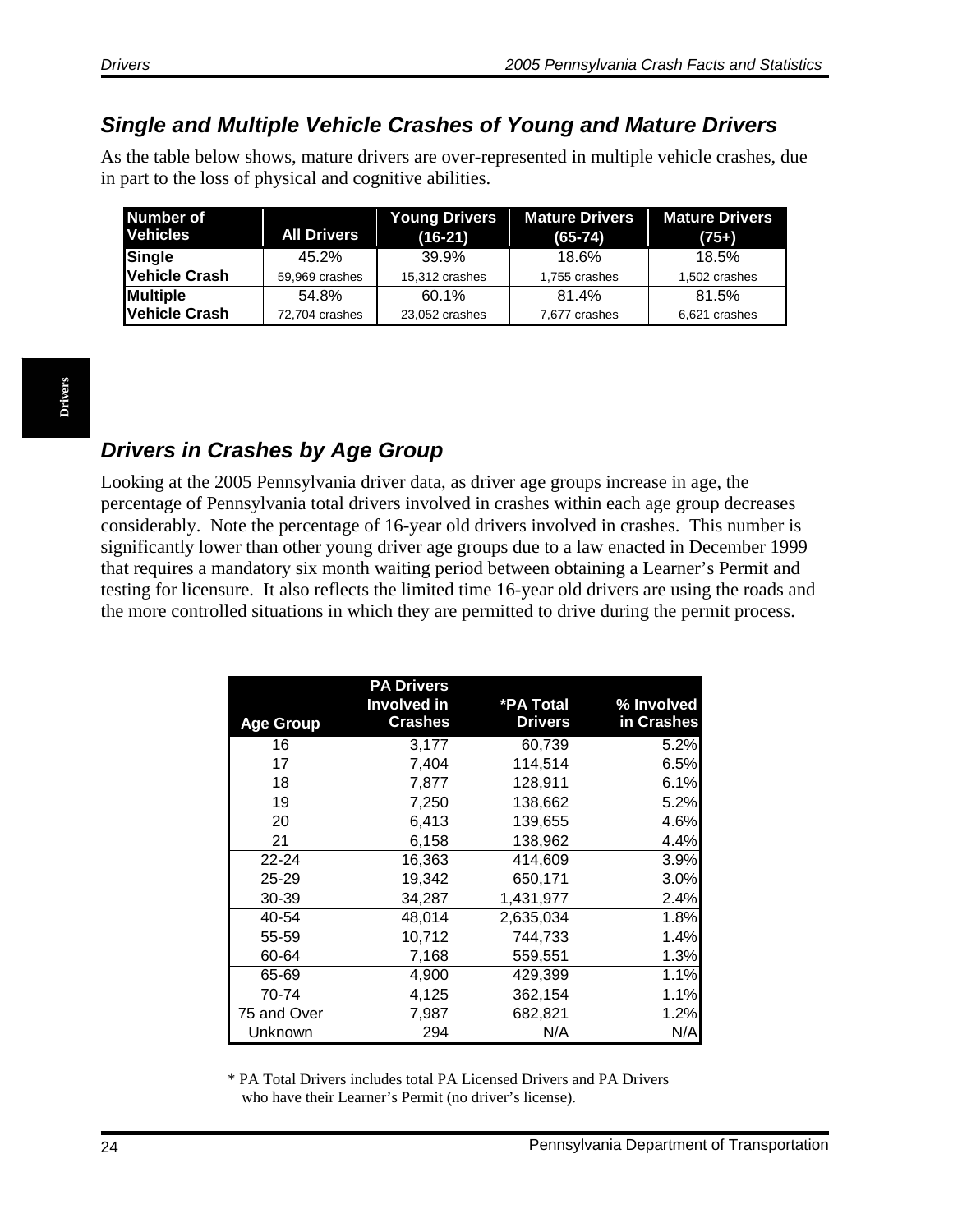### <span id="page-26-0"></span>*Comparison of Young and Mature Drivers by Crash Type*

Young drivers are slightly over-represented in hit fixed object crashes (single vehicle run-offthe-road type crashes), while mature drivers are heavily over-represented in angle and rear-end crashes (multiple vehicle interaction type crashes).

| <b>Crash Type</b><br><b>Non-Collision</b><br><b>Rear-End</b> | <b>All Drivers</b>      | $(16-21)$               | $(65 - 74)$                                                                                                                                                                                                                                                   | $(75+)$                |
|--------------------------------------------------------------|-------------------------|-------------------------|---------------------------------------------------------------------------------------------------------------------------------------------------------------------------------------------------------------------------------------------------------------|------------------------|
|                                                              |                         |                         |                                                                                                                                                                                                                                                               |                        |
|                                                              | 4.3%                    | 3.2%                    | 2.0%                                                                                                                                                                                                                                                          | 1.1%                   |
|                                                              | 5,663 crashes           | 1,212 crashes           | 190 crashes                                                                                                                                                                                                                                                   | 90 crashes             |
|                                                              | 20.5%                   | 21.8%                   | 27.3%                                                                                                                                                                                                                                                         | 21.5%                  |
|                                                              | 27,194 crashes          | 8,373 crashes           | 2,576 crashes                                                                                                                                                                                                                                                 | 1,748 crashes          |
| <b>Head-On</b>                                               | 4.4%                    | 4.8%                    | 5.9%                                                                                                                                                                                                                                                          | 5.6%                   |
|                                                              | 5,832 crashes           | 1,839 crashes           | 552 crashes                                                                                                                                                                                                                                                   | 453 crashes            |
| <b>Backing Up</b>                                            | 0.2%                    | 0.1%                    | 0.2%                                                                                                                                                                                                                                                          | 0.3%                   |
|                                                              | 219 crashes             | 39 crashes              | 14 crashes                                                                                                                                                                                                                                                    | 20 crashes             |
| Angle                                                        | 26.6%                   | 29.4%                   | 42.4%                                                                                                                                                                                                                                                         | 50.1%                  |
|                                                              | 35,226 crashes          | 11,276 crashes          | 3,995 crashes                                                                                                                                                                                                                                                 | 4,068 crashes          |
| <b>Sideswipe</b>                                             | 5.9%                    | 5.1%                    | 6.6%                                                                                                                                                                                                                                                          | 6.5%                   |
|                                                              | 7,862 crashes           | 1,957 crashes           | 625 crashes                                                                                                                                                                                                                                                   | 524 crashes            |
| <b>Hit Fixed Object</b>                                      | 32.4%                   | 33.1%                   | 12.2%                                                                                                                                                                                                                                                         | 11.6%                  |
|                                                              | 42,919 crashes          | 12,709 crashes          | 1,147 crashes                                                                                                                                                                                                                                                 | 938 crashes            |
| <b>Hit Pedestrian</b>                                        | 3.2%                    | 1.1%                    | 2.3%                                                                                                                                                                                                                                                          | 2.4%                   |
|                                                              | 4,257 crashes           | 406 crashes             | 214 crashes                                                                                                                                                                                                                                                   | 198 crashes            |
| <b>Other</b>                                                 | 2.6%                    | 1.4%                    | 1.3%                                                                                                                                                                                                                                                          | 1.0%                   |
|                                                              | 3,501 crashes           | 553 crashes             | 119 crashes                                                                                                                                                                                                                                                   | 84 crashes             |
|                                                              |                         |                         | Intersection vs. Non-Intersection Crashes of Young and<br>In keeping with the data presented previously on single vehicle versus multiple vehicle crashes,<br>mature drivers are more likely to be involved in crashes at intersections compared to other age |                        |
| <b>Mature Drivers</b><br>complex movements are present.      |                         |                         | groups. Intersections can be confusing and problematic for the mature driver, as numerous and                                                                                                                                                                 |                        |
|                                                              |                         | <b>Young Drivers</b>    | <b>Mature Drivers</b>                                                                                                                                                                                                                                         | <b>Mature Drivers</b>  |
|                                                              | <b>All Drivers</b>      | $(16-21)$               | $(65 - 74)$                                                                                                                                                                                                                                                   | $(75+)$                |
|                                                              | 39.2%                   | 40.6%                   | 52.9%                                                                                                                                                                                                                                                         | 56.7%                  |
|                                                              | 52,067 crashes          | 15,583 crashes          | 4,987 crashes                                                                                                                                                                                                                                                 | 4,609 crashes          |
| <b>Intersection</b><br><b>Non-Intersection</b>               | 60.8%<br>80,606 crashes | 59.4%<br>22,781 crashes | 47.1%<br>4,445 crashes                                                                                                                                                                                                                                        | 43.3%<br>3,514 crashes |

#### *Intersection vs. Non-Intersection Crashes of Young and Mature Drivers*

|                     | <b>All Drivers</b> | <b>Young Drivers</b><br>$(16-21)$ | <b>Mature Drivers</b><br>$(65-74)$ | <b>Mature Drivers</b><br>$(75+)$ |
|---------------------|--------------------|-----------------------------------|------------------------------------|----------------------------------|
| <b>Intersection</b> | 39.2%              | 40.6%                             | 52.9%                              | 56.7%                            |
|                     | 52,067 crashes     | 15,583 crashes                    | 4,987 crashes                      | 4,609 crashes                    |
| Non-Intersection    | 60.8%              | 59.4%                             | 47.1%                              | 43.3%                            |
|                     | 80,606 crashes     | 22.781 crashes                    | 4,445 crashes                      | 3,514 crashes                    |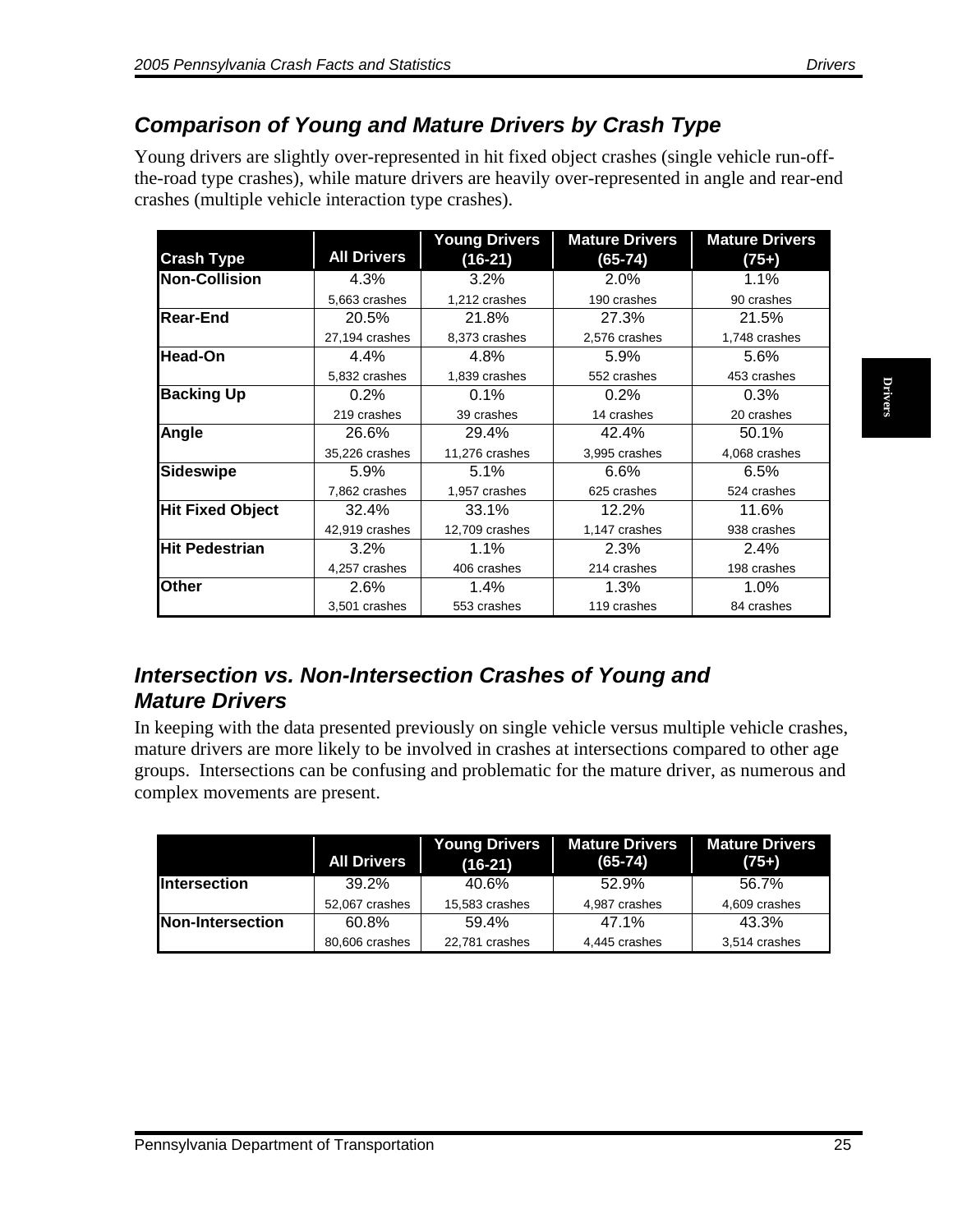# *Alcohol-Related Crashes*

### <span id="page-27-0"></span>*Alcohol Overview*

- $\triangleright$  In Pennsylvania, drinking and driving remains a top safety issue. In 2005, alcohol-related crashes, 13,179, decreased from 13,624 alcohol-related crashes in 2004. Alcohol-related deaths, 580, increased from 541 alcohol-related deaths in 2004.
- $\triangleright$  Of particular concern is the involvement of drinking drivers under the age of 21. 22% of the driver deaths in the 16-20 age group were drinking drivers, down from 27% in 2004. This is positive news, but more work still needs to be done.
- $\triangleright$  Of equal focus is the 21 to 35 age group, in which over 50% of the driver deaths were drinking drivers. The 31 to 35 age group increased from 52% in 2004 to 58% in 2005. Some positive news occurred in the 36 to 40 age group, decreasing from 58% in 2004 to 45% in 2005.
- ▶ In 2005, alcohol-related deaths were 36% of the total traffic deaths, the same as in 2004.
- ▶ Pennsylvania continues to take an aggressive posture to prevent and deter drinking and driving (particularly through the widespread use of sobriety checkpoints and saturation patrols).

#### **2005 Briefs**

- ▶ 580 people died in alcohol-related crashes.
- ▶ 89% of the alcohol-related occupant deaths (drivers and passengers) were in the vehicle driven by the drinking driver; 72% were the drinking drivers themselves.
- ▶ 79% of the drinking drivers in traffic crashes were male.
- ▶ 77% of the alcohol-related crashes were during the hours of darkness, usually on weekends.
- ▶ On average each day, 36 alcohol-related traffic crashes occurred.
- $\triangleright$  On average each day, 1.6 persons were killed in alcohol-related traffic crashes.
- ▶ On average each day, 29 persons were injured in alcohol-related traffic crashes.

*Note:* Beginning with 2003 data, alcohol involvement criteria changed to account for both BAC levels and suspected involvement when BAC is unknown. The effect can mostly be seen in the alcohol related fatalities for years 2003 and after.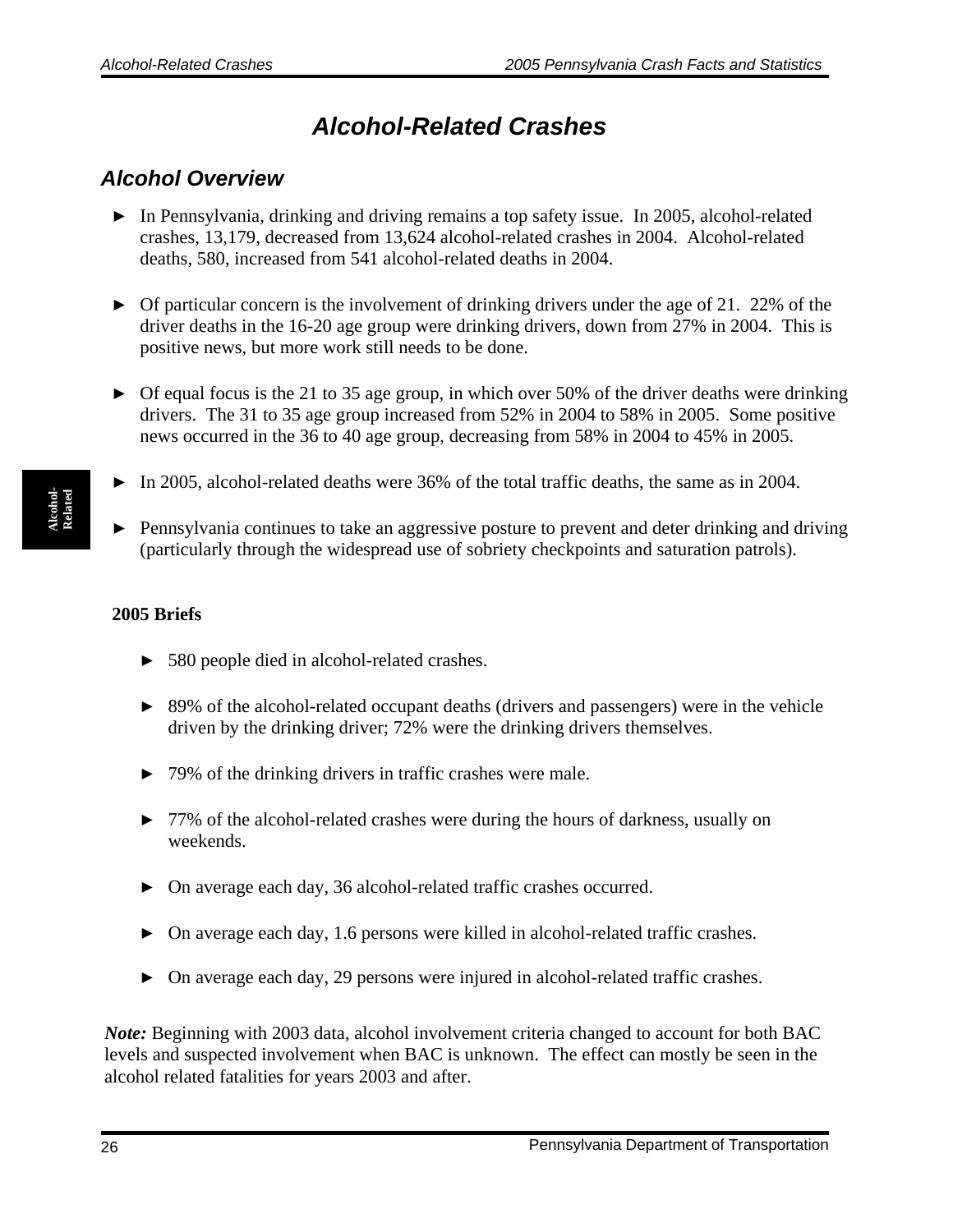# <span id="page-28-0"></span>*Alcohol Involvement in Crashes*

Although alcohol-related crashes accounted for approximately 10% of the total crashes in 2005, they resulted in 36% of all persons killed in crashes. Alcohol-related crashes were 4 times more likely to result in death than those not related to alcohol (4.1% of the alcohol-related crashes resulted in death, compared to 1.1% of crashes which were not alcohol-related). "PDO Crashes" in the table below refers to property damage only crashes.

|                      | <b>Fatal Crashes</b> | Deaths        | <b>Injury Crashes</b>              | <b>Injuries</b>  | <b>PDO Crashes</b> |
|----------------------|----------------------|---------------|------------------------------------|------------------|--------------------|
| Alcohol-Related      | 537 (35.9%)          | 580 (35.9%)   | 7,390 (10.4%)                      | 10,423 (10.2%)   | 5,252(8.7%)        |
| INon-Alcohol-Related | 960 (64.1%)          | 1,036 (64.1%) | 63,750 (89.6%)                     | 91,787 (89.8%)   | 54,938 (91.3%)     |
| <b>TOTAL</b>         | $1,497$ (100.0%)     |               | $1,616$ (100.0%)   71,140 (100.0%) | 102,210 (100.0%) | 60,190 (100.0%)    |

# *Alcohol-Related Crashes—Five-Year Trends*

Alcohol-related crashes again decreased in 2005, while alcohol-related deaths were the highest in the last five years. "PDO Crashes" in the table below refers to property damage only crashes.



|                           | 2000   | 2001   | 2003   | 2004   | 2005   |
|---------------------------|--------|--------|--------|--------|--------|
| <b>Crashes</b>            | 14,564 | 13,840 | 13,689 | 13,624 | 13,179 |
| <b>Fatal Crashes</b>      | 470    | 469    | 511    | 487    | 537    |
| <b>Injury Crashes</b>     | 9,078  | 8,523  | 7,746  | 7,641  | 7,390  |
| PDO Crashes               | 5,016  | 4,848  | 5,432  | 5,496  | 5,252  |
| <b>Deaths</b>             | 510    | 529    | 558    | 541    | 580    |
| Injuries                  | 13,454 | 12,694 | 11,274 | 10,822 | 10,423 |
| Fatal Crashes per 100,000 |        |        |        |        |        |
| <b>Licensed Drivers</b>   | 5.7    | 5.6    | 6.0    | 5.8    | 6.3    |
| Deaths per 100,000        |        |        |        |        |        |
| <b>Licensed Drivers</b>   | 6.2    | 6.3    | 6.6    | 6.4    | 6.8    |

*Note:* Beginning with 2003 data, alcohol involvement criteria changed to account for both BAC levels and suspected involvement when BAC is unknown. The effect can mostly be seen in the alcohol related fatalities for years 2003 and after.

**Related Alcohol-**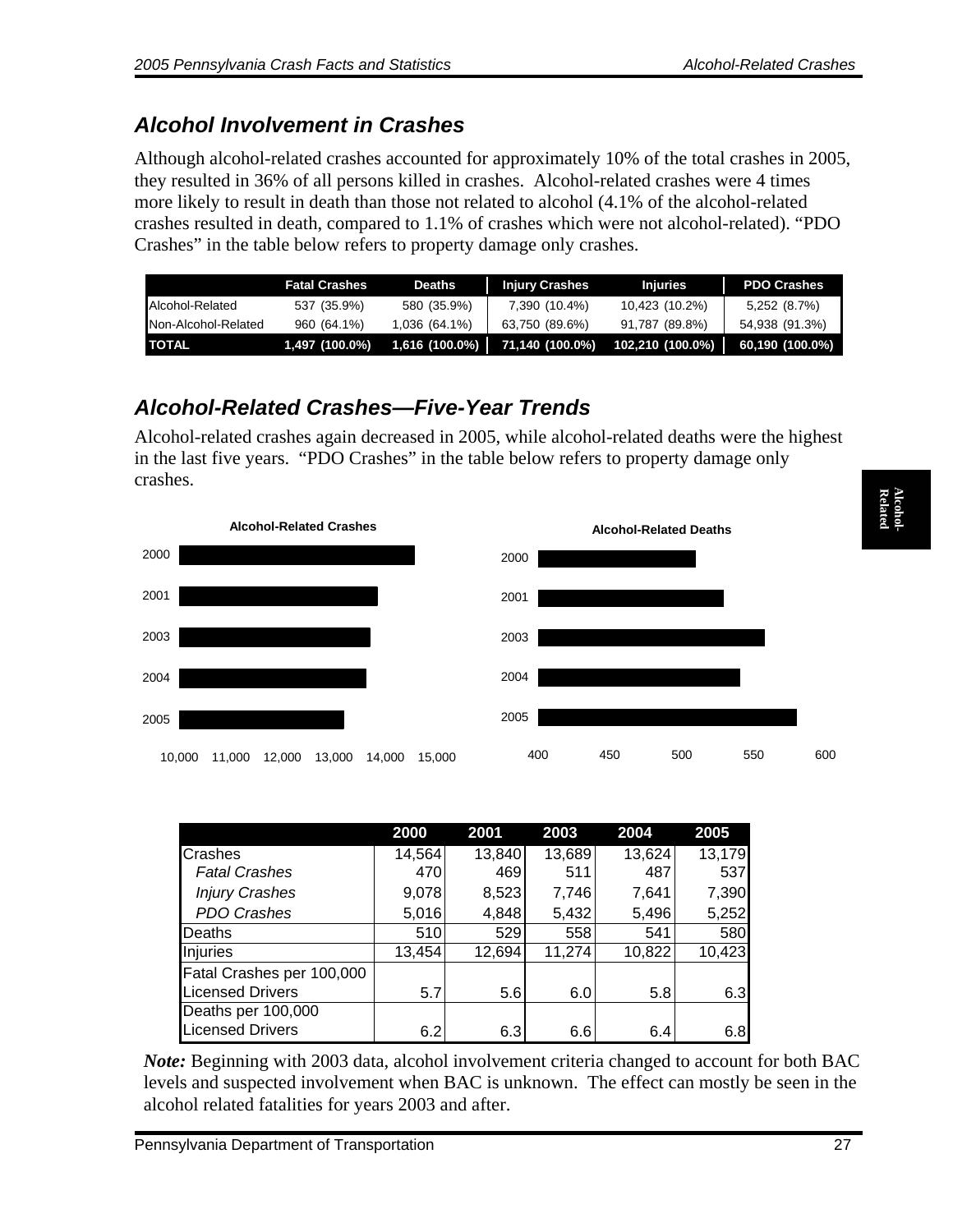### <span id="page-29-0"></span>*Victims of Alcohol-Related Fatal Crashes*

There were 524 driver and passenger deaths in alcohol-related crashes in 2005, while 466 (89%) were the drinking drivers or their passengers.

| <b>Persons Involved</b>             | <b>Deaths</b> |
|-------------------------------------|---------------|
| <b>Drivers</b>                      | 418           |
| <b>Drinking Drivers</b>             | 375 (89.7%)   |
| <b>Non-Drinking Drivers</b>         | 43 (10.3%)    |
| <b>Passengers</b>                   | 106           |
| Passengers with Drinking Driver     | 91 (85.9%)    |
| Passengers with Non-Drinking Driver | 15 (14.2%)    |
| Pedestrians                         | 51            |
| <b>Drinking Pedestrian</b>          | 36 (70.6%)    |
| <b>Non-Drinking Pedestrian</b>      | 15 (29.4%)    |
| <b>TOTAL DEATHS*</b>                |               |
|                                     |               |

*\*Includes 5 victims, status unknown*

# *Victims of Fatal Crashes by Time of Day*

Alcohol-related crashes occurring between 8:00 PM and 4:00 AM produced the vast majority of deaths (66% of alcohol-related deaths). In contrast, nearly half of the deaths from non-alcoholrelated crashes resulted from crashes occurring between Noon and 8:00 PM.



|                           | Non-           |                   |
|---------------------------|----------------|-------------------|
|                           |                | Alcohol- Alcohol- |
| <b>Time of Occurrence</b> | <b>Related</b> | <b>Related</b>    |
| Midnight-3:59 AM          | 60             | 213               |
| 4:00-07:59 AM             | 117            | 42                |
| 8:00-11:59 AM             | 200            | 11                |
| Noon-3:59 PM              | 262            | 33                |
| 4:00-7:59 PM              | 246            | 105               |
| 8:00-11:59 PM             | 145            | 172               |
| <b>Time Unknown</b>       | 6              |                   |
| <b>TOTAL DEATHS</b>       | 1,036          | 580               |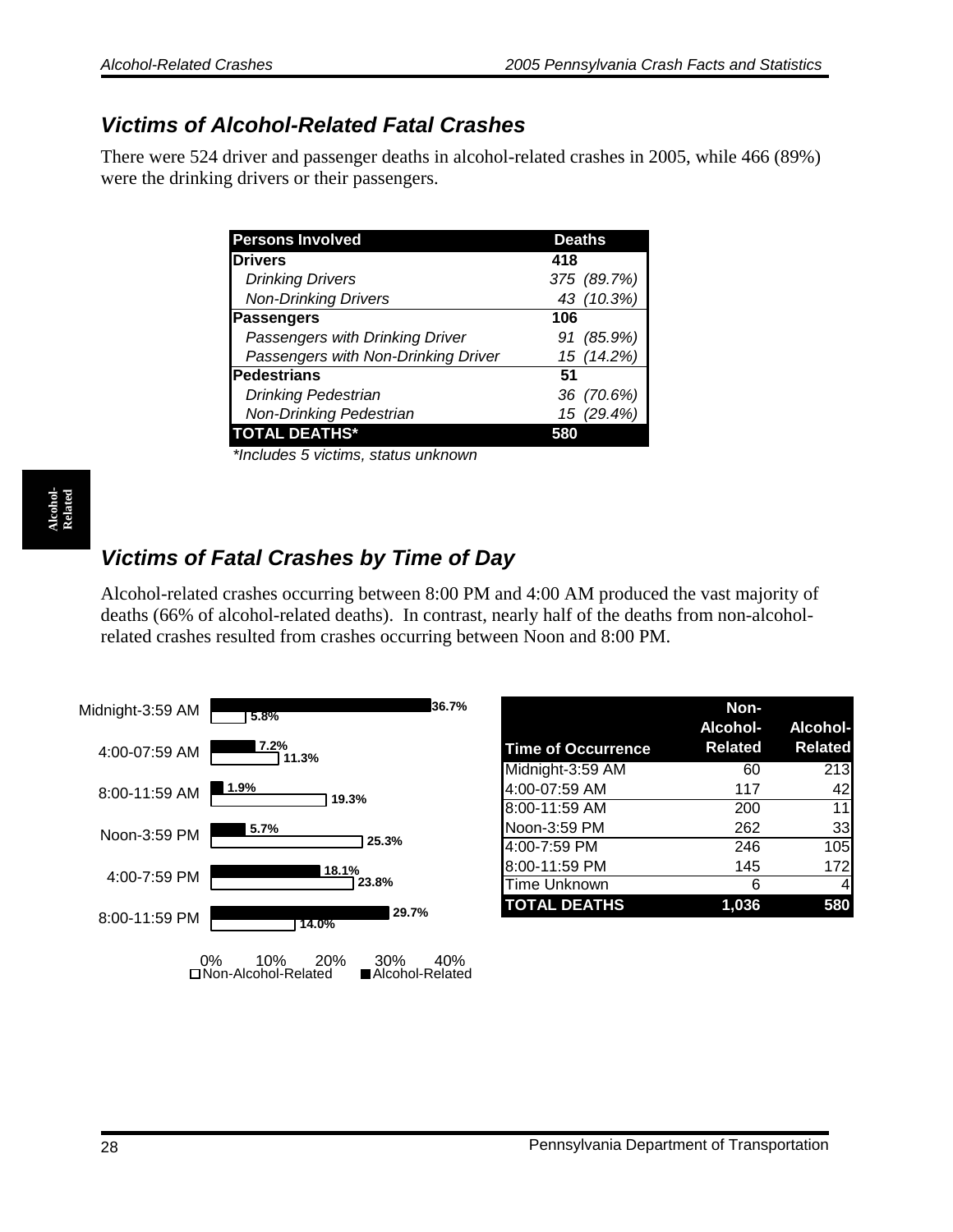# <span id="page-30-0"></span>*Victims of Fatal Crashes by Day of Week*

The almost two-thirds (63%) of alcohol-related fatal crash victims were the result of crashes occurring on Friday, Saturday, and Sunday, while fatal crash victims of non-alcohol-related crashes tended to be distributed more evenly throughout the work week.



|                          | Non-           |                 |
|--------------------------|----------------|-----------------|
|                          | Alcohol-       | <b>Alcohol-</b> |
| <b>Day of Occurrence</b> | <b>Related</b> | <b>Related</b>  |
| Monday                   | 138            | 45              |
| Tuesday                  | 144            | 58              |
| Wednesday                | 137            | 51              |
| Thursday                 | 156            | 59              |
| Friday                   | 171            | 93              |
| Saturday                 | 148            | 153             |
| Sunday                   | 142            | 121             |
| <b>TOTAL DEATHS</b>      | 1,036          | 580             |

# *Alcohol-Related Crashes—Day vs. Night*

77% of alcohol-related crashes occur at night. The graph below shows the breakdown of alcohol-related crashes by day and night.

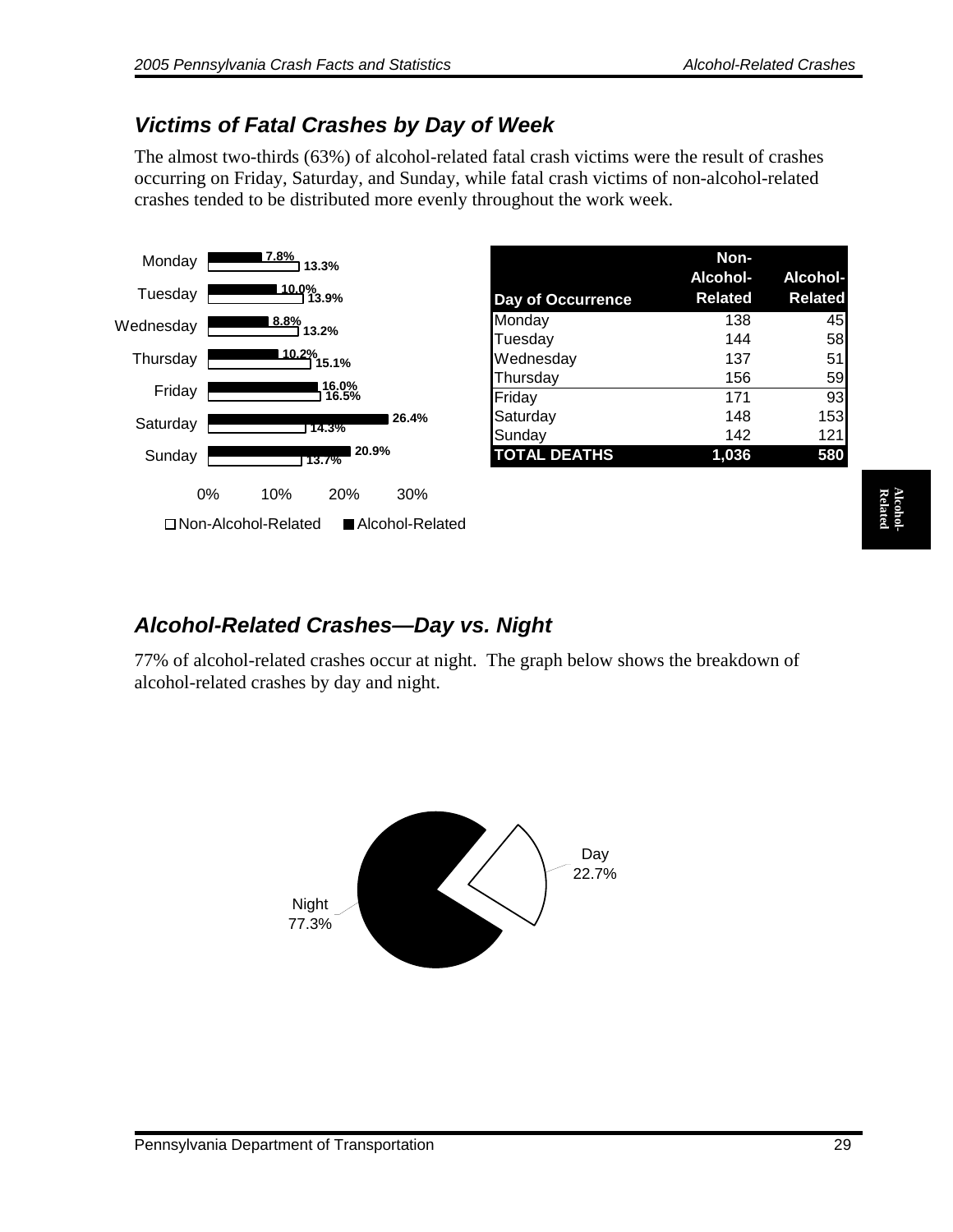## <span id="page-31-0"></span>*Alcohol-Related Holiday Crashes*

In 2005, 14% of all holiday crashes involved alcohol use; however, 47% of deaths which occurred during holiday weekends were related to alcohol use. (See *Crashes by Holiday*, page 22.)



| Period*               | <b>Crashes</b> | <b>Deaths</b>  |
|-----------------------|----------------|----------------|
| <b>New Years</b>      | 117            | 4              |
| Post New Years        | 131            | 3              |
| Pre-Memorial Day      | 149            | 10             |
| <b>Memorial Day</b>   | 202            | 7              |
| Post Memorial Day     | 178            | 12             |
| Pre-Independence Day  | 161            | 8              |
| Independence Day      | 153            | 12             |
| Post-Independence Day | 144            | $\overline{5}$ |
| Pre-Labor Day         | 187            | $\overline{5}$ |
| Labor Day             | 165            | 12             |
| Post-Labor Day        | 163            | 9              |
| Pre-Thanksgiving      | 210            | 6              |
| Thanksgiving          | 198            | 6              |
| Post-Thanksgiving     | 193            | 8              |
| Pre-Christmas         | 179            | 6              |
| Christmas             | 164            | 7              |
| TOTAL                 | 2,694          | 120            |

**4.2% 4.2% 5.0% 5.0% 5.0% 5.8% 5.8% 6.7% 6.7% 7.5% 8.3% 10.0% 10.0% 10.0% 2.5% 3.3%** 0% 5% 10% 15% Post New Years New Years | Pre-Labor Day Post-Independence Day Pre-Christmas Thanksgiving Pre-Thanksgiving Christmas Memorial Day Post-Thanksgiving Pre-Independence Day Post-Labor Day Pre-Memorial Day Labor Day Independence Day Post Memorial Day

**Deaths**

\* See *Holidays* under **Definitions** for explanation of pre- and post-holiday weekends.

| $\mu$ and $\mu$ and $\mu$ are $\mu$ and $\mu$ are $\mu$ and $\mu$ are $\mu$ and $\mu$ are $\mu$ |         |
|-------------------------------------------------------------------------------------------------|---------|
|                                                                                                 |         |
| Period*                                                                                         | Crashes |
| <b>New Years</b>                                                                                | 117     |
| <b>Post New Years</b>                                                                           | 131     |
| Pre-Memorial Day                                                                                | 149     |
| Memorial Day                                                                                    | 202     |
| Post Memorial Day                                                                               | 178     |
| Pre-Independence Day                                                                            | 161     |
| Independence Day                                                                                | 153     |
| Post-Independence Day                                                                           | 144     |
| Pre-Labor Day                                                                                   | 187     |
| Labor Day                                                                                       | 165     |
|                                                                                                 |         |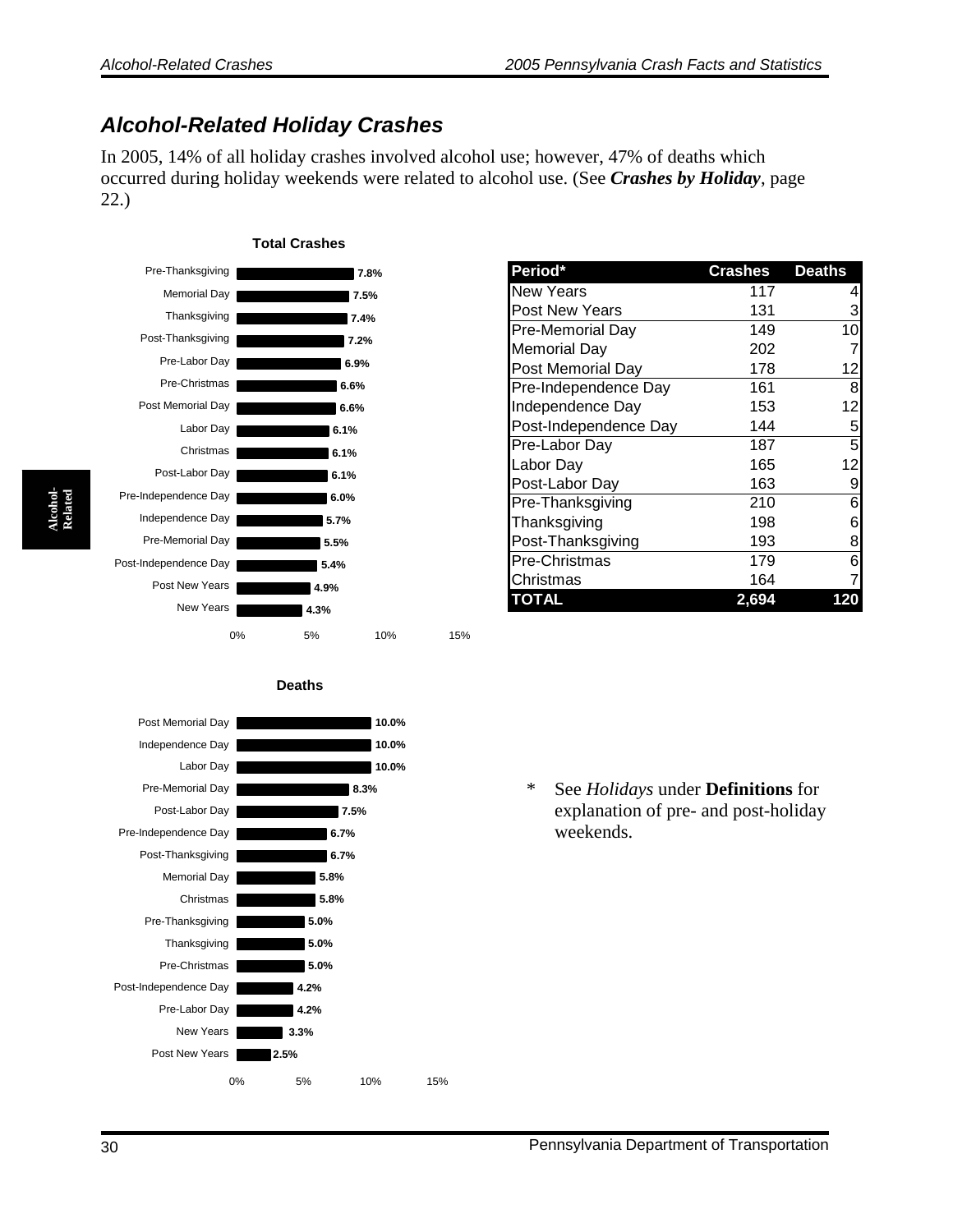### <span id="page-32-0"></span>*Driver Involvement in Alcohol-Related Crashes by Vehicle Type*

Motorcyclists had the largest percentage of drinking drivers to total drivers compared to the drivers of other types of vehicles. Drinking drivers of light trucks, vans, and sport utility vehicles were also above the average for drivers of all vehicle types. Bus and heavy truck drivers accounted for very few of the drinking drivers.

|                                    | Passenger Car      |                | 140,726                     |
|------------------------------------|--------------------|----------------|-----------------------------|
|                                    | Lt Trk/SUV/Van     |                | 61,093                      |
| <b>Total Drivers in Crashes</b>    | <b>Heavy Truck</b> |                | 7,811                       |
| 216,398                            | Motorcycle         |                | 4,138                       |
|                                    | <b>Bus</b>         |                | 1,160                       |
|                                    | Other              |                | 1,470                       |
|                                    | Passenger Car      | 8,313          | (5.9% of total)             |
|                                    | Lt Trk/SUV/Van     | 4,172          | (6.8% of total)             |
| <b>Drinking Drivers in Crashes</b> | <b>Heavy Truck</b> | 67             | (0.9% of total)             |
| 13,047 (6.0% of total)             | Motorcycle         | 431            | $(10.4\% \text{ of total})$ |
|                                    |                    |                |                             |
|                                    | <b>Bus</b>         | $\overline{2}$ | (0.2% of total)             |

# *Drinking Drivers in Crashes by Age and Sex*

In 2005, roughly four out of five drinking drivers in crashes were male (across most age groups), with only slight variations among the age groups. The table below does not include an additional 140 drivers for whom age and/or sex were not known.



| <b>Age Group</b> | <b>Male</b> | <b>Female</b> | <b>Total</b>  |
|------------------|-------------|---------------|---------------|
| Under 16         | 15          | 4             | 19            |
| $16 - 20$        | 1,132       | 259           | 1,391         |
| 21-25            | 2,563       | 642           | 3,205         |
| 26-30            | 1,385       | 335           | 1,720         |
| 31-35            | 1,122       | 294           | 1,416         |
| 36-40            | 1,048       | 334           | 1,382         |
| 41-45            | 1,067       | 346           | 1,413         |
| 46-50            | 814         | 229           | 1,043         |
| 51-55            | 478         | 107           | 585           |
| 56-60            | 283         | 50            | 333           |
| 61-65            | 152         | 26            | 178           |
| 66-70            | 85          | 14            | 99            |
| $71 - 75$        | 61          | 5             | 66            |
| Over 75          | 50          |               | 57            |
| <b>otal</b>      | 0.255       | 2.652         | <u>12,907</u> |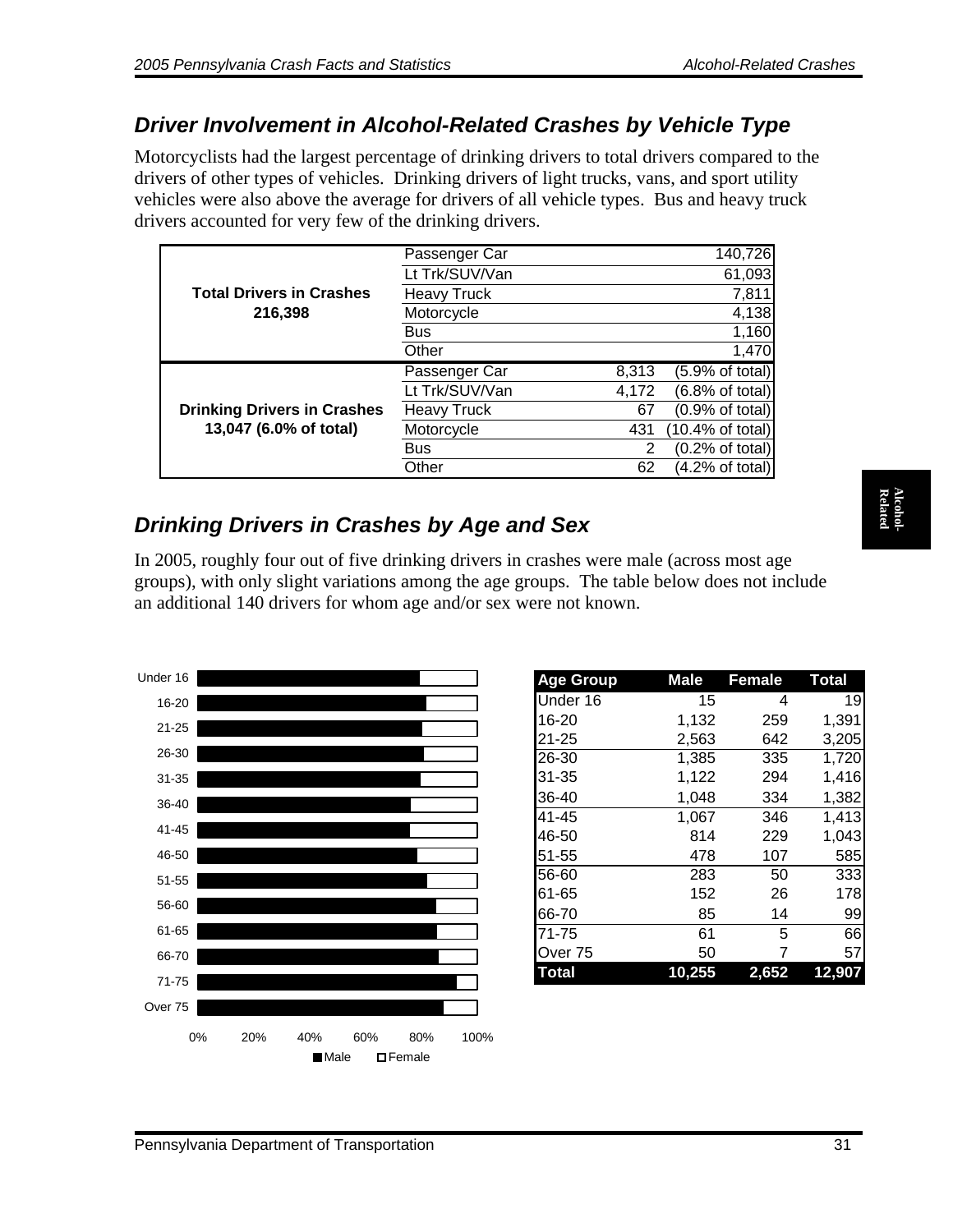### <span id="page-33-0"></span>*Drinking Drivers vs. Non-Drinking Drivers Involved in Crashes by Age Group*

In 2005, as the table and graph below show, the two age groups from 21 to 30 had the highest percentage of drinking drivers within their respective age groups. After age 45, the percentage of drinking drivers within the succeeding age groups steadily declined. The under 16 age group is of particular concern, as it included 19 drinking drivers.



0% 2% 4% 6% 8% 10%

|                    |                        | <b>Non-Drinking</b> |
|--------------------|------------------------|---------------------|
| <b>Age Group</b>   | <b>Drinking Driver</b> | <b>Driver</b>       |
| Under 16           | 19 (5.0%)              | 365 (95.1%)         |
| 16-20              | 1,391 (4.1%)           | 32,894 (95.9%)      |
| 21-25              | 3,208 (10.5%)          | 27,251 (89.5%)      |
| 26-30              | 1,723 (8.5%)           | 18,519 (91.5%)      |
| 31-35              | 1,417 (7.4%)           | 17,696 (92.6%)      |
| 36-40              | 1,385 (7.1%)           | 18,009 (92.9%)      |
| 41-45              | 1,413 (7.2%)           | 18,327 (92.8%)      |
| 46-50              | 1,046 (5.8%)           | 16,851 (94.2%)      |
| 51-55              | 585 (4.2%)             | 13,465 (95.8%)      |
| 56-60              | 333 (3.0%)             | 10,753 (97.0%)      |
| Over <sub>60</sub> | 400 (1.7%)             | 23,875 (98.4%)      |

### *Drinking Driver Deaths as a Percentage of Total Driver Deaths, by Age Group*

The graph below shows drinking driver deaths as a percentage of total driver deaths within each respective age group for 2005 crashes. The three age groups from 21 to 35 had the highest percentages, with over 50% of the driver deaths in these age groups being a drinking driver. The 16-20 age group decreased slightly from 26.5% in 2004. Of particular concern is the under 16 group who not only chose to drive without a license but combine alcohol usage with this dangerous behavior.



**Alcohol-Related**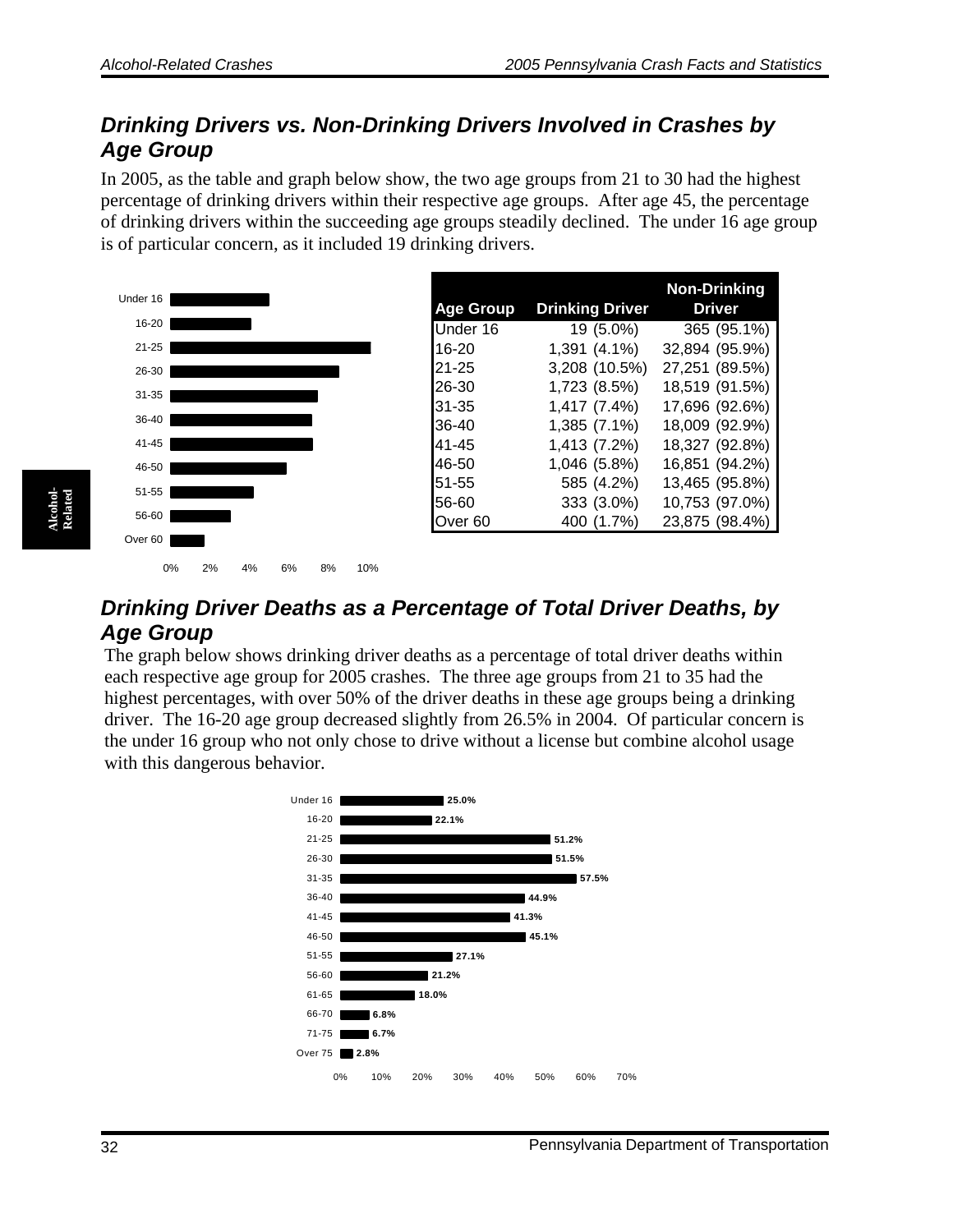#### <span id="page-34-0"></span>*Underage Drinking Drivers in Pennsylvania Crashes—Historical Data*

Act 31, commonly known as the "Underage Drinking Law," went into effect on May 24, 1988. From that year, and until 1994, the number of underage drinking drivers involved in Pennsylvania crashes declined each year. From 1997 until 2000, the amount of underage drinking drivers remained consistently high. Over the last few years, a steady decrease has been witnessed.



*Note:* Beginning with 2003 data, alcohol involvement criteria changed to account for both BAC levels and suspected involvement when BAC is unknown. The effect can mostly be seen in the alcohol related fatalities for years 2003 and after.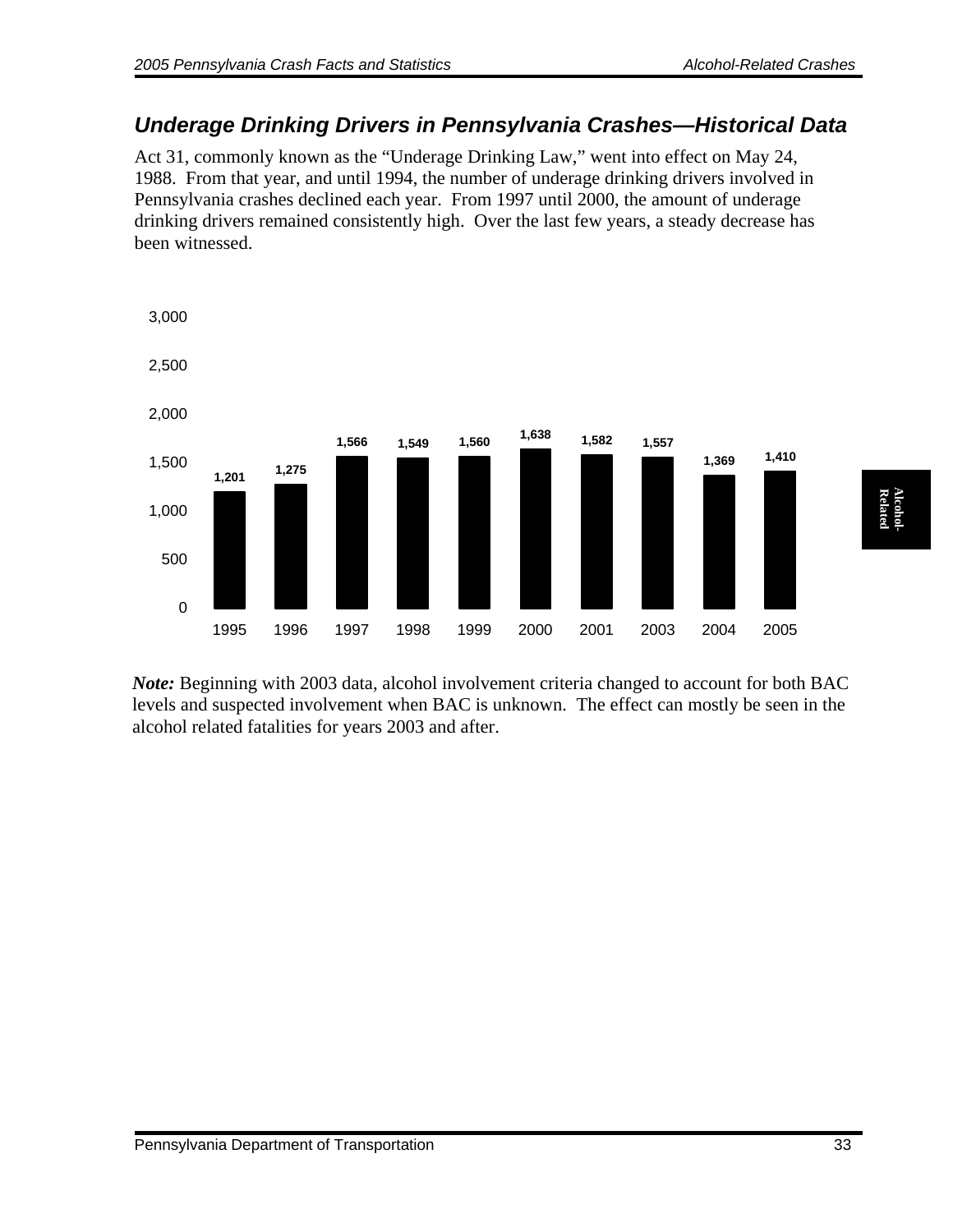# *Seat Belts, Child Safety Seats, and Air Bags*

### <span id="page-35-0"></span>*Restraints Overview*

#### *Safety Belts*

- Pennsylvania's seat belt law requires drivers and front seat passengers to be properly buckled up when riding in a passenger car, Class 1 and Class 2 truck, or motor home. Children age 8 and older, but under age 18, are required to be secured in a seat belt system anywhere in the vehicle due to law that became effective on February 21, 2003.
- A driver who is under 18 years of age may not operate a motor vehicle in which the number of passengers exceeds the number of available seat belts in the vehicle.
- The combination of lap/shoulder seat belts, when used, reduces the risk of fatal injury to front seat passenger car occupants by 45% and the risk of moderate-to-critical injury by 50%. For light truck occupants, seat belts reduce the risk of fatal injury by 60% and moderate-to-critical injury by 65%.
- All passengers should wear a seat belt whenever riding in a motor vehicle—even for short distances. Three out of four crashes occur within 25 miles of home.
- If everyone would wear seat belts when riding in a motor vehicle, hundreds of lives in Pennsylvania alone would be saved (see page 36). Research shows that children are likely to be buckled 92% of the time when adults are buckled and only 72% of the time when adults are *not* buckled. Everyone should buckle up, every time!

#### *Child Safety Seats*

- Pennsylvania law requires children under the age of four to be properly restrained in a child passenger restraint system whenever riding anywhere in the vehicle. Children age four and older, but under age eight, are required to be in an appropriately fitting child booster seat whenever riding anywhere in the vehicle due to law that became effective on February 21, 2003.
- Research shows that child safety seats, when properly installed, reduce the risk of death by 71% for infants and 54% for toddlers.
- When placing a child safety seat in a vehicle, follow the manufacturer's instructions for the vehicle and the child safety seat instructions exactly. There are different types of child safety seats—infant, convertible, and booster. Children under 1 year of age **and** 20 pounds should ride in a rear-facing position. Toddlers should ride forwardfacing and upright from age 1 to about 40 pounds. Small children should use a belt positioning booster seat from 40 pounds to about 80 pounds and 4 feet 9 inches tall. The belt positioning booster seat must be used with a lap/shoulder belt.
- Children should ride in the rear seat whenever possible, and should always be properly buckled.

#### *Air Bag Safety*

- Air bags are supplemental protection devices. Everyone should still buckle up with both lap and shoulder belts on every trip.
- *Child Safety* 
	- o Children age 12 and under should ride buckled up in the back seat.
	- o Infants in rear-facing child safety seats should **NEVER** ride in the front seat of a vehicle equipped with a passenger-side air bag.
	- If an older child must ride in a front seat equipped with a passenger-side air bag, put the child in a front-facing seat or belt-positioning booster seat for the proper weight of the child, or use a correctly fitting lap/shoulder belt, **and** move the vehicle seat as far back as possible.
- *Adult Safety* 
	- o Everyone should buckle up with both lap and shoulder belts on every trip.
	- o The lap belt should be worn under the abdomen and low across the hips. The shoulder portion should come over the collarbone away from the neck and cross over the breastbone.
	- o Driver and front passenger seats should be moved as far back as practical, particularly for shorter people.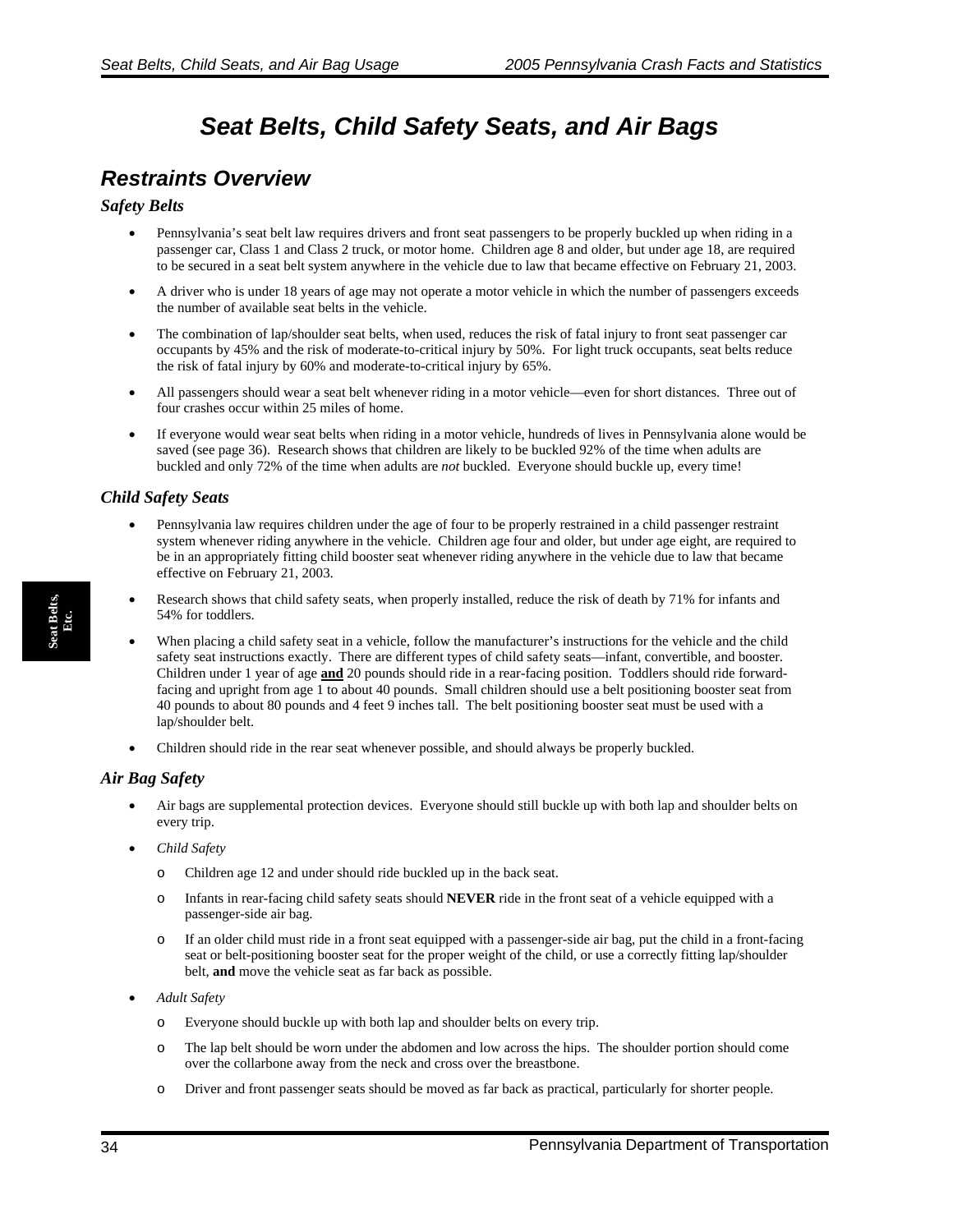#### *Seat Belt Use in Crashes—Total People Involved*

Seat belts have proven to be effective in reducing the severity of injuries sustained in a crash. In 2005, as shown in the two pie graphs below, 73.3% of all people involved in crashes were wearing seat belts. Many more people not wearing seat belts died in crashes than those who did. The table at the bottom shows the total number of people involved in crashes in 2005 by severity of injury and belt use.



|                 | <b>Belts in Use</b> | <b>Belts Not in Use</b> | <b>Belt Use Unknown</b> |
|-----------------|---------------------|-------------------------|-------------------------|
| Killed          | 381                 | 653                     | 169                     |
| Major Injury    | 1.429               | 1,184                   | 610                     |
| Moderate Injury | 8,907               | 3,410                   | 2,193                   |
| Minor Injury    | 38,001              | 6,732                   | 7,189                   |
| Unk Injury Sev  | 11,319              | 2,355                   | 5,325                   |
| No Injury       | 158,068             | 12,842                  | 36,631                  |
| <b>TOTAL</b>    | 218,105             | 27,176                  | 52,117                  |

*Note:* Vehicles involved include passenger cars, light trucks, SUVs, vans, and heavy trucks. "Belts Not Available" is included in "Belts Not In Use".

**Seat Belts, Etc.** 

eat Bel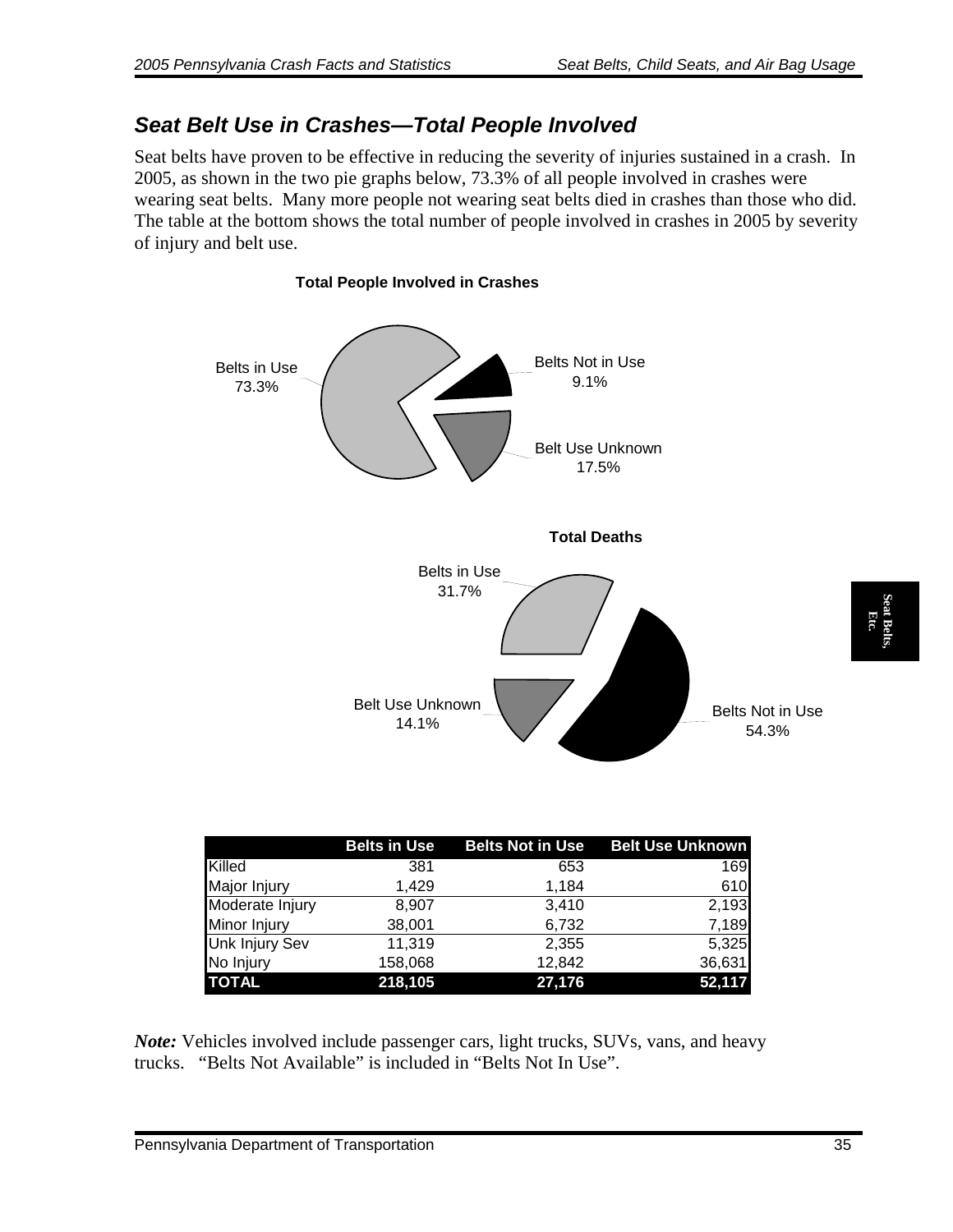#### *Seat Belt Use in Crashes—Impact on Deaths and Injuries*

The table and graph below give estimates of the impact that 100% seat belt use would have on traffic deaths and injuries. The numbers in parentheses, in the last row of the table below, are the estimated decreases in 2005 deaths and injuries if 100% seat belt use was achieved. (Note: The data below is for passenger cars only.) The estimated economic savings of 100% belt use for occupants of just passenger cars in 2005 would have been **\$2,037,752,000** or approximately **\$164** for every man, woman, and child in Pennsylvania. More importantly, 364 people would have survived if they had worn their belts.

|                         |               | <b>Injuries</b> |          |         |         |  |
|-------------------------|---------------|-----------------|----------|---------|---------|--|
|                         | <b>Deaths</b> | Major           | Moderate | Minor   | None    |  |
| <b>Belts Used</b>       | 278           | 987             | 6,103    | 33,834  | 91,448  |  |
| <b>Belts Not Used</b>   | 401           | 751             | 2.239    | 6.230   | 7,805   |  |
| <b>ITOTAL</b>           | 679           | 1.738           | 8.342    | 40.064  | 99,253  |  |
| If 100% Belt Use        | 315           | 1.133           | 6.967    | 38,275  | 103,385 |  |
| Net Increase/(Decrease) | (364)         | (605)           | (1, 375) | (1,789) | 4,132   |  |



*Note:* PENNDOT's cost estimating procedures were revised in 2005 dollars. "No Belts" is included in "Belts Not Used".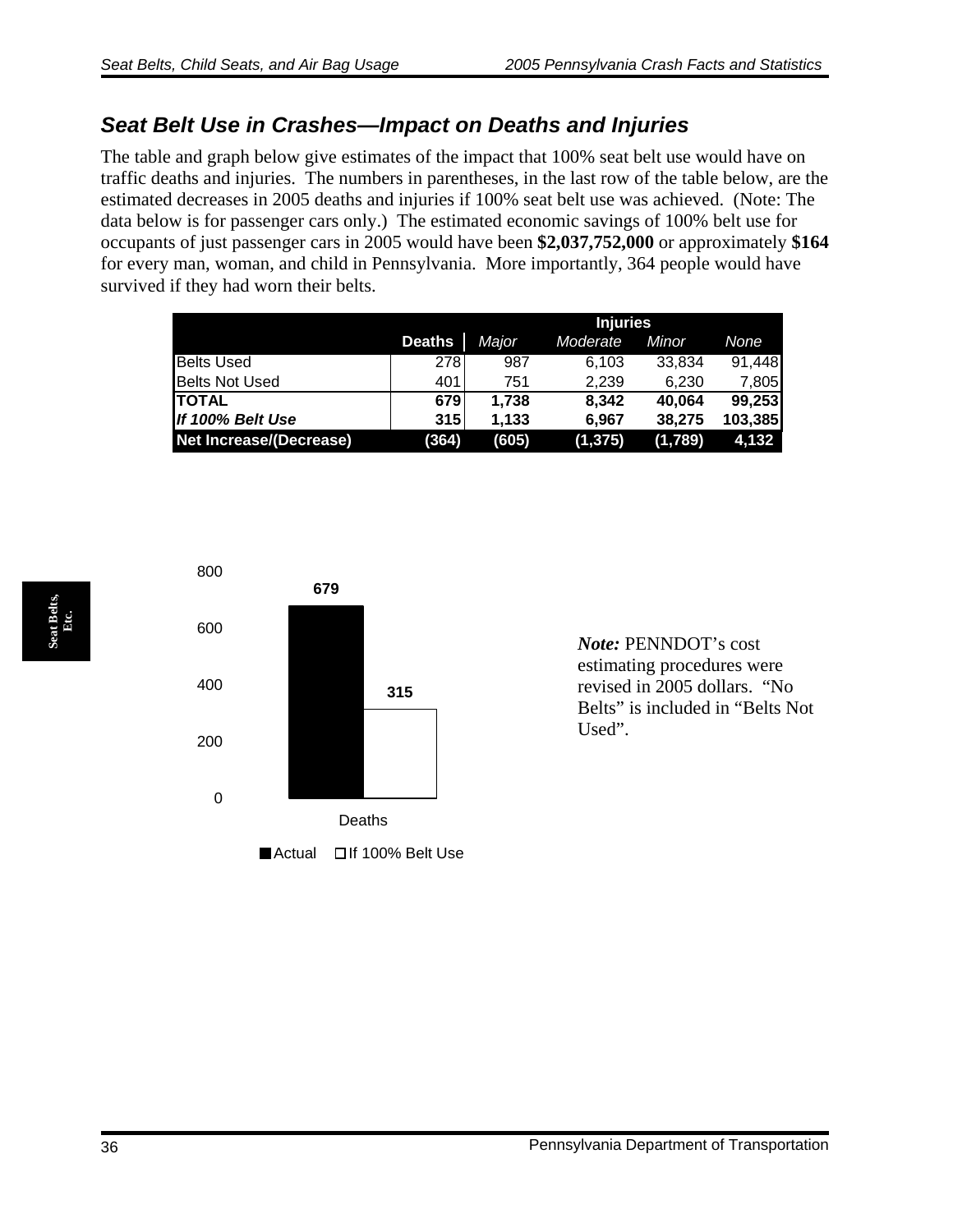#### *Seat Belt Use in Crashes—Historical Data*

On November 1, 1983, Pennsylvania passed a primary law requiring drivers to secure children under age four in an approved child passenger restraint system when riding in a passenger car, Class I truck, Class II truck, classic motor vehicle, antique motor vehicle, or motor home registered in Pennsylvania. Children ages one to four could be in the back seat in a child safety belt in lieu of a child passenger restraint system. Fines took effect January 1, 1985.

On November 23, 1987, Pennsylvania passed a safety belt law. The law requires the driver and front seat passengers of a passenger car, Class I and Class II trucks, or motor home to wear a properly-adjusted and fastened safety belt. The driver is responsible for securing children ages four to eighteen in a safety belt when riding in the front seat. This is a secondary violation. Fines took effect March 23, 1988.

Effective August 21, 1993, the child passenger restraint law was upgraded to require all drivers (not just those with vehicles registered in Pennsylvania) to secure a child up to age four in a child passenger restraint system when sitting anywhere in the vehicle.

Effective February 21, 2003, the child passenger restraint law was upgraded to require children ages 4 through 7 to be in an appropriately fitting child booster seat and those children ages 8 through 17 to be secured in a seat belt system whenever riding anywhere in a vehicle.

The graph below shows the percentage of seat belt users in Pennsylvania since 1983. A sharp upward trend was experienced in the year following the passage of the seat belt law. The recent trend shows that the usage rate is still on the rise in crashes.



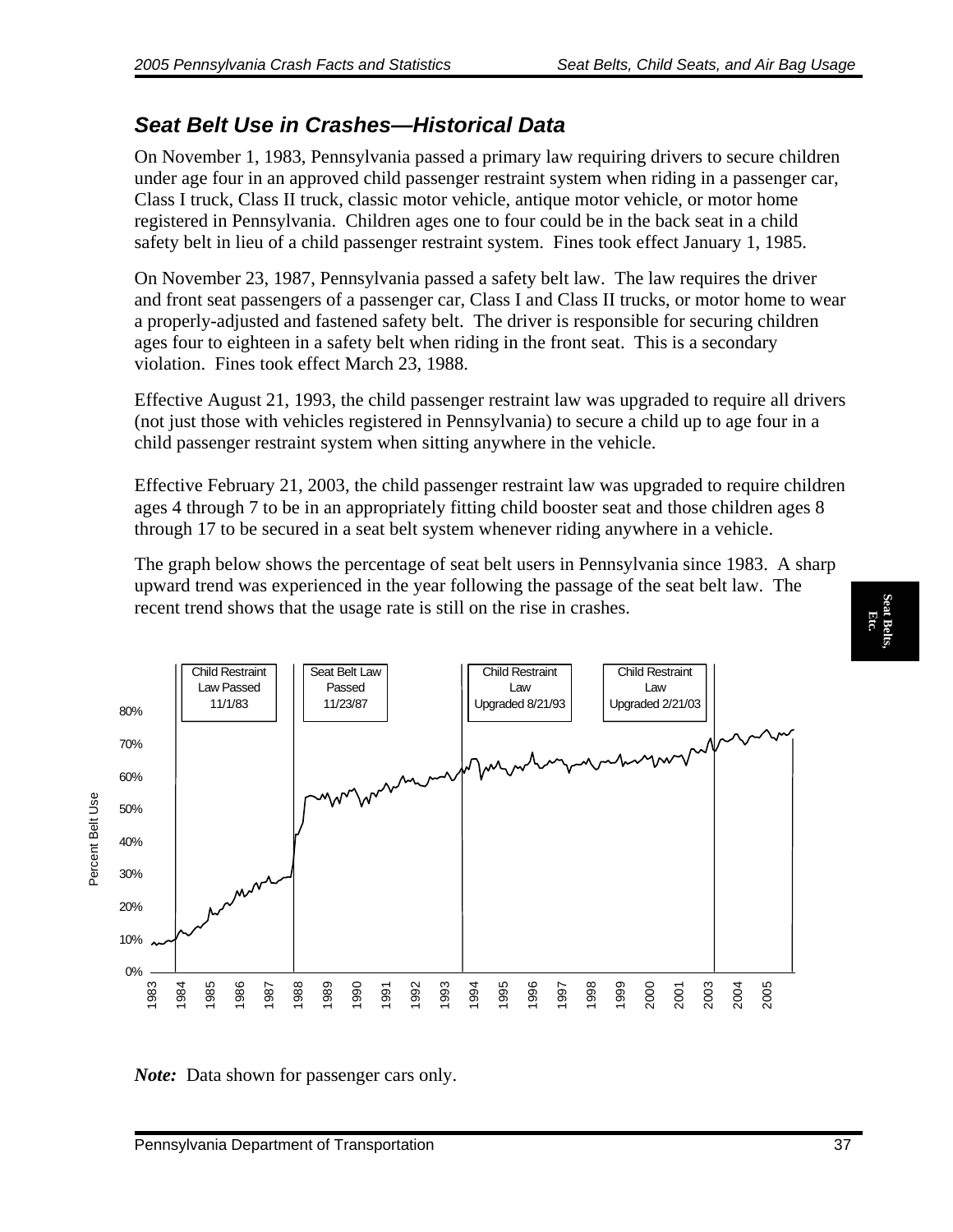#### *Seat Belt Observational Surveys—Historical Data*

Observed seat belt use (the percent of front seat vehicle occupants wearing seat belts) is based upon a statewide statistical sampling of front seat occupants in passenger cars and light trucks. The observed seat belt use is at its highest levels ever.



### *Child Passenger Restraints in Crashes—Five Year Data*

Since August 21, 1993, all drivers traveling in Pennsylvania have been required to secure children up to age four in a child passenger restraint system while sitting anywhere in the vehicle. As shown in the table below (for 2000-2001, 2003-2005 crashes involving children under age four), the percentages of deaths and injuries (within restraint type by row) were lower when restraints were used. From 2000-2001,2003-2005 83% of the children under age four who were involved in crashes and restrained in a child seat sustained no injury.

|                        |               |           | <b>Injuries</b> |              |             |                  | <b>Total</b> |
|------------------------|---------------|-----------|-----------------|--------------|-------------|------------------|--------------|
| <b>Child Restraint</b> | <b>Deaths</b> | Major     | Moderate        | Minor        | Unknown     | No <i>Injury</i> | Persons      |
| Child Seat In Use      | 35 (0.1%)     | 81 (0.3%) | 301 (1.0%)      | 2.714 (9.4%) | .668 (5.8%) | 24,061 (83.4%)   | 28,860       |
| Other Restraint In Use | $2(0.1\%)$    | 16 (0.6%) | $65(2.4\%)$     | 396 (14.4%)  | 160 (5.8%)  | 2,117 (76.8%)    | 2.756        |
| No Restraint In Use    | 13 (0.4%)     | 33 (1.0%) | 104 (3.2%)      | 522 (16.2%)  | 428 (13.3%) | 2,116 (65.8%)    | 3,216        |

*Note*: "Child Seat Not In Use" and "Other Restraint Not In Use" have been combined into "No Restraint in Use".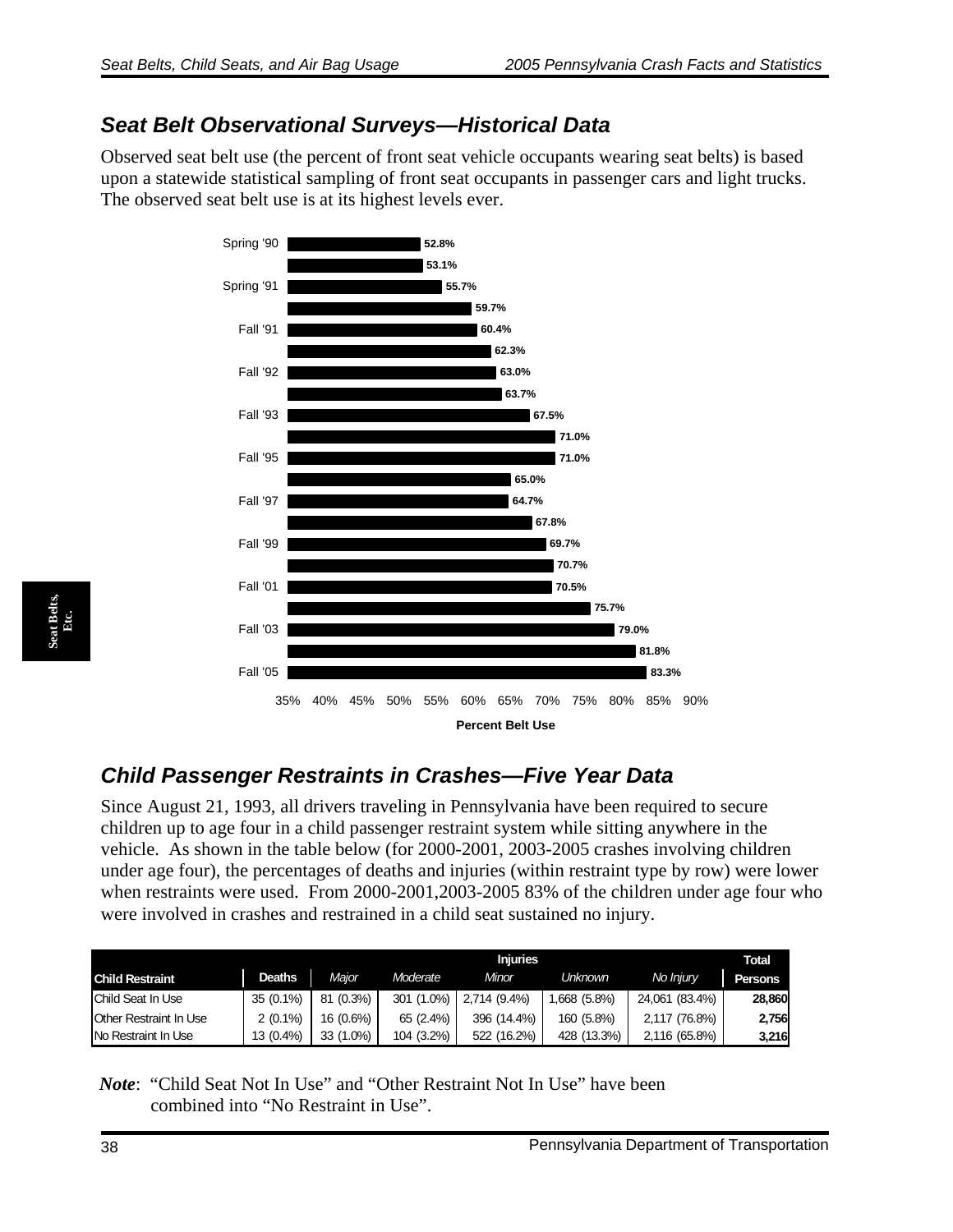#### *Air Bag Deployment in Crashes—Injuries and Deaths*

Air bags are becoming more prevalent, but many vehicles in crashes still do not have airbags as there are still many older vehicles in use. Additionally, not all seats in a vehicle have an air bag. The table and graph below show the safety benefits of wearing a seat belt, both with and without air bag deployment. (Table percentages are listed within restraint type by row.)

| <b>Passive Restaint</b> | <b>Seat Belt</b> |               | <b>Injuries</b> |              |                |               |                  | Total          |
|-------------------------|------------------|---------------|-----------------|--------------|----------------|---------------|------------------|----------------|
| <b>Status</b>           | <b>Status</b>    | <b>Deaths</b> | <b>Major</b>    | Moderate     | Minor          | Unknown       | No <i>Injury</i> | <b>Persons</b> |
| None                    | n/a              | 544 (0.4%)    | $,515(1.0\%)$   | 6,554 (4.4%) | 23,505 (15.8%) | 12,820 (8.6%) | 103,612 (69.8%)  | 148,550        |
| Air Bag Deployed        | Used             | 181 (0.5%)    | 655 (1.7%)      | 3,401 (8.8%) | 11,043 (28.6%) | 3,432 (8.9%)  | 19,905 (51.5%)   | 38,617         |
| Air Bag Deployed        | Not Used         | 238 (4.8%)    | 370 (7.4%)      | 988 (19.7%)  | (29.6%) 481.   | 562 (11.2%)   | 1,369 (27.3%)    | 5,008          |
| Air Bag Deployed        | <b>Unknown</b>   | 56 (1.0%)     | 192 (3.4%)      | 590 (10.3%)  | 1,416 (24.7%)  | 1,179 (20.6%) | 2,301 (40.1%)    | 5,734          |
| Air Bag Not Deployed    | Used             | 63 (0.1%)     | 208 (0.3%)      | 1,933 (2.7%) | 10,909 (15.4%) | 3,710 (5.2%)  | 53,952 (76.2%)   | 70,775         |
| Air Bag Not Deployed    | Not Used         | 85 (2.2%)     | 140 (3.6%)      | 420 (10.7%)  | 1,054 (26.8%)  | 359 (9.1%)    | 1,869 (47.6%)    | 3,927          |
| Air Bag Not Deployed    | <b>Unknown</b>   | 11 (0.2%)     | 54 (1.1%)       | 226 (4.7%)   | 728 (15.1%)    | 566 (11.8%)   | 3,227 (67.1%)    | 4,812          |
| Unknown If Deployed     | n/a              | 10 (1.2%)     | 14 (1.6%)       | 65 (7.6%)    | 158 (18.4%)    | 129 (15.0%)   | 484 (56.3%)      | 860            |

In crashes that are severe enough to deploy an airbag (for vehicles and seats so equipped), the data below shows that you are over 8 times more likely to die if you are not wearing a seat belt (7.9 deaths vs. 0.9 deaths per 100 crashes).



#### **Deaths per 100 Crashes**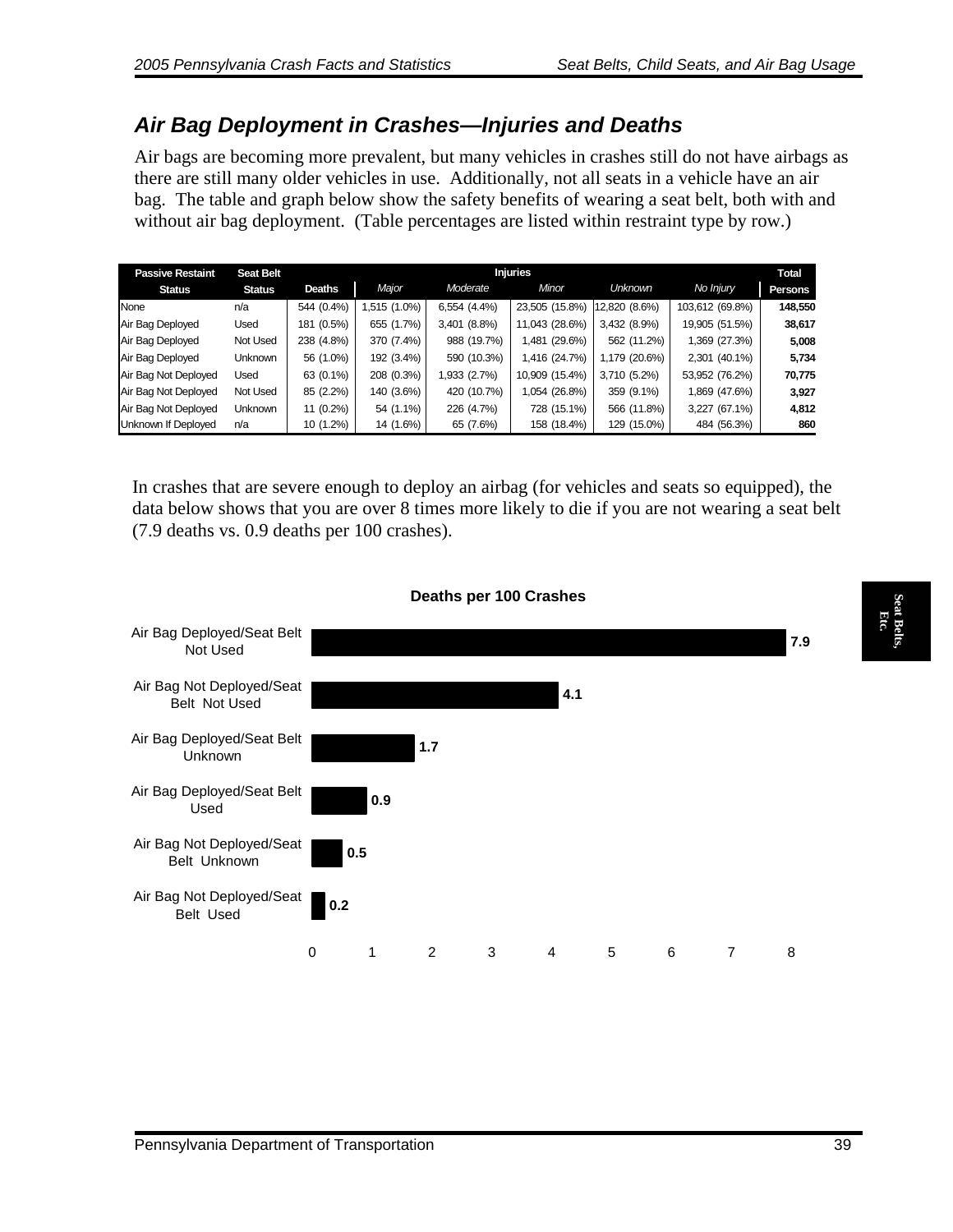#### *Air Bag Deployment by Initial Vehicle Impact Point*

Most air bags are designed to deploy in frontal impacts, but side impact air bags are becoming more common. The table below shows the initial vehicle impact points for all 2005 crashes. It is probable that a vehicle which is initially impacted in the rear may be pushed into the vehicle in front (secondary impact), thus deploying the air bag (such as the 975 occasions in which air bags deployed in center rear impacts).



|                        |                 | Air Bag    | Air Bag        | Air Bag        |          |
|------------------------|-----------------|------------|----------------|----------------|----------|
|                        |                 | <b>Not</b> | Present        | Present, Not   | Unknown/ |
| <b>Impact Point</b>    | <b>Vehicles</b> | Present    | Deployed       | Deployed       | Other    |
| Right Side Rear (A)    | 2,732           | 1,041      | 271 (20.8%)    | 1,030 (79.2%)  | 390      |
| Right Rear (B)         | 5,369           | 2,196      | 383 (15.6%)    | 2,072 (84.4%)  | 718      |
| Center Rear (C)        | 28,735          | 11,195     | 975 (7.2%)     | 12,614 (92.8%) | 3,951    |
| Left Rear (D)          | 5,074           | 2,127      | 329 (14.2%)    | 1,982 (85.8%)  | 636      |
| Left Side Rear (E)     | 2,796           | 1,136      | 257 (19.6%)    | 1,056 (80.4%)  | 347      |
| Left Side Center (F)   | 7,596           | 3,112      | 901 (27.1%)    | 2,422 (72.9%)  | 1,161    |
| Left Side Forward (G)  | 6,432           | 2,390      | 1,027 (32.0%)  | 2,186 (68.0%)  | 829      |
| Left Front (H)         | 28,639          | 10,143     | 6,714 (44.5%)  | 8,372 (55.5%)  | 3,410    |
| Center Front (I)       | 65,399          | 20,657     | 19,936 (55.3%) | 16,148 (44.8%) | 8,658    |
| Right Front (J)        | 28,678          | 9,991      | 6,827 (46.6%)  | 7,829 (53.4%)  | 4,031    |
| Right Side Forward (K) | 8,755           | 3,274      | 1,565 (37.4%)  | 2,622 (62.6%)  | 1,294    |
| Right Side Center (L)  | 8,213           | 3,303      | 1,137 (31.3%)  | 2,497 (68.7%)  | 1,276    |
| Other                  | 6,932           | 2,445      | 962 (33.6%)    | 1,900 (66.4%)  | 1,625    |
| None                   | 4,767           | 2,386      | 350 (21.3%)    | 1,291 (78.7%)  | 740      |
| <b>TOTAL</b>           | 210,117         | 75,396     | 41,634 (39.4%) | 64,021 (60.6%) | 29,066   |

### *Air Bag Deployment by Age Group*

While air bags are an important safety feature, they must be used with a seat belt for maximum effectiveness. Air bag deployment without seat belts can be dangerous. As the table below shows (from a percentage perspective), people using seat belts were less likely to suffer moderate and major injuries, and even death, during crashes involving air bag deployment. (Percentages listed in the table are by age group.)

| <b>Seat Belts Used</b> |               |            |              |                 |                |                |                |
|------------------------|---------------|------------|--------------|-----------------|----------------|----------------|----------------|
|                        |               |            |              | <b>Injuries</b> |                |                | <b>Total</b>   |
| <b>Age Group</b>       | <b>Deaths</b> | Major      | Moderate     | Minor           | <b>Unknown</b> | No Injury      | <b>Persons</b> |
| $0 - 4$                | $0(0.0\%)$    | $1(3.6\%)$ | $0(0.0\%)$   | 6(21.4%)        | $2(7.1\%)$     | 19 (67.9%)     | 28             |
| $5-8$                  | $0(0.0\%)$    | 2(1.6%)    | 11 (8.9%)    | 47 (38.2%)      | 14 (11.4%)     | 49 (39.8%)     | 123            |
| $9 - 12$               | $0(0.0\%)$    | 2(0.7%)    | 22 (7.5%)    | 114 (38.9%)     | 40 (13.7%)     | 115 (39.3%)    | 293            |
| 13-64                  | 113 (0.3%)    | 546 (1.6%) | 2,927 (8.5%) | 9,705 (28.1%)   | 2,916 (8.4%)   | 18,362 (53.1%) | 34,569         |
| 65-74                  | 20 (1.1%)     | 56 (3.2%)  | 222 (12.5%)  | 585 (32.9%)     | 198 (11.1%)    | 697 (39.2%)    | 1,778          |
| $75+$                  | 48 (2.6%)     | 48 (2.6%)  | 219 (12.0%)  | 586 (32.1%)     | 262 (14.4%)    | 663 (36.3%)    | 1,826          |
| <b>Total</b>           | 181 (0.5%)    | 655 (1.7%) | 3,401 (8.8%) | 11,043 (28.6%)  | 3,432 (8.9%)   | 19,905 (51.5%) | 38,617         |
|                        |               |            |              |                 |                |                |                |

| <b>Seat Belts Not Used</b> |               |             |             |                 |                |               |                |
|----------------------------|---------------|-------------|-------------|-----------------|----------------|---------------|----------------|
|                            |               |             |             | <b>Injuries</b> |                |               | <b>Total</b>   |
| <b>Age Group</b>           | <b>Deaths</b> | Major       | Moderate    | Minor           | <b>Unknown</b> | No Injury     | <b>Persons</b> |
| $0 - 4$                    | $0(0.0\%)$    | $1(20.0\%)$ | $2(40.0\%)$ | $1(20.0\%)$     | 1 (20.0%)      | $0(0.0\%)$    | 5              |
| $5 - 8$                    | 1 (25.0%)     | $0(0.0\%)$  | $1(25.0\%)$ | $2(50.0\%)$     | $0(0.0\%)$     | $0(0.0\%)$    | $\overline{4}$ |
| $9 - 12$                   | $2(10.0\%)$   | $2(10.0\%)$ | $8(40.0\%)$ | $6(30.0\%)$     | $0(0.0\%)$     | $2(10.0\%)$   | 20             |
| 13-64                      | 199 (4.3%)    | 342 (7.3%)  | 915 (19.5%) | 1,398 (29.8%)   | 524 (11.2%)    | 1,307 (27.9%) | 4,685          |
| 65-74                      | 14 (10.5%)    | 14 (10.5%)  | 24 (18.1%)  | 38 (28.6%)      | 15 (11.3%)     | 28 (21.1%)    | 133            |
| $75+$                      | 22 (13.7%)    | 11 (6.8%)   | 38 (23.6%)  | 36 (22.4%)      | 22 (13.7%)     | 32 (19.9%)    | 161            |
| <b>Total</b>               | 238 (4.8%)    | 370 (7.4%)  | 988 (19.7%) | 1,481 (29.6%)   | 562 (11.2%)    | 1,369 (27.3%) | 5,008          |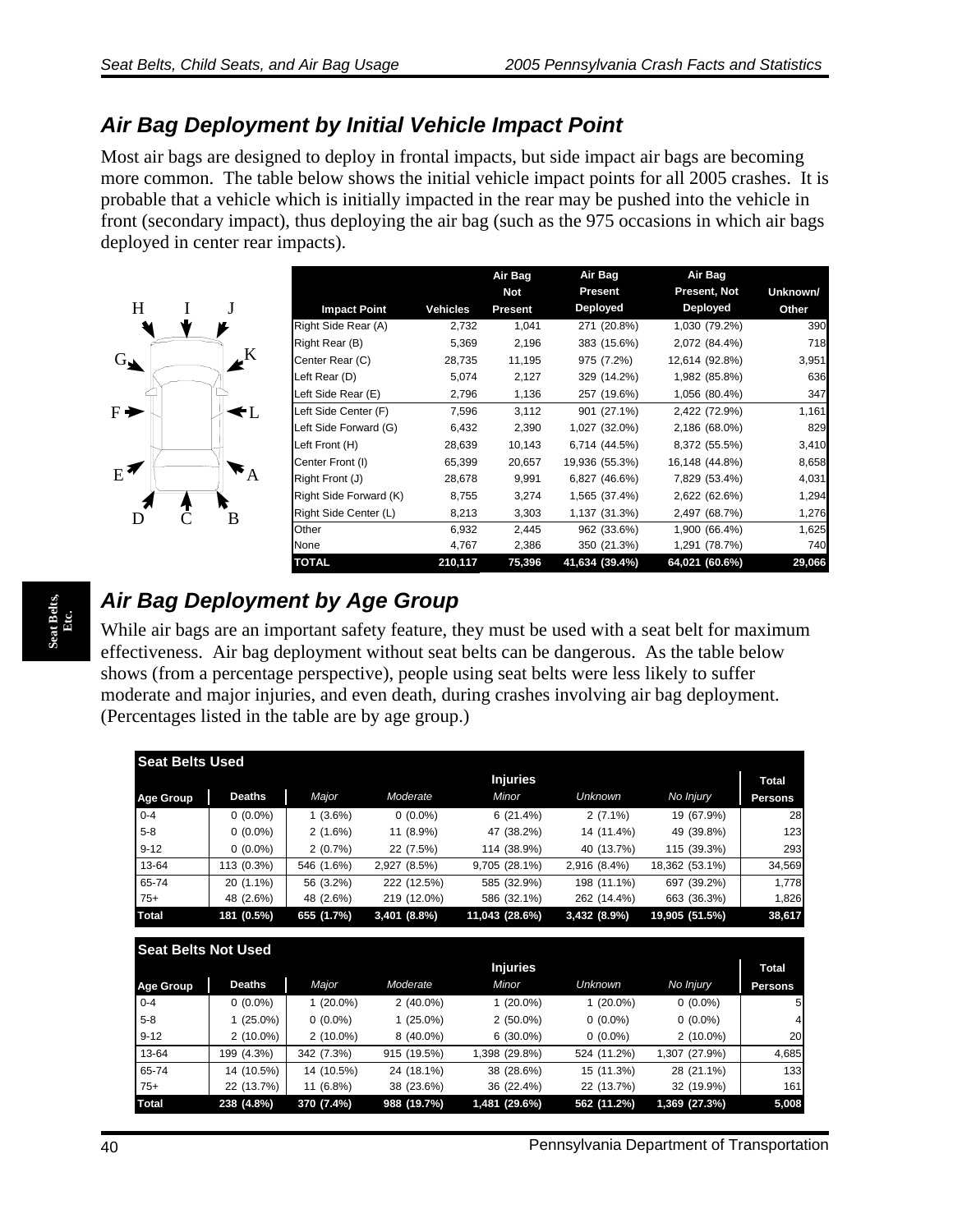# *Pedestrian and Bicycle Crashes*

#### *Pedestrian and Bicycles Overview*

- ▶ Pedestrian-related crashes represent 3.6% of the total reported traffic crashes; however, they account for 10.0% of all traffic crash deaths. (See also *Pennsylvania County Crashes*, pages 62, 63, and 68.)
- $\triangleright$  Bicycle crashes represent 1.0% of the total reported crashes and 1.1% of all traffic deaths. Although these percentages are small, they still represent 18 bicyclist deaths and 1,313 injuries in 2005.

### *Pedestrian Crashes—Five-Year Trends*

Reported crashes involving pedestrians has decreased in each of the five years shown below. Pedestrian deaths have fluctuated slightly over the same period but are relatively consistent.



| Year | Total Crashes | <b>Deaths</b> |
|------|---------------|---------------|
| 2000 | 5,501         | 172           |
| 2001 | 5,202         | 195           |
| 2003 | 5,054         | 175           |
| 2004 | 4.996         | 151           |
| 2005 | 4.763         | 162           |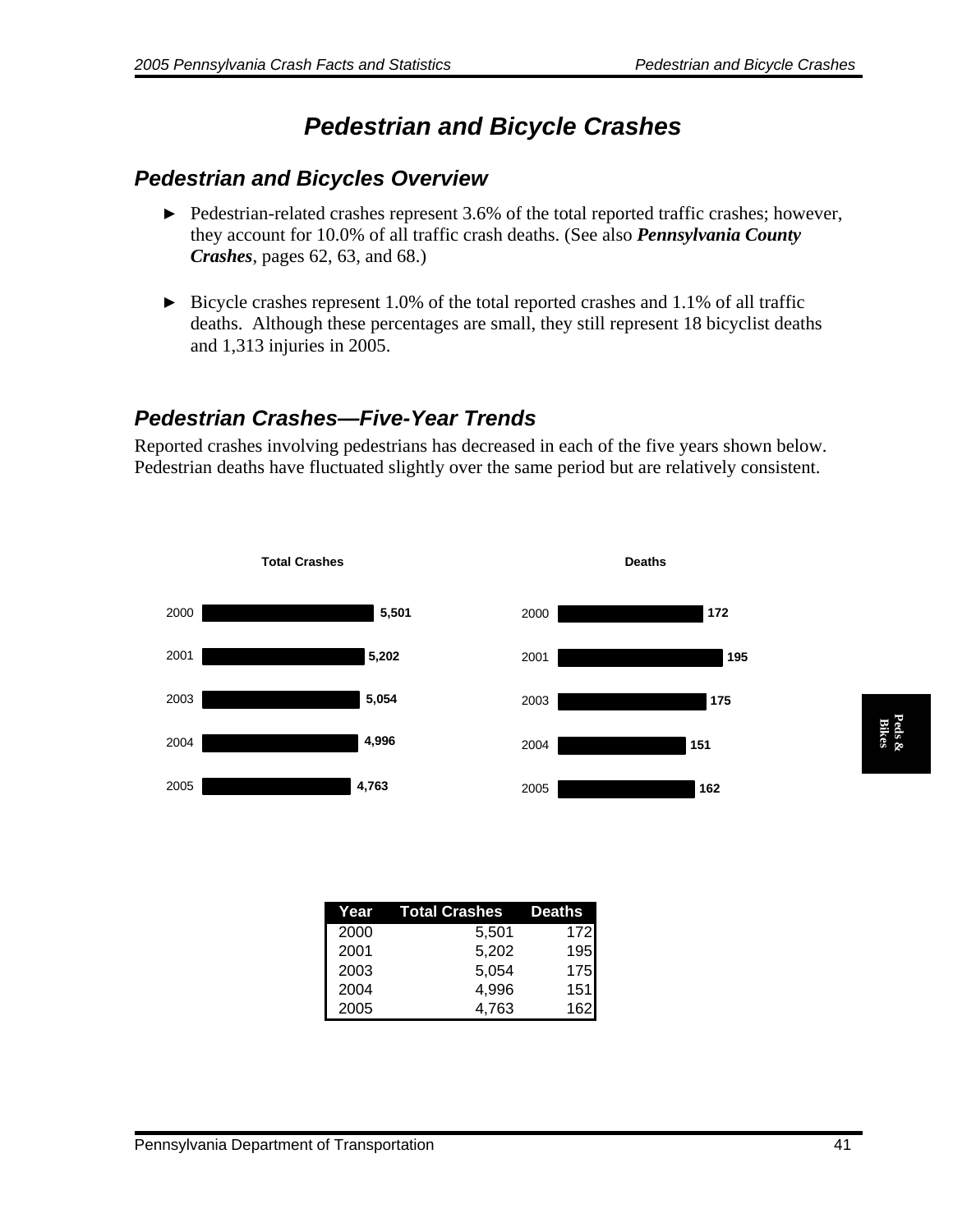#### *Pedestrian-Related Crashes*

Referring to the table and pie charts below, most pedestrian crashes and deaths occur while pedestrians are "entering crossing/specified location." This means that a pedestrian was most likely crossing the street at an intersection, mid-block crossing, or driveway entrance.

#### **Top Crash-Related Pedestrian Actions**



**Top Fatal Pedestrian Actions** All Others 18.5% Standing 11.1% Walking/Running/ Jogging/Playing 21.7% Entering Crossing/Specified Location 46.9%

| <b>Pedestrian Action</b>                    | Deaths | <b>Pedestrians</b><br><b>Involved</b> |
|---------------------------------------------|--------|---------------------------------------|
| <b>Entering Crossing/Specified Location</b> | 76     | 1,670                                 |
| Walking/Running/Jogging/Playing             | 38     | 1,574                                 |
| Working                                     | 4      | 84                                    |
| Pushing a Vehicle                           |        | 8                                     |
| Working on Vehicle                          | 3      | 32                                    |
| Standing                                    | 18     | 235                                   |
| Approaching/Leaving a Vehicle               | 4      | 171                                   |
| Other/Unknown                               | 19     | 1,200                                 |
| <b>Total</b>                                | 162    | 4,97                                  |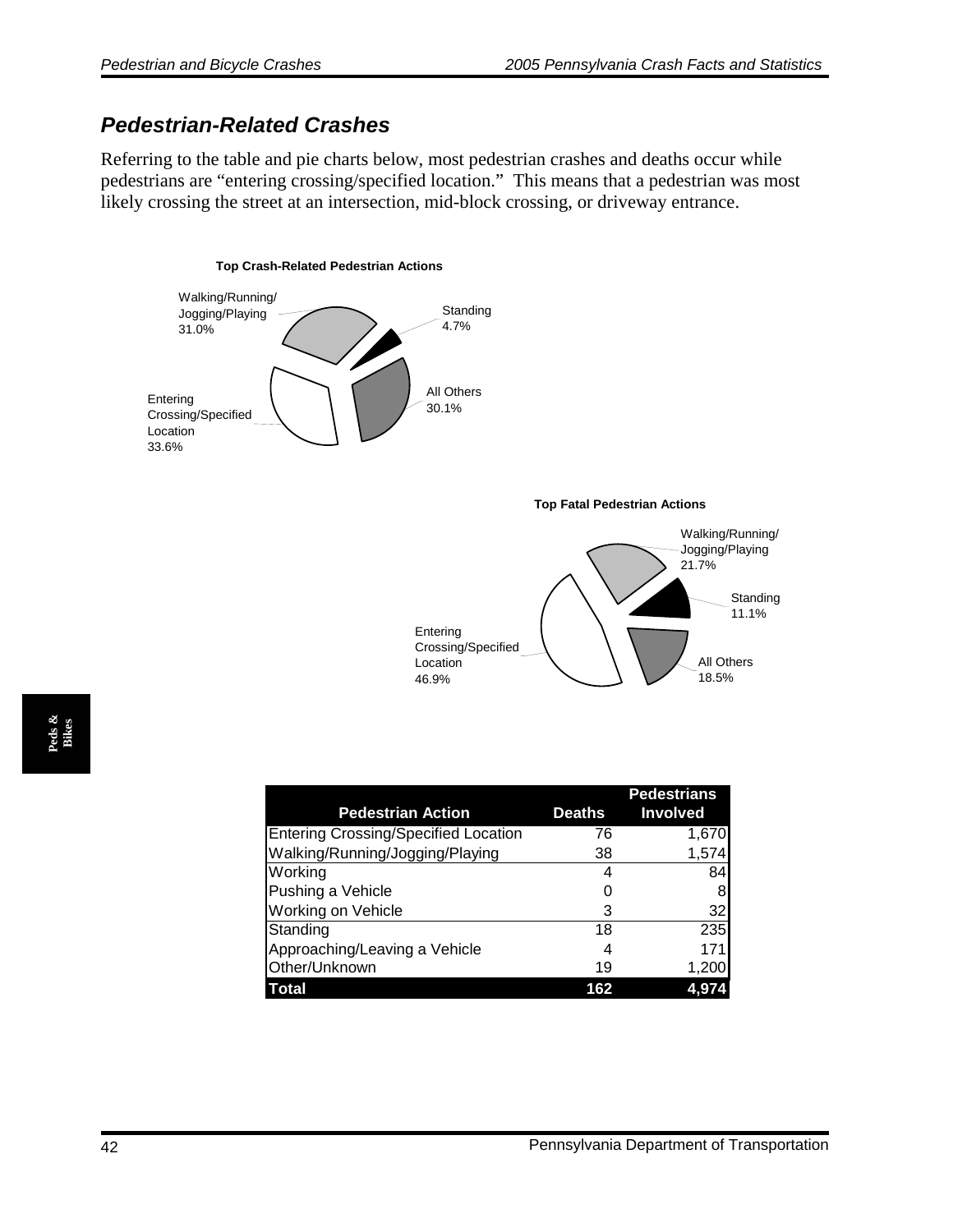## *Pedestrian Deaths by Age and Sex*

Pedestrians aged 75 and over represent a sizable portion of pedestrian deaths as seen in the chart below. Overall, male pedestrian deaths were 59% of all pedestrian deaths, down from 63% in 2004. *Note:* Pedestrians of unknown sex are not included in the numbers below.



| <b>Age Group</b> | Female         | <b>Male</b>    | <b>Total</b>   |
|------------------|----------------|----------------|----------------|
| $0 - 4$          | 1              | 4              | 5              |
| $5-9$            | 0              | 1              | 1              |
| $10 - 14$        | $\overline{2}$ | 2              | 4              |
| $15 - 19$        | 3              | 6              | 9              |
| 20-24            | 5              | 5              | 10             |
| 25-29            | 3              | 8              | 11             |
| 30-34            | $\overline{2}$ | 6              | 8              |
| 35-39            | 1              | 8              | 9              |
| 40-44            | 4              | $\overline{7}$ | 11             |
| 45-49            | 4              | 10             | 14             |
| 50-54            | 3              | 6              | 9              |
| 55-59            | 3              | 4              | 7              |
| 60-64            | 10             | 1              | 11             |
| 65-69            | 6              | 5              | 11             |
| 70-74            | 6              | 6              | 12             |
| 75 and over      | 13             | 15             | 28             |
| Unknown          | 0              | 2              | $\overline{c}$ |
| <b>TOTAL</b>     | 66             | 96             | 162            |

### *Pedestrian Injury Severity by Municipality Type*

| The majority of pedestrians are injured in cities; however, the percentage of pedestrian deaths in<br>townships is higher, perhaps due to higher vehicle speeds on rural roads.<br><b>Municipality Type</b><br>City<br>Borough/Town<br>Township<br>Other<br><b>TOTAL</b> |               |                 |              |                |
|--------------------------------------------------------------------------------------------------------------------------------------------------------------------------------------------------------------------------------------------------------------------------|---------------|-----------------|--------------|----------------|
|                                                                                                                                                                                                                                                                          |               |                 |              |                |
|                                                                                                                                                                                                                                                                          | <b>Deaths</b> | <b>Injuries</b> | Non-Injury   | <b>Total</b>   |
|                                                                                                                                                                                                                                                                          | 59 (36.4%)    | 3,176 (68.1%)   | 75 (50.3%)   | 3,310 (66.6%)  |
|                                                                                                                                                                                                                                                                          | 28 (17.3%)    | 631 (13.5%)     | 43 (28.9%)   | 702 (14.1%)    |
|                                                                                                                                                                                                                                                                          | 75 (46.3%)    | 852 (18.3%)     | 31 (20.8%)   | 958 (19.3%)    |
|                                                                                                                                                                                                                                                                          | $0(0.0\%)$    | $4(0.1\%)$      | $0(0.0\%)$   | $4(0.1\%)$     |
|                                                                                                                                                                                                                                                                          | 162 (100.0%)  | 4,663 (100.0%)  | 149 (100.0%) | 4,974 (100.0%) |
| <i>Note:</i> "Other" includes colleges/universities, parks, etc.                                                                                                                                                                                                         |               |                 |              |                |
| Pennsylvania Department of Transportation                                                                                                                                                                                                                                |               |                 |              | 43             |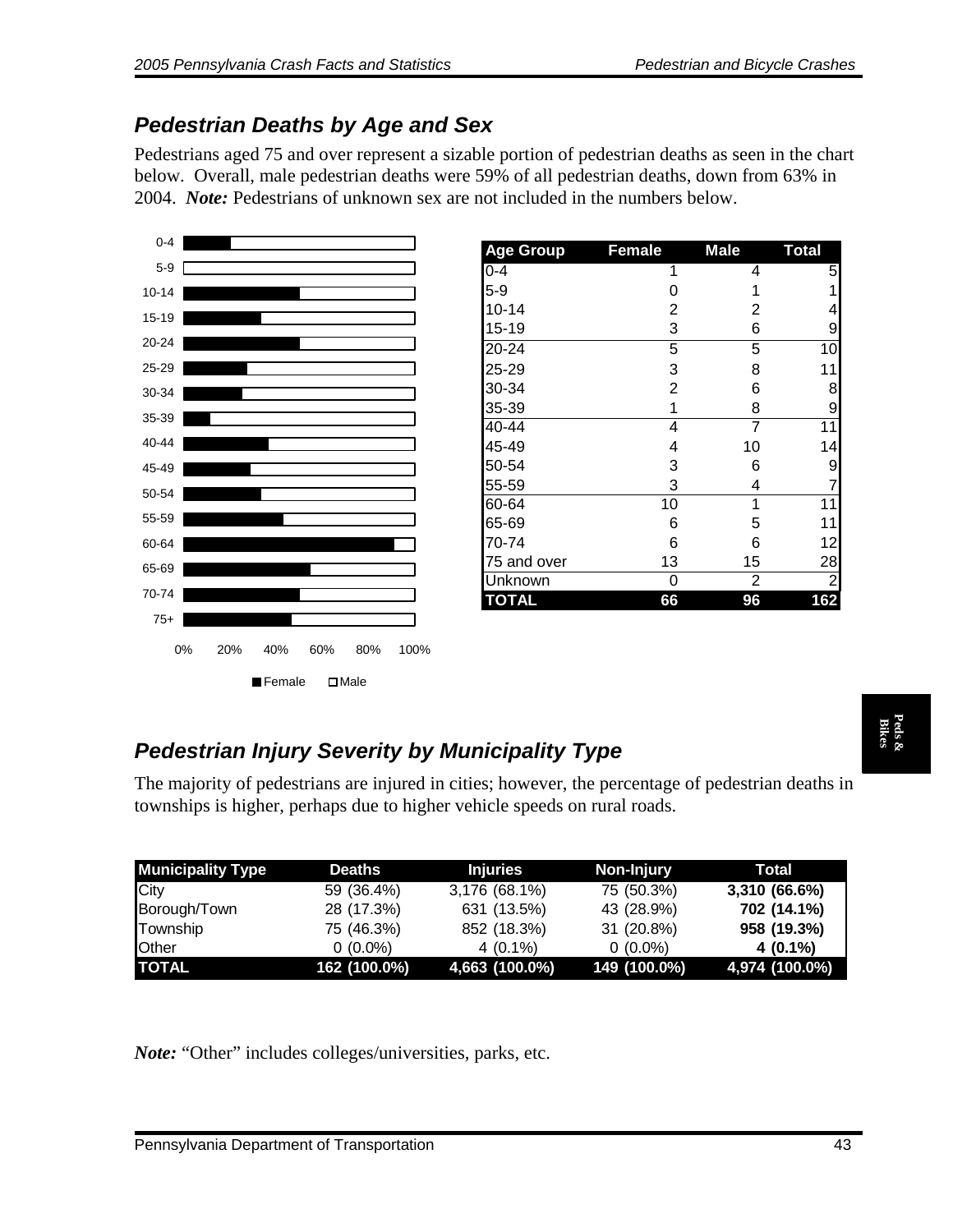### *Pedestrian Deaths and Injuries by Age*

Elderly pedestrians, although involved in fewer pedestrian crashes, are more likely to be killed if struck by a moving vehicle. Younger pedestrians (age 19 and under) account for 41% of the pedestrian injuries.

*Note:* The totals in the table do not include an additional 149 pedestrians who were not killed or injured or where their injury severity was unknown.

| <b>Pedestrian Age</b> | <b>Deaths</b> | <b>Injuries</b> |
|-----------------------|---------------|-----------------|
| $0 - 4$               | 5 (3.1%)      | 194 (4.2%)      |
| 5-9                   | $1(0.6\%)$    | 549 (11.8%)     |
| $10 - 14$             | 4 (2.5%)      | 609 (13.1%)     |
| $15 - 19$             | $9(5.6\%)$    | 530 (11.4%)     |
| 20-24                 | 10 (6.2%)     | 382 (8.2%)      |
| 25-29                 | 11 (6.8%)     | 256 (5.5%)      |
| 30-34                 | 8 (4.9%)      | 213 (4.6%)      |
| 35-39                 | 9 (5.6%)      | 238 (5.1%)      |
| 40-44                 | 11 (6.8%)     | 289 (6.2%)      |
| 45-49                 | 14 (8.6%)     | 298 (6.4%)      |
| 50-54                 | 9 (5.6%)      | 233 (5.0%)      |
| 55-59                 | 7 (4.3%)      | 227 (4.9%)      |
| 60-64                 | 11 (6.8%)     | 128 (2.8%)      |
| 65-69                 | 11 (6.8%)     | 94 (2.0%)       |
| 70-74                 | 12 (7.4%)     | 82 (1.8%)       |
| 75 and over           | 28 (17.3%)    | 197 (4.2%)      |
| Unknown               | 2 (1.2%)      | 144 (3.1%)      |
| <b>TOTAL</b>          | 162 (100.0%)  | 4,663 (100.0%)  |

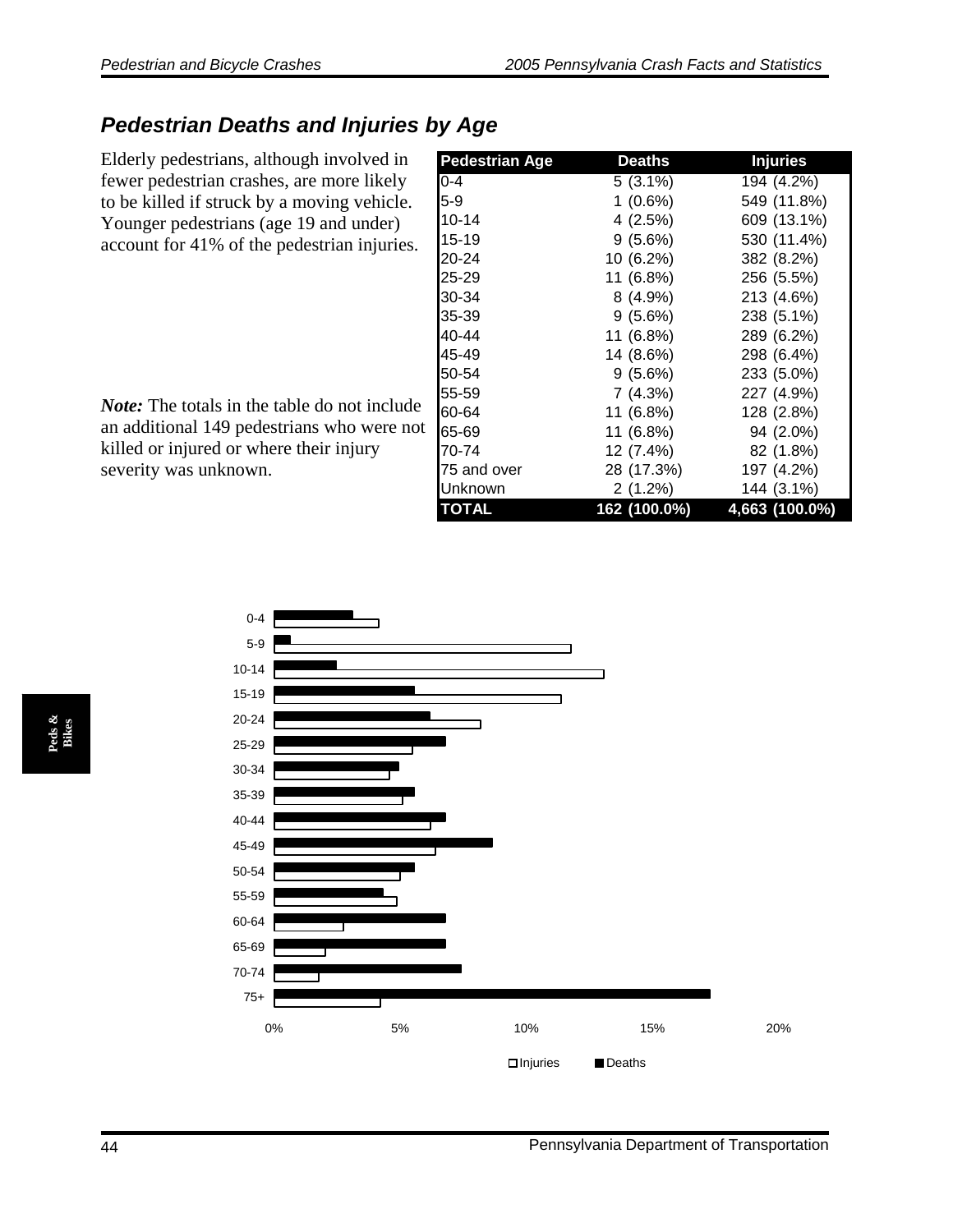#### *Pedestrian Deaths and Injuries by Light Level*

The majority of pedestrians are injured in the daytime (67.1%), but more pedestrian deaths occur during nondaylight hours (63.6%). As shown in the bar chart, pedestrians are more likely to be killed if struck in a nondaylight crash as compared to a day crash.



| <b>Light Level</b>      | <b>Deaths</b> | <b>Injuries</b> |
|-------------------------|---------------|-----------------|
| <b>IDawn</b>            | $3(1.9\%)$    | 46 (1.0%)       |
| Daylight                | 59 (36.4%)    | 3,130 (67.1%)   |
| Dark (Street Lights)    | 56 (34.6%)    | 1,062 (22.8%)   |
| Dark (No/Unk St Lights) | 42 (25.9%)    | 289 (6.2%)      |
| Dusk                    | 2(1.2%)       | 130 (2.8%)      |
| Other/Unknown           | $0(0.0\%)$    | $6(0.1\%)$      |
| <b>TOTAL</b>            | 162 (100.0%)  | 4,663 (100.0%)  |

*Note:* The totals in the table do not include an additional 149 pedestrians who were not killed or injured or where their injury severity was unknown.

#### *Pedestrian Deaths and Injuries by Intersection Type*

Over 72% of pedestrian deaths and nearly half of pedestrian injuries occurred in areas other than intersections. "Non-intersections" as used below includes mid-block crossings, driveway crossings, etc.



| Intersection       | <b>Deaths</b> | <b>Injuries</b> |
|--------------------|---------------|-----------------|
| Non-Intersection   | 118 (72.8%)   | 2,251 (48.3%)   |
| 4-Leg Intersection | 27 (16.7%)    | 1,670 (35.8%)   |
| T-Intersection     | 13 (8.0%)     | 618 (13.3%)     |
| <b>Other</b>       | 4(2.5%)       | 124 (2.7%)      |
| <b>TOTAL</b>       | 162 (100.0%)  | 4,663 (100.0%)  |

*Note:* The totals in the table do not include an additional 149 pedestrians who were not killed or injured or where their injury severity was unknown.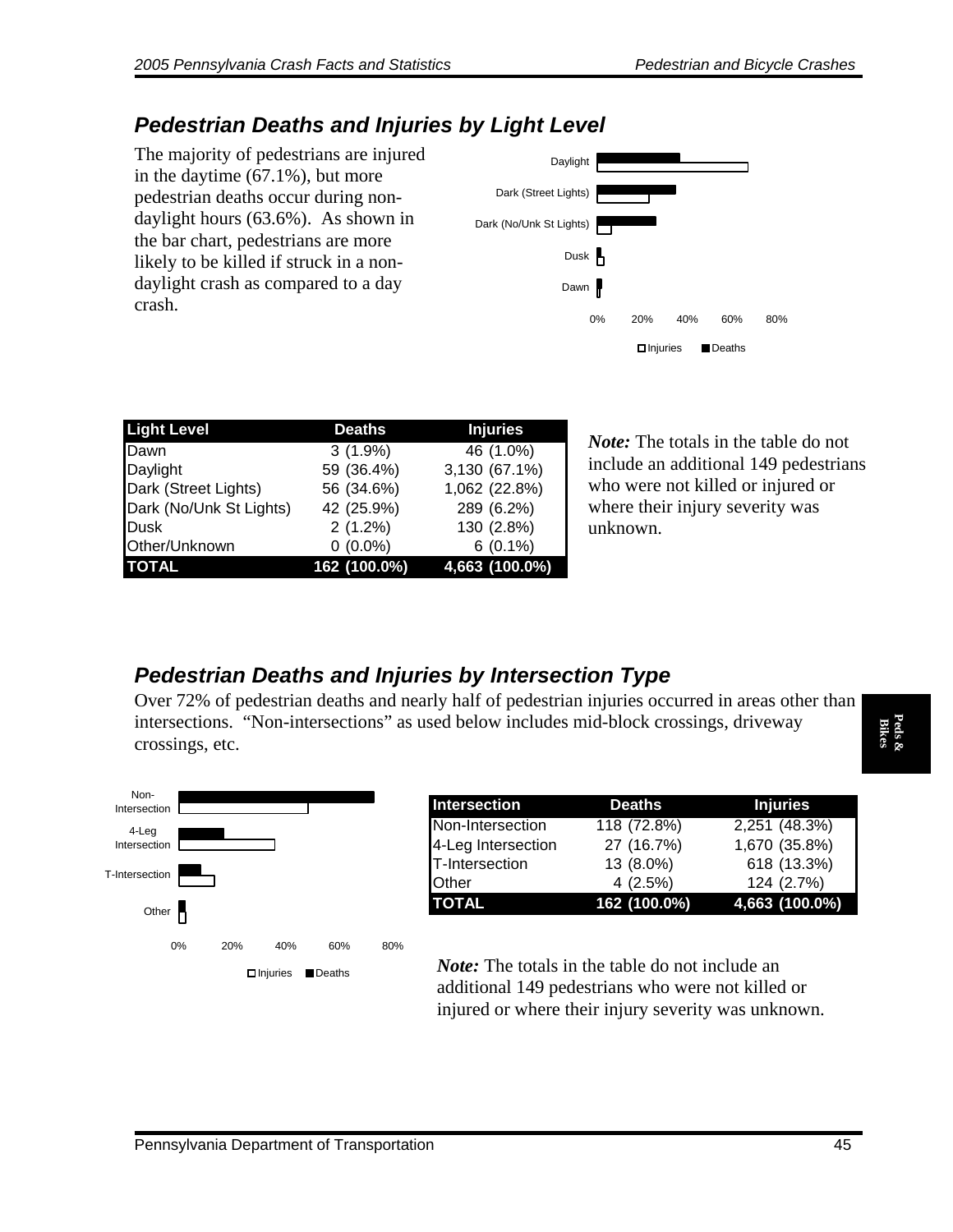#### *Pedestrian Deaths and Injuries by Road Type*

As the graph shows, the majority of pedestrians are injured on local roads, whereas the majority of pedestrian deaths occur on non-interstate state roadways.



*Note:* The totals in the table do not include an additional 149 pedestrians who were not killed or injured or where their injury severity was unknown.

| <b>Road Type</b>       | <b>Deaths</b> | <b>Injuries</b> |
|------------------------|---------------|-----------------|
| State Hwy (Other)      | 114 (70.4%)   | 1,934 (41.5%)   |
| Local                  | 33 (20.4%)    | 2,676 (57.4%)   |
| State Hwy (Interstate) | 12 (7.4%)     | 31(0.7%)        |
| Turnpike               | $3(1.9\%)$    | 14 (0.3%)       |
| <b>Other</b>           | $0(0.0\%)$    | $8(0.2\%)$      |
| <b>TOTAL</b>           | 162 (100.0%)  | 4,663 (100.0%)  |

#### **Pedestrian Deaths and Injuries**

As the graph shows, most pedestrian deaths and injuries occurred in areas without traffic control devices (TCDs). These areas accounted for 124 pedestrian deaths and 2,664 injuries.



*Note:* The totals in the table do not include an additional 149 pedestrians who were not killed or injured or where their injury severity was unknown.

| <b>Traffic Control Device</b>  | <b>Deaths</b><br><b>Injuries</b> |                |  |
|--------------------------------|----------------------------------|----------------|--|
| Not Applicable                 | 124 (76.5%)                      | 2,664 (57.1%)  |  |
| <b>Traffic Signal</b>          | 25 (15.4%)                       | 1,318 (28.3%)  |  |
| Stop Sign                      | 11 (6.8%)                        | 566 (12.1%)    |  |
| <b>Flashing Traffic Signal</b> | $0(0.0\%)$                       | 18 (0.4%)      |  |
| Other/Unknown                  | 2(1.2%)                          | 97 (2.1%)      |  |
| <b>TOTAL</b>                   | 162 (100.0%)                     | 4,663 (100.0%) |  |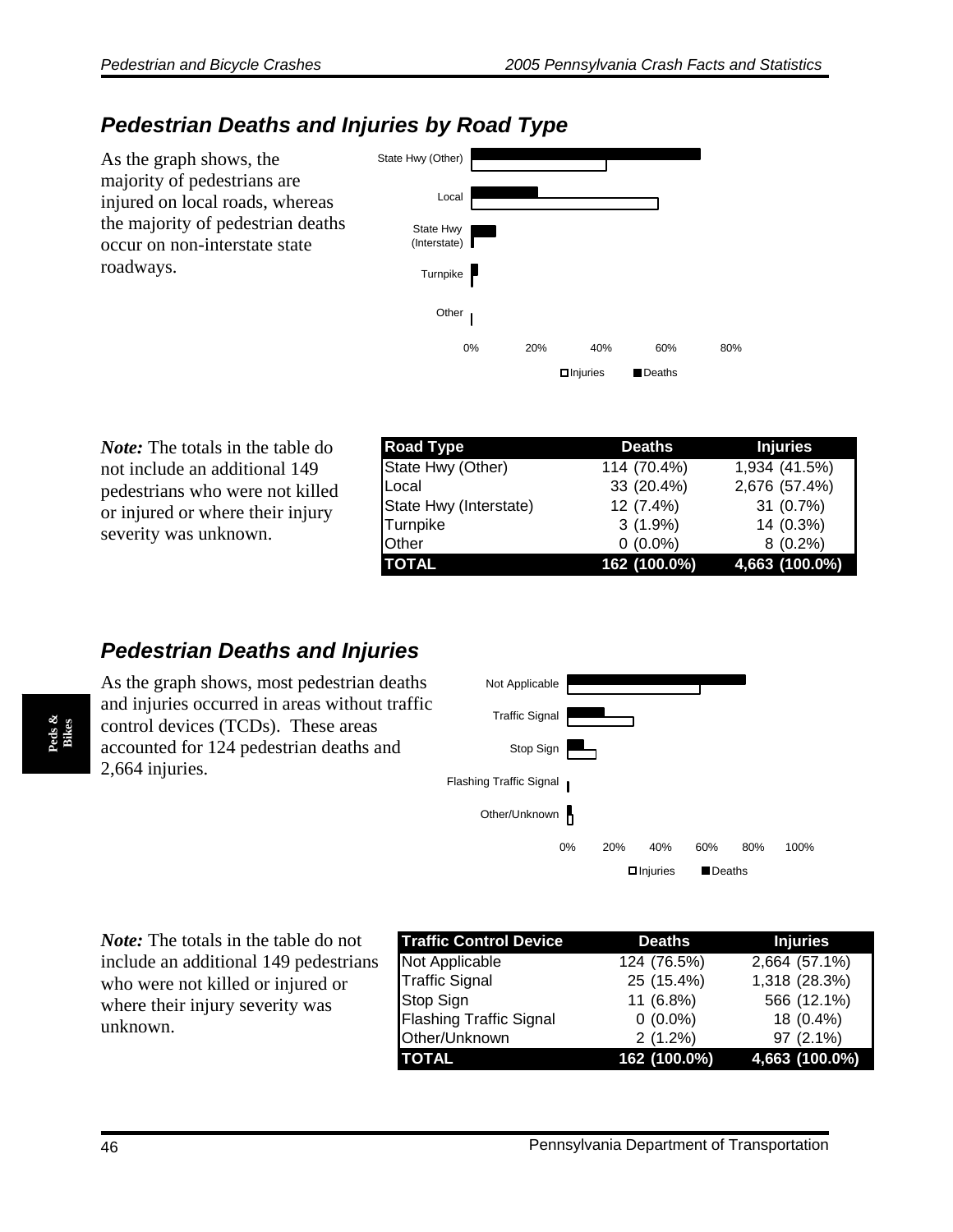### *Bicycle Crashes—Five-Year Trends*

The total number of bicycle crashes has shown a steady decrease since 2000; however bicycle deaths have fluctuated over the same time period.

| Year | Total Crashes | Deaths |
|------|---------------|--------|
| 2000 | 2,332         | 15     |
| 2001 | 1,782         | 13     |
| 2003 | 1,604         | 20     |
| 2004 | 1,595         | 14     |
| 2005 | 1,353         | 18     |



#### *Bicycle Deaths and Injuries by Age*

Children ages 5 to 14 are the most vulnerable to death and injury while riding a bicycle. Over a third of the injuries involving bicycles were suffered by this age group. Sadly, 5 of the 18 bicyclist deaths were in this age group. Another vulnerable, but larger group, persons ages 15 to 34, suffered 37% of the total deaths and almost 30% of the total injuries.

| <b>Victim's Age</b> | <b>Deaths</b> | <b>Injuries</b> |
|---------------------|---------------|-----------------|
| $0 - 4$             | $0(0.0\%)$    | $3(0.2\%)$      |
| $5-9$               | $0(0.0\%)$    | 140 (10.7%)     |
| $10 - 14$           | 5(27.8%)      | 346 (26.4%)     |
| $15 - 19$           | 4 (22.2%)     | 215 (16.4%)     |
| 20-34               | $1(5.6\%)$    | 275 (20.9%)     |
| $35 - 44$           | 4 (22.2%)     | 135 (10.3%)     |
| 45-54               | $2(11.1\%)$   | 115 (8.8%)      |
| 55-64               | $1(5.6\%)$    | 42 (3.2%)       |
| 65-74               | $1(5.6\%)$    | 9(0.7%)         |
| $75+$               | $0(0.0\%)$    | 8(0.6%)         |
| Unknown             | $0(0.0\%)$    | 25 (1.9%)       |
| <b>TOTAL</b>        | 18 (100.0%)   | 1,313 (100.0%)  |

The totals in the table do not include an additional 78 bicyclists who were not killed or injured or where their injury severity was unknown.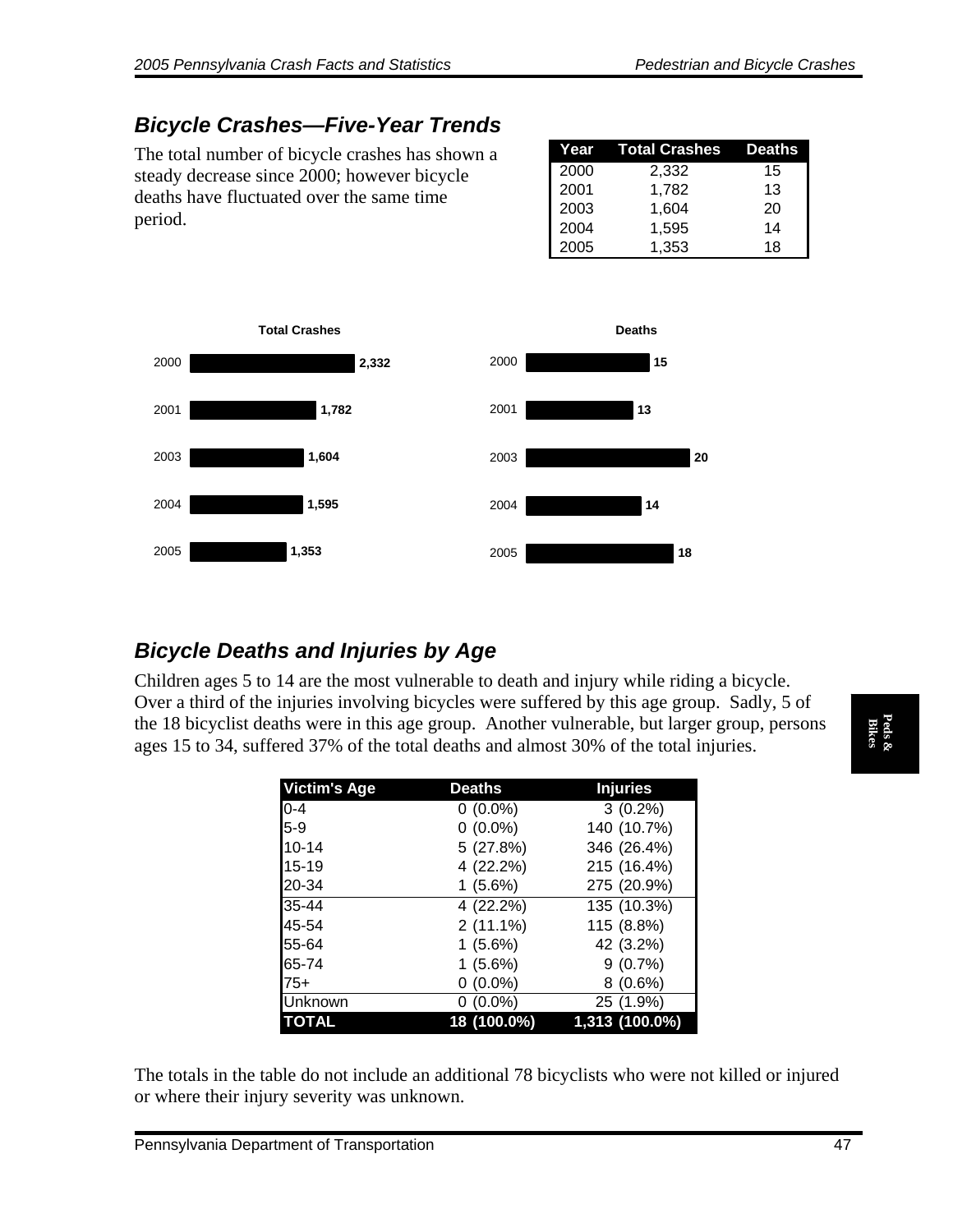### *Bicycle Deaths and Injuries by Light Level*

The majority of bicyclists are injured during the day. In a change from previous years, a majority of the deaths occurred also during daylight conditions. The after dark deaths decreased from 71% of total bicyclist deaths in 2004 to 28% in 2005.

| <b>Light Level</b>      | <b>Deaths</b> | <b>Injuries</b> |
|-------------------------|---------------|-----------------|
| Dawn                    | 1(5.6%)       | 7(0.5%)         |
| Daylight                | 13 (72.2%)    | 1,017 (77.5%)   |
| Dark (Street Lights)    | $2(11.1\%)$   | 215 (16.4%)     |
| Dark (No/Unk St Lights) | $2(11.1\%)$   | 39 (3.0%)       |
| <b>Dusk</b>             | $0(0.0\%)$    | 35 (2.7%)       |
| Other/Unknown           | $0(0.0\%)$    | $0(0.0\%)$      |
| <b>TOTAL</b>            | 18 (100.0%)   | 1,313 (100.0%)  |

*Note:* The totals in the table do not include an additional 78 bicyclists who were not killed or injured or where their injury severity was unknown.

### *Bicycle Deaths and Injuries by Intersection*



**Peds & Bikes** 

| Intersection       | <b>Deaths</b> | <b>Injuries</b> |
|--------------------|---------------|-----------------|
| Non-Intersection   | 11 (61.1%)    | 449 (34.2%)     |
| 4-Leg Intersection | 4 (22.2%)     | 563 (42.9%)     |
| T-Intersection     | $2(11.1\%)$   | 261 (19.9%)     |
| <b>Other</b>       | $1(5.6\%)$    | 40 (3.1%)       |
| <b>TOTAL</b>       | 18 (100.0%)   | 1,313 (100.0%)  |

*Note:* The totals in the table do not include an additional 78 bicyclists who were not killed or injured or where their injury severity was unknown.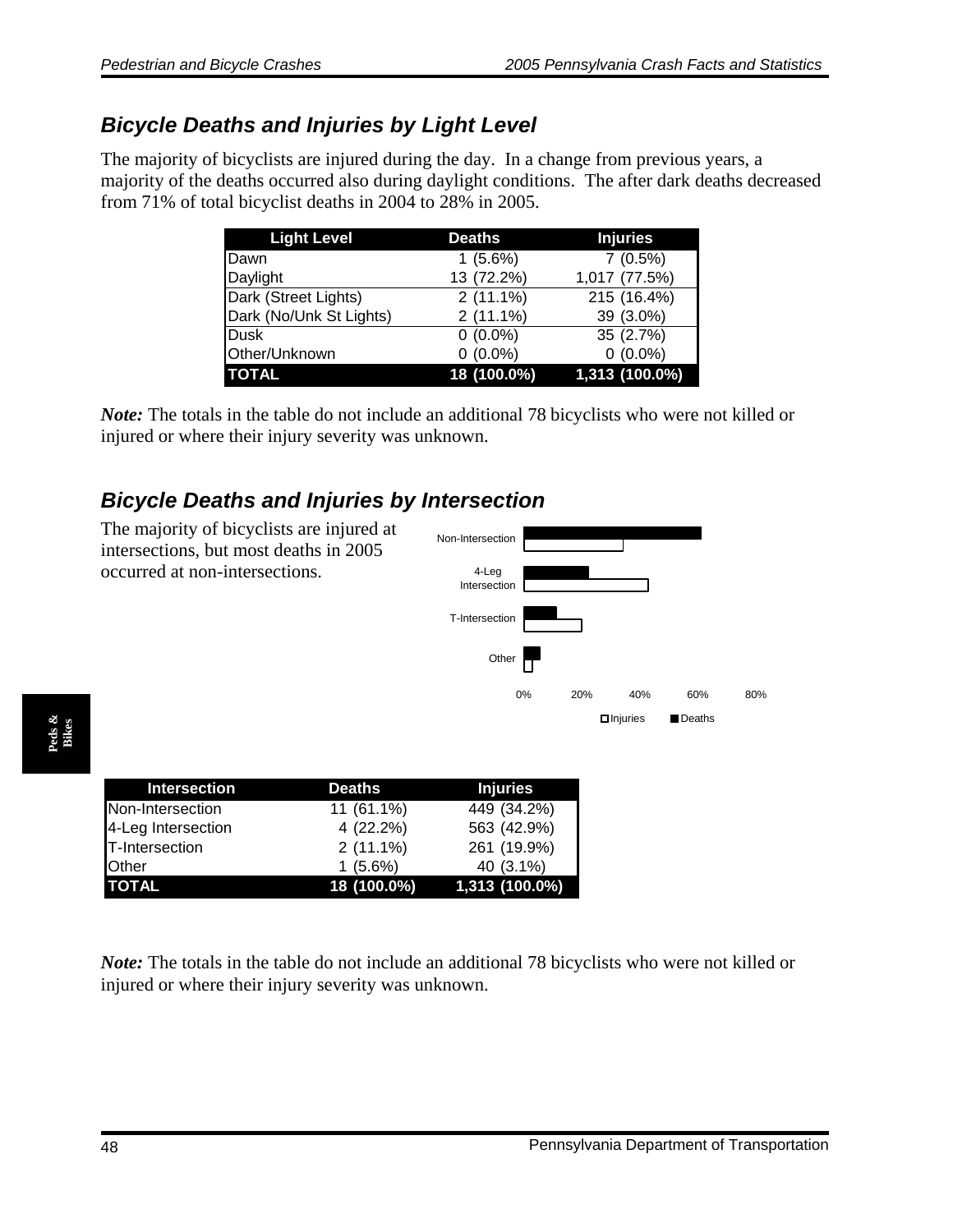#### *Bicycle Deaths and Injuries by Traffic Control Device*

Deaths were more likely to occur where there were not traffic control devices (TCD), while injuries occurred pretty evenly at TCDs and where there were no controls.

| <b>Traffic Control Device</b>  | <b>Deaths</b> | <b>Injuries</b> |
|--------------------------------|---------------|-----------------|
| Not Applicable                 | 12 (66.7%)    | 643 (49.0%)     |
| <b>Stop Sign</b>               | 6(33.3%)      | 354 (27.0%)     |
| Traffic Signal                 | $0(0.0\%)$    | 303 (23.1%)     |
| <b>Flashing Traffic Signal</b> | $0(0.0\%)$    | $1(0.1\%)$      |
| Other/Unknown                  | $0(0.0\%)$    | 12 (0.9%)       |
| <b>TOTAL</b>                   | 18 (100.0%)   | 1,313 (100.0%)  |



*Note:* The totals in the table do not include an additional 78 bicyclists who were not killed or injured or where their injury severity was unknown.

### *Bicycle Deaths and Injuries by Road Type*

Over three-quarters of the deaths of bicyclists occurred on state roads in 2005, while just under 60% the injuries occurred on non-state roads.



| non-state roads.                          | State Hwy (interstate) |                                          |                 |                 |
|-------------------------------------------|------------------------|------------------------------------------|-----------------|-----------------|
|                                           | Turnpike               |                                          |                 | Peds &<br>Bikes |
|                                           | Other                  |                                          |                 |                 |
|                                           | 0%<br>20%              | 40%<br>60%<br>80%                        | 100%            |                 |
|                                           |                        | $\Box$ Injuries<br>$\blacksquare$ Deaths |                 |                 |
|                                           |                        |                                          |                 |                 |
|                                           |                        |                                          |                 |                 |
| <i>Note:</i> The totals in the table do   | <b>Road Type</b>       | <b>Deaths</b>                            | <b>Injuries</b> |                 |
| not include an additional 78              | State Hwy (Other)      | 14 (77.8%)                               | 537 (40.9%)     |                 |
| bicyclists who were not killed or         | Local                  | 4 (22.2%)                                | 756 (57.6%)     |                 |
| injured or where their injury             | Driveway               | $0(0.0\%)$                               | 20 (1.5%)       |                 |
| severity was unknown.                     | State Hwy (Interstate) | $0(0.0\%)$                               | $0(0.0\%)$      |                 |
|                                           | Turnpike               | $0(0.0\%)$                               | $0(0.0\%)$      |                 |
|                                           | Other                  | $0(0.0\%)$                               | $0(0.0\%)$      |                 |
|                                           | <b>TOTAL</b>           | 18 (100.0%)                              | 1,313 (100.0%)  |                 |
|                                           |                        |                                          |                 |                 |
|                                           |                        |                                          |                 |                 |
|                                           |                        |                                          |                 |                 |
|                                           |                        |                                          |                 |                 |
| Pennsylvania Department of Transportation |                        |                                          | 49              |                 |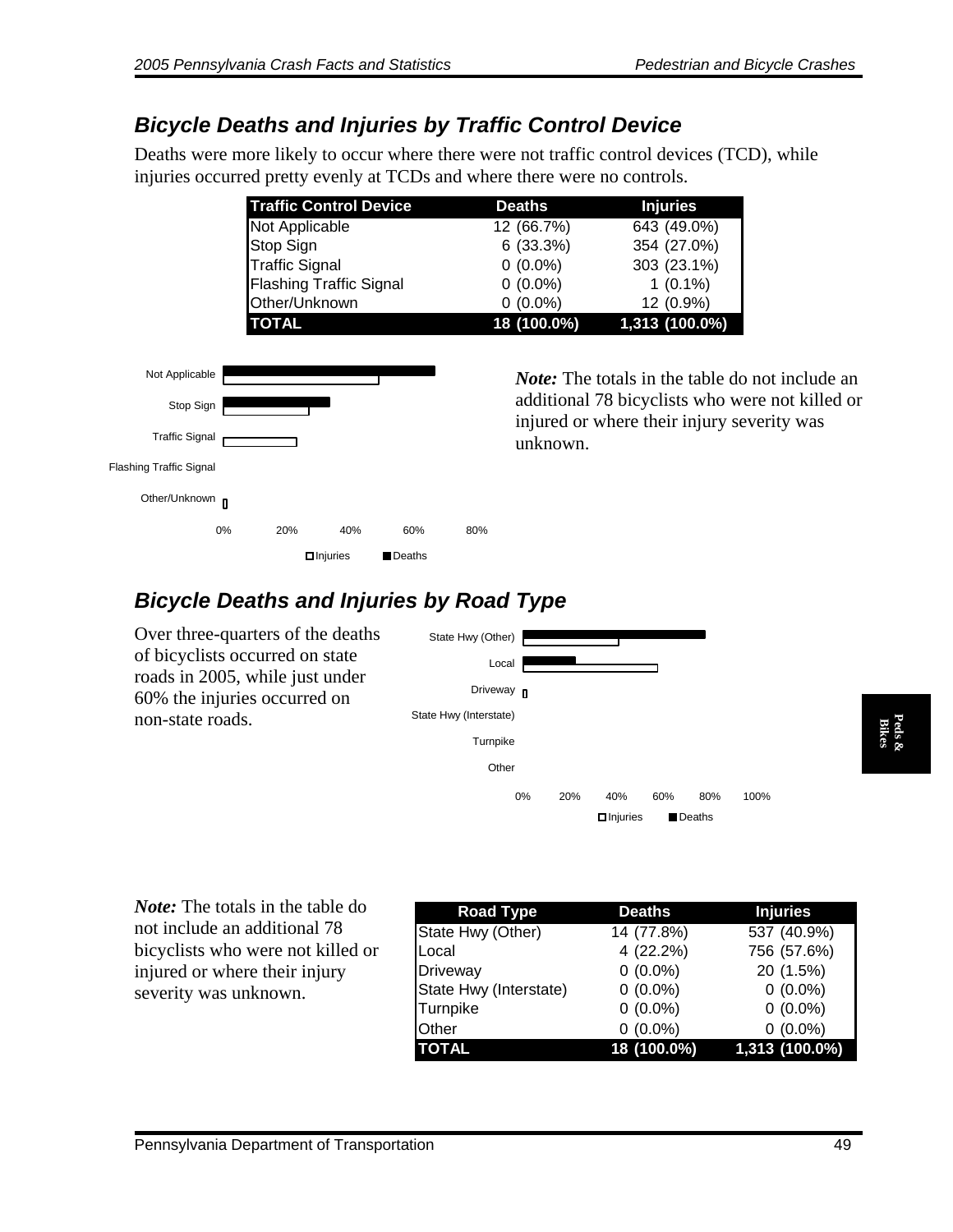# *Crashes by Motor Vehicle Type*

|                       | <b>Fatal Crashes</b> | <b>Injury Crashes</b> | <b>PDO Crashes</b> | <b>Total Crashes</b> |
|-----------------------|----------------------|-----------------------|--------------------|----------------------|
| <b>Passenger Car</b>  | 60.8%                | 77.5%                 | 76.4%              | 76.8%                |
|                       | 910 crashes          | 55,138 crashes        | 45,973 crashes     | 102,021 crashes      |
| Lt Trk/Van/SUV        | 43.9%                | 38.5%                 | 40.5%              | 39.5%                |
|                       | 657 crashes          | 27,412 crashes        | 24,363 crashes     | 52,432 crashes       |
| <b>Heavy Truck</b>    | 11.6%                | 4.9%                  | 5.9%               | 5.4%                 |
|                       | 173 crashes          | 3,507 crashes         | 3,551 crashes      | 7,231 crashes        |
| <b>Bicycle</b>        | 1.3%                 | 1.9%                  | $0.0\%$            | 1.0%                 |
|                       | 19 crashes           | 1,325 crashes         | 9 crashes          | 1,353 crashes        |
| <b>Motorcycle</b>     | 13.4%                | 5.1%                  | $0.4\%$            | 3.0%                 |
|                       | 201 crashes          | 3,622 crashes         | 216 crashes        | 4,039 crashes        |
| <b>School Bus</b>     | 0.3%                 | 0.4%                  | 0.3%               | 0.4%                 |
|                       | 5 crashes            | 284 crashes           | 202 crashes        | 491 crashes          |
| <b>Commercial Bus</b> | 0.9%                 | $0.7\%$               | $0.3\%$            | $0.5\%$              |
|                       | 13 crashes           | 499 crashes           | 157 crashes        | 669 crashes          |
| Other                 | 3.0%                 | 1.4%                  | 1.0%               | 1.3%                 |
|                       | 45 crashes           | 1,025 crashes         | 606 crashes        | 1,676 crashes        |

#### *Vehicle Crashes by Vehicle Types*

Percentages compare the number of crashes with the total number of crashes in the crash severity category (for example, passenger cars were involved in 60.8% of all fatal crashes). Percentage totals exceed 100% due to multiple vehicle crashes.

#### *Vehicle Crashes—Single Vehicle Hitting Fixed Objects*

|                                    |        | Passenger Car         | 27,553 | 65.8% |
|------------------------------------|--------|-----------------------|--------|-------|
|                                    |        | Lt Trk/Van/SUV        | 12,452 | 29.7% |
| <b>Crashes in Which a Single</b>   |        | <b>Heavy Truck</b>    | 857    | 2.1%  |
| <b>Vehicle Hit a Fixed Object:</b> | 41,901 | Motorcycle            | 807    | 1.9%  |
|                                    |        | <b>School Bus</b>     | 28     | 0.1%  |
|                                    |        | <b>Commercial Bus</b> | 17     | 0.0%  |
|                                    |        | Other                 | 187    | 0.5%  |

# *Vehicle Crashes—Two-Vehicle Collisions*

|                         |                  | <b>Vehicle Struck</b> |              |                 |                |            |          |                 |              |
|-------------------------|------------------|-----------------------|--------------|-----------------|----------------|------------|----------|-----------------|--------------|
|                         | Passenger        | Light                 | Heavy        | Motor-          |                | School     | Commer-  | Other/          |              |
| <b>Striking Vehicle</b> | Car <sub>l</sub> | <b>Truck</b>          | <b>Truck</b> | cycle           | <b>Bicycle</b> | <b>Bus</b> | cial Bus | <b>Unknown</b>  | <b>Total</b> |
| Passenger Car           | 27,784           | 1,536                 | 11,358       | 433             | 582            | 141        | 177      | 248             | 42,259       |
| Lt Trk/Van/SUV          | 9,572            | 713                   | 5,492        | 160             | 184            | 82         | 71       | 113             | 16,387       |
| <b>Heavy Truck</b>      | 1,375            | 337                   | 514          | 11              | 10             | 8          | 6        | 18 <sub>1</sub> | 2,279        |
| Motorcycle              | 733              | 22                    | 295          | 50              | 12             | 3          | 3        | 14              | 1,132        |
| <b>Bicycle</b>          | 351              | 3                     | 129          | 4               |                | 3          | 6        |                 | 498          |
| School Bus              | 93               | 6                     | 34           |                 |                | ົ          | 3        |                 | 140          |
| <b>Commercial Bus</b>   | 142 <sub>1</sub> | 5                     | 39           | 3               |                |            |          |                 | 202          |
| Other/Unknown           | 298              | 13                    | 127          | 15 <sub>1</sub> | 19             |            |          | 31              | 505          |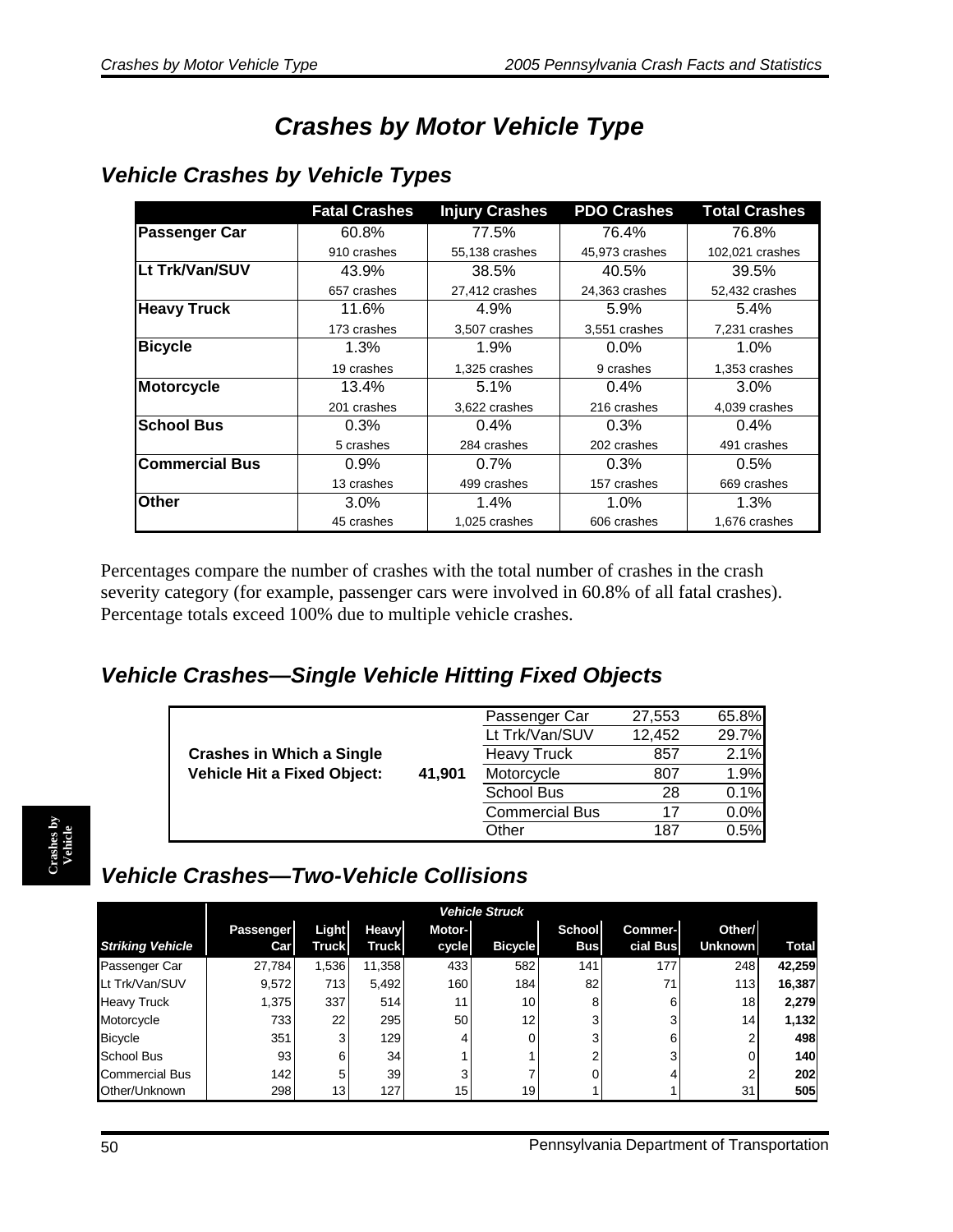#### *Passenger Car Crashes—Five-Year Trends*

Total passenger car crashes and fatal crashes in 2005 were the lowest in the five years shown below.



#### *Passenger Car Deaths by Seating Position*

In 2005, 50% of crash deaths involved passenger car occupants. The table below depicts the passenger car deaths in 2005 by seating position.



"Others" might be passengers in the rearmost seat of a station wagon; persons in a towed unit; or any person on or attached to the outside of the car.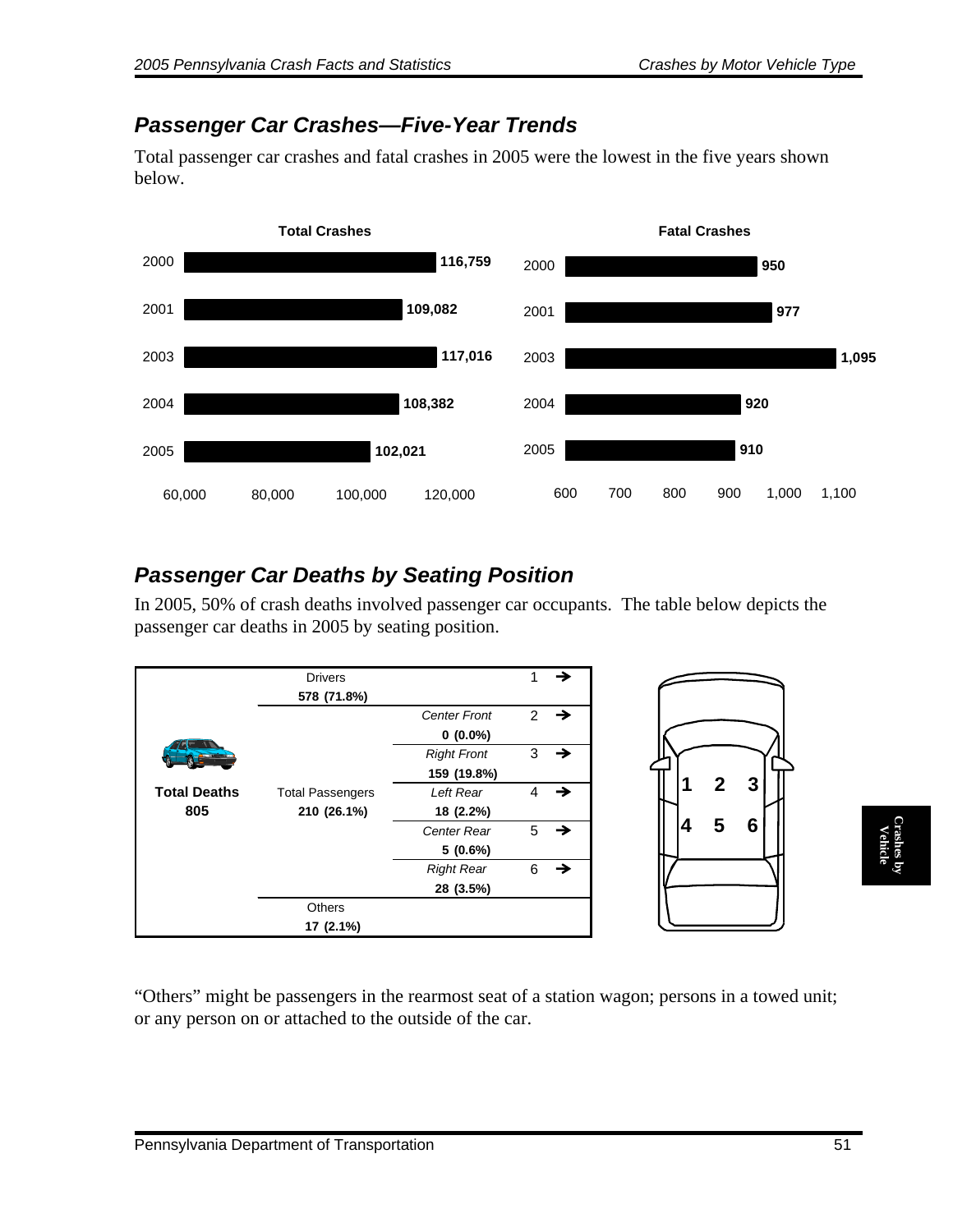### *Motorcycle Crashes—Five-Year Trends*

In 2005, total motorcycle crashes increased 11.5% from 2004 while motorcycle fatal crashes increased 32% from 2004.



| Year         | <b>Deaths</b> |  |
|--------------|---------------|--|
| 2000         | 150           |  |
| 2001         | 127           |  |
| 2003         | 156           |  |
| 2004         | 158           |  |
| 2005         | 205           |  |
| <b>TOTAL</b> | '96<br>7      |  |

## *Motorcycle Deaths—Five-Year Trends*

Of the 205 deaths in 2005 involving motorcycle drivers or passengers:

- $\blacktriangleright$  195 (95.1%) were drivers
- $\blacktriangleright$  10 (4.9%) were passengers

### *Motorcycle Helmet Use in Crashes*

The table below shows injury severities of motorcycle riders (driver or passenger) by helmet usage.

|                   | Deaths       | <b>Injuries</b>  | Not Injured  | <b>Total Motorcyclists</b> |
|-------------------|--------------|------------------|--------------|----------------------------|
| <b>I</b> Helmets  | 109 (53.2%)  | 2,205 (55.8%)    | 241 (49.9%)  | 2,555 (55.1%)              |
| <b>No Helmets</b> | 89 (43.4%)   | 1,539 (38.9%)    | 182 (37.7%)  | 1,810 (39.0%)              |
| <b>I</b> Unknown  | $7(3.4\%)$   | 209 (5.3%)       | 60 (12.4%)   | 276 (6.0%)                 |
| <b>TOTAL</b>      | 205 (100.0%) | $3,953$ (100.0%) | 483 (100.0%) | 4,641 (100.0%)             |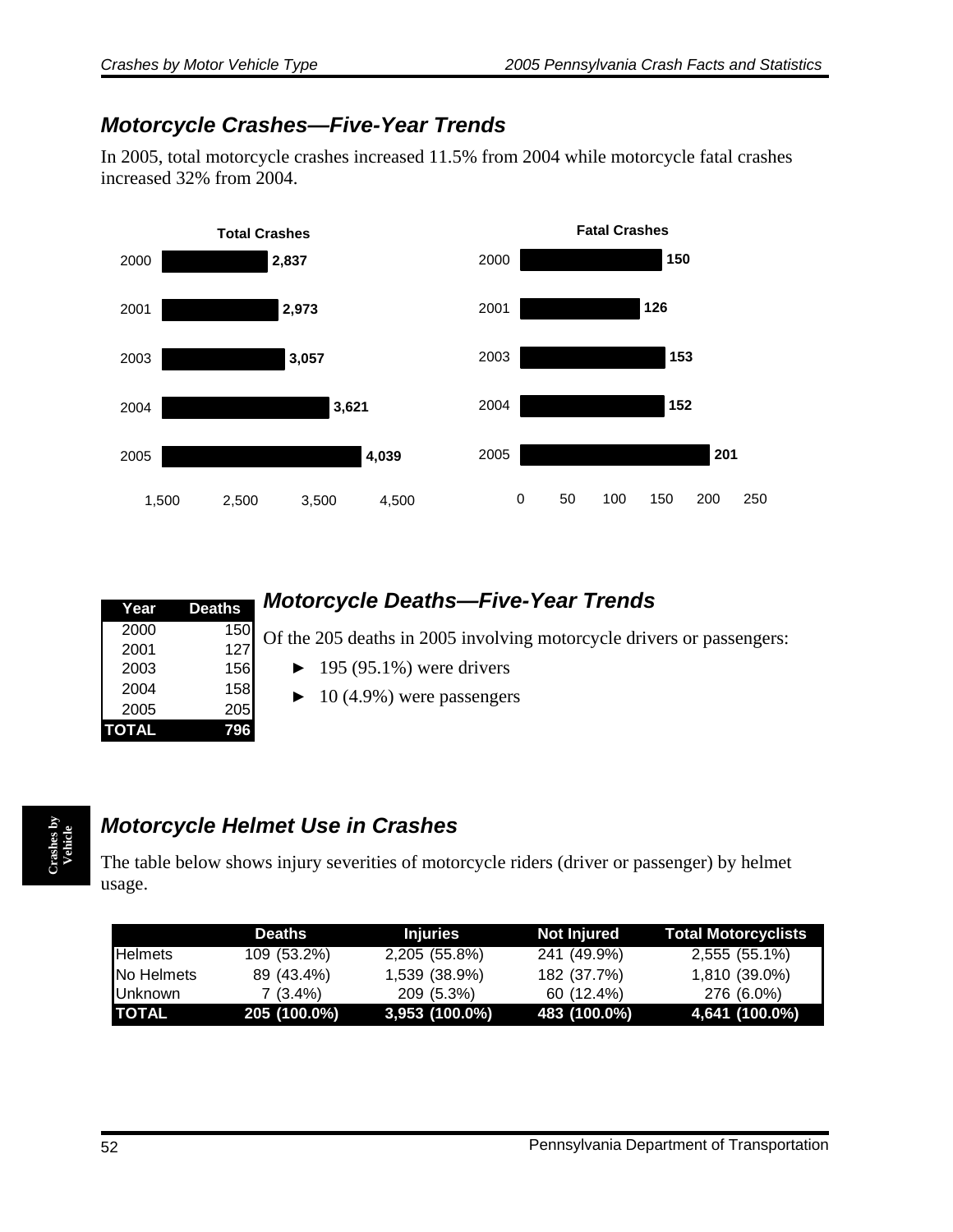#### *Light Truck / SUV / Van Crashes—Five-Year Trends*

Pickups, minivans, and sport utility vehicles have become more popular over the last several years. Total crashes and fatal crashes for 2005 are higher than 2004 and most years shown in the graphs below.



### *Light Truck / SUV / Van Rollovers Compared to Passenger Cars*

• The percentage of 2005 light truck / SUV / van crashes was higher than passenger cars in crashes involving rollovers (8.6% of all light truck / SUV / van crashes compared to 5.2% of

all passenger car crashes).

|                | <b>Rollover</b><br><b>Crashes</b> | <b>Rollover</b><br><b>Deaths</b> |
|----------------|-----------------------------------|----------------------------------|
| Lt Trk/Van/SUV | 4,519 (8.6%)                      | 135 (36.8%)                      |
| Passenger Cars | 5,326 (5.2%)                      | 169 (21.0%)                      |

 $\triangleright$  In 2005 rollover crashes, the percentage of light truck / SUV / van occupant deaths was almost

twice as high as passenger car occupant deaths (36.8% of deaths compared to 21.0%).

### *Light Truck / SUV / Van Deaths by Seating Position*

In 2005, 23% of crash deaths involved occupants in light trucks, vans, and sport utility vehicles. The table below depicts light truck deaths in 2005 by seating position.

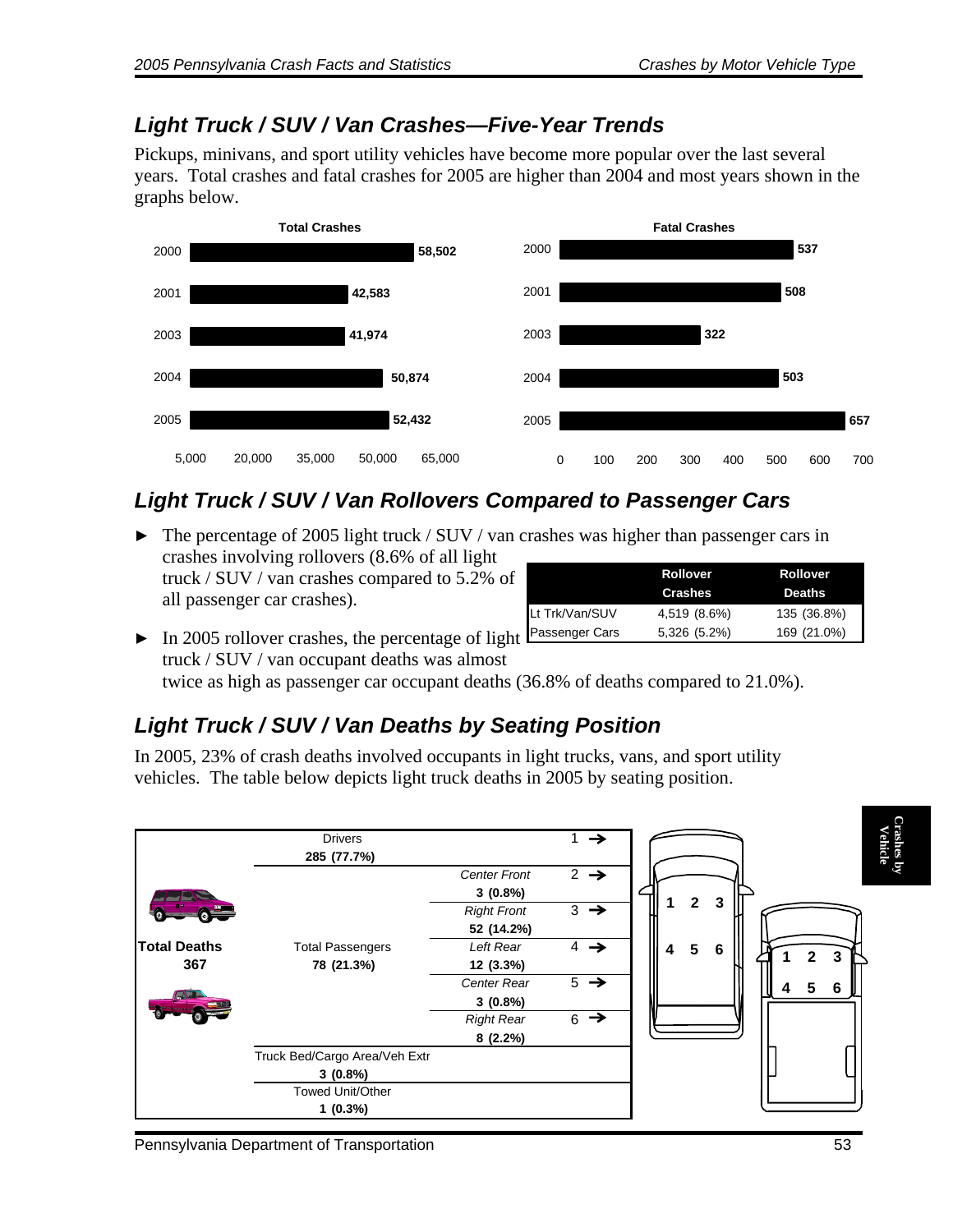### *Heavy Truck Crashes—Five Year Trends*

Total crashes involving heavy trucks in 2005 were the second highest since 2000 for the years shown below. Fatal crashes in 2005 were also the second highest in the same time period.



## *Heavy Truck Crashes Involving Vehicle Failures*

The vast majority of heavy truck crashes involving vehicle failures as primary contributing factors in the crash were related to brakes, tires and wheels, and unsecured or overloaded trailers.

| <b>Vehicle Defect</b>                | <b>Crashes</b> |
|--------------------------------------|----------------|
| Tire/Wheel-Related                   | 97             |
| <b>Brake-Related</b>                 | 90             |
| Unsecure Trailer/Overloaded          | 80             |
| <b>Power Train Failure</b>           | 43             |
| <b>Total Steering System Failure</b> | 26             |
| Suspension                           | 10             |
| Trailer Hitch/Improper Towing        | 6              |
| <b>Other Failure</b>                 | 4              |
| Vehicle Lighting Related             | 4              |
| Windshield/Defective Wipers          | 3              |

# *Heavy Truck Crashes by Road Type*

| <b>Road Type</b>       | <b>Crashes</b> | <b>Occupant Deaths</b> |
|------------------------|----------------|------------------------|
| State Hwy (Interstate) | 1,982 (27.4%)  | $8(25.8\%)$            |
| State Hwy (Other)      | 3,909 (54.1%)  | 16 (51.6%)             |
| Turnpike               | 547 (7.6%)     | 4 (12.9%)              |
| Local Road             | 791 (10.9%)    | 3(9.7%)                |
| <b>Other</b>           | $2(0.0\%)$     | $0(0.0\%)$             |
| <b>TOTAL</b>           | 7,231 (100.0%) | 31 (100.0%)            |

*Note:* State highway (other) includes state-maintained roads that are not designated as interstates.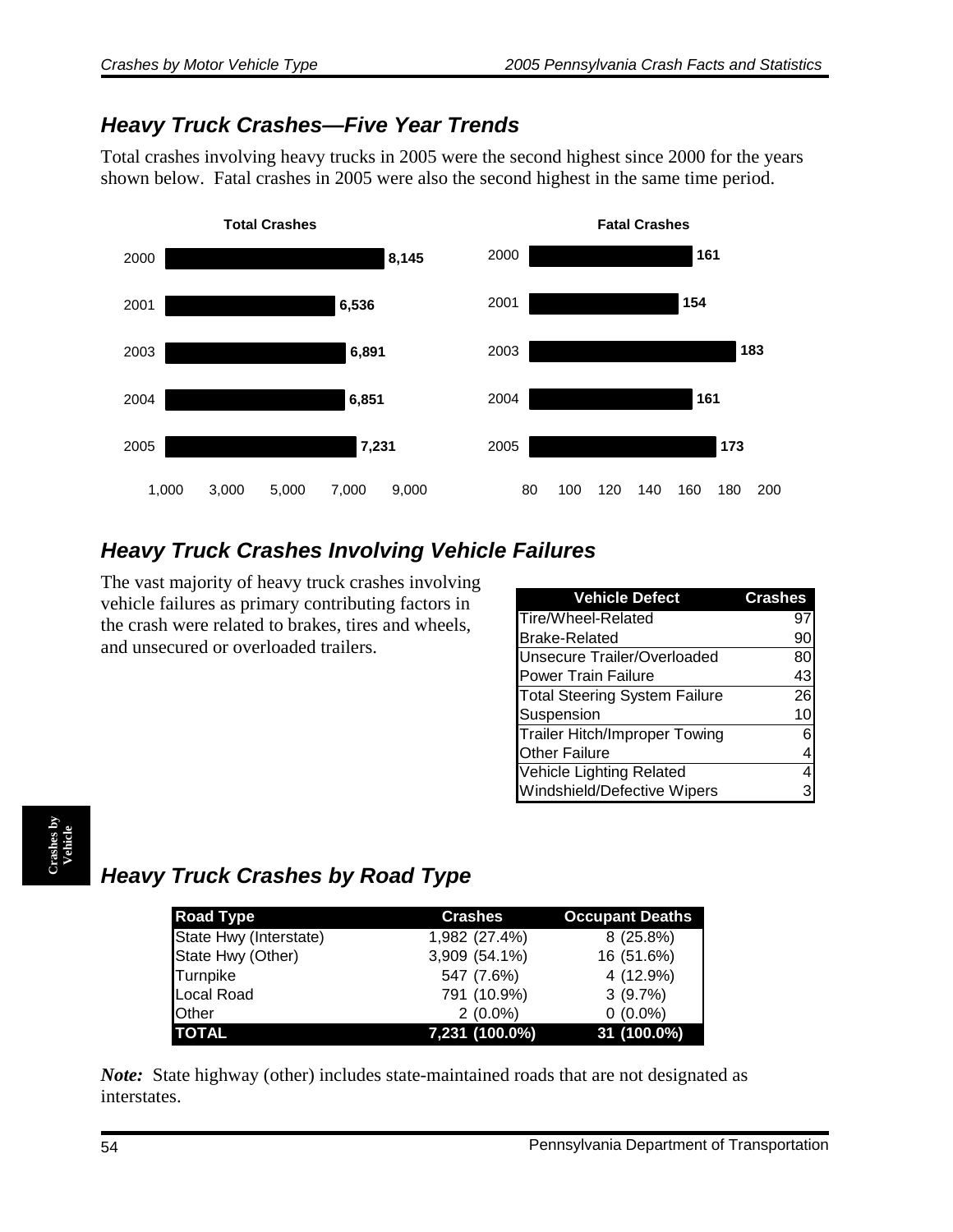| <b>Road Type</b>       | <b>Crashes</b> | <b>HazMat Released</b> |
|------------------------|----------------|------------------------|
| State Hwy (Interstate) | 37 (21.5%)     | 4 (12.9%)              |
| State Hwy (Other)      | 104 (60.5%)    | 20 (64.5%)             |
| Turnpike               | 11 (6.4%)      | 2(6.5%)                |
| <b>Local Road</b>      | 20 (11.6%)     | $5(16.1\%)$            |
| Other                  | $0(0.0\%)$     | $0(0.0\%)$             |
| <b>TOTAL</b>           | 172 (100.0%)   | 31 (100.0%)            |

#### *Hazardous Material Crashes by Road Type*

*Note:* State highway (other) includes state-maintained roads that are not designated as interstates.

#### *Heavy Truck Deaths by Seating Position*

In 2005, only 2% of crash deaths involved heavy truck occupants. The table below depicts the heavy truck deaths in 2005 by seating position.

|                     | <b>Drivers</b>          |                     |                 |
|---------------------|-------------------------|---------------------|-----------------|
|                     | 27 (87.1%)              |                     |                 |
|                     |                         | <b>Center Front</b> | $2 \rightarrow$ |
| <b>Total Deaths</b> | <b>Total Passengers</b> | $1(3.2\%)$          |                 |
| 31                  | 2(6.5%)                 | <b>Right Front</b>  |                 |
|                     |                         | $1(3.2\%)$          |                 |
|                     | <b>Others</b>           |                     |                 |
|                     | 2(6.5%)                 |                     |                 |

"Others" might be persons in the sleeping compartment; persons in the cargo trailer; or someone on, or attached to, the outside of the truck.

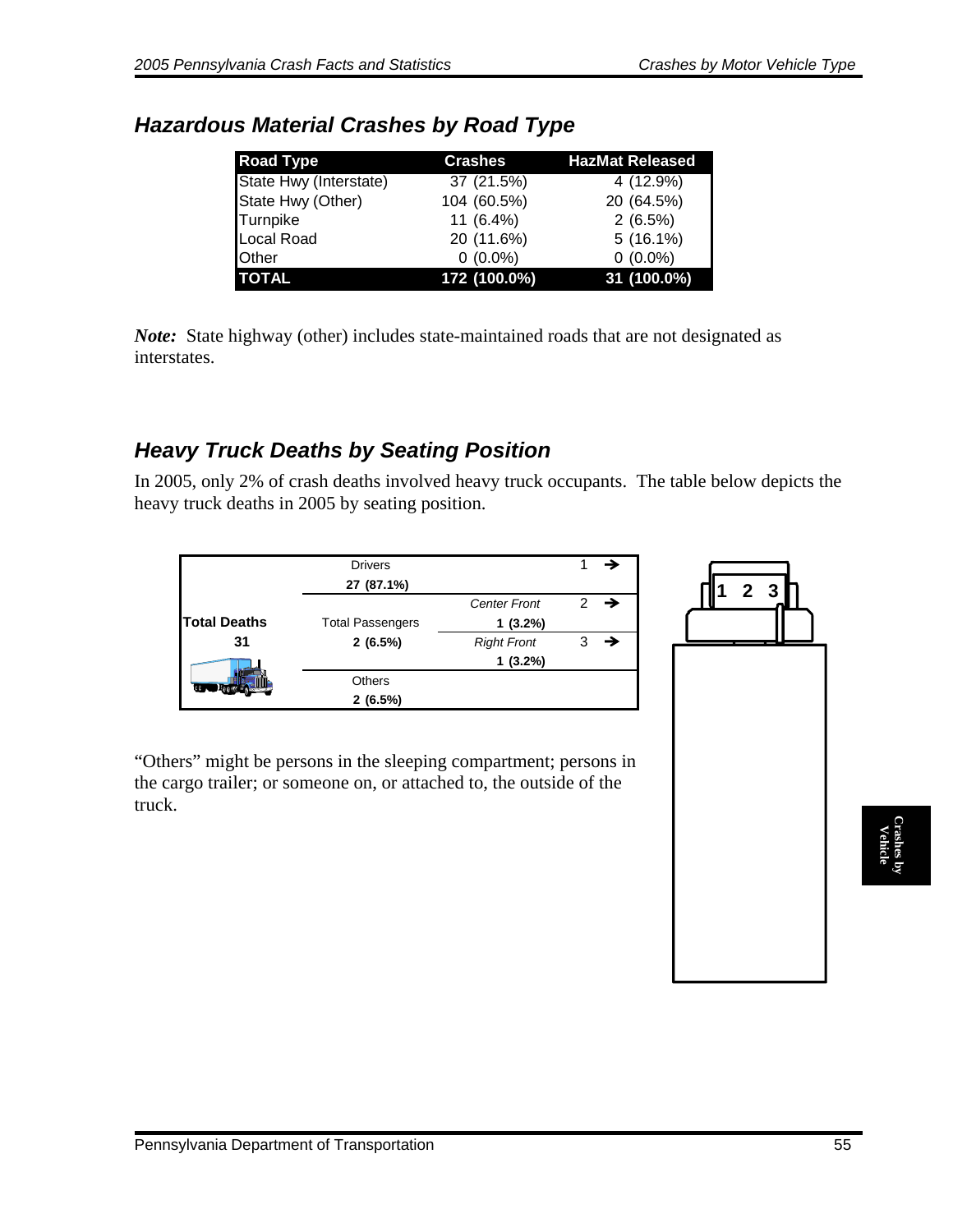### *School Bus Crashes*

Of the more than 5000 persons involved in school bus crashes in 2005, only 5 were killed. 89% suffered no injury at all. See the tables at the bottom of page 57 for a breakdown of the persons involved. As shown, most fatalities are not the school bus passengers.

Total persons involved: **5,326**

The majority (56%) of school bus crashes in 2005 were injury crashes. However, as the pie chart above shows, most persons involved in school bus crashes suffer no injuries at all.



|  | <b>School Bus Crashes by Road Type</b> |  |  |
|--|----------------------------------------|--|--|

| <b>Road Type</b>       | <b>Crashes</b> |        |
|------------------------|----------------|--------|
| State Hwy (Interstate) |                | 1.8%   |
| State Hwy (Other)      | 312            | 63.5%  |
| Turnpike               | O              | 0.0%   |
| Local Road             | 170            | 34.6%  |
| Other                  | $\Box$         | 0.0%   |
|                        |                | 100.0% |

*Note:* State highway (other) includes state-maintained roads that are not designated as interstates.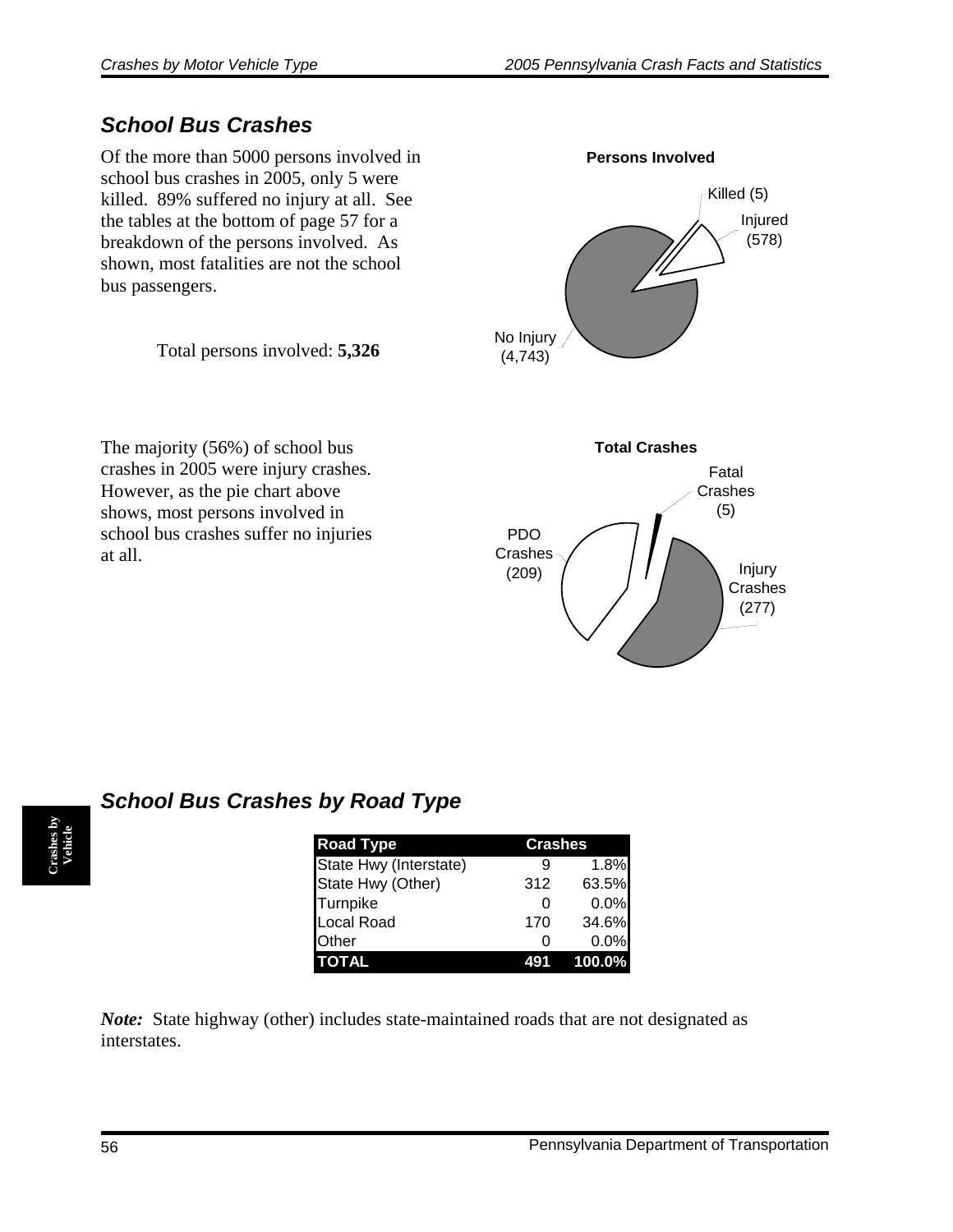### *School Bus Crashes—Five-Year Trends*

The total number of school bus crashes has fluctuated over the five years shown below, as have each of the severity sub-categories. School bus related deaths are 0.3% of total fatalities in 2005. Most of the persons killed were not school bus passengers at the time of the crash.



| Year  | Fatal | <b>Injury</b> | PDO   | <b>Total</b> | <b>Deaths</b> | <b>Injuries</b> |
|-------|-------|---------------|-------|--------------|---------------|-----------------|
| 2000  | 5     | 395           | 204   | 604          | 5             | 906             |
| 2001  | 3     | 259           | 165   | 427          | 4             | 748             |
| 2003  | 13    | 312           | 243   | 568          | 14            | 621             |
| 2004  | 6     | 300           | 180   | 486          | 6             | 750             |
| 2005  | 5     | 277           | 209   | 491          | 5             | 578             |
| TOTAL | 32    | 1.543         | 1.001 | 2,576        | 34            | 3,603           |

### *School Bus Deaths/Injuries by Persons Involved—Five-Year Trends*

The tables below show the breakdown of persons killed and injured in school bus crashes. Most of the persons who were killed or injured in these crashes were not school bus passengers.

| <b>DEATHS</b> |                                     |                                        |                                  |                             | Driver/                              |                          |                        |
|---------------|-------------------------------------|----------------------------------------|----------------------------------|-----------------------------|--------------------------------------|--------------------------|------------------------|
| Year          | <b>School Bus</b><br><b>Drivers</b> | <b>School Bus</b><br><b>Passengers</b> | School-Age<br><b>Pedestrians</b> | Other<br><b>Pedestrians</b> | Passenger of<br><b>Other Vehicle</b> | Other/<br><b>Unknown</b> | Total<br><b>Deaths</b> |
| 2000          |                                     |                                        |                                  |                             |                                      |                          |                        |
| 2001          |                                     |                                        |                                  |                             |                                      |                          |                        |
| 2003          |                                     |                                        |                                  |                             | 12                                   |                          | 14                     |
| 2004          |                                     |                                        |                                  |                             |                                      |                          |                        |
| 2005          |                                     |                                        |                                  |                             |                                      |                          |                        |
| <b>TOTAL</b>  |                                     |                                        |                                  |                             | 26                                   |                          | 34                     |

| <b>INJURIES</b> |                                     |                                        |                                  |                             | Driver/                              |                          |                          |
|-----------------|-------------------------------------|----------------------------------------|----------------------------------|-----------------------------|--------------------------------------|--------------------------|--------------------------|
| Year            | <b>School Bus</b><br><b>Drivers</b> | <b>School Bus</b><br><b>Passengers</b> | School-Age<br><b>Pedestrians</b> | Other<br><b>Pedestrians</b> | Passenger of<br><b>Other Vehicle</b> | Other/<br><b>Unknown</b> | Total<br><b>Injuries</b> |
| 2000            | 67                                  | 492                                    | 10                               | 12                          | 320                                  | 5                        | 906                      |
| 2001            | 38                                  | 221                                    |                                  | 14                          | 462                                  | 6                        | 748                      |
| 2003            | 58                                  | 273                                    |                                  | 12                          | 264                                  |                          | 621                      |
| 2004            | 53                                  | 436                                    | 12                               | 14                          | 224                                  | 11                       | 750                      |
| 2005            | 44                                  | 260                                    | 9                                | 6                           | 246                                  | 13                       | 578                      |
| <b>TOTAL</b>    | 216                                 | 1,422                                  | 36                               | 52                          | 1.270                                | 29                       | 3,025                    |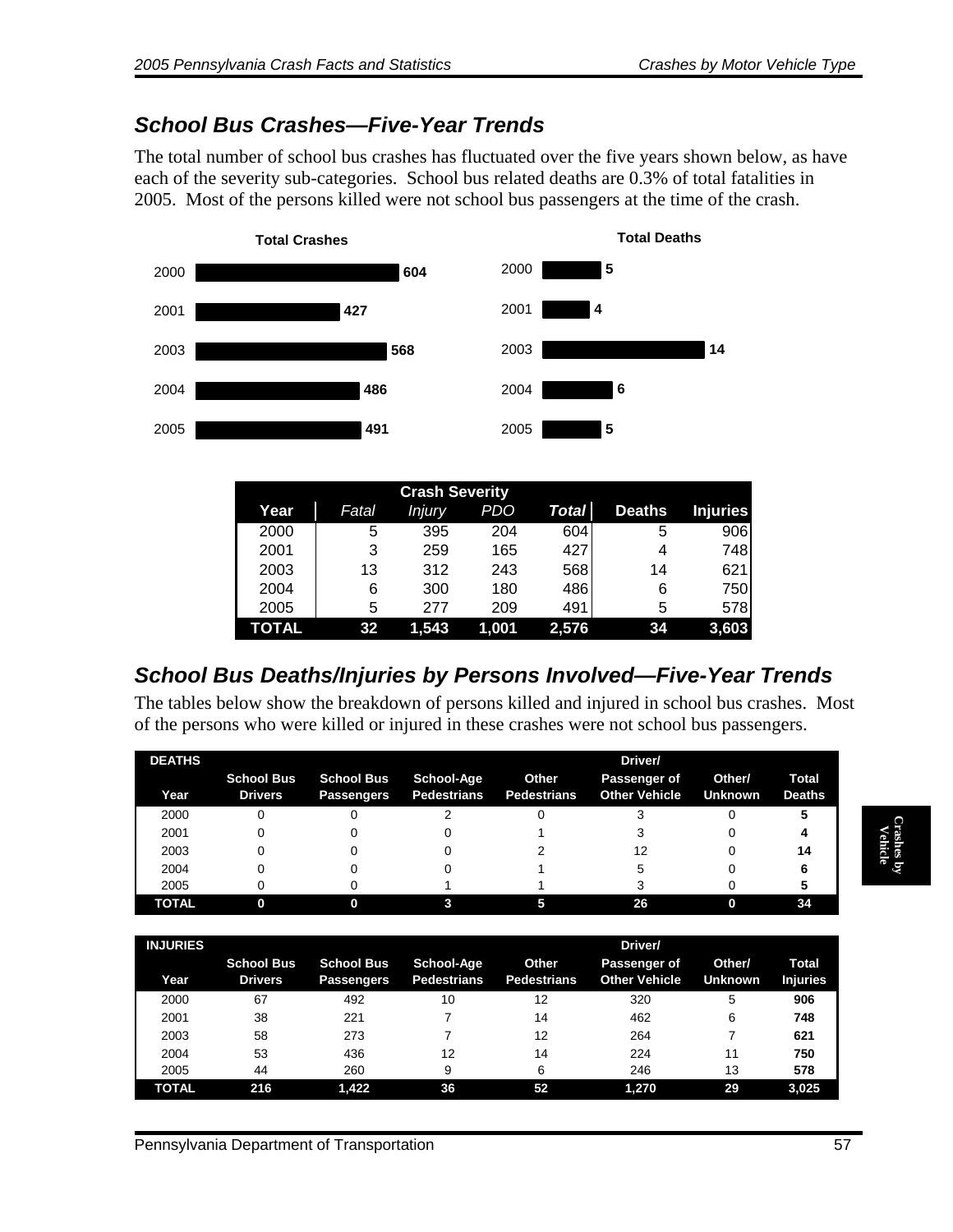# *Pennsylvania County Crashes*

#### *County Overview*

The Commonwealth of Pennsylvania is comprised of 67 counties. Each county is made up of local municipalities, a combination of cities, boroughs, first class townships, and/or second class townships. In total, there are approximately 2,500 municipalities throughout the 67 counties. In 2005, Pennsylvania's total population was 12,429,616 people.

| The ten most populated counties were:                                                                          |                                      |                                                                                                                    |
|----------------------------------------------------------------------------------------------------------------|--------------------------------------|--------------------------------------------------------------------------------------------------------------------|
| Philadelphia (11.8%)                                                                                           | Allegheny (9.9%)                     | Montgomery (6.2%)                                                                                                  |
| Bucks (5.0%)                                                                                                   | Delaware (4.5%)                      | Lancaster (4.0%)                                                                                                   |
| Chester $(3.8\%)$                                                                                              | York (3.3%)                          | Berks (3.2%)                                                                                                       |
| Westmoreland (3.0%)                                                                                            | See page 59.                         |                                                                                                                    |
| The ten least populated counties were:                                                                         |                                      |                                                                                                                    |
| Forest (0.05%)                                                                                                 | Cameron $(0.05\%)$                   | Sullivan (0.05%)                                                                                                   |
| Fulton (0.12%)                                                                                                 | Potter (0.14%)                       | Montour $(0.15\%)$                                                                                                 |
| Juniata (0.19%)                                                                                                | Wyoming $(0.23%)$                    | Elk (0.27%)                                                                                                        |
| Snyder (0.31%)                                                                                                 | See page 59.                         |                                                                                                                    |
| The ten counties with the most miles of state highways (maintained by PENNDOT) were:*                          |                                      |                                                                                                                    |
| Westmoreland (3.01%)                                                                                           | Allegheny $(2.95\%)$                 | York (2.84%)                                                                                                       |
| Washington $(2.75%)$                                                                                           | Lancaster $(2.66\%)$                 | Chester $(2.56\%)$                                                                                                 |
| Bucks (2.41%)                                                                                                  | Crawford (2.28%)                     | Bradford (2.25%)                                                                                                   |
| Berks (2.22%)                                                                                                  |                                      |                                                                                                                    |
| The ten counties with the most miles of local roads and streets (maintained by local<br>municipalities) were:* |                                      |                                                                                                                    |
| Allegheny (5.94%)                                                                                              | Lancaster (3.57%)                    | Montgomery (3.56%)                                                                                                 |
| York (3.37%)                                                                                                   | Bucks (3.16%)                        | Chester $(3.13%)$                                                                                                  |
| Westmoreland (3.10%)                                                                                           | Berks (3.05%)                        | Philadelphia (2.68%)                                                                                               |
| Erie (2.32%)                                                                                                   |                                      |                                                                                                                    |
| The ten counties with the most reported traffic crashes were:                                                  |                                      |                                                                                                                    |
| Allegheny (9.1%)                                                                                               | Philadelphia (8.8%)                  | Montgomery (7.2%)                                                                                                  |
| Bucks (5.1%)                                                                                                   | Lancaster $(4.3\%)$                  | Lehigh $(4.0\%)$                                                                                                   |
| Berks (3.8%)                                                                                                   | Delaware (3.7%)                      | York (3.6%)                                                                                                        |
| Chester $(3.5\%)$                                                                                              | See page 59.                         |                                                                                                                    |
| The ten counties with the most traffic-related deaths were:                                                    |                                      |                                                                                                                    |
| Allegheny (6.4%)                                                                                               | Philadelphia (6.1%)                  | Bucks (4.6%)                                                                                                       |
| Berks (4.5%)                                                                                                   | Lancaster (4.4%)                     | Westmoreland (3.3%)                                                                                                |
| Chester $(3.2\%)$                                                                                              | York $(3.1\%)$                       | Lehigh $(3.0\%)$                                                                                                   |
| Montgomery (2.7%)<br>$\overline{m}$ $\overline{n}$ $\overline{n}$ $\overline{n}$                               | See page 61.<br>$\sim$ $\sim$ $\sim$ | $\mathbf{v}$ and $\mathbf{v}$ and $\mathbf{v}$ and $\mathbf{v}$ and $\mathbf{v}$ and $\mathbf{v}$ and $\mathbf{v}$ |

\*Information provided by PENNDOT's Bureau of Planning and Research, Performance Monitoring Division. For consistency purposes, the prior year's data is used at the time of publication because of timing issues. For this Crash Facts & Statistics book, 2004 information was used.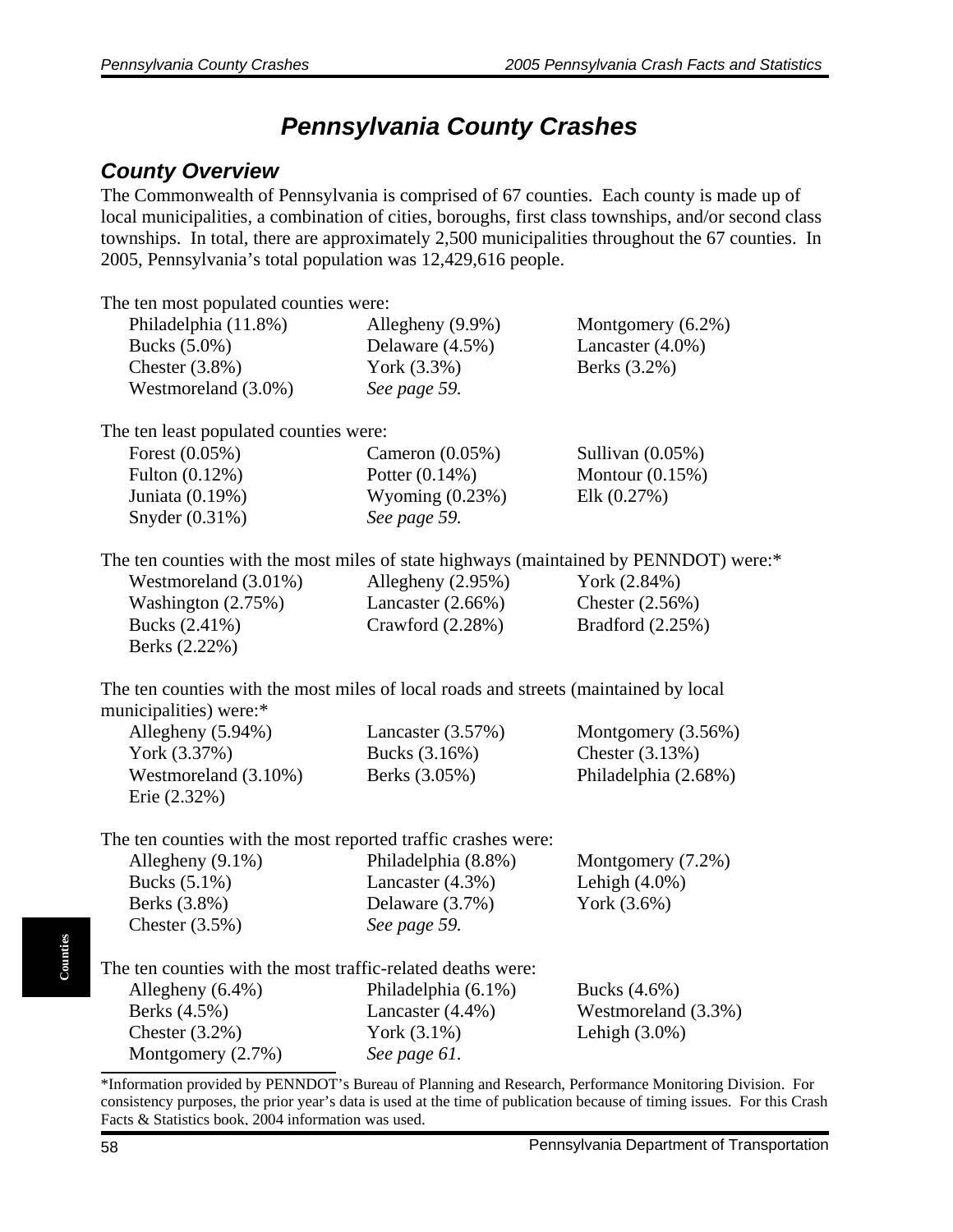### *Pennsylvania Crashes by County*

Percentages compare the number to the statewide total at the bottom of the columns.

| County                  | Population                         | <b>Fatal Crashes</b>    | <b>Injury Crashes</b>        | PDO Crashes                  | <b>Total Crashes</b>         |
|-------------------------|------------------------------------|-------------------------|------------------------------|------------------------------|------------------------------|
| Adams                   | 99,749 (0.8%)                      | 25 (1.7%)               | 505 (0.7%)                   | 495 (0.8%)                   | 1,025 (0.8%)                 |
| Allegheny               | 1,235,841 (9.9%)                   | 99 (6.6%)               | 5,780 (8.3%)                 | 6,226 (10.2%)                | 12,105 (9.1%)                |
| Armstrong<br>Beaver     | 70,586 (0.6%)<br>177,377 (1.4%)    | $9(0.6\%)$<br>18 (1.2%) | 355 (0.5%)<br>796 (1.1%)     | 309 (0.5%)<br>804 (1.3%)     | 673 (0.5%)                   |
| <b>Bedford</b>          | 50,091 (0.4%)                      | 15 (1.0%)               | 366 (0.5%)                   | 402 (0.7%)                   | 1,618 (1.2%)<br>783 (0.6%)   |
| <b>Berks</b>            | 396,314 (3.2%)                     | 67 (4.5%)               | 2,462 (3.5%)                 | 2,467 (4.0%)                 | 4,996 (3.8%)                 |
| Blair                   | 126,795 (1.0%)                     | 17 (1.1%)               | 726 (1.0%)                   | 695 (1.1%)                   | 1,438 (1.1%)                 |
| <b>Bradford</b>         | 62,537 (0.5%)                      | 9(0.6%)                 | 345 (0.5%)                   | 289 (0.5%)                   | 643 (0.5%)                   |
| <b>Bucks</b>            | 621,342 (5.0%)                     | 67 (4.5%)               | 3,460 (4.9%)                 | 3,307 (5.4%)                 | 6,834 (5.1%)                 |
| <b>Butler</b>           | 182,087 (1.5%)                     | 20 (1.3%)               | 1,005 (1.4%)                 | 940 (1.5%)                   | 1,965 (1.5%)                 |
| Cambria                 | 148,073 (1.2%)                     | 19 (1.3%)               | 747 (1.1%)                   | 759 (1.2%)                   | 1,525 (1.2%)                 |
| Cameron                 | 5,639 (0.1%)                       | $0(0.0\%)$              | 43 (0.1%)                    | 24 (0.0%)                    | 67 (0.1%)                    |
| Carbon<br>Centre        | 61,959 (0.5%)<br>140,561 (1.1%)    | 13 (0.9%)<br>17 (1.1%)  | 419 (0.6%)<br>724 (1.0%)     | 363 (0.6%)<br>659 (1.1%)     | 795 (0.6%)<br>1,400 (1.1%)   |
| Chester                 | 474,027 (3.8%)                     | 50 (3.3%)               | 2,038 (2.9%)                 | 2,595 (4.2%)                 | 4,683 (3.5%)                 |
| Clarion                 | 40,589 (0.3%)                      | 13 (0.9%)               | 308 (0.4%)                   | 248 (0.4%)                   | 569 (0.4%)                   |
| Clearfield              | 82,783 (0.7%)                      | 22 (1.5%)               | 541 (0.8%)                   | 527 (0.9%)                   | 1,090 (0.8%)                 |
| Clinton                 | 37,439 (0.3%)                      | 11 (0.7%)               | 231 (0.3%)                   | 246 (0.4%)                   | 488 (0.4%)                   |
| Columbia                | 64,939 (0.5%)                      | 14 (0.9%)               | 331 (0.5%)                   | 396 (0.7%)                   | 741 (0.6%)                   |
| Crawford                | 89,442 (0.7%)                      | 20 (1.3%)               | 557 (0.8%)                   | 486 (0.8%)                   | 1,063 (0.8%)                 |
| Cumberland              | 223,089 (1.8%)                     | 31 (2.1%)               | 1,089 (1.6%)                 | 1,346 (2.2%)                 | 2,466 (1.9%)                 |
| Dauphin                 | 253,995 (2.0%)                     | 35 (2.3%)               | 1,405 (2.0%)                 | 1,526 (2.5%)                 | 2,966 (2.2%)                 |
| Delaware                | 555,648 (4.5%)                     | 31 (2.1%)               | 2,476 (3.5%)                 | 2,363 (3.9%)                 | 4,870 (3.7%)                 |
|                         | 33,577 (0.3%)                      | $8(0.5\%)$              | 209 (0.3%)                   | 144 (0.2%)                   | 361 (0.3%)                   |
|                         | 280,446 (2.3%)                     | 23 (1.5%)               | 1,493 (2.1%)                 | 1,250 (2.0%)                 | 2,766 (2.1%)                 |
| Fayette                 | 146,142 (1.2%)<br>5,739 (0.1%)     | 27 (1.8%)<br>$2(0.1\%)$ | 717 (1.0%)<br>57 (0.1%)      | 549 (0.9%)<br>40 (0.1%)      | 1,293 (1.0%)<br>99 (0.1%)    |
| Forest<br>Franklin      | 137,409 (1.1%)                     | 18 (1.2%)               | 772 (1.1%)                   | 815 (1.3%)                   | 1,605 (1.2%)                 |
| Fulton                  | 14,673 (0.1%)                      | 9(0.6%)                 | 164 (0.2%)                   | 148 (0.2%)                   | 321 (0.2%)                   |
| Greene                  | 39,808 (0.3%)                      | 7(0.5%)                 | 198 (0.3%)                   | 209 (0.3%)                   | 414 (0.3%)                   |
| Huntingdon              | 45,947 (0.4%)                      | 9(0.6%)                 | 251 (0.4%)                   | 222 (0.4%)                   | 482 (0.4%)                   |
| Indiana                 | 88,703 (0.7%)                      | 18 (1.2%)               | 483 (0.7%)                   | 396 (0.7%)                   | 897 (0.7%)                   |
| Jefferson               | 45,759 (0.4%)                      | 6(0.4%)                 | 286 (0.4%)                   | 248 (0.4%)                   | 540 (0.4%)                   |
| Juniata                 | 23,507 (0.2%)                      | $8(0.5\%)$              | 165 (0.2%)                   | 122 (0.2%)                   | 295 (0.2%)                   |
| Lackawanna              | 209,525 (1.7%)                     | 23 (1.5%)               | 1,134 (1.6%)                 | 1,145 (1.9%)                 | 2,302 (1.7%)                 |
| Lancaster               | 490,562 (4.0%)                     | 62 (4.1%)               | 2,910 (4.2%)                 | 2,764 (4.5%)                 | 5,736 (4.3%)                 |
| Lawrence                | 92,809 (0.8%)                      | 12 (0.8%)               | 533 (0.8%)                   | 446 (0.7%)                   | 991 (0.8%)                   |
| Lebanon                 | 125,578 (1.0%)                     | 13 (0.9%)               | 800 (1.1%)                   | 721 (1.2%)                   | 1,534 (1.2%)                 |
| Lehigh<br>Luzerne       | 330,433 (2.7%)<br>312,861 (2.5%)   | 46 (3.1%)<br>28 (1.9%)  | 2,630 (3.8%)<br>1,624 (2.3%) | 2,626 (4.3%)<br>1,540 (2.5%) | 5,302 (4.0%)<br>3,192 (2.4%) |
| Lycoming                | 118,395 (1.0%)                     | 17 (1.1%)               | 561 (0.8%)                   | 570 (0.9%)                   | 1,148 (0.9%)                 |
| McKean                  | 44,370 (0.4%)                      | 5(0.3%)                 | 201 (0.3%)                   | 200 (0.3%)                   | 406 (0.3%)                   |
| Mercer                  | 119,598 (1.0%)                     | 27 (1.8%)               | 753 (1.1%)                   | 671 (1.1%)                   | 1,451 (1.1%)                 |
| Mifflin                 | 46,235 (0.4%)                      | $8(0.5\%)$              | 134 (0.2%)                   | 122 (0.2%)                   | 264 (0.2%)                   |
| Monroe                  | 163,234 (1.3%)                     | 35 (2.3%)               | 1,366 (2.0%)                 | 1,486 (2.4%)                 | 2,887 (2.2%)                 |
| Montgomery              | 775,883 (6.2%)                     | 41 (2.7%)               | 4,906 (7.0%)                 | 4,662 (7.6%)                 | 9,609 (7.2%)                 |
| Montour                 | 18,032 (0.2%)                      | $3(0.2\%)$              | 127 (0.2%)                   | 102 (0.2%)                   | 232 (0.2%)                   |
| Northampton             | 287,767 (2.3%)                     | 31 (2.1%)               | 1,427 (2.0%)                 | 1,423 (2.3%)                 | 2,881 (2.2%)                 |
| Northumberland          | 92,610 (0.8%)                      | 14 (0.9%)               | 347 (0.5%)                   | 290 (0.5%)                   | 651 (0.5%)                   |
| Perry<br>Philadelphia   | 44,728 (0.4%)<br>1,463,281 (11.8%) | 11 (0.7%)               | 281 (0.4%)                   | 275 (0.5%)                   | 567 (0.4%)                   |
|                         | 56,337 (0.5%)                      | 96 (6.4%)<br>12 (0.8%)  | 9,533 (13.6%)<br>361 (0.5%)  | 2,117 (3.5%)<br>302 (0.5%)   | 11,746 (8.8%)<br>675 (0.5%)  |
| Potter                  | 17,834 (0.1%)                      | 5(0.3%)                 | 125 (0.2%)                   | 71 (0.1%)                    | 201 (0.2%)                   |
| Schuylkill              | 147,447 (1.2%)                     | 28 (1.9%)               | 839 (1.2%)                   | 839 (1.4%)                   | 1,706 (1.3%)                 |
| Snyder                  | 38,207 (0.3%)                      | 5(0.3%)                 | 240 (0.3%)                   | 214 (0.4%)                   | 459 (0.4%)                   |
| Somerset                | 78,907 (0.6%)                      | 22 (1.5%)               | 410 (0.6%)                   | 377 (0.6%)                   | 809 (0.6%)                   |
| Sullivan                | 6,391 (0.1%)                       | $2(0.1\%)$              | 34 (0.1%)                    | 35 (0.1%)                    | 71 (0.1%)                    |
| Susquehanna             | 42,124 (0.3%)                      | 12 (0.8%)               | 292 (0.4%)                   | 270 (0.4%)                   | 574 (0.4%)                   |
| Tioga                   | 41,649 (0.3%)                      | 9(0.6%)                 | 227 (0.3%)                   | 214 (0.4%)                   | 450 (0.3%)                   |
| Union                   | 43,131 (0.4%)                      | $9(0.6\%)$              | 202 (0.3%)                   | 170 (0.3%)                   | 381 (0.3%)                   |
| Venango                 | 55,928 (0.5%)                      | 11 (0.7%)               | 357 (0.5%)                   | 279 (0.5%)                   | 647 (0.5%)                   |
| Warren                  | 42,033 (0.3%)                      | $9(0.6\%)$              | 255 (0.4%)                   | 178 (0.3%)                   | 442 (0.3%)                   |
| Washington              | 206,406 (1.7%)                     | 26 (1.7%)               | 948 (1.4%)                   | 991 (1.6%)                   | 1,965 (1.5%)                 |
| Wayne                   | 50,113 (0.4%)                      | 14 (0.9%)               | 291 (0.4%)                   | 314 (0.5%)                   | 619 (0.5%)                   |
| Westmoreland<br>Wyoming | 367,635 (3.0%)<br>28,160 (0.2%)    | 48 (3.2%)<br>$9(0.6\%)$ | 1,937 (2.8%)<br>183 (0.3%)   | 1,790 (2.9%)<br>160 (0.3%)   | 3,775 (2.8%)<br>352 (0.3%)   |
|                         | 408,801 (3.3%)                     | 47 (3.1%)               | 2,528 (3.6%)                 | 2,259 (3.7%)                 | 4,834 (3.6%)                 |
|                         | 12,429,616 (100.0%)                | 1,497 (100.0%)          | 70,000 (100.0%)              | 61,332 (99.9%)               | 132,829 (99.9%)              |
| York<br><b>TOTAL</b>    |                                    |                         |                              |                              |                              |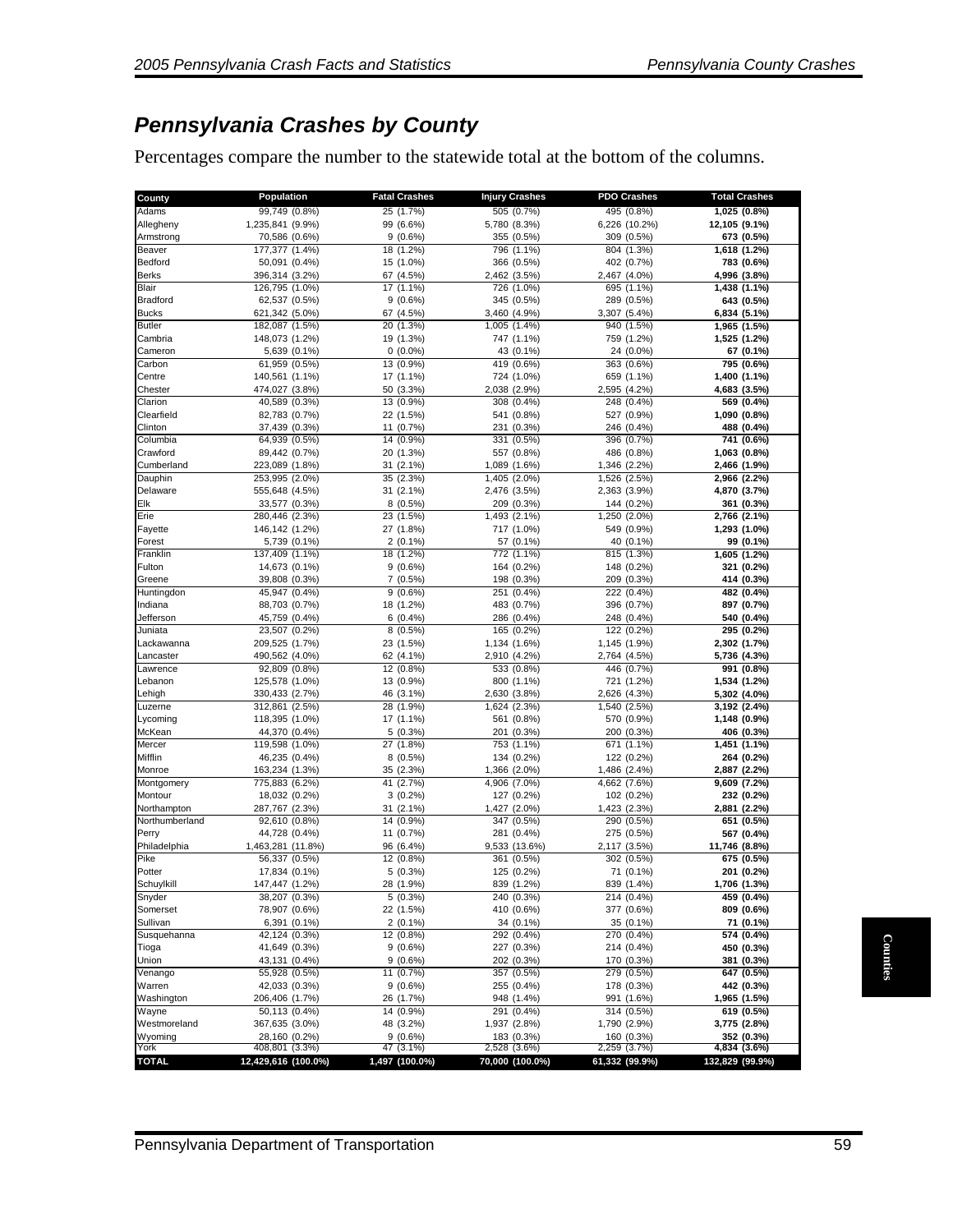### *Crashes by County—Five-Year Trends*

Percentages compare the number to the statewide total at the bottom of the columns.

| County                | 2000 Crashes                | 2001 Crashes               | 2003 Crashes               | 2004 Crashes               | 2005 Crashes               |
|-----------------------|-----------------------------|----------------------------|----------------------------|----------------------------|----------------------------|
| Adams                 | 1.028 (0.7%)                | 991 (0.8%)                 | 1.085 (0.8%)               | 1,095 (0.8%)               | 1,025 (0.8%)               |
| Allegheny             | 13,850 (9.4%)               | 12,625 (9.6%)              | 12,785 (9.1%)              | 12,415 (9.0%)              | 12,105 (9.1%)              |
| Armstrong<br>Beaver   | 755 (0.5%)<br>1,905 (1.3%)  | 654 (0.5%)<br>1,598 (1.2%) | 720 (0.5%)<br>1,699 (1.2%) | 610 (0.4%)<br>1,612 (1.2%) | 673 (0.5%)<br>1,618 (1.2%) |
| Bedford               | 837 (0.6%)                  | 751 (0.6%)                 | 831 (0.6%)                 | 800 (0.6%)                 | 783 (0.6%)                 |
| <b>Berks</b>          | 5,418 (3.7%)                | 4,800 (3.7%)               | 5,278 (3.8%)               | 5,394 (3.9%)               | 4,996 (3.8%)               |
| Blair                 | 1.762 (1.2%)                | 1.653 (1.3%)               | 1,589 (1.1%)               | 1,414 (1.0%)               | 1,438 (1.1%)               |
| <b>Bradford</b>       | 698 (0.5%)                  | 616 (0.5%)                 | 684 (0.5%)                 | 603 (0.4%)                 | 643 (0.5%)                 |
| <b>Bucks</b>          | 7,647 (5.2%)                | 6,944 (5.3%)               | 7,663 (5.5%)               | 7,472 (5.4%)               | 6,834 (5.1%)               |
| <b>Butler</b>         | 2,113 (1.4%)                | 1,951 (1.5%)               | 2,209 (1.6%)               | 2,035 (1.5%)               | 1,965 (1.5%)               |
| Cambria               | 1,508 (1.0%)                | 1,367 (1.0%)               | 1,569 (1.1%)               | 1,545 (1.1%)               | 1,525 (1.2%)               |
| Cameron               | 67 (0.1%)                   | 64 (0.1%)                  | 70 (0.1%)                  | 52 (0.0%)                  | 67 (0.1%)                  |
| Carbon                | 793 (0.5%)                  | 780 (0.6%)                 | 838 (0.6%)                 | 758 (0.6%)                 | 795 (0.6%)                 |
| Centre                | 1,578 (1.1%)                | 1,521 (1.2%)               | 1,595 (1.1%)               | 1,355 (1.0%)               | 1,400 (1.1%)               |
| Chester<br>Clarion    | 5,390 (3.7%)                | 4,770 (3.6%)<br>552 (0.4%) | 5,327 (3.8%)<br>619 (0.4%) | 5,092 (3.7%)               | 4,683 (3.5%)               |
| Clearfield            | 665 (0.5%)<br>1,078 (0.7%)  | 1,043 (0.8%)               | 1,048 (0.8%)               | 560 (0.4%)<br>1,062 (0.8%) | 569 (0.4%)<br>1,090 (0.8%) |
| Clinton               | 508 (0.3%)                  | 495 (0.4%)                 | 505 (0.4%)                 | 525 (0.4%)                 | 488 (0.4%)                 |
| Columbia              | 843 (0.6%)                  | 684 (0.5%)                 | 855 (0.6%)                 | 862 (0.6%)                 | 741 (0.6%)                 |
| Crawford              | 1,106 (0.8%)                | 983 (0.8%)                 | 1,015 (0.7%)               | 991 (0.7%)                 | 1,063 (0.8%)               |
| Cumberland            | 2,529<br>(1.7%              | 2,430 (1.9%)               | 2,665 (1.9%)               | 2,493 (1.8%)               | 2,466 (1.9%)               |
| Dauphin               | 3,458<br>(2.4%              | 3,109 (2.4%)               | 3,371 (2.4%)               | 3,016 (2.2%)               | 2,966 (2.2%)               |
| Delaware              | 5,535 (3.8%)                | 4,843 (3.7%)               | 5,081 (3.6%)               | 4,810 (3.5%)               | 4,870 (3.7%)               |
| Elk                   | 415 (0.3%)                  | 369 (0.3%)                 | 351 (0.3%)                 | 353 (0.3%)                 | 361 (0.3%)                 |
| Erie                  | 3,352 (2.3%)                | 2,951 (2.3%)               | 2,974 (2.1%)               | 2,875 (2.1%)               | 2,766 (2.1%)               |
| Fayette               | 1,688 (1.2%)                | 1,497 (1.1%)               | 1,519 (1.1%)               | 1,425 (1.0%)               | 1,293 (1.0%)               |
| Forest                | 91 (0.1%)                   | 80 (0.1%)                  | 108 (0.1%)                 | 92 (0.1%)                  | 99 (0.1%)                  |
| Franklin              | 1,694 (1.2%)                | 1.464 (1.1%)               | 1,720 (1.2%)               | 1,629 (1.2%)               | 1,605 (1.2%)               |
| Fulton                | 322 (0.2%)                  | 296 (0.2%)                 | 309 (0.2%)                 | 301 (0.2%)                 | 321 (0.2%)                 |
| Greene                | 479 (0.3%)                  | 457 (0.4%)                 | 380 (0.3%)                 | 415 (0.3%)                 | 414 (0.3%)                 |
| Huntingdon            | 550 (0.4%)                  | 471 (0.4%)                 | 522 (0.4%)<br>922 (0.7%)   | 464 (0.3%)                 | 482 (0.4%)                 |
| Indiana<br>Jefferson  | 993 (0.7%)                  | 933 (0.7%)                 |                            | 900 (0.7%)                 | 897 (0.7%)                 |
| Juniata               | 580 (0.4%)<br>269 (0.2%)    | 469 (0.4%)<br>230 (0.2%)   | 509 (0.4%)<br>255 (0.2%)   | 526 (0.4%)<br>245 (0.2%)   | 540 (0.4%)<br>295 (0.2%)   |
| Lackawanna            | 2,807 (1.9%)                | 2,110 (1.6%)               | 2,210 (1.6%)               | 2,431 (1.8%)               | 2,302 (1.7%)               |
| Lancaster             | 5,773 (3.9%)                | 5,175 (3.9%)               | 5,769 (4.1%)               | 5,834 (4.3%)               | 5,736 (4.3%)               |
| Lawrence              | 1,111<br>(0.8%              | 895 (0.7%)                 | 1,049 (0.8%)               | 977 (0.7%)                 | 991 (0.8%)                 |
| Lebanon               | 1,547 (1.1%)                | 1,442 (1.1%)               | 1,710 (1.2%)               | 1,656 (1.2%)               | 1,534 (1.2%)               |
| Lehigh                | 4,781 (3.3%)                | 4,309 (3.3%)               | 5,038 (3.6%)               | 5,229 (3.8%)               | 5,302 (4.0%)               |
| Luzerne               | 4,012 (2.7%)                | 3,468 (2.6%)               | 3,750 (2.7%)               | 3,319 (2.4%)               | 3,192 (2.4%)               |
| Lycoming              | 1,294 (0.9%)                | 1,154 (0.9%)               | 1,271 (0.9%)               | 1,255 (0.9%)               | 1,148 (0.9%)               |
| McKean                | 481 (0.3%)                  | 377 (0.3%)                 | 376 (0.3%)                 | 335 (0.2%)                 | 406 (0.3%)                 |
| Mercer                | 1,744 (1.2%)                | 1,408 (1.1%)               | 1,622 (1.2%)               | 1,526 (1.1%)               | 1,451 (1.1%)               |
| Mifflin               | 502 (0.3%)                  | 405 (0.3%)                 | 495 (0.4%)                 | 400 (0.3%)                 | 264 (0.2%)                 |
| Monroe                | 2,447 (1.7%)                | 2,370 (1.8%)               | 2,727 (1.9%)               | 2,878 (2.1%)               | 2,887 (2.2%)               |
| Montgomery<br>Montour | 10,022 (6.8%)<br>218 (0.2%) | 9,030 (6.9%)<br>216 (0.2%) | 9,836 (7.0%)<br>239 (0.2%) | 9,885 (7.2%)<br>212 (0.2%) | 9,609 (7.2%)<br>232 (0.2%) |
| Northampton           | 3,037 (2.1%)                | 2,688 (2.1%)               | 3,021 (2.2%)               | 3,121 (2.3%)               | 2,881 (2.2%)               |
| Northumberland        | 830 (0.6%)                  | 696 (0.5%)                 | 687 (0.5%)                 | 661 (0.5%)                 | 651 (0.5%)                 |
| Perry                 | 574 (0.4%)                  | 562 (0.4%)                 | 609 (0.4%)                 | 559 (0.4%)                 | 567 (0.4%)                 |
| Philadelphia          | 15,197 (10.3%)              | 13,097 (10.0%)             | 12,456 (8.9%)              | 12.978 (9.4%)              | 11,746 (8.8%)              |
| Pike                  | 537 (0.4%)                  | 526 (0.4%)                 | 626 (0.5%)                 | 655 (0.5%)                 | 675 (0.5%)                 |
| Potter                | 193 (0.1%)                  | 171 (0.1%)                 | 127 (0.1%)                 | 164 (0.1%)                 | 201 (0.2%)                 |
| Schuvlkill            | 1,876 (1.3%)                | 1,625 (1.2%)               | 1,802 (1.3%)               | 1,648 (1.2%)               | 1,706 (1.3%)               |
| Snyder                | 458 (0.3%)                  | 429 (0.3%)                 | 472 (0.3%)                 | 443 (0.3%)                 | 459 (0.4%)                 |
| Somerset              | 976 (U.7%)                  | 889 (0.7%)                 | 1,025 (0.7%)               | 931 (0.7%)                 | 809 (0.6%)                 |
| Sullivan              | 100 (0.1%)                  | 83 (0.1%)                  | 105 (0.1%)                 | 89 (0.1%)                  | 71 (0.1%)                  |
| Susquehanna           | 550 (0.4%)                  | 504 (0.4%)                 | 552 (0.4%)                 | 532 (0.4%)                 | 574 (0.4%)                 |
| Tioga                 | 475 (0.3%)                  | 405 (0.3%)                 | 471 (0.3%)                 | 421 (0.3%)                 | 450 (0.3%)                 |
| Union                 | 422 (0.3%)                  | 382 (0.3%)                 | 412 (0.3%)                 | 347 (0.3%)                 | 381 (0.3%)                 |
| Venango<br>Warren     | 813 (0.6%)                  | 620 (0.5%)                 | 743 (0.5%)                 | 688 (0.5%)                 | 647 (0.5%)                 |
| Washington            | 478 (0.3%)<br>2,315 (1.6%)  | 460 (0.4%)<br>1,926 (1.5%) | 473 (0.3%)<br>2,020 (1.4%) | 409 (0.3%)<br>1,930 (1.4%) | 442 (0.3%)<br>1,965 (1.5%) |
| Wayne                 | 683 (0.5%)                  | 659 (0.5%)                 | 636 (0.5%)                 | 659 (0.5%)                 | 619 (0.5%)                 |
| Westmoreland          | 4,336 (2.9%)                | 3,782 (2.9%)               | 4,029 (2.9%)               | 3,923 (2.9%)               | 3,775 (2.8%)               |
| Wyoming               | 383 (0.3%)                  | 382 (0.3%)                 | 348 (0.3%)                 | 336 (0.2%)                 | 352 (0.3%)                 |
| York                  | 4,777 (3.2%)                | 4,606 (3.5%)               | 4,831 (3.5%)               | 5,074 (3.7%)               | 4,834 (3.6%)               |
| <b>TOTAL</b>          | 147,253 (100.0%)            | 131,292 (100.0%)           | 140,207 (100.0%)           | 137,410 (99.9%)            | 132,829 (99.9%)            |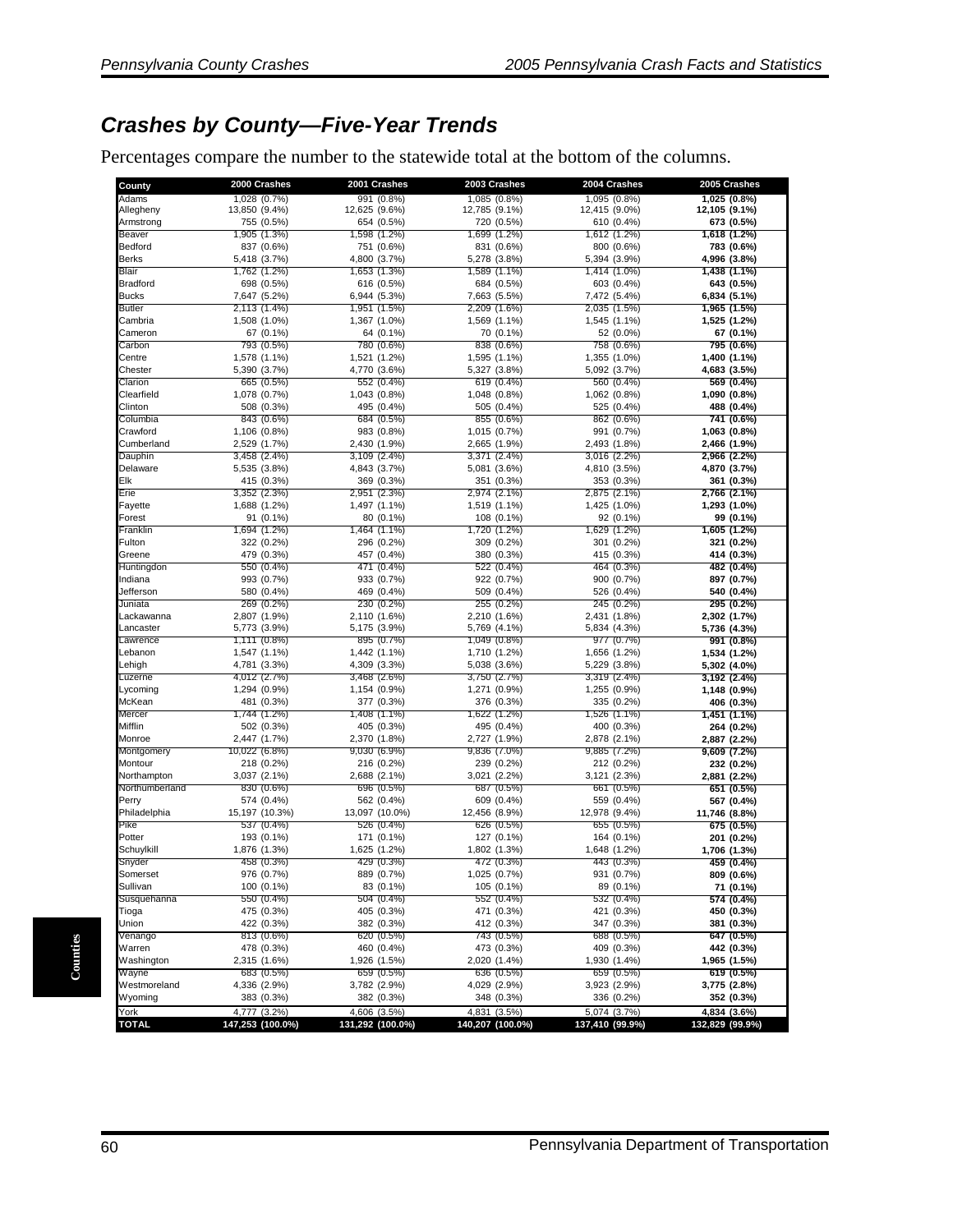### *Traffic Deaths by County—Five-Year Trends*

Percentages compare the number to the statewide totals at the bottom of the columns.

|                         | 2000 Deaths                 | 2001 Deaths                 | 2003 Deaths                 | 2004 Deaths                 | 2005 Deaths                 |
|-------------------------|-----------------------------|-----------------------------|-----------------------------|-----------------------------|-----------------------------|
| Adams                   | 13 (0.9%)                   | 13 (0.9%)                   | 24 (1.5%)                   | 17 (1.1%)                   | 27 (1.7%)                   |
| Allegheny               | 81 (5.3%)                   | 110 (7.2%)                  | 79 (5.0%)                   | 77 (5.2%)                   | 104 (6.4%)                  |
| Armstrong               | 19 (1.3%)                   | $9(0.6\%)$                  | 15 (1.0%)                   | 16 (1.1%)                   | $9(0.6\%)$                  |
| Beaver                  | 25 (1.6%)                   | 20 (1.3%)                   | 19 (1.2%)                   | 9(0.6%)                     | 18 (1.1%)                   |
| Bedford<br><b>Berks</b> | 14 (0.9%)<br>56 (3.7%)      | 12 (0.8%)                   | 18 (1.1%)                   | 23 (1.5%)                   | 18 (1.1%)<br>73 (4.5%)      |
| Blair                   | 21 (1.4%)                   | 46 (3.0%)<br>26 (1.7%)      | 41 (2.6%)<br>21 (1.3%)      | 59 (4.0%)<br>19 (1.3%)      | 20 (1.2%)                   |
| Bradford                | 7(0.5%)                     | 10 (0.7%)                   | 13 (0.8%)                   | 12 (0.8%)                   | $9(0.6\%)$                  |
| <b>Bucks</b>            | 61 (4.0%)                   | 66 (4.3%)                   | 74 (4.7%)                   | 53 (3.6%)                   | 74 (4.6%)                   |
| <b>Butler</b>           | 32(2.1%)                    | 19 (1.2%)                   | 28 (1.8%)                   | 35 (2.4%)                   | 21 (1.3%)                   |
| Cambria                 | 16 (1.1%)                   | 23 (1.5%)                   | 23 (1.5%)                   | 12 (0.8%)                   | 19 (1.2%)                   |
| Cameron                 | $1(0.1\%)$                  | $1(0.1\%)$                  | $0(0.0\%)$                  | $2(0.1\%)$                  | $0(0.0\%)$                  |
| Carbon                  | 19 (1.3%)                   | 10 (0.7%)                   | 13 (0.8%)                   | 13 (0.9%)                   | 14 (0.9%)                   |
| Centre                  | 18 (1.2%)                   | 22 (1.4%)                   | 27 (1.7%)                   | 20 (1.3%)                   | 18 (1.1%)                   |
| Chester                 | 61 (4.0%)                   | 47 (3.1%)                   | 52 (3.3%)                   | 56 (3.8%)                   | 52 (3.2%)                   |
| Clarion<br>Clearfield   | 10 (0.7%)<br>18 (1.2%)      | 10 (0.7%)                   | 12 (0.8%)                   | $8(0.5\%)$                  | 14 (0.9%)                   |
| Clinton                 | 6(0.4%)                     | 21 (1.4%)<br>14 (0.9%)      | 16 (1.0%)<br>$6(0.4\%)$     | 13 (0.9%)<br>$8(0.5\%)$     | 23 (1.4%)<br>12 (0.7%)      |
| Columbia                | 6(0.4%)                     | 11 (0.7%)                   | 16 (1.0%)                   | $9(0.6\%)$                  | 14 (0.9%)                   |
| Crawford                | 23 (1.5%)                   | 23 (1.5%)                   | 19 (1.2%)                   | 15 (1.0%)                   | 22 (1.4%)                   |
| Cumberland              | 20 (1.3%)                   | 18 (1.2%)                   | 34 (2.2%)                   | 20 (1.3%)                   | 38 (2.4%)                   |
| Dauphin                 | $\overline{29}$ (1.9%)      | 32(2.1%)                    | 19 (1.2%)                   | 31 (2.1%)                   | 36 (2.2%)                   |
| Delaware                | 29 (1.9%)                   | 42 (2.7%)                   | 48 (3.0%)                   | 34 (2.3%)                   | 31 (1.9%)                   |
| Elk                     | 14 (0.9%)                   | $5(0.3\%)$                  | 13 (0.8%)                   | 15 (1.0%)                   | $8(0.5\%)$                  |
| Erie                    | 40 (2.6%)                   | 44 (2.9%)                   | 25 (1.6%)                   | 35 (2.4%)                   | 23 (1.4%)                   |
| Fayette                 | 19 (1.3%)                   | 20 (1.3%)                   | 24 (1.5%)                   | 21 (1.4%)                   | 28 (1.7%)                   |
| Forest                  | $3(0.2\%)$                  | $0(0.0\%)$                  | $2(0.1\%)$                  | $0(0.0\%)$                  | $2(0.1\%)$                  |
| Franklin<br>Fulton      | 21(1.4%)                    | 24 (1.6%)                   | 33 (2.1%)                   | 24 (1.6%)                   | 18 (1.1%)                   |
| Greene                  | 6(0.4%)<br>8(0.5%)          | $3(0.2\%)$<br>$6(0.4\%)$    | 13 (0.8%)<br>15 (1.0%)      | $5(0.3\%)$<br>10 (0.7%)     | 10 (0.6%)<br>$8(0.5\%)$     |
| Huntingdon              | 15 (1.0%)                   | 7(0.5%)                     | $7(0.4\%)$                  | 6(0.4%)                     | $9(0.6\%)$                  |
| ndiana                  | 15 (1.0%)                   | 23 (1.5%)                   | 23 (1.5%)                   | 14 (0.9%)                   | 21 (1.3%)                   |
| Jefferson               | 12 (0.8%)                   | 7(0.5%)                     | $9(0.6\%)$                  | $8(0.5\%)$                  | $8(0.5\%)$                  |
| Juniata                 | 8(0.5%)                     | $3(0.2\%)$                  | 5(0.3%)                     | $5(0.3\%)$                  | $8(0.5\%)$                  |
| Lackawanna              | 18 (1.2%)                   | 28 (1.8%)                   | 19 (1.2%)                   | 22 (1.5%)                   | 24 (1.5%)                   |
| .ancaster               | 61 (4.0%)                   | 54 (3.5%)                   | 58 (3.7%)                   | 54 (3.6%)                   | 71 (4.4%)                   |
| _awrence                | 14 (0.9%)                   | 10 (0.7%)                   | 18 (1.1%)                   | $9(0.6\%)$                  | 13 (0.8%)                   |
| Lebanon                 | 7(0.5%)                     | 21 (1.4%)                   | 16 (1.0%)                   | 24 (1.6%)                   | 15 (0.9%)                   |
| _ehigh                  | 31 (2.0%)                   | 34 (2.2%)                   | 35 (2.2%)                   | 37 (2.5%)                   | 49 (3.0%)                   |
| _uzerne                 | 47 (3.1%)                   | 52 (3.4%)                   | 46 (2.9%)                   | 39 (2.6%)                   | 31 (1.9%)                   |
| Lycoming<br>McKean      | 12 (0.8%)<br>7(0.5%)        | 18 (1.2%)<br>5(0.3%)        | 23 (1.5%)<br>$3(0.2\%)$     | 26 (1.7%)<br>6(0.4%)        | 19 (1.2%)<br>6(0.4%)        |
| Mercer                  | 40 (2.6%)                   | 18 (1.2%)                   | 21 (1.3%)                   | 26 (1.7%)                   | 27 (1.7%)                   |
| Mifflin                 | $3(0.2\%)$                  | 5(0.3%)                     | 8(0.5%)                     | $4(0.3\%)$                  | 10 (0.6%)                   |
| Monroe                  | 32 (2.1%)                   | 39 (2.6%)                   | 30 (1.9%)                   | 38 (2.6%)                   | 40 (2.5%)                   |
| Montgomery              | 62 (4.1%)                   | 62 (4.1%)                   | 78 (5.0%)                   | 57 (3.8%)                   | 44 (2.7%)                   |
| Montour                 | 6(0.4%)                     | $4(0.3\%)$                  | $8(0.5\%)$                  | $2(0.1\%)$                  | $5(0.3\%)$                  |
| Northampton             | 28 (1.8%)                   | 25 (1.6%)                   | 20 (1.3%)                   | 37 (2.5%)                   | 32 (2.0%)                   |
| Northumberland          | 11 (0.7%)                   | 12 (0.8%)                   | 20 (1.3%)                   | 24 (1.6%)                   | 18 (1.1%)                   |
| Perry                   | 10 (0.7%)                   | 18 (1.2%)                   | 9(0.6%)                     | 11 (0.7%)                   | 12 (0.7%)                   |
| Philadelphia            | 121 (8.0%)                  | 120 (7.8%)                  | 114 (7.2%)                  | 121 (8.1%)                  | 99 (6.1%)                   |
| Pike                    | 11 (0.7%)                   | 11 (0.7%)                   | 8(0.5%)                     | 10 (0.7%)                   | 12 (0.7%)                   |
| Potter                  | $3(0.2\%)$                  | $2(0.1\%)$                  | $2(0.1\%)$                  | $5(0.3\%)$                  | $5(0.3\%)$                  |
| Schuylkill<br>Snyder    | 30 (2.0%)<br>6(0.4%)        | 40 (2.6%)<br>$6(0.4\%)$     | 26 (1.7%)<br>10 (0.6%)      | 40 (2.7%)<br>$5(0.3\%)$     | 29 (1.8%)<br>7 (0.4%)       |
| Somerset                | 17 (1.1%)                   | 14 (0.9%)                   | 24 (1.5%)                   | 13 (0.9%)                   | 26 (1.6%)                   |
| Sullivan                | $3(0.2\%)$                  | $4(0.3\%)$                  | 5(0.3%)                     | 4 (0.3%)                    | $3(0.2\%)$                  |
| Susquehanna             | $8(0.5\%)$                  | 10 (0.7%)                   | 14 (0.9%)                   | $8(0.5\%)$                  | 13 (0.8%)                   |
| Tioga                   | $7(0.5\%)$                  | $4(0.3\%)$                  | 10 (0.6%)                   | $6(0.4\%)$                  | 11 (0.7%)                   |
| Union                   | 6(0.4%)                     | $5(0.3\%)$                  | $7(0.4\%)$                  | $9(0.6\%)$                  | 11 (0.7%)                   |
| Venango                 | 16 (1.1%)                   | $7(0.5\%)$                  | 18 (1.1%)                   | $7(0.5\%)$                  | 11 (0.7%)                   |
| Warren                  | $7(0.5\%)$                  | 14 (0.9%)                   | 12 (0.8%)                   | $8(0.5\%)$                  | 10 (0.6%)                   |
| Washington              | 30 (2.0%)                   | 23 (1.5%)                   | 26 (1.7%)                   | 27 (1.8%)                   | 27 (1.7%)                   |
| Wayne                   | 13 (0.9%)                   | $9(0.6\%)$                  | $6(0.4\%)$                  | 11 $(0.7\%)$                | 14 (0.9%)                   |
| Westmoreland            | 48 (3.2%)                   | 46 (3.0%)                   | 42 (2.7%)                   | 50 (3.4%)                   | 54 (3.3%)                   |
| Wyoming                 | 4(0.3%)                     | 10 (0.7%)                   | 9(0.6%)                     | $3(0.2\%)$                  | $9(0.6\%)$                  |
|                         | 55 (3.6%)<br>1,520 (100.0%) | 55 (3.6%)<br>1,532 (100.0%) | 46 (2.9%)<br>1,577 (100.0%) | 43 (2.9%)<br>1,490 (100.0%) | 50 (3.1%)<br>1,616 (100.0%) |
| York<br><b>TOTAL</b>    |                             |                             |                             |                             |                             |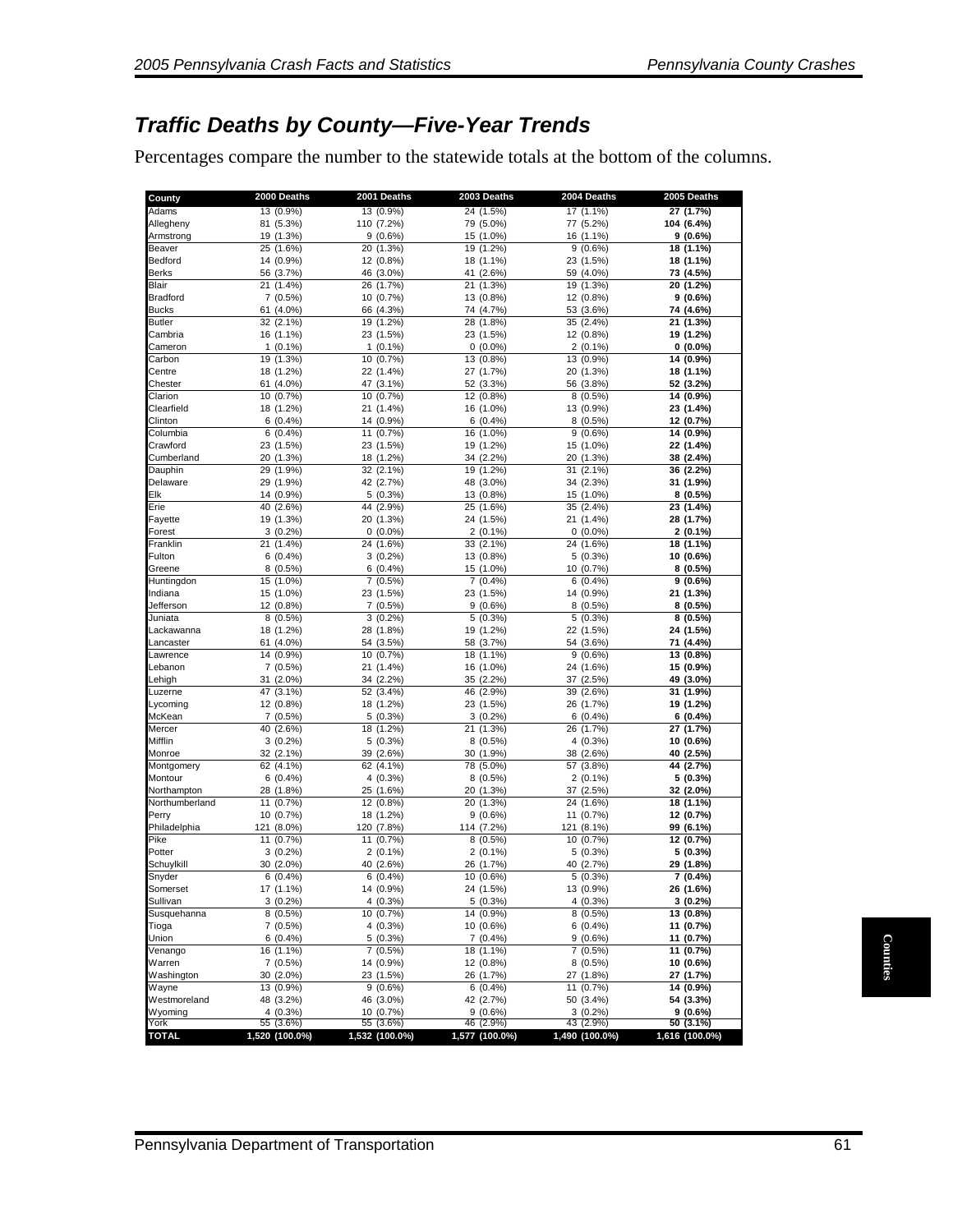## *Pedestrian Deaths by County—Five-Year Trends*

| County             | 2000                    | 2001                    | 2003                | 2004                | 2005                                      |
|--------------------|-------------------------|-------------------------|---------------------|---------------------|-------------------------------------------|
| Adams              | 1                       | 1                       | 2                   | 0                   | 0                                         |
| Allegheny          | 15                      | 23                      | 21                  | 16                  | 14                                        |
| Armstrong          | 1                       | 0                       | 1                   | 1                   | 1                                         |
| Beaver             | $\overline{2}$          | $\overline{7}$          | $\overline{2}$      | 3                   | $\overline{\mathbf{c}}$                   |
| Bedford            | 1                       | 0                       | 1                   | $\overline{c}$      | $\overline{\mathbf{c}}$                   |
| <b>Berks</b>       | 7                       | 7                       | 6                   | 5                   | 6                                         |
| Blair              | $\overline{2}$          | $\overline{0}$          | $\overline{2}$      | $\overline{1}$      | $\overline{\mathbf{c}}$                   |
| <b>Bradford</b>    | 0                       | 1                       | 1                   | 0                   | $\mathbf 0$                               |
| <b>Bucks</b>       | 4                       | 10                      | 9                   | 8                   | 10                                        |
| <b>Butler</b>      | 3                       | 1                       | 2                   | 0                   | $\overline{\mathbf{c}}$                   |
| Cambria            | $\overline{2}$          | $\overline{2}$          | 0                   | $\mathbf 0$         | 1                                         |
| Cameron            | $\mathbf 0$             | 0                       | 0                   | $\mathbf{0}$        | 0                                         |
| Carbon             | 0                       | 0                       | $\overline{2}$      | 0                   | 1                                         |
| Centre             | 3                       | $\overline{\mathbf{c}}$ | 1                   | 1                   | 1                                         |
| Chester            | 6                       | 3                       | 3                   | 1                   | 3                                         |
| Clarion            | $\overline{1}$          | $\overline{1}$          | $\overline{4}$      | $\overline{0}$      | $\overline{1}$                            |
| Clearfield         | 0                       | 1                       | 3                   | 0                   | $\overline{\mathbf{c}}$<br>$\overline{c}$ |
| Clinton            | 0                       | $\overline{2}$          | 0                   | 1                   |                                           |
| Columbia           | $\overline{0}$          | 1                       | 0                   | $\overline{0}$      | 0                                         |
| Crawford           | $\overline{\mathbf{c}}$ | 2                       | 1                   | 1                   | 2                                         |
| Cumberland         | 1                       | 3                       | 3                   | 1                   | 1                                         |
| Dauphin            | 1                       | 5                       | $\overline{2}$      | 3                   | 7                                         |
| Delaware           | $\overline{7}$          | 6                       | 12                  | 3                   | 7                                         |
| Elk                | 0                       | $\overline{2}$          | 0                   | 0<br>$\overline{4}$ | 0                                         |
| Erie               | $\overline{2}$          | 5                       | 3                   |                     | 4                                         |
| Fayette            | 0<br>0                  | 4<br>$\mathbf 0$        | $\overline{2}$<br>0 | 1                   | $\overline{\mathbf{c}}$                   |
| Forest             | $\overline{2}$          |                         |                     | 0<br>3              | 0                                         |
| Franklin<br>Fulton |                         | 3<br>$\mathbf 0$        | 2<br>$\overline{2}$ | $\mathbf 0$         | 0                                         |
| Greene             | 0<br>0                  | $\mathbf 0$             | 0                   | $\mathbf 0$         | 0                                         |
| Huntingdon         | 0                       | 1                       | 0                   | 0                   | 1<br>0                                    |
| Indiana            | 0                       | 1                       | 1                   | 1                   | 0                                         |
| Jefferson          | 0                       | $\overline{2}$          | 4                   | 1                   | 0                                         |
| Juniata            | $\overline{1}$          | $\overline{1}$          | $\overline{0}$      | $\overline{0}$      | $\overline{0}$                            |
| Lackawanna         | 3                       | 1                       | 5                   | 1                   | 5                                         |
| Lancaster          | 12                      | 5                       | 6                   | 2                   | 6                                         |
| Lawrence           | $\overline{2}$          | $\mathbf{1}$            | 1                   | 1                   | 1                                         |
| Lebanon            | 0                       | 1                       | 0                   | $\overline{2}$      | 3                                         |
| Lehigh             | 4                       | 10                      | 4                   | 6                   | 7                                         |
| Luzerne            | 6                       | 3                       | 1                   | 6                   | $\overline{c}$                            |
| Lycoming           | $\overline{2}$          | $\overline{2}$          | 0                   | $\overline{2}$      | 1                                         |
| McKean             | 0                       | 0                       | 0                   | 1                   | 0                                         |
| Mercer             | $\overline{2}$          | $\overline{0}$          | Ō                   | 3                   | 2                                         |
| Mifflin            | 0                       | $\mathbf 0$             | 0                   | 0                   | 0                                         |
| Monroe             | 3                       | 3                       | 3                   | 0                   | 3                                         |
| Montgomery         | 5                       | 11                      | 14                  | 8                   | 3                                         |
| Montour            | 1                       | 0                       | 1                   | 0                   | 0                                         |
| Northampton        | 4                       | $\overline{2}$          | $\overline{2}$      | 4                   | 3                                         |
| Northumberland     | 0                       | $\overline{2}$          | 3                   | 0                   | 0                                         |
| Perry              | $\overline{\mathbf{c}}$ | 1                       | 0                   | 0                   | $\pmb{0}$                                 |
| Philadelphia       | 39                      | 32                      | 34                  | 39                  | 30                                        |
| Pike               | $\overline{0}$          | 3                       | 0                   | $\overline{1}$      | 0                                         |
| Potter             | 0                       | 0                       | 0                   | 0                   | 0                                         |
| Schuylkill         | $\overline{\mathbf{c}}$ | 3                       | 3                   | 4                   | 3                                         |
| Snyder             | $\mathbf 0$             | $\mathbf 0$             | $\overline{0}$      | $\mathbf{1}$        | $\overline{\mathbf{c}}$                   |
| Somerset           | 0                       | 0                       | 0                   | 0                   | з                                         |
| Sullivan           | 1                       | 1                       | 0                   | 0                   | $\mathbf 0$                               |
| Susquehanna        | $\mathbf 0$             | $\mathbf 0$             | 0                   | $\mathbf{1}$        | $\mathbf 0$                               |
| Tioga              | $\mathbf{1}$            | $\pmb{0}$               | $\pmb{0}$           | $\pmb{0}$           | $\mathbf{1}$                              |
| Union              | 1                       | 0                       | 1                   | 0                   | $\mathbf{1}$                              |
| Venango            | $\overline{0}$          | $\overline{2}$          | $\overline{1}$      | 0                   | 1                                         |
| Warren             | 0                       | $\overline{2}$          | 0                   | 0                   | $\circ$                                   |
| Washington         | 3                       | 7                       | 1                   | $\overline{c}$      | $\overline{\mathbf{3}}$                   |
| Wayne              | 0                       | 1                       | 0                   | $\mathbf{1}$        | 1                                         |
| Westmoreland       | 10                      | 4                       | $\mathbf{1}$        | 4                   | $\mathbf{1}$                              |
| Wyoming            | 0                       | 0                       | 0                   | 0                   | 1                                         |
| York               | 5                       | 1                       | 2                   | 5                   | 5                                         |
| <b>TOTAL</b>       | 172                     | 195                     | 175                 | 151                 | 162                                       |

Counties **Counties**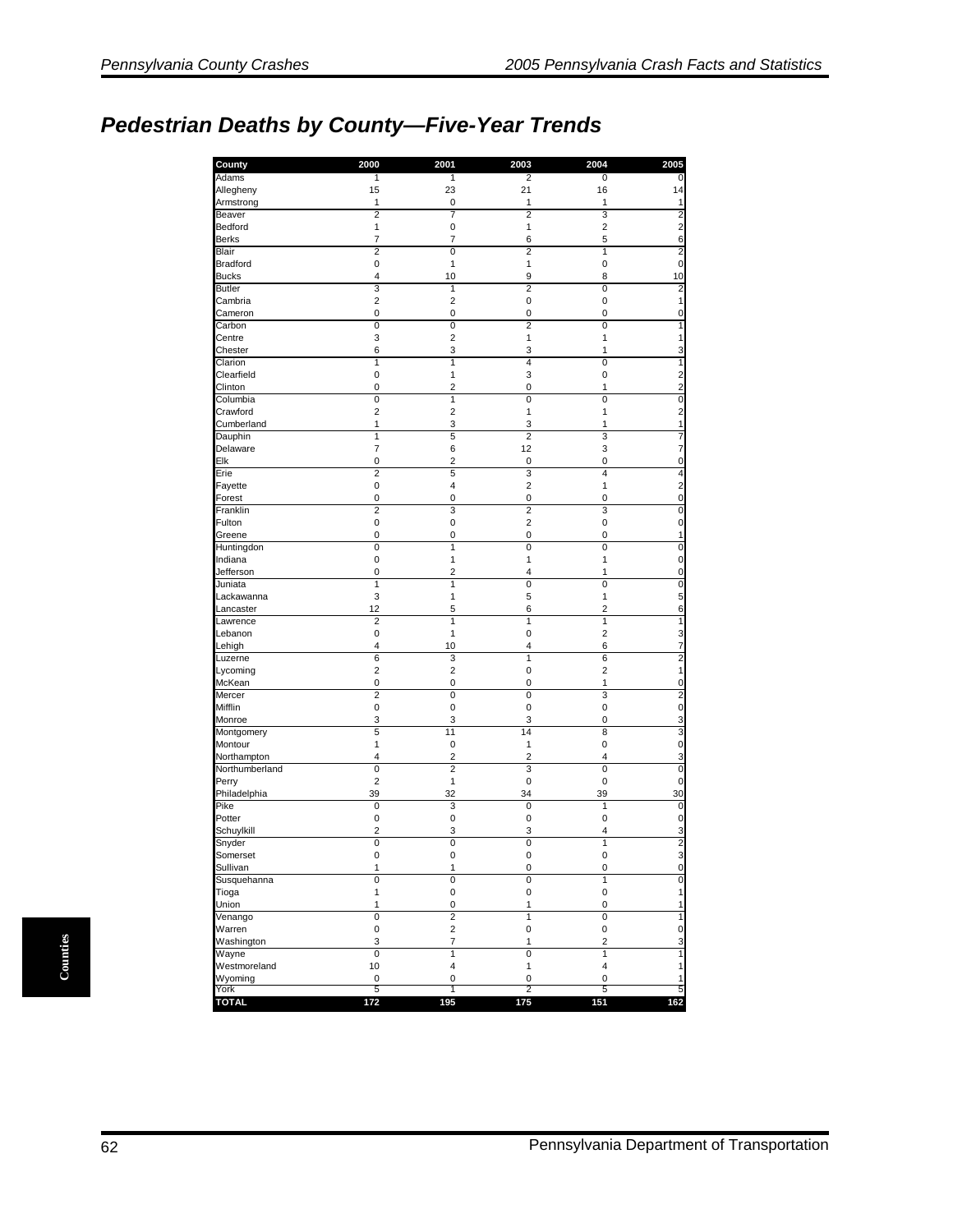# *Pedestrian Deaths and Injuries by Age Group by County*

|                         | <b>Age 0-4</b>                |                                        |                                        | <b>Age 5-9</b>                         |                               | Age 10-14                |                                | Age 15-59            |                                          | Age 60+                      |                              | <b>Total</b>            |
|-------------------------|-------------------------------|----------------------------------------|----------------------------------------|----------------------------------------|-------------------------------|--------------------------|--------------------------------|----------------------|------------------------------------------|------------------------------|------------------------------|-------------------------|
| County                  | Death                         | <b>Injury</b>                          | Death                                  | <b>Injury</b>                          | Death                         | <b>Injury</b>            | Death                          | <b>Injury</b>        | Death                                    | <b>Injury</b>                | Death                        | <b>Injury</b>           |
| Adams                   | 0                             | 0                                      | 0                                      | 5                                      | 0                             | 2                        | 0                              | 8                    | 0                                        | 1                            | $\overline{0}$               | 16                      |
| Allegheny               | $\overline{\mathbf{c}}$       | 10                                     | 0                                      | 23                                     | $\mathbf{1}$                  | 39                       | 4                              | 259                  | 7                                        | 61                           | 14                           | 392                     |
| Armstrong               | 0                             | $\mathbf 0$                            | 0                                      | $\mathbf{1}$                           | $\mathbf 0$                   | $\mathbf 0$              | 1                              | 6                    | 0                                        | 2                            | 1                            | 9                       |
| Beaver                  | $\overline{0}$<br>$\pmb{0}$   | $\overline{1}$<br>$\mathbf 0$          | $\overline{0}$<br>$\pmb{0}$            | $\overline{2}$<br>$\overline{c}$       | 1<br>$\mathbf 0$              | $\pmb{0}$<br>$\mathbf 0$ | 1<br>$\overline{2}$            | 17                   | $\mathbf 0$<br>$\pmb{0}$                 | 3<br>$\pmb{0}$               | $\overline{2}$<br>$\sqrt{2}$ | 23                      |
| Bedford<br><b>Berks</b> | 0                             | 17                                     | 0                                      | 23                                     | $\mathbf 0$                   | 22                       | 4                              | 4<br>83              | $\overline{\mathbf{c}}$                  | 24                           | 6                            | 6<br>169                |
| Blair                   | 0                             | 1                                      | $\pmb{0}$                              | $\sqrt{2}$                             | $\mathbf 0$                   | 5                        | $\overline{\mathbf{c}}$        | 14                   | 0                                        | 3                            | $\sqrt{2}$                   | 25                      |
| <b>Bradford</b>         | $\mathbf 0$                   | $\mathbf 0$                            | $\mathbf 0$                            | $\sqrt{2}$                             | $\mathbf 0$                   | $\mathbf{1}$             | $\mathbf 0$                    | 4                    | $\mathsf 0$                              | 1                            | $\pmb{0}$                    | 8                       |
| <b>Bucks</b>            | $\mathbf 0$                   | $\mathbf{1}$                           | $\mathbf 0$                            | 5                                      | $\mathbf{1}$                  | 12                       | $\overline{7}$                 | 78                   | $\overline{2}$                           | 13                           | 10                           | 109                     |
| <b>Butler</b>           | 0                             | $\pmb{0}$                              | 0                                      | $\pmb{0}$                              | $\mathbf 0$                   | $\mathbf{1}$             | $\overline{\mathbf{c}}$        | 11                   | $\mathbf 0$                              | 1                            | $\overline{\mathbf{c}}$      | 13                      |
| Cambria                 | 0                             | $\mathbf{1}$                           | $\mathbf 0$                            | $\overline{1}$                         | $\mathbf 0$                   | $\sqrt{2}$               | 0                              | 9                    | 1                                        | 3                            | $\mathbf{1}$                 | 16                      |
| Cameron<br>Carbon       | 0<br>$\overline{0}$           | 1<br>$\mathbf 0$                       | $\mathbf 0$<br>0                       | $\mathbf 0$<br>$\mathbf{1}$            | $\mathbf 0$<br>$\mathbf 0$    | 0<br>3                   | $\mathbf 0$<br>0               | $\overline{2}$<br>8  | 0<br>1                                   | 0<br>1                       | $\mathsf 0$<br>$\mathbf{1}$  | 3<br>13                 |
| Centre                  | 0                             | $\mathbf 0$                            | $\pmb{0}$                              | $\mathbf 0$                            | $\mathbf 0$                   | $\overline{2}$           | 0                              | 28                   | 1                                        | 1                            | $\mathbf{1}$                 | 31                      |
| Chester                 | 0                             | $\mathbf 0$                            | 0                                      | 6                                      | $\mathbf 0$                   | 9                        | 1                              | 34                   | $\overline{2}$                           | 6                            | 3                            | 55                      |
| Clarion                 | $\mathbf 0$                   | $\mathbf 0$                            | 0                                      | $\mathbf 0$                            | $\mathbf 0$                   | $\mathbf 0$              | 0                              | 4                    | 1                                        | 0                            | $\mathbf{1}$                 | $\overline{4}$          |
| Clearfield              | 0                             | $\mathbf 0$                            | 0                                      | $\mathbf 0$                            | $\mathbf 0$                   | $\overline{\mathbf{c}}$  | $\overline{\mathbf{c}}$        | 10                   | $\mathbf 0$                              | 1                            | $\overline{\mathbf{c}}$      | 13                      |
| Clinton                 | 0                             | $\pmb{0}$                              | 0                                      | $\overline{2}$                         | $\mathbf 0$                   | $\mathbf 0$              | $\overline{2}$                 | 1                    | $\pmb{0}$                                | 0                            | $\sqrt{2}$                   | 3                       |
| Columbia                | $\overline{0}$                | $\overline{0}$                         | $\overline{0}$                         | $\mathbf{1}$                           | $\overline{0}$                | $\mathbf{1}$             | $\overline{0}$                 | $\overline{4}$       | $\overline{0}$                           | $\pmb{0}$                    | $\overline{0}$               | $6\phantom{1}6$         |
| Crawford<br>Cumberland  | 0<br>0                        | $\mathbf 0$<br>$\mathbf 0$             | 0<br>$\pmb{0}$                         | $\mathbf 0$<br>4                       | $\mathbf 0$<br>$\mathbf 0$    | $\overline{4}$<br>3      | 0<br>$\mathbf 0$               | 9<br>27              | $\overline{\mathbf{c}}$<br>1             | 3<br>11                      | $\overline{\mathbf{c}}$<br>1 | 16<br>45                |
| Dauphin                 | $\overline{0}$                | $6\phantom{a}$                         | $\overline{0}$                         | 14                                     | $\mathbf 0$                   | 10                       | 3                              | 37                   | $\overline{4}$                           | 15                           | $\overline{7}$               | 82                      |
| Delaware                | 0                             | 8                                      | 0                                      | 22                                     | $\mathbf 0$                   | 21                       | 5                              | 87                   | $\overline{\mathbf{c}}$                  | 15                           | 7                            | 153                     |
| Elk                     | 0                             | $\pmb{0}$                              | 0                                      | $\pmb{0}$                              | $\pmb{0}$                     | $\mathbf{1}$             | $\mathbf 0$                    | 4                    | $\pmb{0}$                                | 2                            | $\pmb{0}$                    | 7                       |
| Erie                    | 0                             | 3                                      | 0                                      | $\sqrt{4}$                             | $\mathbf 0$                   | 14                       | 3                              | 47                   | $\mathbf{1}$                             | 13                           | $\overline{4}$               | 81                      |
| Fayette                 | 0                             | $\mathbf 0$                            | $\mathbf 0$                            | $\overline{2}$                         | $\mathbf 0$                   | $\overline{2}$           | 1                              | 15                   | 1                                        | 1                            | $\overline{2}$               | 20                      |
| Forest                  | $\mathbf 0$                   | $\mathbf 0$                            | 0                                      | $\mathbf 0$                            | 0                             | $\mathbf{1}$             | 0                              | 0                    | $\mathbf 0$                              | 0                            | $\mathsf 0$                  | $\mathbf{1}$            |
| Franklin<br>Fulton      | 0<br>0                        | $\overline{\mathbf{c}}$<br>$\mathbf 0$ | 0<br>0                                 | $\overline{4}$<br>$\pmb{0}$            | $\mathbf 0$<br>$\mathbf 0$    | 7<br>$\mathbf{1}$        | $\mathbf 0$<br>0               | 11<br>0              | $\pmb{0}$<br>0                           | $\overline{\mathbf{c}}$<br>1 | $\pmb{0}$<br>$\mathsf 0$     | 26<br>$\overline{2}$    |
| Greene                  | 0                             | $\mathbf 0$                            | 0                                      | $\mathbf 0$                            | $\mathbf 0$                   | $\mathbf{1}$             | 1                              | $\overline{2}$       | 0                                        | 0                            | $\mathbf{1}$                 | 3                       |
| Huntingdon              | 0                             | $\mathbf 0$                            | 0                                      | $\overline{1}$                         | $\mathbf 0$                   | $\mathbf{1}$             | $\mathbf 0$                    | 0                    | $\pmb{0}$                                | 1                            | $\mathsf 0$                  | 3                       |
| Indiana                 | 0                             | $\mathbf{1}$                           | $\pmb{0}$                              | $\pmb{0}$                              | $\mathbf 0$                   | $\mathbf{1}$             | 0                              | 11                   | $\pmb{0}$                                | $\overline{\mathbf{c}}$      | $\pmb{0}$                    | 15                      |
| Jefferson               | 0                             | $\mathbf 0$                            | 0                                      | $\mathbf{1}$                           | $\mathbf 0$                   | $\overline{\mathbf{c}}$  | 0                              | 5                    | 0                                        | 3                            | $\mathsf 0$                  | 11                      |
| Juniata                 | $\mathbf 0$                   | $\mathbf 0$                            | $\mathbf 0$                            | $\overline{1}$                         | $\mathbf 0$                   | $\mathbf 0$              | $\mathbf 0$                    | 3                    | $\pmb{0}$                                | $\overline{2}$               | $\mathsf 0$                  | 6                       |
| Lackawanna              | 0                             | $\mathbf{1}$                           | $\pmb{0}$                              | 6                                      | $\mathbf 0$                   | 6                        | 3                              | 36                   | 1                                        | 8                            | 4                            | 57                      |
| Lancaster<br>Lawrence   | 0<br>$\overline{0}$           | 9<br>$\overline{0}$                    | 0<br>$\overline{0}$                    | 27<br>$\overline{1}$                   | $\mathbf 0$<br>$\overline{0}$ | 13<br>$\overline{3}$     | 1<br>1                         | 68<br>$\overline{9}$ | 5<br>$\overline{0}$                      | 17<br>3                      | 6<br>$\overline{1}$          | 134<br>16               |
| Lebanon                 | 1                             | $\mathbf 0$                            | 0                                      | 5                                      | $\mathbf 0$                   | 7                        | 1                              | 11                   | $\mathbf{1}$                             | 3                            | 3                            | 26                      |
| Lehigh                  | 0                             | 8                                      | 0                                      | 27                                     | $\mathbf 0$                   | 38                       | 4                              | 87                   | 3                                        | 20                           | 7                            | 180                     |
| Luzerne                 | $\mathbf 0$                   | 1                                      | $\mathbf 0$                            | 5                                      | $\mathbf 0$                   | 8                        | $\overline{1}$                 | 42                   | $\mathbf{1}$                             | 9                            | $\overline{2}$               | 65                      |
| Lycoming                | 0                             | $\mathbf{1}$                           | 0                                      | 5                                      | $\mathbf 0$                   | 4                        | 0                              | 9                    | 1                                        | 3                            | 1                            | 22                      |
| McKean                  | 0                             | $\mathbf 0$                            | 0                                      | $\mathbf 0$                            | 0                             | 1                        | 0                              | 3                    | 0                                        | 1                            | $\pmb{0}$                    | 5                       |
| Mercer                  | 1                             | $\overline{0}$                         | $\mathbf 0$                            | $\overline{c}$                         | $\mathbf 0$                   | 5                        | 1                              | 13                   | 0                                        | 3                            | $\overline{c}$               | 23                      |
| Mifflin<br>Monroe       | $\mathbf 0$<br>0              | $\mathbf 0$<br>0                       | $\mathbf 0$<br>0                       | $\mathbf 0$<br>$\overline{\mathbf{c}}$ | $\mathbf 0$<br>$\mathbf 0$    | $\mathbf 0$<br>3         | 0<br>2                         | $\mathbf 0$<br>18    | 0<br>0                                   | 0<br>$\overline{2}$          | $\pmb{0}$<br>2               | $\pmb{0}$<br>25         |
| Montgomery              | 0                             | 4                                      | 0                                      | 20                                     | $\mathbf 0$                   | 24                       | $\overline{c}$                 | 160                  | $\mathbf{1}$                             | 18                           | 3                            | 226                     |
| Montour                 | 0                             | $\mathbf{1}$                           | 0                                      | $\pmb{0}$                              | $\mathbf 0$                   | $\overline{1}$           | 0                              | $\mathbf 0$          | $\pmb{0}$                                | 0                            | $\pmb{0}$                    | $\overline{\mathbf{c}}$ |
| Northampton             | 0                             | 5                                      | 0                                      | 8                                      | $\mathbf 0$                   | 10                       | 0                              | 39                   | 3                                        | 9                            | 3                            | 71                      |
| Northumberland          | 0                             | 1                                      | 0                                      | $\overline{2}$                         | $\mathbf 0$                   | 3                        | $\mathbf 0$                    | 9                    | 0                                        | 1                            | $\pmb{0}$                    | 16                      |
| Perry                   | 0                             | $\pmb{0}$                              | $\pmb{0}$                              | $\mathbf 0$                            | $\mathbf 0$                   | 0                        | $\mathbf 0$                    | 3                    | $\pmb{0}$                                | $\mathbf{1}$                 | $\pmb{0}$                    | $\overline{4}$          |
| Philadelphia<br>Pike    | 0<br>$\overline{0}$           | 98<br>$\overline{0}$                   | 0<br>$\overline{0}$                    | 284<br>$\pmb{0}$                       | 1<br>$\mathbf 0$              | 273<br>$\mathbf{1}$      | 18<br>0                        | 1,181<br>3           | 11<br>$\pmb{0}$                          | 188<br>$\overline{2}$        | 30<br>$\mathsf 0$            | 2,024<br>6              |
| Potter                  | 0                             | $\mathbf 0$                            | 0                                      | $\mathbf{1}$                           | $\mathbf 0$                   | $\mathbf 0$              | $\mathbf 0$                    | 1                    | $\pmb{0}$                                | 1                            | $\pmb{0}$                    | 3                       |
| Schuylkill              | $\Omega$                      | $\overline{2}$                         | $\mathbf 0$                            | $\overline{4}$                         | $\Omega$                      | 9                        | 1                              | 19                   | $\overline{2}$                           | 4                            | 3                            | 38                      |
| Snyder                  | 0                             | $\pmb{0}$                              | 0                                      | $\overline{2}$                         | $\pmb{0}$                     | 0                        | 0                              | 4                    | $\overline{c}$                           | 1                            | $\overline{c}$               | $\overline{7}$          |
| Somerset                | $\mathbf 0$                   | $\pmb{0}$                              | $\pmb{0}$                              | $\mathbf 0$                            | $\pmb{0}$                     | $\mathbf 0$              | $\sqrt{2}$                     | 9                    | 1                                        | $\overline{\mathbf{c}}$      | 3                            | 11                      |
| Sullivan                | 0                             | $\pmb{0}$                              | $\mathbf 0$                            | $\pmb{0}$                              | $\pmb{0}$                     | $\pmb{0}$                | $\pmb{0}$                      | 0                    | 0                                        | 0                            | $\pmb{0}$                    | $\pmb{0}$               |
| Susquehanna             | $\overline{\text{o}}$         | $\pmb{0}$                              | $\pmb{0}$                              | $\pmb{0}$                              | $\mathbf 0$                   | $\mathbf{1}$             | $\mathbf 0$                    | $\overline{c}$       | 0                                        | $\mathbf{1}$                 | $\pmb{0}$                    | 4                       |
| Tioga<br>Union          | $\pmb{0}$<br>$\mathbf 0$      | $\pmb{0}$<br>$\pmb{0}$                 | $\mathbf{1}$<br>$\mathbf 0$            | $\mathbf 0$<br>$\mathbf{1}$            | $\mathbf 0$<br>$\pmb{0}$      | $\mathbf 0$<br>$\pmb{0}$ | $\pmb{0}$<br>$\mathbf{1}$      | 1<br>3               | 0<br>$\pmb{0}$                           | $\pmb{0}$<br>$\mathbf{1}$    | $\mathbf{1}$<br>$\mathbf{1}$ | $\mathbf{1}$<br>5       |
| Venango                 | $\pmb{0}$                     | $\mathbf 0$                            | $\mathbf 0$                            | $\pmb{0}$                              | $\mathbf 0$                   | $\mathbf{1}$             | $\overline{1}$                 | 3                    | $\mathsf 0$                              | $\mathbf 0$                  | $\mathbf{1}$                 | 4                       |
| Warren                  | $\pmb{0}$                     | $\pmb{0}$                              | $\pmb{0}$                              | $\mathbf 0$                            | $\mathbf 0$                   | $\mathbf{1}$             | $\mathbf 0$                    | 6                    | $\mathsf 0$                              | $\mathbf{1}$                 | $\mathbf 0$                  | 8                       |
| Washington              | 1                             | 1                                      | $\mathbf 0$                            | $\pmb{0}$                              | $\pmb{0}$                     | $\mathbf{1}$             | $\mathbf 2$                    | 8                    | 0                                        | 2                            | 3                            | 12                      |
| Wayne                   | $\overline{\mathfrak{o}}$     | $\overline{0}$                         | $\overline{0}$                         | $\pmb{0}$                              | $\mathbf 0$                   | $\mathbf 0$              | 0                              | 3                    | $\mathbf{1}$                             | $\overline{\mathbf{2}}$      | $\mathbf{1}$                 | 5                       |
| Westmoreland            | $\pmb{0}$                     | $\mathbf{1}$                           | $\pmb{0}$                              | $\sqrt{4}$                             | $\pmb{0}$                     | $\overline{4}$           | $\pmb{0}$                      | 24                   | $\mathbf{1}$                             | $\overline{\mathbf{c}}$      | $\mathbf{1}$                 | 35                      |
| Wyoming<br>York         | $\mathbf 0$<br>$\overline{0}$ | $\mathbf 0$<br>$\overline{9}$          | $\pmb{0}$<br>$\overline{\mathfrak{o}}$ | $\mathbf 0$<br>14                      | $\mathbf 0$<br>$\overline{0}$ | $\mathbf{1}$<br>21       | $\mathbf{1}$<br>$\overline{5}$ | 4<br>46              | $\mathbf 0$<br>$\overline{\mathfrak{o}}$ | 0<br>$\overline{4}$          | $\mathbf{1}$<br>5            | 5<br>94                 |
| <b>TOTAL</b>            | 5                             | 194                                    | 1                                      | 549                                    | 4                             | 609                      | 88                             | 2,666                | 62                                       | 501                          | 160                          | 4,519                   |

**Counties Counties** 

*Note:* The above totals do not include any additional pedestrians of unknown age.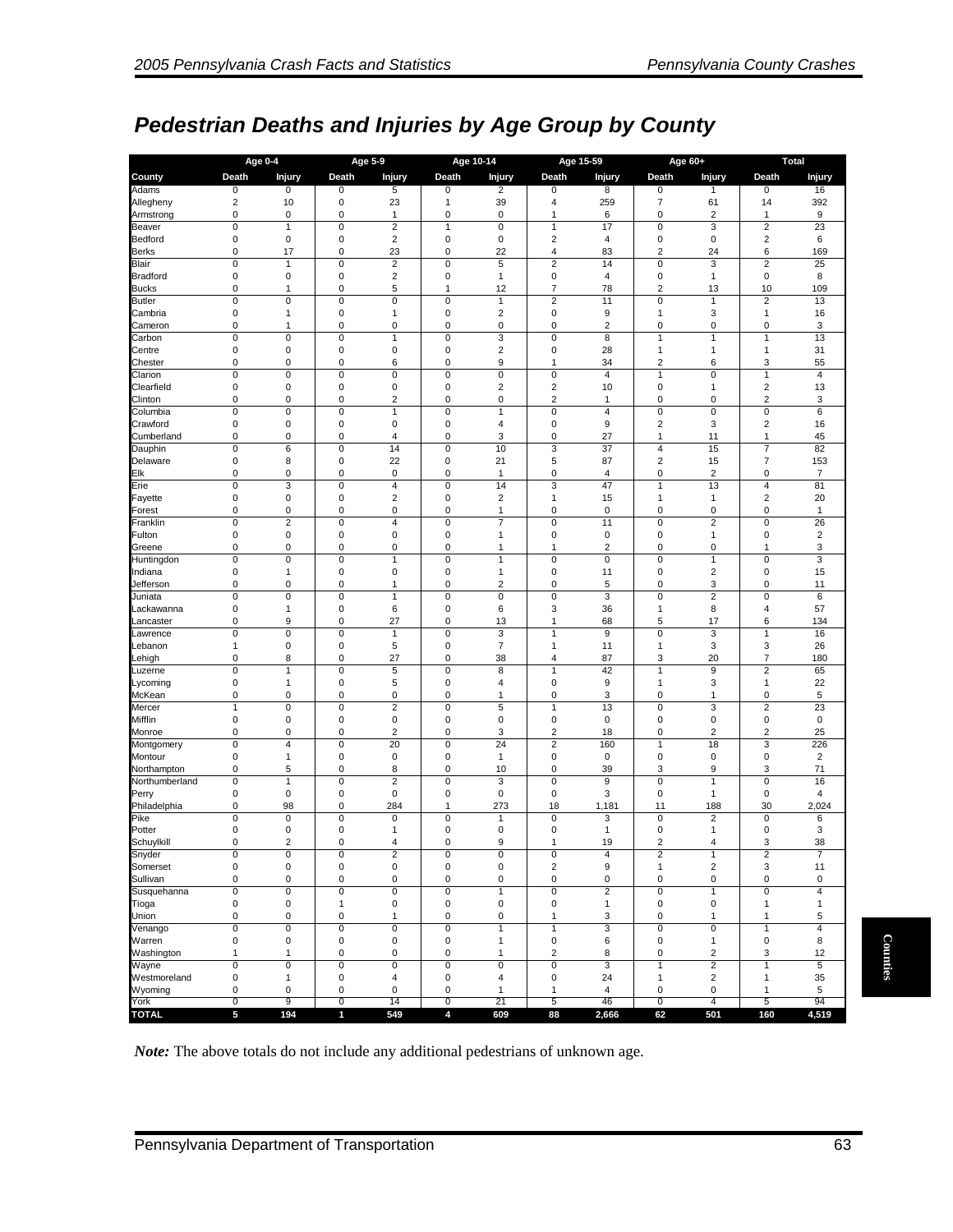# *Percent Seat Belt Use in Crashes by County—Five-Year Trends*

| County           | 2000 Belt Use   | 2001 Belt Use   | 2003 Belt Use   | 2004 Belt Use | 2005 Belt Use |
|------------------|-----------------|-----------------|-----------------|---------------|---------------|
| Adams            | 71              | 73              | 82              | 83            | 78            |
| Allegheny        | 61              | 63              | 68              | 71            | 73            |
| Armstrong        | 67              | 69              | 75              | 76            | 78            |
| Beaver           | 49              | 56              | 57              | 65            | 65            |
| <b>Bedford</b>   | 80              | 83              | 82              | 84            | 85            |
| <b>Berks</b>     | 66              | 66              | 72              | 71            | 73            |
| Blair            | 78              | 80              | 81              | 84            | 84            |
| <b>Bradford</b>  | 75              | 78              | 79              | 81            | 83            |
| <b>Bucks</b>     | 71              | 69              | 72              | 74            | 76            |
| <b>Butler</b>    | 72              | 76              | 77              | 81            | 83            |
| Cambria          | 65              | 65              | 64              | 67            | 69            |
| Cameron          | 70              | 79              | 80              | 75            | 72            |
| Carbon           | 68              | 66              | 71              | 71            | 75            |
| Centre           | 79              | 80              | 79              | 82            | 82            |
| Chester          | 76              | 75              | 78              | 81            | 81            |
| Clarion          | 79              | 79              | 84              | 84            | 84            |
| Clearfield       | 72              | 72              | 76              | 76            | 77            |
| Clinton          | 80              | 79              | 81              | 85            | 82            |
| Columbia         | 67              | $\overline{72}$ | $\overline{77}$ | 75            | 78            |
| Crawford         | 75              | 78              | 80              | 81            | 79            |
| Cumberland       | 79              | 80              | 84              | 85            | 83            |
| Dauphin          | 74              | 74              | 79              | 80            | 81            |
| Delaware         | 58              | 62              | 66              | 66            | 71            |
| Elk              | 73              | 76              | 77              | 80            | 82            |
| Erie             | 70              | 74              | 74              | 78            | 77            |
| Fayette          | 67              | 68              | 74              | 74            | 78            |
| Forest           | 79              | 76              | 78              | 70            | 87            |
| Franklin         | 75              | 75              | 77              | 77            | 81            |
| Fulton           | 77              | 82              | 85              | 84            | 83            |
| Greene           | 75              | 77              | 78              | 77            | 77            |
| Huntingdon       | 73              | 73              | 82              | 78            | 77            |
| Indiana          | 81              | 79              | 81              | 83            | 81            |
| Jefferson        | 72              | 73              | 76              | 78            | 82            |
| Juniata          | 70              | 76              | 78              | 78            | 82            |
| Lackawanna       | 61              | 60              | 59              | 64            | 62            |
| Lancaster        | 78              | 79              | 82              | 83            | 83            |
| Lawrence         | 64              | 68              | 65              | 66            | 69            |
| Lebanon          | 72              | 74              | 77              | 78            | 79            |
| Lehigh           | 75              | 76              | 76              | 77            | 77            |
| Luzerne          | 70              | 71              | 75              | 77            | 78            |
| Lycoming         | 74              | 71              | 72              | 72            | 77            |
| McKean           | 68              | 69              | 68              | 76            | 71            |
| Mercer           | 64              | 68              | 70              | 76            | 77            |
| Mifflin          | 68              | 69              | 72              | 76            | 77            |
| Monroe           | 78              | 77              | 80              | 80            | 79            |
| Montgomery       | 75              | 76              | 79              | 81            | 82            |
| Montour          | 80              | 81              | 87              | 84            | 87            |
| Northampton      | 72              | 73              | 75              | 79            | 80            |
| Northumberland   | 65              | 65              | 73              | 71            | 73            |
| Perry            | 81              | 82              | 81              | 83            | 83            |
| Philadelphia     | 20              | 25              | 29              | 30            | 31            |
| Pike             | $\overline{77}$ | 80              | 81              | 84            | 84            |
| Potter           | 79              | 80              | 80              | 82            | 81            |
| Schuylkill       | 69              | 69              | 79              | 77            | 78            |
| Snyder           | 81              | 76              | 82              | 83            | 84            |
| Somerset         | 72              | 70              | 79              | 79            | 78            |
| Sullivan         | 76              | 70              | 80              | 83            | 88            |
| Susquehanna      | 75              | 75              | 79              | 79            | 82            |
| Tioga            | 77              | 81              | 84              | 87            | 87            |
| Union            | 76              | 76              | 80              | 79            | 85            |
| Venango          | 70              | 70              | 73              | 76            | 75            |
| Warren           | 81              | 78              | 81              | 85            | 86            |
| Washington       | 69              | 70              | 75              | 72            | 78            |
| Wayne            | 79              | 76              | 83              | 81            | 82            |
| Westmoreland     | 73              | 73              | 76              | 78            | 80            |
| Wyoming          | 75              | 73              | 78              | 82            | 83            |
| York             | 73              | 75              | 77              | 81            | 80            |
| <b>STATEWIDE</b> | 65              | 67              | 71              | 72            | 73            |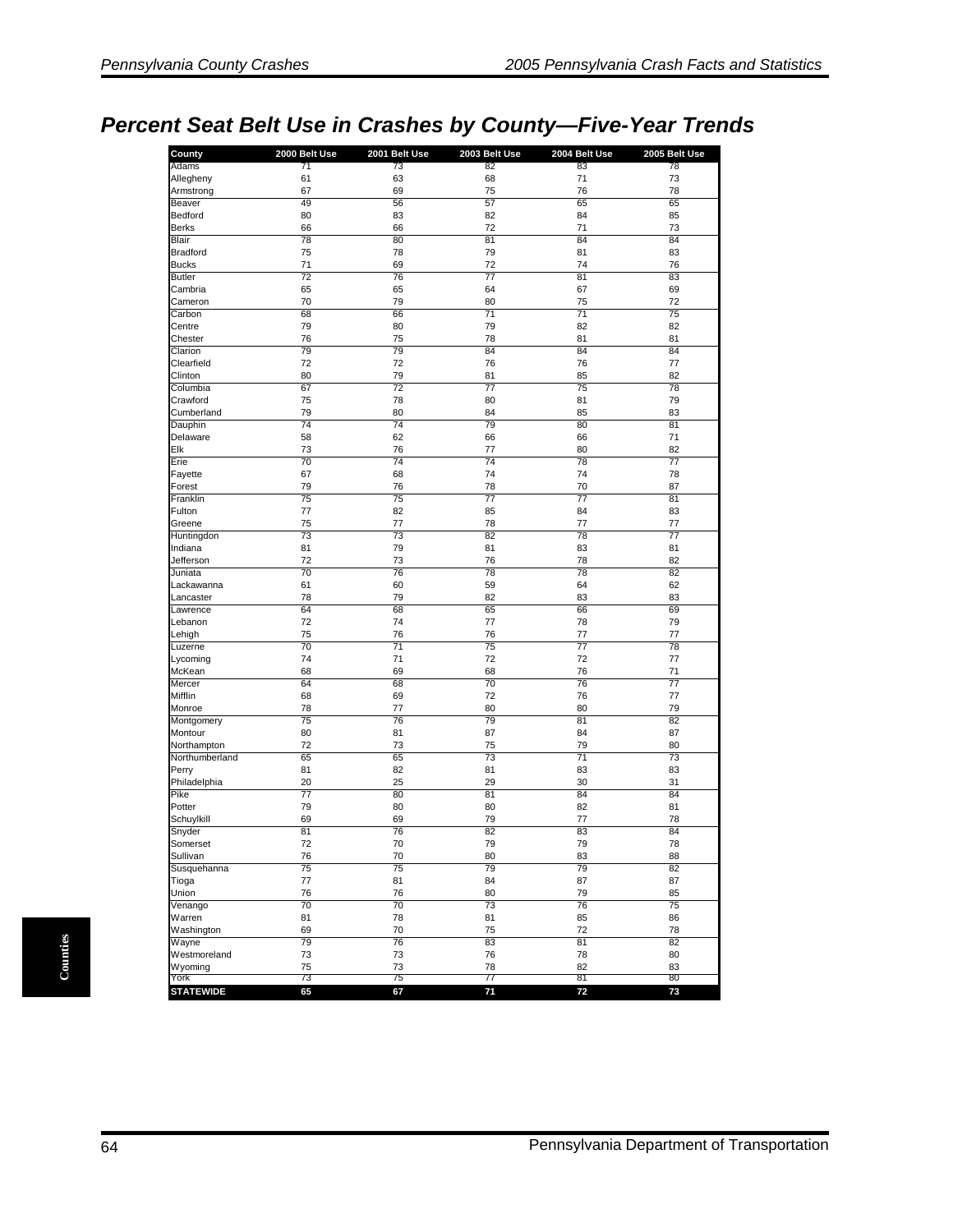# *Alcohol-Related Deaths by County—Five-Year Trends*

| 40<br>3<br>$\,$ 5 $\,$<br>$\overline{7}$<br>16<br>8<br>$\sqrt{5}$<br>36<br>$\overline{8}$<br>$\overline{7}$<br>0<br>$\mathbf{1}$<br>8<br>16<br>6<br>6<br>3<br>$\overline{\mathbf{c}}$<br>9<br>$\overline{\mathbf{4}}$<br>11<br>13<br>$\mathbf{1}$<br>16<br>$\overline{\mathbf{c}}$<br>0<br>5<br>0<br>$\overline{\mathbf{4}}$<br>$\overline{2}$<br>$\overline{7}$<br>3<br>1<br>10<br>19 | 26<br>$\boldsymbol{9}$<br>6<br>$\overline{7}$<br>13<br>$\overline{4}$<br>$\overline{c}$<br>25<br>7<br>6<br>$\pmb{0}$<br>5<br>11<br>27<br>$\sqrt{3}$<br>$\,6\,$<br>3<br>$\overline{7}$<br>$\overline{7}$<br>8<br>4<br>19<br>5<br>$\bf8$<br>14<br>$\pmb{0}$<br>12<br>1<br>8<br>3<br>$\overline{\mathcal{I}}$<br>$\mathbf{1}$ | 30<br>$\overline{4}$<br>$\overline{2}$<br>10<br>21<br>$\overline{5}$<br>3<br>17<br>14<br>$\,6\,$<br>$\mathbf 0$<br>9<br>$\overline{4}$<br>16<br>$\overline{c}$<br>$\sqrt{5}$<br>$\overline{2}$<br>$\overline{4}$<br>$\sqrt{5}$<br>9<br>8<br>13<br>$\overline{4}$<br>15<br>5<br>$\pmb{0}$<br>10<br>$\mathbf{1}$<br>$\sqrt{5}$<br>$\mathbf{1}$<br>8 | 42<br>$\overline{4}$<br>$\boldsymbol{9}$<br>$\overline{4}$<br>22<br>$\overline{7}$<br>6<br>23<br>8<br>10<br>$\pmb{0}$<br>6<br>$\sqrt{5}$<br>16<br>$\sqrt{5}$<br>8<br>$\overline{\mathbf{4}}$<br>$\overline{3}$<br>11<br>14<br>11<br>13<br>5<br>13<br>13<br>$\mathbf{1}$<br>7<br>$\ensuremath{\mathsf{3}}$<br>$\,6\,$<br>$\overline{4}$ |                                                                                                                                                          |
|----------------------------------------------------------------------------------------------------------------------------------------------------------------------------------------------------------------------------------------------------------------------------------------------------------------------------------------------------------------------------------------|----------------------------------------------------------------------------------------------------------------------------------------------------------------------------------------------------------------------------------------------------------------------------------------------------------------------------|---------------------------------------------------------------------------------------------------------------------------------------------------------------------------------------------------------------------------------------------------------------------------------------------------------------------------------------------------|----------------------------------------------------------------------------------------------------------------------------------------------------------------------------------------------------------------------------------------------------------------------------------------------------------------------------------------|----------------------------------------------------------------------------------------------------------------------------------------------------------|
|                                                                                                                                                                                                                                                                                                                                                                                        |                                                                                                                                                                                                                                                                                                                            |                                                                                                                                                                                                                                                                                                                                                   |                                                                                                                                                                                                                                                                                                                                        |                                                                                                                                                          |
|                                                                                                                                                                                                                                                                                                                                                                                        |                                                                                                                                                                                                                                                                                                                            |                                                                                                                                                                                                                                                                                                                                                   |                                                                                                                                                                                                                                                                                                                                        |                                                                                                                                                          |
|                                                                                                                                                                                                                                                                                                                                                                                        |                                                                                                                                                                                                                                                                                                                            |                                                                                                                                                                                                                                                                                                                                                   |                                                                                                                                                                                                                                                                                                                                        |                                                                                                                                                          |
|                                                                                                                                                                                                                                                                                                                                                                                        |                                                                                                                                                                                                                                                                                                                            |                                                                                                                                                                                                                                                                                                                                                   |                                                                                                                                                                                                                                                                                                                                        |                                                                                                                                                          |
|                                                                                                                                                                                                                                                                                                                                                                                        |                                                                                                                                                                                                                                                                                                                            |                                                                                                                                                                                                                                                                                                                                                   |                                                                                                                                                                                                                                                                                                                                        |                                                                                                                                                          |
|                                                                                                                                                                                                                                                                                                                                                                                        |                                                                                                                                                                                                                                                                                                                            |                                                                                                                                                                                                                                                                                                                                                   |                                                                                                                                                                                                                                                                                                                                        |                                                                                                                                                          |
|                                                                                                                                                                                                                                                                                                                                                                                        |                                                                                                                                                                                                                                                                                                                            |                                                                                                                                                                                                                                                                                                                                                   |                                                                                                                                                                                                                                                                                                                                        |                                                                                                                                                          |
|                                                                                                                                                                                                                                                                                                                                                                                        |                                                                                                                                                                                                                                                                                                                            |                                                                                                                                                                                                                                                                                                                                                   |                                                                                                                                                                                                                                                                                                                                        |                                                                                                                                                          |
|                                                                                                                                                                                                                                                                                                                                                                                        |                                                                                                                                                                                                                                                                                                                            |                                                                                                                                                                                                                                                                                                                                                   |                                                                                                                                                                                                                                                                                                                                        |                                                                                                                                                          |
|                                                                                                                                                                                                                                                                                                                                                                                        |                                                                                                                                                                                                                                                                                                                            |                                                                                                                                                                                                                                                                                                                                                   |                                                                                                                                                                                                                                                                                                                                        |                                                                                                                                                          |
|                                                                                                                                                                                                                                                                                                                                                                                        |                                                                                                                                                                                                                                                                                                                            |                                                                                                                                                                                                                                                                                                                                                   |                                                                                                                                                                                                                                                                                                                                        |                                                                                                                                                          |
|                                                                                                                                                                                                                                                                                                                                                                                        |                                                                                                                                                                                                                                                                                                                            |                                                                                                                                                                                                                                                                                                                                                   |                                                                                                                                                                                                                                                                                                                                        |                                                                                                                                                          |
|                                                                                                                                                                                                                                                                                                                                                                                        |                                                                                                                                                                                                                                                                                                                            |                                                                                                                                                                                                                                                                                                                                                   |                                                                                                                                                                                                                                                                                                                                        |                                                                                                                                                          |
|                                                                                                                                                                                                                                                                                                                                                                                        |                                                                                                                                                                                                                                                                                                                            |                                                                                                                                                                                                                                                                                                                                                   |                                                                                                                                                                                                                                                                                                                                        |                                                                                                                                                          |
|                                                                                                                                                                                                                                                                                                                                                                                        |                                                                                                                                                                                                                                                                                                                            |                                                                                                                                                                                                                                                                                                                                                   |                                                                                                                                                                                                                                                                                                                                        |                                                                                                                                                          |
|                                                                                                                                                                                                                                                                                                                                                                                        |                                                                                                                                                                                                                                                                                                                            |                                                                                                                                                                                                                                                                                                                                                   |                                                                                                                                                                                                                                                                                                                                        |                                                                                                                                                          |
|                                                                                                                                                                                                                                                                                                                                                                                        |                                                                                                                                                                                                                                                                                                                            |                                                                                                                                                                                                                                                                                                                                                   |                                                                                                                                                                                                                                                                                                                                        |                                                                                                                                                          |
|                                                                                                                                                                                                                                                                                                                                                                                        |                                                                                                                                                                                                                                                                                                                            |                                                                                                                                                                                                                                                                                                                                                   |                                                                                                                                                                                                                                                                                                                                        |                                                                                                                                                          |
|                                                                                                                                                                                                                                                                                                                                                                                        |                                                                                                                                                                                                                                                                                                                            |                                                                                                                                                                                                                                                                                                                                                   |                                                                                                                                                                                                                                                                                                                                        |                                                                                                                                                          |
|                                                                                                                                                                                                                                                                                                                                                                                        |                                                                                                                                                                                                                                                                                                                            |                                                                                                                                                                                                                                                                                                                                                   |                                                                                                                                                                                                                                                                                                                                        |                                                                                                                                                          |
|                                                                                                                                                                                                                                                                                                                                                                                        |                                                                                                                                                                                                                                                                                                                            |                                                                                                                                                                                                                                                                                                                                                   |                                                                                                                                                                                                                                                                                                                                        |                                                                                                                                                          |
|                                                                                                                                                                                                                                                                                                                                                                                        |                                                                                                                                                                                                                                                                                                                            |                                                                                                                                                                                                                                                                                                                                                   |                                                                                                                                                                                                                                                                                                                                        |                                                                                                                                                          |
|                                                                                                                                                                                                                                                                                                                                                                                        |                                                                                                                                                                                                                                                                                                                            |                                                                                                                                                                                                                                                                                                                                                   |                                                                                                                                                                                                                                                                                                                                        |                                                                                                                                                          |
|                                                                                                                                                                                                                                                                                                                                                                                        |                                                                                                                                                                                                                                                                                                                            |                                                                                                                                                                                                                                                                                                                                                   |                                                                                                                                                                                                                                                                                                                                        |                                                                                                                                                          |
|                                                                                                                                                                                                                                                                                                                                                                                        |                                                                                                                                                                                                                                                                                                                            |                                                                                                                                                                                                                                                                                                                                                   |                                                                                                                                                                                                                                                                                                                                        |                                                                                                                                                          |
|                                                                                                                                                                                                                                                                                                                                                                                        |                                                                                                                                                                                                                                                                                                                            |                                                                                                                                                                                                                                                                                                                                                   |                                                                                                                                                                                                                                                                                                                                        |                                                                                                                                                          |
|                                                                                                                                                                                                                                                                                                                                                                                        |                                                                                                                                                                                                                                                                                                                            |                                                                                                                                                                                                                                                                                                                                                   |                                                                                                                                                                                                                                                                                                                                        |                                                                                                                                                          |
|                                                                                                                                                                                                                                                                                                                                                                                        |                                                                                                                                                                                                                                                                                                                            |                                                                                                                                                                                                                                                                                                                                                   |                                                                                                                                                                                                                                                                                                                                        |                                                                                                                                                          |
|                                                                                                                                                                                                                                                                                                                                                                                        |                                                                                                                                                                                                                                                                                                                            |                                                                                                                                                                                                                                                                                                                                                   |                                                                                                                                                                                                                                                                                                                                        |                                                                                                                                                          |
|                                                                                                                                                                                                                                                                                                                                                                                        |                                                                                                                                                                                                                                                                                                                            |                                                                                                                                                                                                                                                                                                                                                   | 11                                                                                                                                                                                                                                                                                                                                     |                                                                                                                                                          |
|                                                                                                                                                                                                                                                                                                                                                                                        |                                                                                                                                                                                                                                                                                                                            | $\mathbf{1}$                                                                                                                                                                                                                                                                                                                                      | 3                                                                                                                                                                                                                                                                                                                                      |                                                                                                                                                          |
|                                                                                                                                                                                                                                                                                                                                                                                        | $\mathbf{1}$                                                                                                                                                                                                                                                                                                               | $\overline{c}$                                                                                                                                                                                                                                                                                                                                    | $\overline{2}$                                                                                                                                                                                                                                                                                                                         |                                                                                                                                                          |
|                                                                                                                                                                                                                                                                                                                                                                                        | $\overline{4}$                                                                                                                                                                                                                                                                                                             | $\overline{7}$                                                                                                                                                                                                                                                                                                                                    | $\overline{7}$                                                                                                                                                                                                                                                                                                                         |                                                                                                                                                          |
|                                                                                                                                                                                                                                                                                                                                                                                        | 22                                                                                                                                                                                                                                                                                                                         | 13                                                                                                                                                                                                                                                                                                                                                | 18                                                                                                                                                                                                                                                                                                                                     |                                                                                                                                                          |
| 3                                                                                                                                                                                                                                                                                                                                                                                      | 5                                                                                                                                                                                                                                                                                                                          | $\mathbf{1}$                                                                                                                                                                                                                                                                                                                                      | 6                                                                                                                                                                                                                                                                                                                                      |                                                                                                                                                          |
| 3                                                                                                                                                                                                                                                                                                                                                                                      | 10                                                                                                                                                                                                                                                                                                                         | 8                                                                                                                                                                                                                                                                                                                                                 | $\overline{2}$                                                                                                                                                                                                                                                                                                                         |                                                                                                                                                          |
| 7                                                                                                                                                                                                                                                                                                                                                                                      | 15                                                                                                                                                                                                                                                                                                                         | 13                                                                                                                                                                                                                                                                                                                                                | 12                                                                                                                                                                                                                                                                                                                                     |                                                                                                                                                          |
|                                                                                                                                                                                                                                                                                                                                                                                        |                                                                                                                                                                                                                                                                                                                            |                                                                                                                                                                                                                                                                                                                                                   |                                                                                                                                                                                                                                                                                                                                        |                                                                                                                                                          |
|                                                                                                                                                                                                                                                                                                                                                                                        |                                                                                                                                                                                                                                                                                                                            |                                                                                                                                                                                                                                                                                                                                                   |                                                                                                                                                                                                                                                                                                                                        |                                                                                                                                                          |
|                                                                                                                                                                                                                                                                                                                                                                                        |                                                                                                                                                                                                                                                                                                                            |                                                                                                                                                                                                                                                                                                                                                   |                                                                                                                                                                                                                                                                                                                                        |                                                                                                                                                          |
|                                                                                                                                                                                                                                                                                                                                                                                        |                                                                                                                                                                                                                                                                                                                            |                                                                                                                                                                                                                                                                                                                                                   |                                                                                                                                                                                                                                                                                                                                        |                                                                                                                                                          |
|                                                                                                                                                                                                                                                                                                                                                                                        |                                                                                                                                                                                                                                                                                                                            |                                                                                                                                                                                                                                                                                                                                                   |                                                                                                                                                                                                                                                                                                                                        |                                                                                                                                                          |
|                                                                                                                                                                                                                                                                                                                                                                                        |                                                                                                                                                                                                                                                                                                                            |                                                                                                                                                                                                                                                                                                                                                   |                                                                                                                                                                                                                                                                                                                                        |                                                                                                                                                          |
|                                                                                                                                                                                                                                                                                                                                                                                        |                                                                                                                                                                                                                                                                                                                            |                                                                                                                                                                                                                                                                                                                                                   |                                                                                                                                                                                                                                                                                                                                        |                                                                                                                                                          |
|                                                                                                                                                                                                                                                                                                                                                                                        |                                                                                                                                                                                                                                                                                                                            |                                                                                                                                                                                                                                                                                                                                                   |                                                                                                                                                                                                                                                                                                                                        |                                                                                                                                                          |
|                                                                                                                                                                                                                                                                                                                                                                                        |                                                                                                                                                                                                                                                                                                                            |                                                                                                                                                                                                                                                                                                                                                   |                                                                                                                                                                                                                                                                                                                                        |                                                                                                                                                          |
|                                                                                                                                                                                                                                                                                                                                                                                        |                                                                                                                                                                                                                                                                                                                            |                                                                                                                                                                                                                                                                                                                                                   |                                                                                                                                                                                                                                                                                                                                        |                                                                                                                                                          |
|                                                                                                                                                                                                                                                                                                                                                                                        |                                                                                                                                                                                                                                                                                                                            |                                                                                                                                                                                                                                                                                                                                                   |                                                                                                                                                                                                                                                                                                                                        |                                                                                                                                                          |
|                                                                                                                                                                                                                                                                                                                                                                                        |                                                                                                                                                                                                                                                                                                                            |                                                                                                                                                                                                                                                                                                                                                   |                                                                                                                                                                                                                                                                                                                                        |                                                                                                                                                          |
|                                                                                                                                                                                                                                                                                                                                                                                        |                                                                                                                                                                                                                                                                                                                            |                                                                                                                                                                                                                                                                                                                                                   |                                                                                                                                                                                                                                                                                                                                        |                                                                                                                                                          |
|                                                                                                                                                                                                                                                                                                                                                                                        |                                                                                                                                                                                                                                                                                                                            |                                                                                                                                                                                                                                                                                                                                                   |                                                                                                                                                                                                                                                                                                                                        |                                                                                                                                                          |
|                                                                                                                                                                                                                                                                                                                                                                                        |                                                                                                                                                                                                                                                                                                                            |                                                                                                                                                                                                                                                                                                                                                   | 4                                                                                                                                                                                                                                                                                                                                      |                                                                                                                                                          |
|                                                                                                                                                                                                                                                                                                                                                                                        |                                                                                                                                                                                                                                                                                                                            |                                                                                                                                                                                                                                                                                                                                                   |                                                                                                                                                                                                                                                                                                                                        |                                                                                                                                                          |
| 1                                                                                                                                                                                                                                                                                                                                                                                      |                                                                                                                                                                                                                                                                                                                            |                                                                                                                                                                                                                                                                                                                                                   |                                                                                                                                                                                                                                                                                                                                        |                                                                                                                                                          |
| 4                                                                                                                                                                                                                                                                                                                                                                                      | 4                                                                                                                                                                                                                                                                                                                          | 3                                                                                                                                                                                                                                                                                                                                                 | 5                                                                                                                                                                                                                                                                                                                                      |                                                                                                                                                          |
| $\overline{\mathbf{c}}$                                                                                                                                                                                                                                                                                                                                                                | 3                                                                                                                                                                                                                                                                                                                          | $\mathbf{1}$                                                                                                                                                                                                                                                                                                                                      | $\pmb{0}$                                                                                                                                                                                                                                                                                                                              |                                                                                                                                                          |
|                                                                                                                                                                                                                                                                                                                                                                                        | 1                                                                                                                                                                                                                                                                                                                          | $\overline{2}$                                                                                                                                                                                                                                                                                                                                    | 5                                                                                                                                                                                                                                                                                                                                      |                                                                                                                                                          |
| 2                                                                                                                                                                                                                                                                                                                                                                                      |                                                                                                                                                                                                                                                                                                                            | 3                                                                                                                                                                                                                                                                                                                                                 | $\mathbf{1}$                                                                                                                                                                                                                                                                                                                           |                                                                                                                                                          |
| $\overline{2}$                                                                                                                                                                                                                                                                                                                                                                         |                                                                                                                                                                                                                                                                                                                            |                                                                                                                                                                                                                                                                                                                                                   |                                                                                                                                                                                                                                                                                                                                        |                                                                                                                                                          |
| $\overline{7}$                                                                                                                                                                                                                                                                                                                                                                         | 5                                                                                                                                                                                                                                                                                                                          | $\overline{4}$                                                                                                                                                                                                                                                                                                                                    | 5                                                                                                                                                                                                                                                                                                                                      |                                                                                                                                                          |
| 10                                                                                                                                                                                                                                                                                                                                                                                     | 14                                                                                                                                                                                                                                                                                                                         | 12                                                                                                                                                                                                                                                                                                                                                | 11                                                                                                                                                                                                                                                                                                                                     |                                                                                                                                                          |
| $\overline{\mathbf{4}}$                                                                                                                                                                                                                                                                                                                                                                | $\overline{2}$                                                                                                                                                                                                                                                                                                             | 5                                                                                                                                                                                                                                                                                                                                                 | $\overline{2}$                                                                                                                                                                                                                                                                                                                         |                                                                                                                                                          |
| 15                                                                                                                                                                                                                                                                                                                                                                                     | 22                                                                                                                                                                                                                                                                                                                         | 19                                                                                                                                                                                                                                                                                                                                                | 14                                                                                                                                                                                                                                                                                                                                     |                                                                                                                                                          |
| 8                                                                                                                                                                                                                                                                                                                                                                                      | $\overline{c}$                                                                                                                                                                                                                                                                                                             | 0                                                                                                                                                                                                                                                                                                                                                 | 3                                                                                                                                                                                                                                                                                                                                      |                                                                                                                                                          |
| 33<br>510<br>529                                                                                                                                                                                                                                                                                                                                                                       | 15<br>558                                                                                                                                                                                                                                                                                                                  | 22<br>541                                                                                                                                                                                                                                                                                                                                         | 21<br>580                                                                                                                                                                                                                                                                                                                              |                                                                                                                                                          |
|                                                                                                                                                                                                                                                                                                                                                                                        | 17<br>9<br>1<br>$\overline{7}$<br>3<br>16<br>18<br>$\mathbf 0$<br>8<br>5<br>$\sqrt{5}$<br>27<br>$\overline{\mathbf{4}}$<br>$\mathbf{1}$<br>9<br>4<br>4                                                                                                                                                                     | 21<br>6<br>$\mathbf{1}$<br>$\overline{7}$<br>5<br>8<br>24<br>$\overline{\mathbf{c}}$<br>6<br>5<br>3<br>31<br>$\overline{1}$<br>$\mathbf{1}$<br>9<br>2<br>14<br>2<br>6                                                                                                                                                                             | 20<br>10<br>$\mathsf 3$<br>10<br>$\overline{2}$<br>15<br>20<br>$\pmb{0}$<br>11<br>8<br>$\mathsf 3$<br>42<br>$\overline{3}$<br>3<br>16<br>$\overline{2}$<br>11<br>3                                                                                                                                                                     | 17<br>$\overline{7}$<br>3<br>$\overline{8}$<br>6<br>18<br>16<br>1<br>12<br>$\,6$<br>3<br>27<br>$\overline{2}$<br>$\overline{\mathbf{4}}$<br>8<br>12<br>2 |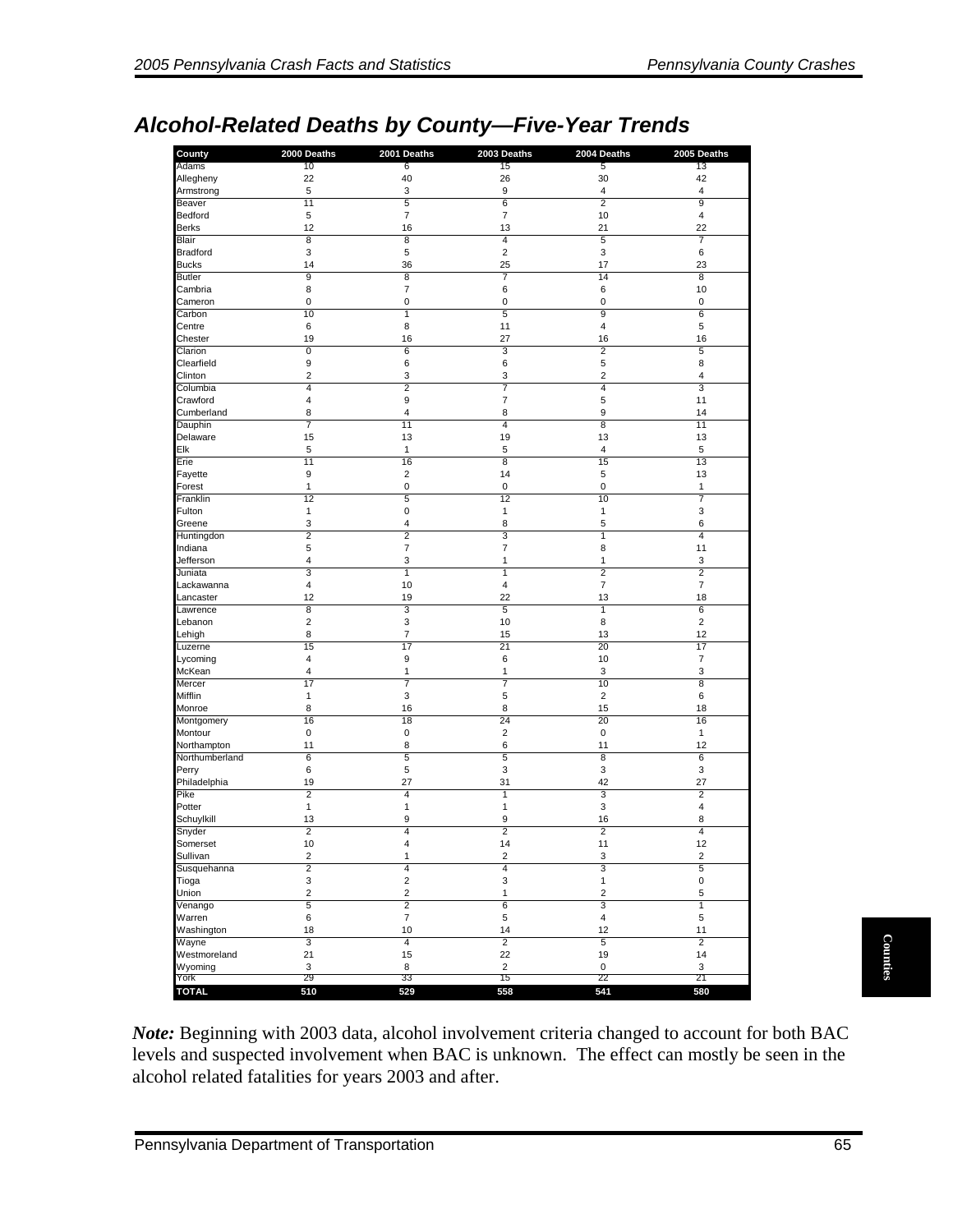### *Pennsylvania Counties*



Use the map below as a key to county names for other maps.

The following county-by-county maps have their data broken into five groups, with roughly the same number of counties in each group.

### *Total Crashes by County*

Urban counties, with their higher populations, number of vehicles, and vehicle-miles of travel, lend themselves to a higher number of crashes. Referring to the map below, 56% of the total traffic crashes occurred in only 11 of Pennsylvania's 67 counties. These 11 counties appear in black on the map.

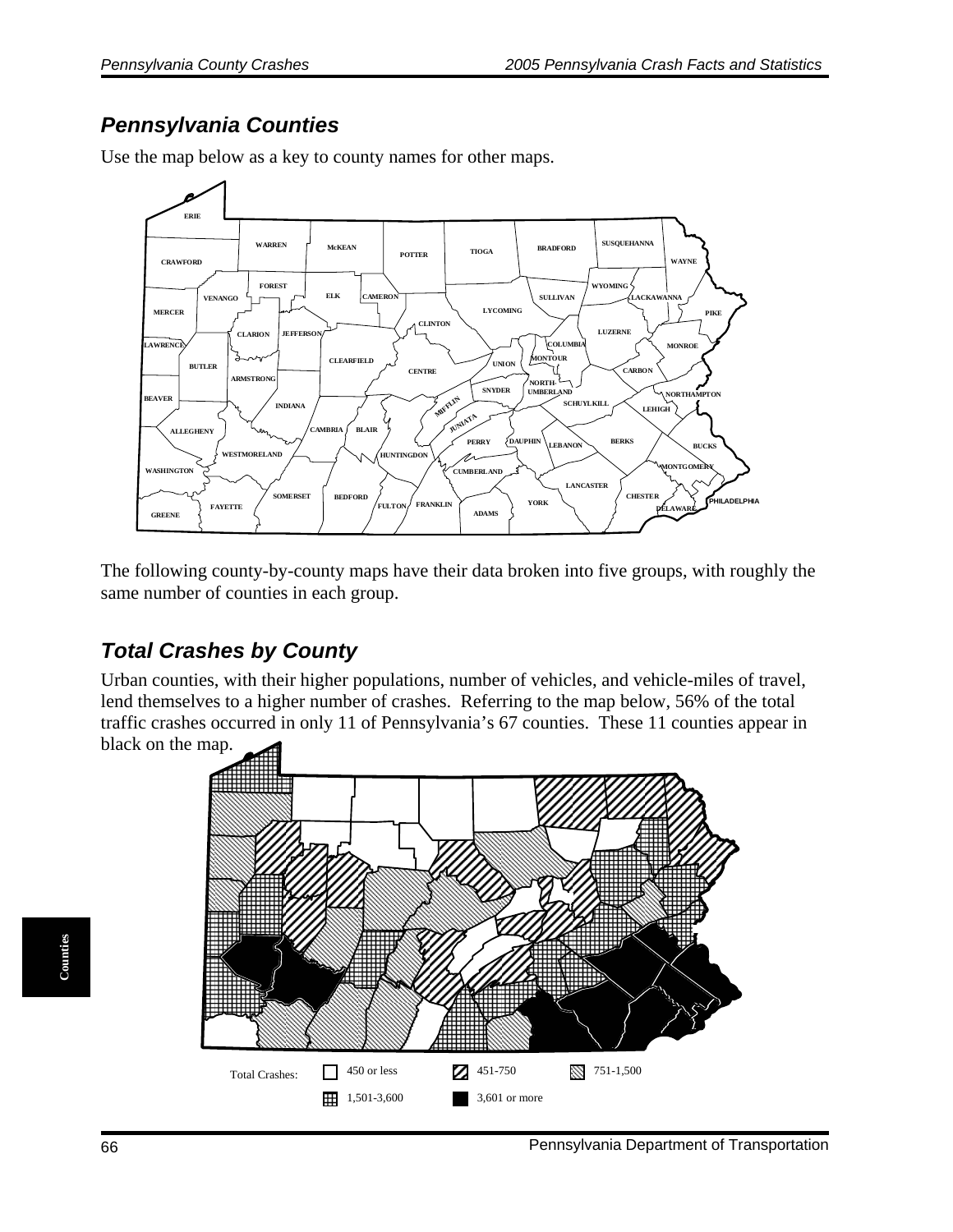### *Traffic Deaths by County*

Referring to the map below, 54% of the total traffic deaths occurred in only 16 of Pennsylvania's 67 counties. These 16 counties appear in black on the map.



### *Alcohol-Related Deaths by County*

Referring to the map below, 58% of the total alcohol-related deaths occurred in only 19 of Pennsylvania's 67 counties. These 19 counties appear in black on the map.

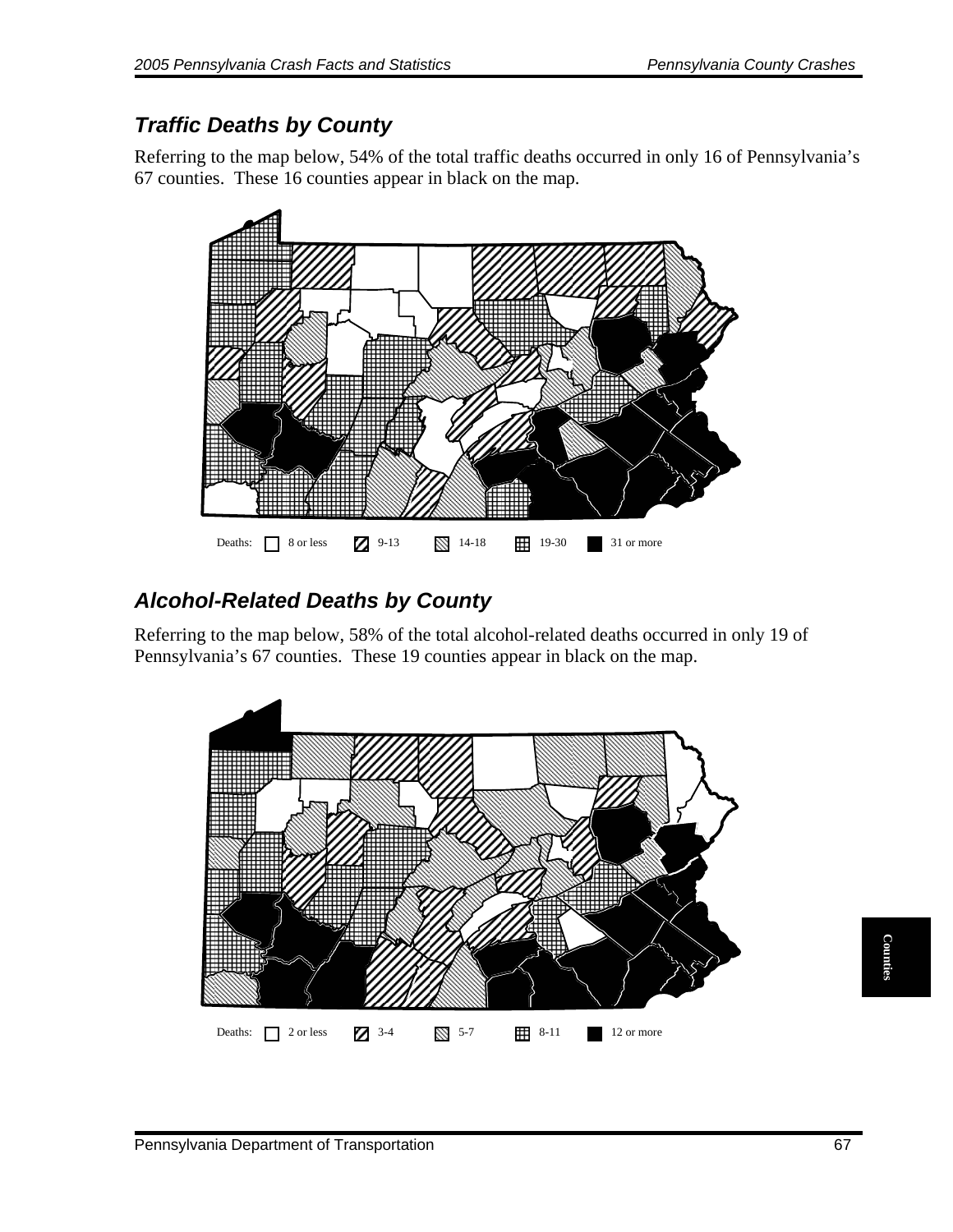#### *Percent Seat Belt Use in Crashes by County*

While the percent seat belt use in crashes tended to be lower in counties with major urban areas, some rural areas also had lower seat belt use in crashes. Below the worst 5 counties having 70% or less seat belt usage in crashes are shown in black on the map.



### *Pedestrian Deaths by County*

Referring to the map below, 54% of the total pedestrian deaths occurred in only 8 of Pennsylvania's 67 counties. These 8 counties appear in black on the map.

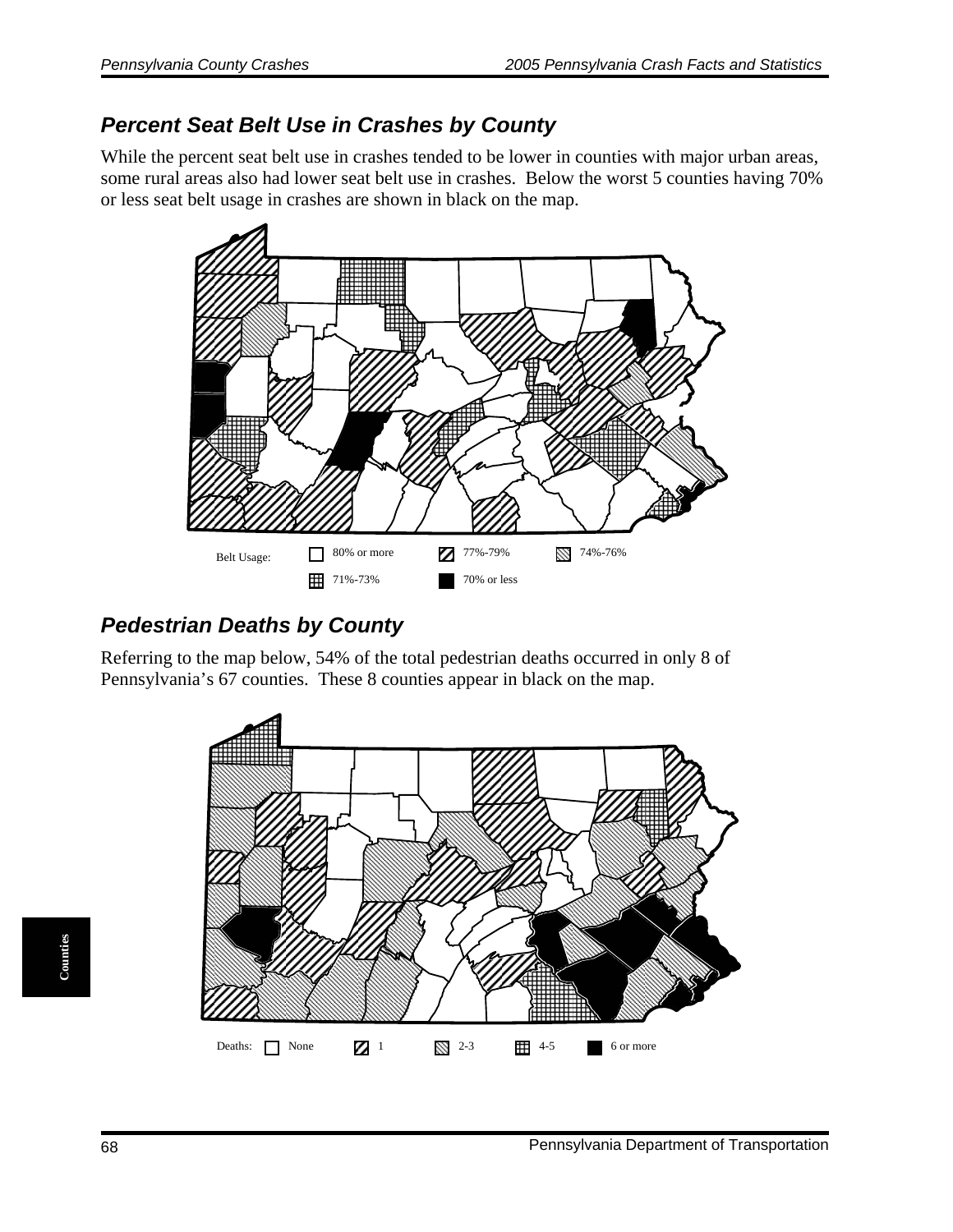## *Crashes by Engineering District*

The map below illustrates the eleven PENNDOT engineering districts in Pennsylvania. The table below lists a breakdown of the number of crashes, deaths, and injuries in 2005 by engineering district.

| <b>District</b> | <b>Crashes</b> | <b>Deaths</b> | <b>Injuries</b> |
|-----------------|----------------|---------------|-----------------|
|                 | 6,468          | 95            | 4,933           |
| 2               | 4,572          | 90            | 3,300           |
| 3               | 4,776          | 97            | 3,466           |
| 4               | 7,714          | 103           | 5,591           |
| 5               | 18,567         | 237           | 13,329          |
| 6               | 37,742         | 300           | 32,416          |
| 8               | 20,733         | 267           | 14,695          |
| 9               | 5,358          | 102           | 3,846           |
| 10              | 4,644          | 73            | 3,494           |
| 11              | 14,714         | 135           | 9,889           |
| 12              | 7,447          | 117           | 5,422           |
| Total           | 132,829        | 1,616         | 100,381         |

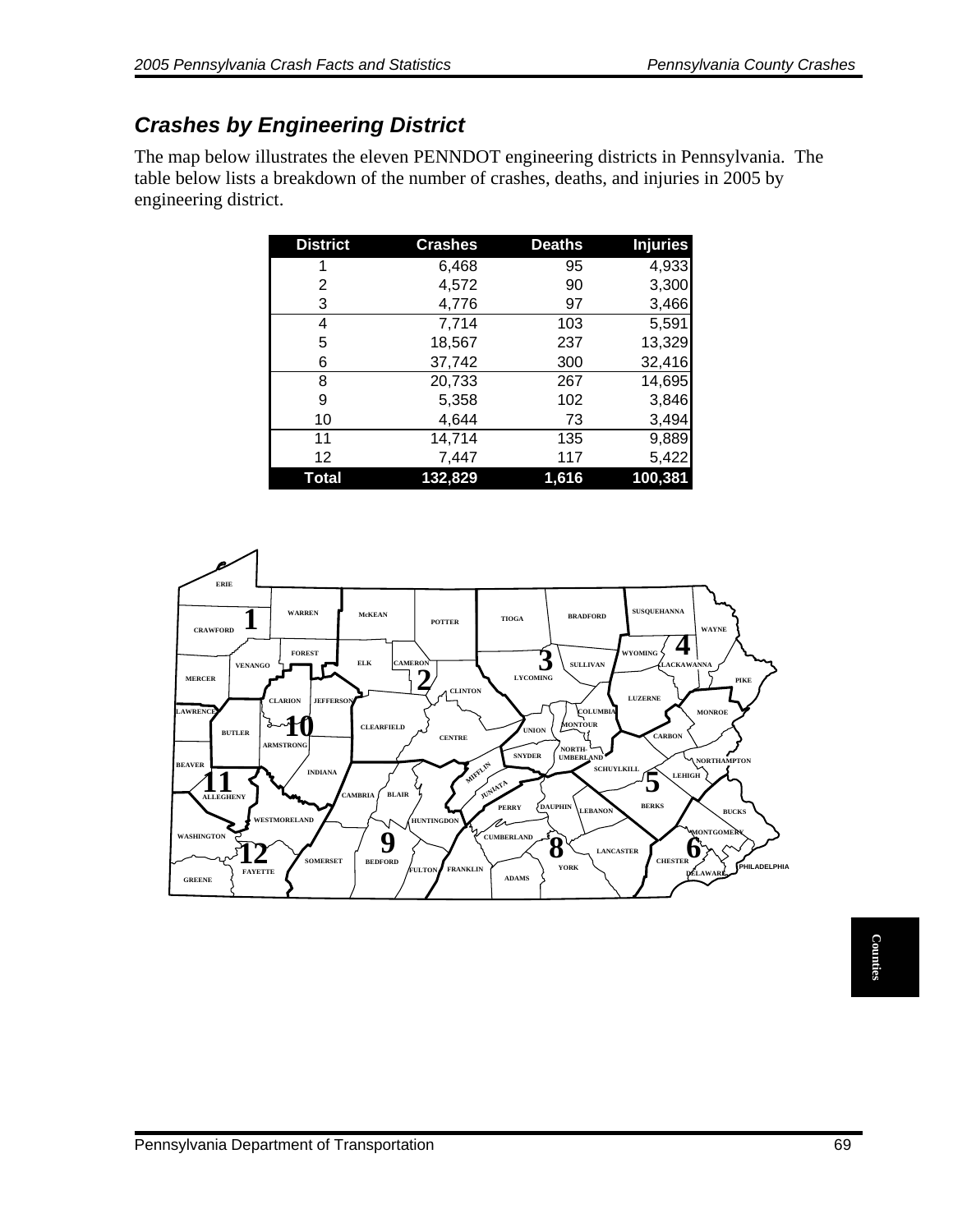#### Buses .... Counties Crashes  $\ldots$  20 by Month............ .......12 Deaths by Sex ........ Drivers. Five-Year Trends Alcohol-Related Crashes......

### **Index**

| <b>Historical Data</b> |  |
|------------------------|--|
|                        |  |
|                        |  |
|                        |  |
|                        |  |
|                        |  |
|                        |  |
|                        |  |
|                        |  |
|                        |  |
|                        |  |
|                        |  |
|                        |  |
|                        |  |
|                        |  |
|                        |  |
|                        |  |
|                        |  |
|                        |  |
|                        |  |
|                        |  |
|                        |  |
|                        |  |
|                        |  |
|                        |  |
| Trucks                 |  |
|                        |  |
|                        |  |
|                        |  |
|                        |  |
|                        |  |
|                        |  |

 $ndex$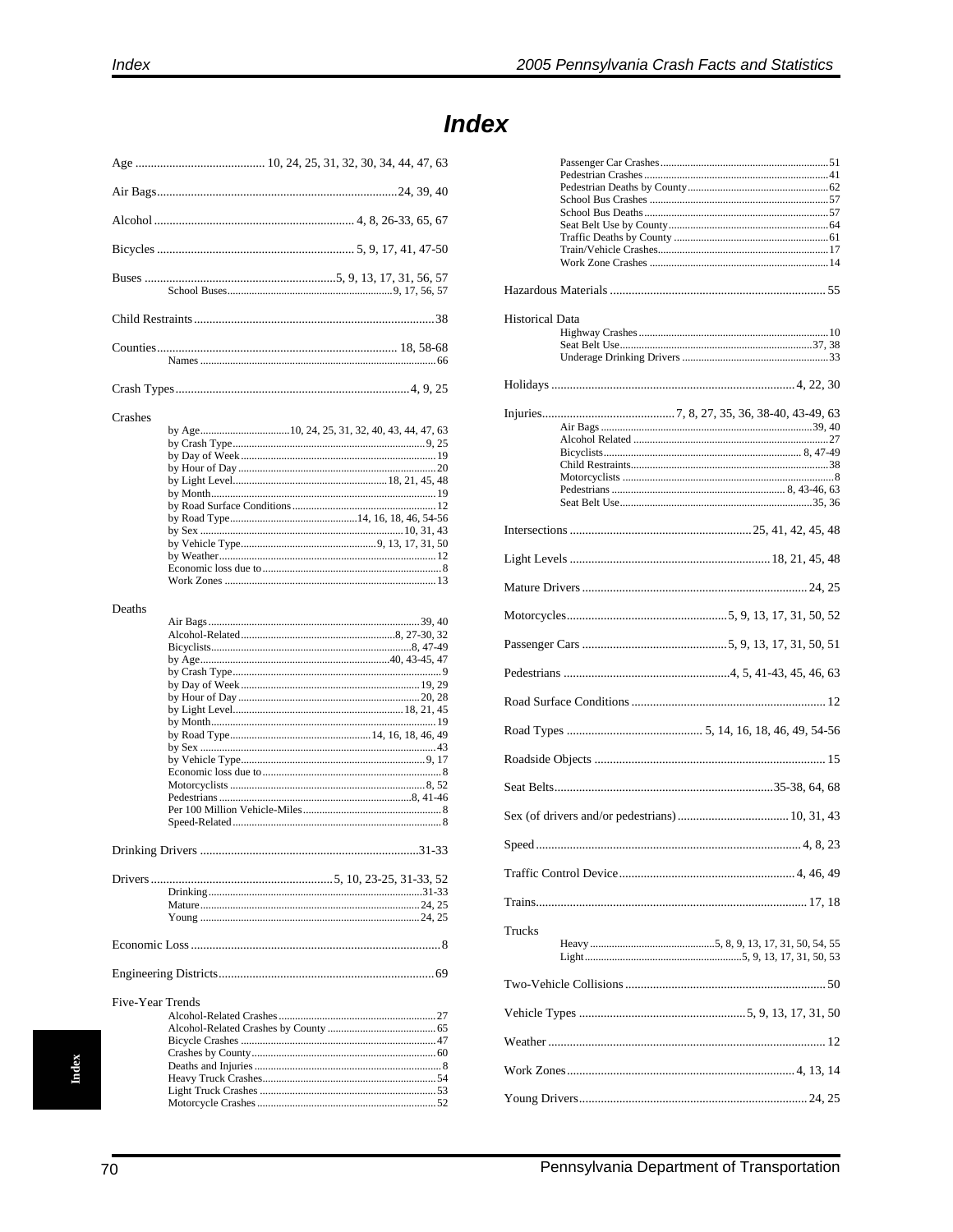## *2005 Pennsylvania Crash Facts & Statistics Feedback Survey*

The 2005 edition of the *Pennsylvania Crash Facts and Statistics* booklet continues to use the format that began with the 1996 edition. In our continuing effort to make this booklet as useful as possible, we would appreciate your taking the time to fill out this survey. Your opinions will help shape future editions including a planned major revision in the next few years.

Does this booklet provide information which is useful to you? (check one)  $\Box$  Yes  $\Box$  No

If not, what information would you like to see included? \_\_\_\_\_\_\_\_\_\_\_\_\_\_\_\_\_\_\_\_\_\_\_\_\_\_\_\_\_\_\_\_\_\_\_\_\_\_\_\_\_\_\_\_\_\_

| Is the format easy to follow? (check one) $\Box$ Yes $\Box$ No If not, what changes would make |  |
|------------------------------------------------------------------------------------------------|--|
| the format better and easier for you?                                                          |  |

\_\_\_\_\_\_\_\_\_\_\_\_\_\_\_\_\_\_\_\_\_\_\_\_\_\_\_\_\_\_\_\_\_\_\_\_\_\_\_\_\_\_\_\_\_\_\_\_\_\_\_\_\_\_\_\_\_\_\_\_\_\_\_\_\_\_\_\_\_\_\_\_\_\_\_\_\_\_\_\_\_\_\_\_\_\_\_\_\_\_\_\_\_\_\_\_\_\_\_\_\_\_\_\_\_\_\_\_\_\_\_\_\_\_\_ \_\_\_\_\_\_\_\_\_\_\_\_\_\_\_\_\_\_\_\_\_\_\_\_\_\_\_\_\_\_\_\_\_\_\_\_\_\_\_\_\_\_\_\_\_\_\_\_\_\_\_\_\_\_\_\_\_\_\_\_\_\_\_\_\_\_\_\_\_\_\_\_\_\_\_\_\_\_\_\_\_\_\_\_\_\_\_\_\_\_\_\_\_\_\_\_\_\_\_\_\_\_\_\_\_\_\_\_\_\_\_\_\_\_\_ \_\_\_\_\_\_\_\_\_\_\_\_\_\_\_\_\_\_\_\_\_\_\_\_\_\_\_\_\_\_\_\_\_\_\_\_\_\_\_\_\_\_\_\_\_\_\_\_\_\_\_\_\_\_\_\_\_\_\_\_\_\_\_\_\_\_\_\_\_\_\_\_\_\_\_\_\_\_\_\_\_\_\_\_\_\_\_\_\_\_\_\_\_\_\_\_\_\_\_\_\_\_\_\_\_\_\_\_\_\_\_\_\_\_\_

 $\_$  , and the set of the set of the set of the set of the set of the set of the set of the set of the set of the set of the set of the set of the set of the set of the set of the set of the set of the set of the set of th  $\_$  , and the set of the set of the set of the set of the set of the set of the set of the set of the set of the set of the set of the set of the set of the set of the set of the set of the set of the set of the set of th

Please rate the following sections of the booklet as to whether you find them Useful, Somewhat Useful, or Not Useful.

|                                     | Useful | Somewhat | Not Useful   |  |  |
|-------------------------------------|--------|----------|--------------|--|--|
| How to Use This Booklet             | ◻      | □        | П            |  |  |
| Definitions                         | П      | П        |              |  |  |
| Overview                            | П      | П        | П            |  |  |
| All Crashes and Deaths              | П      | П        | $\mathsf{I}$ |  |  |
| Drivers                             | ப      | □        |              |  |  |
| <b>Alcohol-Related Crashes</b>      | $\Box$ | П        | $\mathsf{I}$ |  |  |
| Seat Belt, Child Safety Seats, etc. | ❏      | П        | П            |  |  |
| Pedestrians and Bicycle Crashes     | □      |          |              |  |  |
| Crashes by Motor Vehicle Type       | ❏      | П        | П            |  |  |
| Pennsylvania County Crashes         | □      | П        | $\mathsf{L}$ |  |  |
| Index                               | П      | П        | l 1          |  |  |
|                                     |        |          |              |  |  |
|                                     |        |          |              |  |  |

Thank you for your involvement and response.